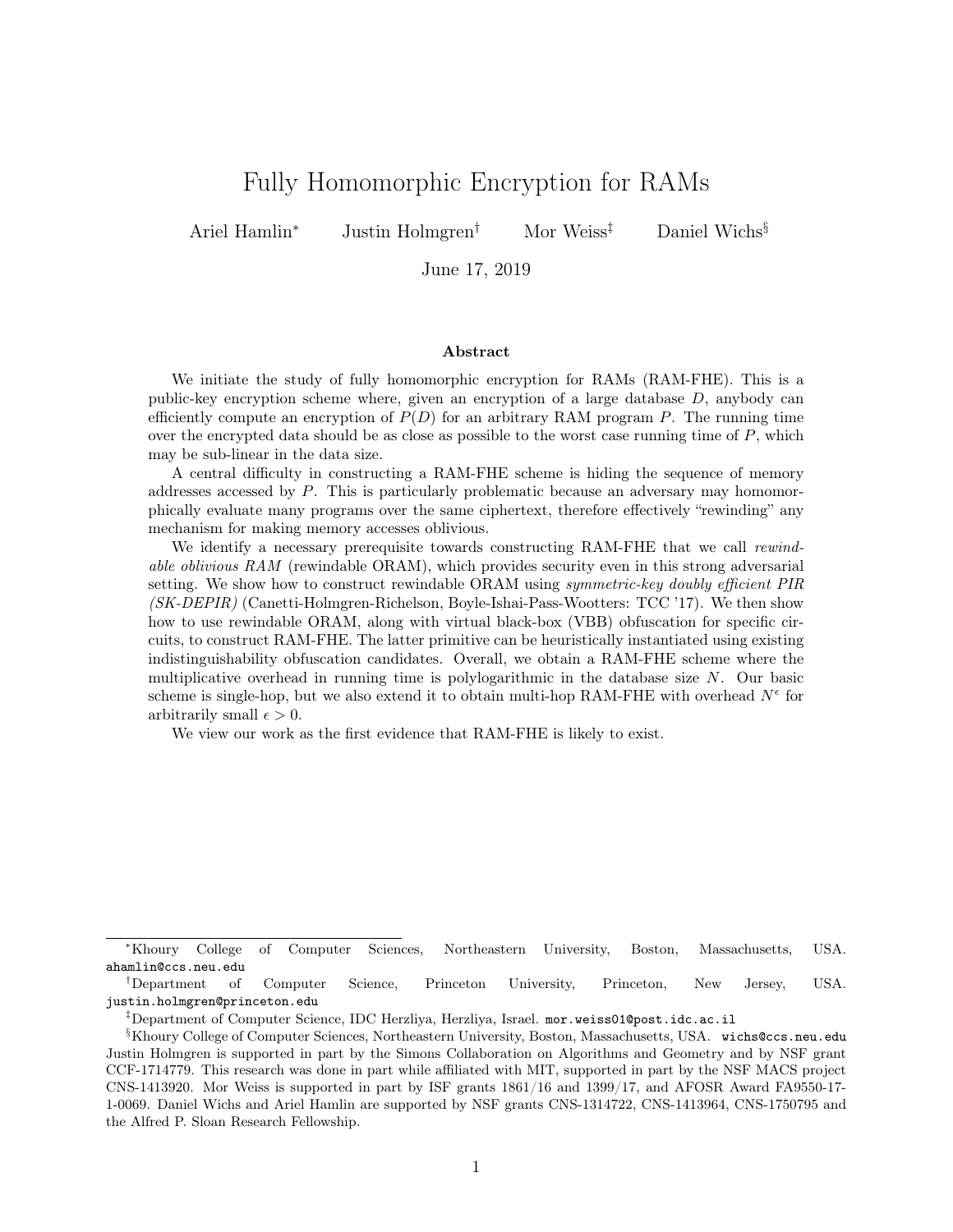# Contents

| $\mathbf{1}$            | Introduction<br>1.1<br>1.2<br>1.3                                                                                                                                                                                                                                                                                                             | 3<br>$\mathbf{3}$<br>$\overline{4}$<br>8 |
|-------------------------|-----------------------------------------------------------------------------------------------------------------------------------------------------------------------------------------------------------------------------------------------------------------------------------------------------------------------------------------------|------------------------------------------|
| $\mathbf{2}$            | <b>Preliminaries</b><br>Doubly-Efficient Private Information Retreival (DEPIR)<br>2.1<br>2.2<br>2.3                                                                                                                                                                                                                                           | 9<br>9<br>10<br>11                       |
| $\bf{3}$                | <b>Rewindable Oblivious RAM</b><br>3.1<br>Rewindable ORAM Constructions (ed. to a series of the series of the series of the series of the series of the series of the series of the series of the series of the series of the series of the series of the series of the<br>3.2<br>3.2.1<br>3.2.2                                              | 12<br>12<br>14<br>14<br>17               |
| $\overline{\mathbf{4}}$ | <b>Definition of RAM-FHE</b><br>4.1<br>4.1.1<br>Single-Hop RAM FHE $\dots \dots \dots \dots \dots \dots \dots \dots \dots \dots \dots \dots \dots \dots \dots \dots$<br>4.2<br>4.3                                                                                                                                                            | 24<br>25<br>25<br>26<br>27               |
| $\bf{5}$                | <b>Road Map Towards Constructing RAM-FHE</b><br>5.1<br>Database-Dependent RAM-VBB Obfuscation: Constructions<br>5.2<br>Transcript-Simulatable Database-Dependent RAM-VBB<br>5.2.1<br>Address-Simulatable Database-Dependent RAM-VBB<br>5.2.2                                                                                                  | 27<br>28<br>29<br>30<br>33               |
| 6                       | <b>A RAM-FHE Scheme</b><br>Single-Hop RAM-FHE $\ldots \ldots \ldots \ldots \ldots \ldots \ldots \ldots \ldots \ldots \ldots \ldots \ldots$<br>6.1<br>Upgrading to a Multi-Hop Scheme $\ldots \ldots \ldots \ldots \ldots \ldots \ldots \ldots \ldots \ldots$<br>6.2<br>Multi-Hop Transcript-Simulatable RAM-VBB obfuscation<br>6.2.1<br>6.2.2 | 35<br>35<br>38<br>39<br>42               |
|                         | <b>Extensions</b><br>7.1<br>7.2<br>Supporting Variable-Length and Long Inputs and RAM Machine Descriptions<br>7.3<br>The Multi-Hop Setting. $\dots \dots \dots \dots \dots \dots \dots \dots \dots \dots \dots \dots \dots \dots$<br>7.3.1<br>7.3.2<br>7.4                                                                                    | 45<br>45<br>46<br>46<br>47<br>47<br>48   |
|                         | A Oblivious RAM for Initially-Empty Databases                                                                                                                                                                                                                                                                                                 | 52                                       |
| в                       | <b>Rewindable ORAM with a Deterministic Client</b>                                                                                                                                                                                                                                                                                            | 55                                       |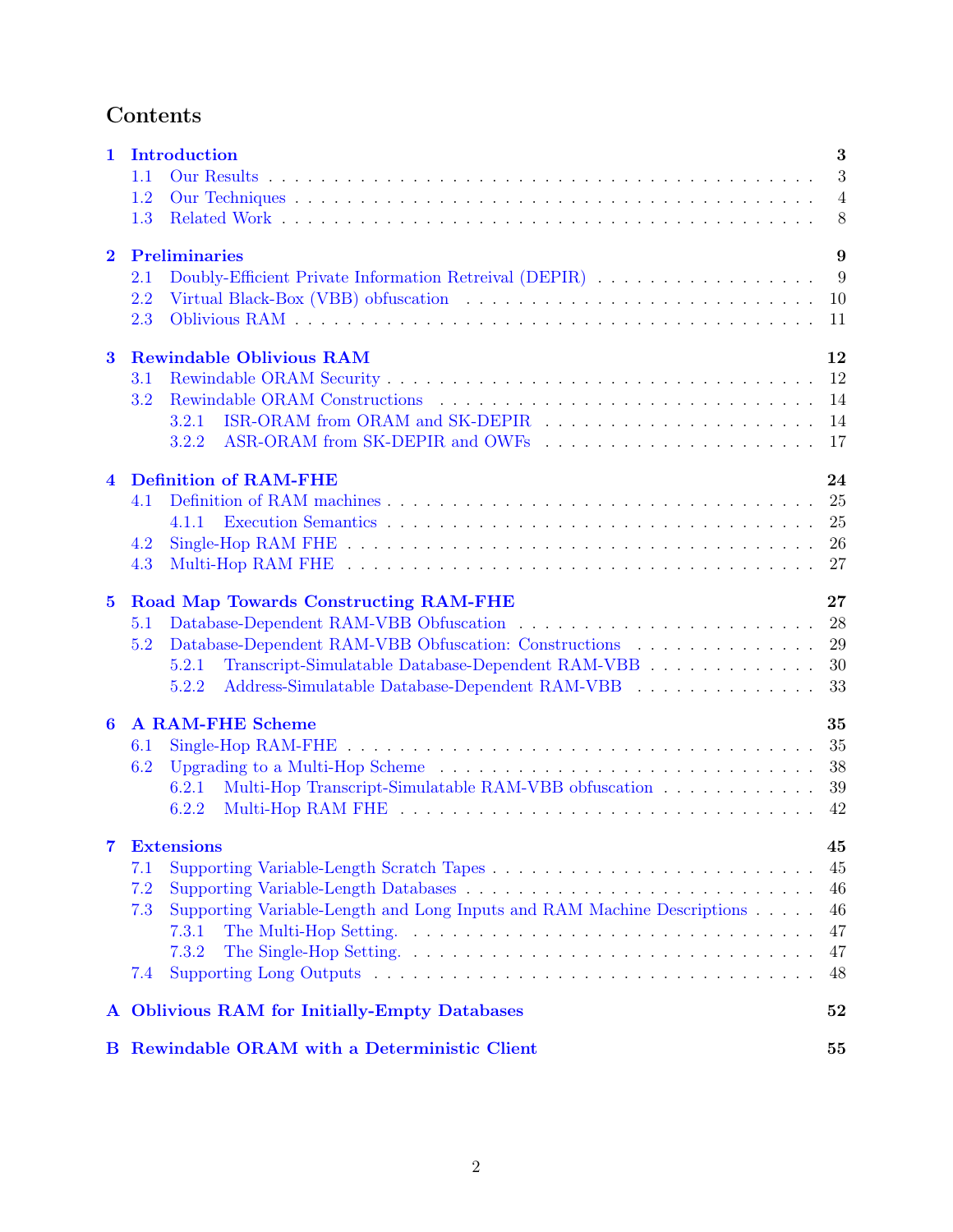## <span id="page-2-0"></span>1 Introduction

Fully Homomorphic Encryption. Fully Homomorphic Encryption (FHE), proposed by Rivest, Adleman, and Dertouzos [\[RAD78\]](#page-51-1), is an extension of standard semantically secure encryption that supports computations "underneath" encryption. That is, given an encryption of some data  $D$ , anybody can compute an encryption of  $P(D)$  for arbitrary programs P, while D remains computationally hidden. We currently have constructions of FHE schemes based on the Learning With Errors (LWE) assumption (either satisfying a relaxation called "leveled" FHE, or additionally requiring a circular security assumption) [\[Gen09,](#page-49-0) [BV11\]](#page-49-1).

FHE has proven to be an indispensable tool in the foundational study of cryptography, with wideranging applications including functional encryption  $\text{GKP}^+13b$ , program obfuscation  $\text{GGH}^+13\text{,}$ verifiable computation  $[GGP10, KRR14]$  $[GGP10, KRR14]$  $[GGP10, KRR14]$ , cryptographic hash functions  $[CCH^+19]$  $[CCH^+19]$ , and more.

The most immediate use-case of FHE is privately outsourcing computation. A client Alice stores her sensitive database  $D$  on an untrusted server, and the server non-interactively executes computations on Alice's behalf (by computing encryptions of  $P(D)$  for arbitrary programs P), but learns nothing about D. In known FHE schemes, Alice's work is asymptotically optimal: encrypting her database takes  $|D| \cdot \text{poly}(\lambda)$  work, and decrypting the server's ciphertexts takes  $|P(D)| \cdot \text{poly}(\lambda)$  work. The server's work is also optimal, but with a major caveat: the program P must be represented as a *circuit C*, and the server's work is then  $|C| \cdot \text{poly}(\lambda)$ .

There has been much work towards making FHE more practical by minimizing the  $poly(\lambda)$  factors [\[BGH13,](#page-48-0) [GHS12,](#page-50-1) [BGV12,](#page-48-1) [GSW13,](#page-50-2) [GHPS13\]](#page-50-3), but the necessity of representing P as a circuit can lead to a much larger asymptotic loss in efficiency. Indeed, we typically think of programs and their efficiency in the Random-Access Memory (RAM) model of computation. Although any RAM program can be converted into a circuit, this may result in a large efficiency loss: in general, a RAM program that runs in time T over a database of size N can be converted into a circuit of size  $O(N +$  $T^2$ ) [\[CR72,](#page-49-5) [PF79\]](#page-51-3). As a result, for RAM computations running in time  $T \ll N$  (e.g., binary search, whose RAM running time is  $O(\log N)$ , the circuit conversion can incur an exponential efficiency loss. Even for RAM computations with longer running times  $T > N$ , circuit conversion incurs a quadratic overhead, which asymptotically will be more significant than any  $poly(\lambda)$  multiplicative factor. Therefore, it is crucial to ask the question:

Can an FHE scheme "natively" support RAM computations?

#### <span id="page-2-1"></span>1.1 Our Results

RAM-FHE. We define and construct two notions of RAM-FHE, which we now informally describe. In both notions, given an encryption  $\overline{D}$  of an N-bit database D, a RAM program P, and a bound T on the running time of P, anyone can obtain an encryption  $\hat{y}$  of  $P(D)$  in time roughly T. We note that the bound  $T$  on evaluation runtime is necessary for semantic security: if homomorphic evaluation preserved the input-specific running time of  $P$ , then one could completely learn  $D$  by measuring the time to homomorphically evaluate several carefully chosen programs.

Our basic notion is *single-hop*, meaning that the output ciphertext  $\hat{y}$ , as well as any changes made to  $D$  by  $P$ , cannot be meaningfully used by future homomorphic computations. We also consider a multi-hop variant, in which one can homomorphically evaluate a sequence of RAM programs, each of which may read *and* write to  $D$ , with the changes made by each program execution visible to the next.

We give the first evidence that these notions are possible by constructing (single- and multi-hop) RAM-FHE schemes using extremely strong but plausible assumptions. Specifically, we rely on a recent primitive called Secret Key Doubly-Efficient Private Information Retrieval (SK-DEPIR), as well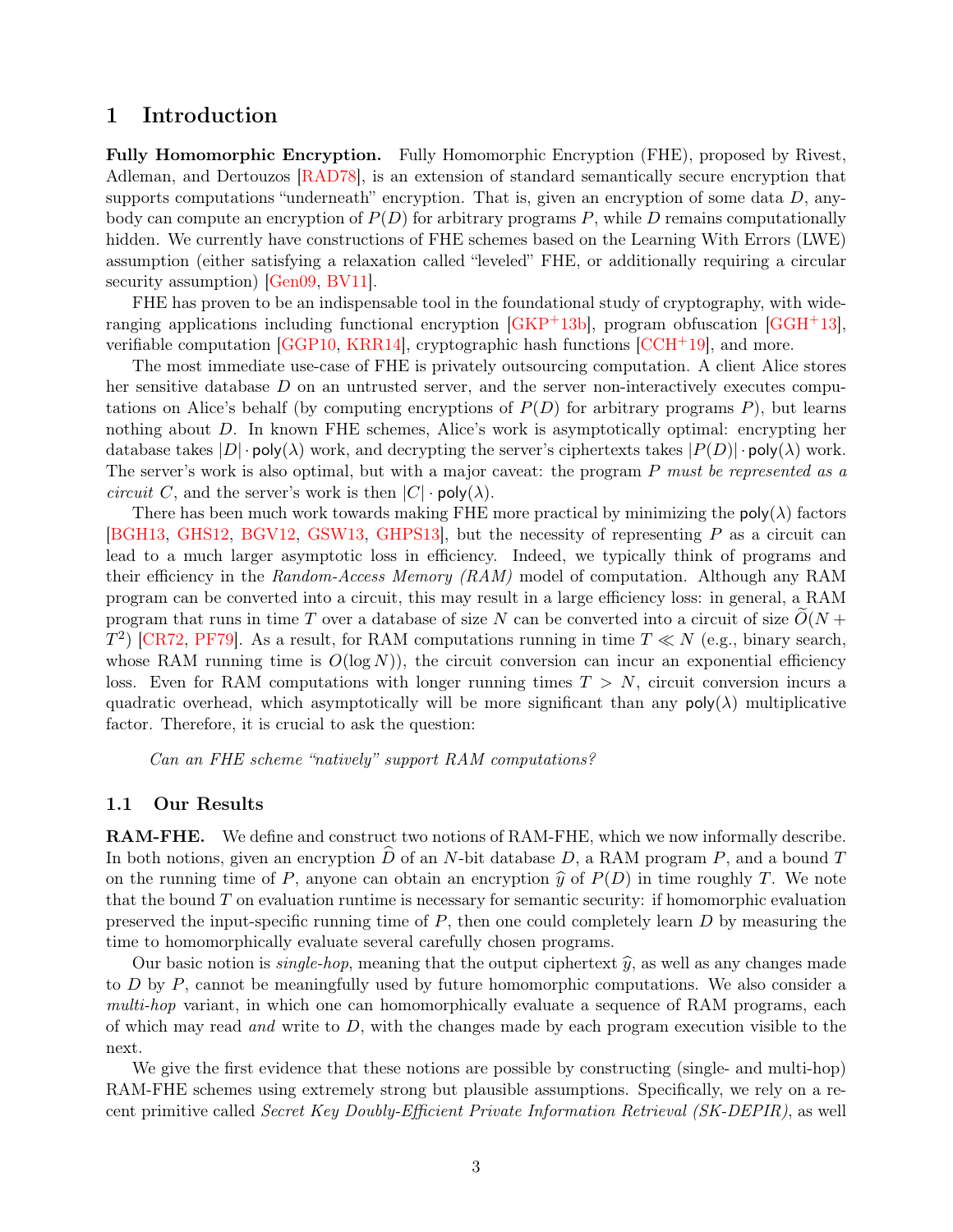as Virtual Black-Box (VBB) obfuscation for specific circuits. We have candidate SK-DEPIR constructions based on non-standard assumptions related to permuted and noisy Reed-Muller codes [\[BIPW17,](#page-49-6) CHR17. While VBB obfuscation for general circuits is impossible  $[**BGI** + 01]$ , it appears reasonable to assume that it can be done for most specific circuits and, indeed, any of the candidate constructions of indistinguishability obfuscation (iO) [\[GMM](#page-50-4)+16, [BMSZ16,](#page-49-8) [MZ18,](#page-51-4) [CVW18,](#page-49-9) [BGMZ18,](#page-48-3) [Agr18,](#page-48-4) [LM18,](#page-51-5) [AJS18\]](#page-48-5) can be used to heuristically instantiate it. We view such use of VBB obfuscation as analogous to the random-oracle heuristic: although it is known to be unsound in general, all examples where it fails tend to be contrived, and natural uses of it appear to be sound.<sup>[1](#page-3-1)</sup>

Our constructions have the following efficiency guarantees:

- In the single-hop setting, encryptions of an N-bit database have size  $\text{poly}(\lambda, N)$ , and the cost of homomorphically evaluating a program P with description size |P| and run-time T is  $(T +$  $|P|$ ) · poly $(\lambda, \log N)$ .
- In the multi-hop setting, for any constant  $\epsilon > 0$ , ciphertext sizes are  $N^{1+\epsilon}$  · poly( $\lambda$ ) and homomorphic evaluation takes time  $(T + |P|) \cdot N^{\epsilon} \cdot \text{poly}(\lambda)$ .

Rewindable Oblivious RAM. As explained in Section [1.2](#page-3-0) below, the main difficulty in constructing RAM-FHE is hiding the memory access pattern when the evaluator repeatedly runs different programs on the same initial ciphertext. We abstract this as a strengthening of Oblivious RAM (ORAM) [\[Gol87,](#page-50-5) [Ost90,](#page-51-6) [GO96\]](#page-50-6) that we call rewindable ORAM, which we believe may be of interest beyond its applications to RAM-FHE. Recall that a standard ORAM scheme allows a client with a small local state k to privately access his own database whose encoding  $D$  is stored on a remote untrusted server. Informally, rewindable ORAM extends this notion to guarantee privacy even when the server can reset the client's state to a previous value.

We construct rewindable ORAM schemes based on any SK-DEPIR scheme. In particular, we do not assume the existence of any type of obfuscator. We obtain different tradeoffs between efficiency and the permissibles type of rewinding attacks, specifically:

- If the server is only allowed to rewind the client to his initial state, then following a poly  $(\lambda, N)$ time setup, accessing the database costs poly  $(\lambda, \log N)$ .
- If the server is allowed to rewind the client to any previous state, then following an  $N^{1+\epsilon}$  poly ( $\lambda$ )time setup, accessing the database costs  $N^{\epsilon} \cdot \text{poly}(\lambda)$ , for any  $\epsilon > 0$ .

## <span id="page-3-0"></span>1.2 Our Techniques

As alluded to above, the main difficulty in constructing RAM-FHE arises from the fact that the *memory access pattern* induced by evaluating  $P$  on  $D$  may be highly dependent on the database D, whereas the access pattern of the *homomorphic* evaluation of P must hide everything about D. One natural approach towards hiding the access pattern is to force the evaluator to emulate P via an ORAM. However, the RAM-FHE evaluator should be able to evaluate arbitrarily many different programs on the same ciphertex  $\overline{D}$ , and is not required to update his state between executions. This raises the concern that (even a semi-honest) evaluator evaluating two different programs  $P_1, P_2$ on  $\overline{D}$  may potentially deduce non-trivial information about the database  $\overline{D}$  from the *correlations* between the two memory access patterns during these evaluations. This strategy corresponds to a "rewinding" attack on the underlying ORAM, and is not just a theoretical concern - all known ORAM

<span id="page-3-1"></span><sup>1</sup>Furthermore, it is possible to replace VBB obfuscation by a small stateless hardware token, resulting in a RAM-FHE scheme where ciphertexts contain such tokens, which appears to still be non-trivial. We note that VBB was similarly used to construct a public-key DEPIR scheme [\[BIPW17\]](#page-49-6).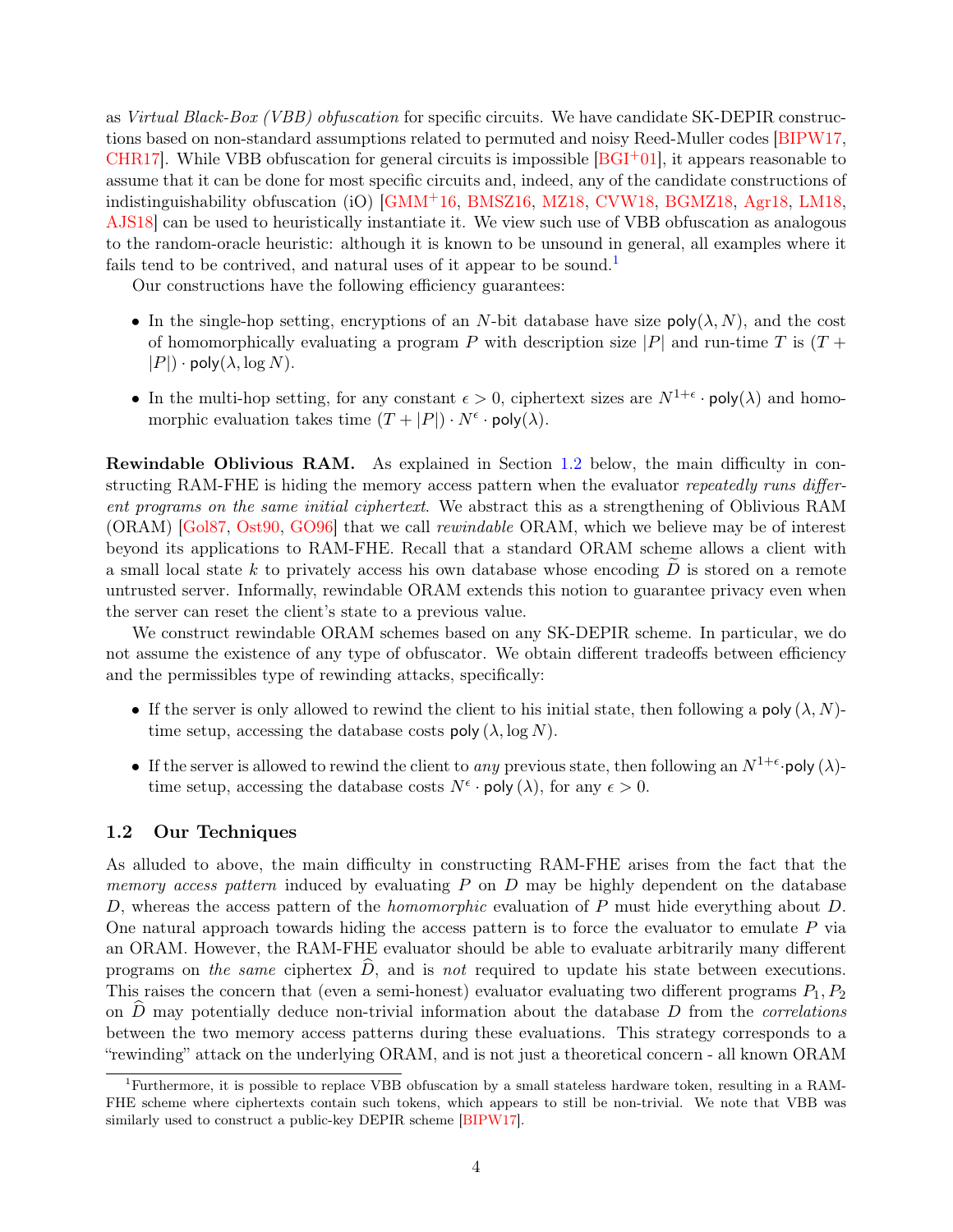constructions are indeed insecure in this case. (For example, if an ORAM client accesses an address  $a_0$ , fails to update his state, and then accesses  $a_1$ , the server's view will reveal whether or not  $a_0 = a_1$ .)

Main Component: Rewindable ORAM. We consider (Section [3.1\)](#page-11-1) two flavors of rewindable ORAM, which provide security against this type of attack. The weaker flavor, called *Initial-State* Rewindable ORAM (ISR-ORAM) allows the adversary to observe the ORAM access patterns of various programs  $P_1, P_2, \ldots$  executed on D, where between executions the client/server states are reset to their initial values  $k, D$ . The adversary should learn nothing about the underlying access patterns of the programs.

We also define a stronger flavor called  $Any\text{-}State\; Rewindable\; ORAM\; (ASR\text{-}ORAM)$  where the adversary can rewind the client/server states to *any point in time*.<sup>[2](#page-4-0)</sup> The ORAM access patterns that the adversary observes throughout this process should reveal nothing about the underlying access patterns of the programs.

Rewindable ORAM Constructions. Constructing rewindable (even ISR-) ORAM appears to be difficult, and none of the standard ORAM constructions suffice. Indeed, all standard ORAM constructions follow the "balls and bins" model in which each data block is represented as a "ball" and stored on the server in some "bin". Such structures cannot guarantee even ISR-ORAM security since, as noted above, if the client state is reset between accesses then the server can distinguish whether the client is accessing the same data block or not (when accessing the same block, the client will access the same "ball" on the server). Thus, we need fundamentally different techniques than prior ORAM constructions.

Our new approach to rewindable ORAM leverages a powerful recent tool called SK-DEPIR [\[BIPW17,](#page-49-6) [CHR17\]](#page-49-7), which can be viewed as a stateless read-only ORAM. Informally, following a setup phase in which the client receives a secret key k and the server receives an encoding  $D$  of the database D, the client can privately read arbitrary locations i of D by reading a few positions in D, without having to update the client/server state during the process. The server should learn nothing about the underlying locations i being read. In particular, we can think of SK-DEPIR as a very restricted form of ISR-ORAM for the class of RAM program  $P_i(D)$  that read and output the *i*'th location of D.

The works of [\[BIPW17,](#page-49-6) [CHR17\]](#page-49-7) constructed SK-DEPIR schemes under non-standard assumptions relating to permuted and noisy Reed-Muller codes. Note that such SK-DEPIR cannot exist in the "balls and bins" model, and must encode the data in some complex way that intertwines many data locations together. Indeed, repeatedly accessing the same data location  $i$  in a SK-DEPIR should be indistinguishable from accessing completely random and unrelated data locations, so there must be many different, and seemingly unrelated, tuples of locations in  $\overline{D}$  that contain information about data location i. We use SK-DEPIR to construct both ISR- and ASR-ORAM schemes.

ISR-ORAM from SK-DEPIR and standard ORAM. The ISR-ORAM scheme is conceptually simple. Recall that SK-DEPIR is read-only, while ISR-ORAM supports arbitrary RAM programs that can both read and write to the database. In both cases, we can rewind the state to its initial value after an execution while maintaining privacy of the underlying access pattern. The high-level idea is to use the SK-DEPIR to support reads, and use a standard ORAM scheme to support writes.

Specifically, the initial states in our ISR-ORAM are the client and server states  $k, D$  of the SK-DEPIR. To execute a RAM program  $P$ , the client initializes a fresh copy of a standard, non-rewindable

<span id="page-4-0"></span><sup>&</sup>lt;sup>2</sup>For example, the adversary can observe the sequential ORAM execution of programs  $P_1, P_2, P_3$ , then rewind the client/server state to the point immediately after  $P_1$ 's execution and observe the execution of a different program  $P'_2$ , etc.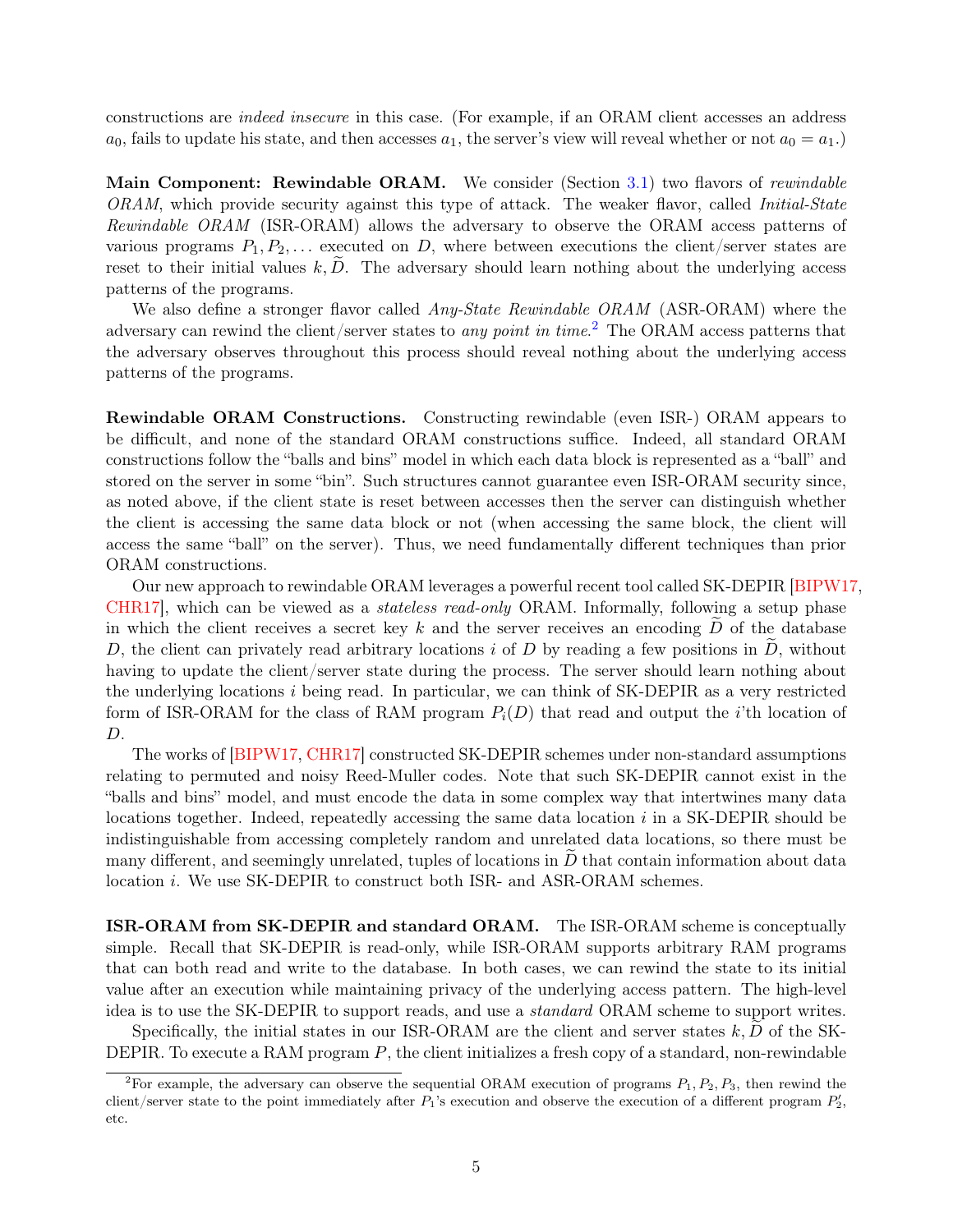ORAM O, which is initially empty. (We provide an explicit construction of an ORAM scheme for initially empty databases in Appendix [A.](#page-51-0)) Writes are executed using the ORAM scheme O. To read some location i, the client reads i from both the ORAM  $O$  and the SK-DEPIR. If location i was found in  $O$ , the client uses that value, otherwise he uses the SK-DEPIR value. Thus, the client always gets the freshest copy of the value in any location. Note that rewinding the ISR-ORAM client/server to their initial states erases all information about  $O$  (which was initialized only in the first access), so we do not require rewindable security from  $O$ : the next access will instantiate a completely fresh ORAM scheme O for the execution. The scheme is described in Section [3.2.](#page-13-0)

ASR-ORAM from SK-DEPIR via a hierarchical structure. The ASR-ORAM construction is more complex. ASR-ORAM should support repeated sequential execution of different programs, and remain secure when the adversary can rewind to any intermediate state from which it starts a new sequence of program executions. Unfortunately, this precludes our previous solution of storing intermediate values written during the execution in a standard, non-rewindable ORAM: rewinding to an intermediate point will rewind the ORAM.

We solve this problem by combining SK-DEPIR with techniques from hierarchical ORAM [\[Ost90,](#page-51-6) [GO96\]](#page-50-6). In particular, our ASR-ORAM consists of a hierarchy of SK-DEPIR schemes of exponentially increasing size, where the top-most scheme has size 1 and the bottom-most scheme has size N. Initially, the data is entirely contained in the bottom-most scheme. To read a location  $i$  we try to read it using the SK-DEPIR schemes at all levels, and use the value found in the top-most scheme that contains i. To write a location i, we write it to the top level (which requires re-generating its SK-DEPIR scheme). As in Hierarchical ORAM this requires "reshuffles": every pre-determined number of writes, we need to merge sufficiently many of the top levels to ensure that their combined size is large enough to hold the database. Since levels are implemented using SK-DEPIR, this requires reading and re-writing the levels in their entirety. However, as levels get larger, they are "reshuffled" with decreasing frequency so the overall amortized<sup>[3](#page-5-0)</sup> complexity is low. Notice that reshuffles reveal no information, even under arbitrary rewinding, because they occur at pre-determined times (independent of the access history), and reads are secure by the security of the (stateless) SK-DEPIR even under arbitrary rewinding.

We note that the actual construction (Section [3.2\)](#page-13-0) is somewhat more involved. One issue arises because SK-DEPIR schemes are designed for array structures (i.e., reading a data block requires knowing its location in  $D$ ), whereas the hierarchical construction imposes a map structure at each level because it contains a subset of (not necessarily consecutive) data blocks. To resolve this we use the standard data-structures trick of pseudorandomly mapping data blocks into buckets, thus guaranteeing that the block's location in each level in which it appears is independent of the history of accesses.

RAM-FHE from Rewindable ORAM. We construct RAM-FHE from rewindable ORAM using VBB obfuscation. At a high level, to encrypt some database  $D$ , we first construct the rewindable ORAM client/server states k,  $\tilde{D}$  for D. We then obfuscate the ORAM client program, with k hardwired into it, and output the ciphertext consisting of  $\overline{D}$  and the obfuscated program. The evaluator can then use the obfuscated ORAM client to execute an arbitrary RAM program over the encrypted database  $D$  and derive an encrypted output. During the execution, the evaluator emulates the ORAM server using  $D$  (performing read/write operations as instructed by the client).

Formalizing the above approach faces several challenges, and requires some adaptations, as we now describe. The final construction is obtained through the following steps.

<span id="page-5-0"></span><sup>&</sup>lt;sup>3</sup>We note that as in [\[OS97\]](#page-51-7), reshuffles can be "spread-out" over many operations to achieve low *worst-case* complexity.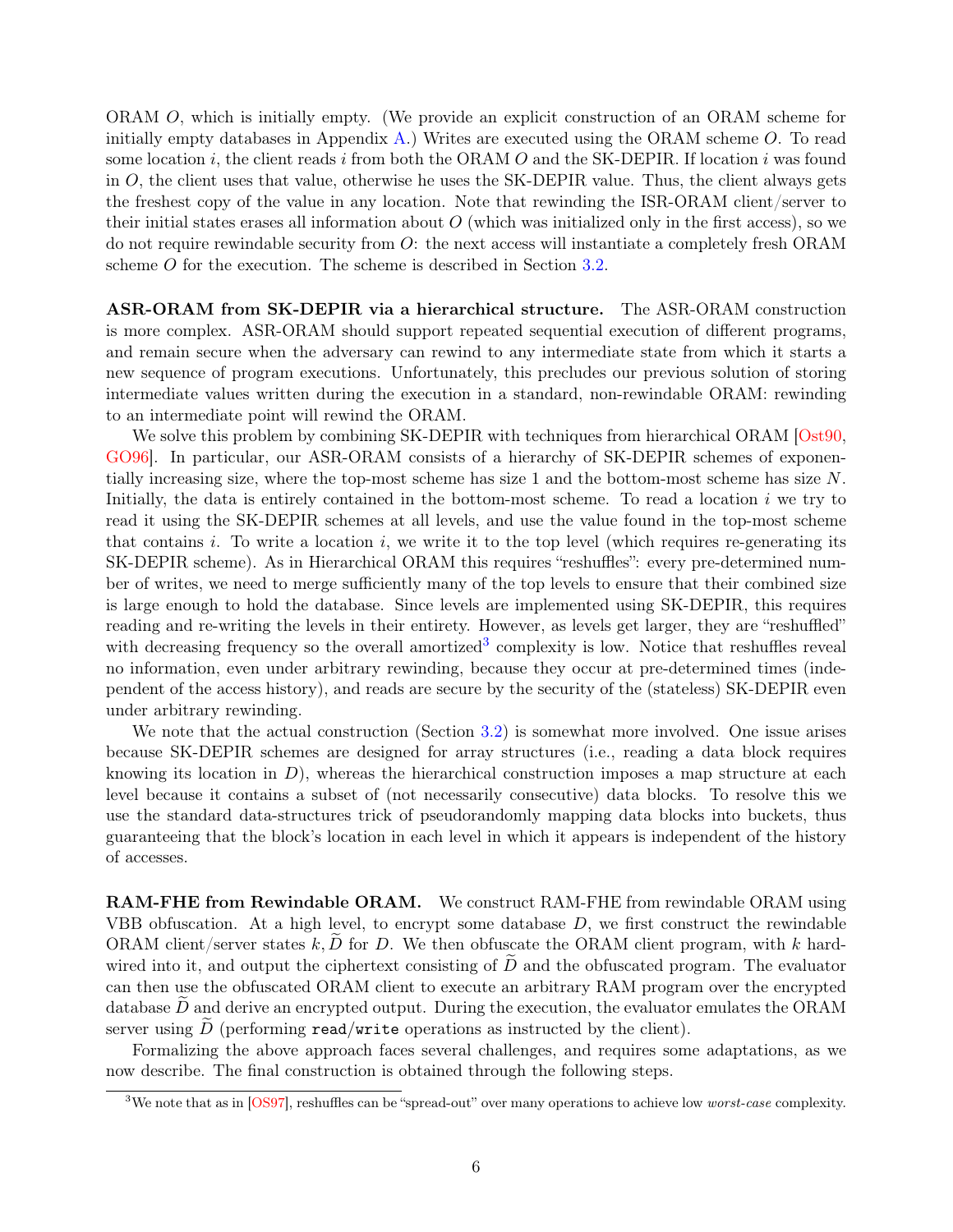Step (1): emulating statefulness. We cannot directly use a circuit obfuscator to obfuscate the rewindable ORAM client, because the client is *stateful*, and state is needed even for correctness. Instead, we obfuscate the circuit emulating a *single* client step in the ORAM scheme. This circuit takes the client state as input, and returns the updated client state as part of its output. We note that representing the client as a circuit in this way is fundamentally different (and significantly more efficient) than representing an entire RAM program as a circuit. Indeed, the circuit performs a single execution step, and in particular the overhead is independent of the database size or the worst-case runtime of the program.

For simplicity of the exposition, we assume for now that the program's description is short (of size  $p(\lambda)$  for some a-priori fixed polynomial p), and can therefore be given in its entirety to the obfuscated circuit in the first execution step. We explain below how to remove this restriction.

Step (2): hiding client state. (Standard/rewindable) ORAM security assumes the adversary does not see the client state, but in our construction the evaluator sees all the internal client states throughout the execution (since the obfuscated circuit outputs them). To hide the client states, we have the obfuscated circuit encrypt the state, using a hard-wired (symmetric) encryption key.

Step (3): forcing honest behavior. The rewindable ORAM is secure only as long as the ORAM client behaves honestly, and the ORAM server behaves semi-honestly. However, RAM-FHE should guarantee semantic security of the encrypted database against arbitrary (possibly malicious) evaluators. A malicious evaluator may deviate from a semi-honest emulation of the rewindable ORAM scheme in two ways.

First, the evaluator may emulate a malicious server whose answers to read requests are inconsistent with the database, and who fails to perform requested write operations. Such attacks can be prevented using the standard approach of maintaining a Merkle Hash Tree (MHT) of the server state. More specifically, we hard-code the initial MHT root into the obfuscated circuit. Answers to read requests include also the MHT path proving consistency of the answer (which is verified by the obfuscated circuit using the MHT root). Answers to write requests outputted by the obfuscated circuit additionally include an updated MHT path proving that the root was updated correctly.

Second, the evaluator may emulate a malicious client, by providing incorrect/inconsistent client states to the obfuscated circuit. We prevent such attacks by hard-wiring a Message-Authentication Code (MAC) key into the obfuscated circuit, and having it verify the input state and MAC the output state.

Step (4): hiding the output. Recall from Step (2) that the internal ORAM client state is encrypted using a "temporary" symmetric encryption key that is chosen at encryption time. Consequently, this key cannot be used to encrypt the computation output (which should be encrypted using a persistent public key that is chosen during key generation). We encrypt the output using a standard PKE scheme, where the public key is hard-wired into the obfuscated circuit.

Step (5): generating randomness for the execution. Even if the emulated RAM program is deterministic, the obfuscated circuit described above needs random coins for encryption, and to emulate the ORAM client. We use a PRF (applied to the MHT root, and the entire execution history) to derive the needed randomness, where the PRF key is hard-wired into the circuit.

An additional point that needs to be handled is the fact that a RAM program P has a volatile tape (a "scratch tape") which is used only during  $P$ 's execution, after which it is erased. We use a standard ORAM to instantiate the scratch tape at the onset of the execution. Notice that standard ORAM security suffices here, since each execution instantiates a fresh ORAM for the scratch tape.<sup>[4](#page-6-0)</sup>

<span id="page-6-0"></span>The construction described above gives a single-hop RAM-FHE scheme when the underlying

<sup>&</sup>lt;sup>4</sup>We note that if an a-priori bound on the scratch tape size is known during encryption, then in the single-hop setting the scratch tape can be included as part of the encrypted database, since any updates to the database during execution are anyway lost when the execution ends.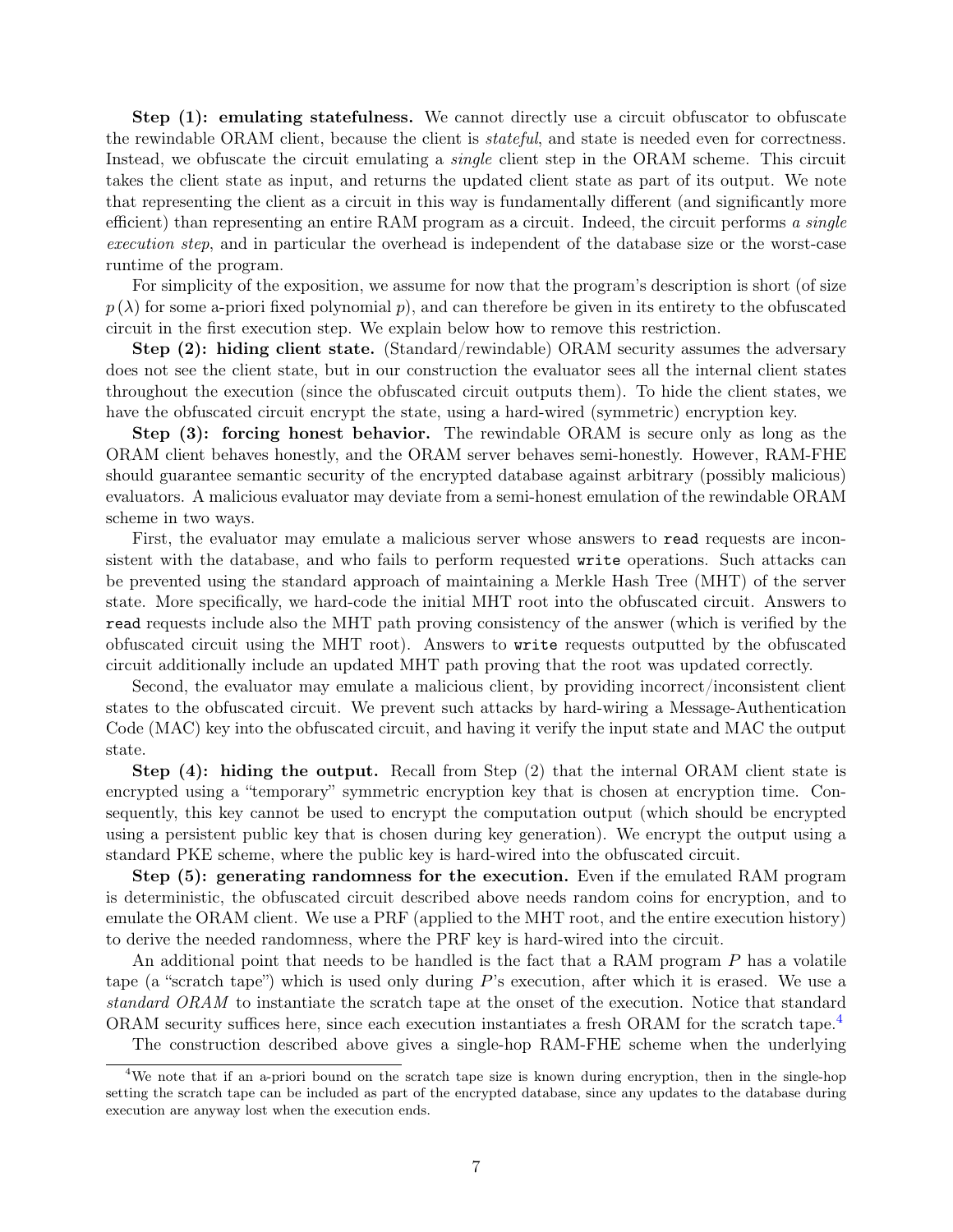ORAM is an ISR-ORAM (see Section [6\)](#page-34-0). The multi-hop RAM-FHE scheme is obtained by instantiating the ORAM with an ASR-ORAM, with some modifications to allow the evaluator to perform sequential computations on the database. (For example, this requires MAC-ing the initial state of the ASR-ORAM client together with the MHT root of the updated database, see Section [6.2.](#page-37-0))

Generalizing to programs of any length. The construction described above assumed the entire program description was given as input to the obfuscated circuit (in particular, this requires an a-priori fixed bound on the description size). To support longer programs, we first copy the program description into the scratch tape at the onset of the computation. More specifically, the evaluator provides a MHT root for the program description as input to the obfuscated circuit, and the circuit then copies the program bit-by-bit into the scratch-tape, verifying consistency with the MHT root in each step. See Section [7.3](#page-45-1) for details.

On the necessity of rewindable ORAM and DEPIR. As a final note, we informally argue that rewindable ORAM is inherent to the construction of RAM-FHE, by explaining how to construct ISR/ASR-ORAM from single-hop/multi-hop RAM-FHE. To initialize the ORAM with a database  $D$ , the client generates a random encryption-decryption key pair, encrypts  $D$  using the encryption key, and stores the ciphertext  $\hat{D}$  on the server. To execute a RAM program P on D, the client homomorphically evaluates P on  $\widehat{D}$  by accessing all relevant bits of  $\widehat{D}$  remotely on the server. Finally, the client decrypts the computation output using the decryption key. These ORAM access patterns reveal nothing about the database because the RAM-FHE scheme is semantically secure.<sup>[5](#page-7-1)</sup> If we use multi-hop RAM-FHE then we can sequentially execute many programs and rewind to any intermediate state; semantic security still ensures that the access patterns reveal nothing about the underlying database, so we obtain ASR-ORAM. If we use a single-hop RAM-FHE, the ORAM only allows for the execution of a single program before rewinding to the initial state, so we only get ISR-ORAM. As discussed above, SK-DEPIR can be thought of as a read-only ISR-ORAM, so RAM-FHE also implies SK-DEPIR.

### <span id="page-7-0"></span>1.3 Related Work

Supporting RAM computations directly, without first representing the RAM program as a circuit, has been considered for several cryptographic primitives.

Similar to RAM-FHE, Garbled RAM [\[LO13,](#page-51-8) [GHL](#page-50-7)+14] (also known as private RAM delegation) allows a user to garble a database D, following which an evaluator can run RAM computations on the garbled D. (There are also works on non-private RAM delegation, e.g., [\[KP16\]](#page-51-9).) However, in garbled RAM the evaluator can only compute specific RAM programs P which the garbler generated. Similar to RAM-FHE, the size of the garbled program, and the garbling and evaluation times, are proportional to  $P$ 's running time. There has been a large body of works on garbled RAM, improving its efficiency, underlying assumptions, properties, and applications [\[GLOS15,](#page-50-8) [CHJV15,](#page-49-10) [CH16,](#page-49-11) [CCHR16,](#page-49-12) [ACC](#page-48-6)+16, [BCP16,](#page-48-7) [CCC](#page-49-13)<sup>+</sup>16, [Mia16,](#page-51-10) [GGMP16,](#page-49-14) [HY16,](#page-50-9) [LO17,](#page-51-11) GOS18. Succinct garbled RAMs together with iO for circuits also imply indistinguishability Obfuscation (iO) for RAMs  $[CHJVI5, BCG+18]$  $[CHJVI5, BCG+18]$  $[CHJVI5, BCG+18]$ .

Functional Encryption (FE) for RAMs, namely an FE scheme in which the master secret key can be used to generate function keys for RAM programs, was studied in [\[AIT16,](#page-48-9) [GHRW14,](#page-50-11) [BCG](#page-48-8)<sup>+</sup>18]. These constructions are not function-private, and [\[AIT16\]](#page-48-9) additionally do not hide the access pattern of the RAM program (which, as discussed in Section [1.2,](#page-3-0) seems to be a central difficulty in constructing RAM-FHE).

<span id="page-7-1"></span> $5$ More formally, there is a discrepancy since the access pattern of homomorphic evaluation, though revealing nothing about  $D$ , may reveal something about  $P$ . To prevent this, we can append an encryption secret key sk to the database D, and execute a program  $\tilde{P}$  in which P's code is encrypted under sk, where  $\tilde{P}$  first decrypts P and then executes it over D. This way, the access pattern of the FHE evaluation cannot reveal anything about neither P nor D.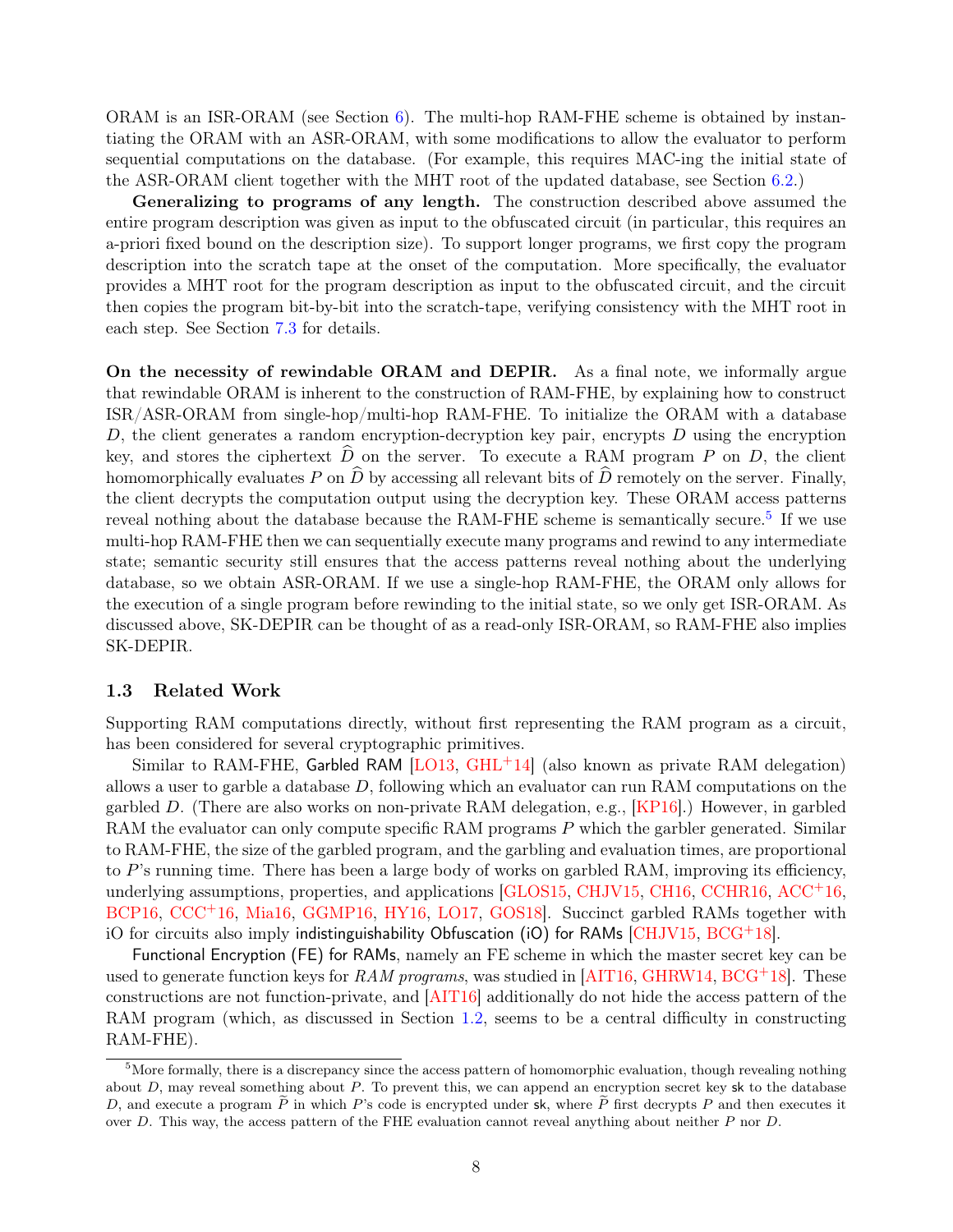The notion of FHE for Turing machines was considered in  $[GKP<sup>+</sup>13a]$  $[GKP<sup>+</sup>13a]$ , who construct FHE schemes with *input-specific* running time during evaluation. However, the runtime is still at least linear in the database size, whereas RAM-FHE evaluation time may be sublinear in the database size (if the original RAM program runs in sublinear time). Moreover, their model is somewhat restricted in that the Turing machine and its input are encrypted together (so one cannot execute arbitrary Turing machines on the input).

## <span id="page-8-0"></span>2 Preliminaries

Throughout this paper,  $\lambda$  denotes a security parameter. We use poly  $(\lambda)$  and negl( $\lambda$ ) to denote unspecified functions that are polynomial and negligible in  $\lambda$ , respectively. We use standard cryptographic definitions of one-way functions (OWFs), pseudorandom functions (PRFs), collision-resistant hash functions (CRHFs), and message authentication codes (MACs) (see, e.g., [\[Gol01,](#page-50-13) [Gol04\]](#page-50-14)). For a randomized algorithm A with n inputs, we use  $A(x_1, \ldots, x_n; r)$  to denote the output of A on inputs  $x_1, \ldots, x_n$  when it uses randomness r. We use  $\approx$  to denote computational indistinguishability.

We use PPT to refer to probabilistic polynomial-time algorithms, and non-uniform PPT to refer to (ensembles of) polynomial-sized probabilistic circuits.

## <span id="page-8-1"></span>2.1 Doubly-Efficient Private Information Retreival (DEPIR)

<span id="page-8-2"></span>Definition 2.1 (Secret-Key Doubly-Efficient PIR (SK-DEPIR) [\[CHR17,](#page-49-7) [BIPW17\]](#page-49-6)). A secret-key doubly-efficient PIR (SK-DEPIR) scheme consists of procedures (KeyGen, Process, Query, Decode) where KeyGen, Process, Query are randomized and Decode is deterministic, with the following syntax:

- KeyGen  $(1^{\lambda})$  takes as input a security parameter  $\lambda$ , and outputs a client secret-key sk.
- Process (sk, DB) takes as input a client secret-key sk and a database  $DB \in \{0,1\}^N$ , and outputs a processed database  $\widetilde{DB} \in \{0, 1\}^{\tilde{N}}$ .
- Query (sk, addr) takes as input a client secret-key sk and an address addr  $\in$  [N], and outputs a set  $\mathcal{Q} \subseteq \left\lceil \tilde{N} \right\rceil$  of queries, and a temporary state st.
- Decode  $\left($ sk, st,  $\left\{\widetilde{\textrm{DB}}_{i}\;:\;i\in\mathcal{Q}\right\}\right)$  takes as input a secret key sk, a temporary state st, and a set of values from the processed database  $\left\{\widetilde{\mathsf{DB}}_i : i \in \mathcal{Q}\right\}$ , and outputs a value val.

We require that the scheme satisfies the following properties:

• Correctness: for every  $N \in \mathbb{N}$ , every  $DB \in \{0,1\}^N$ , and every addr  $\in [N]$ , it holds that:

$$
\Pr\left[\text{Decode}\left(\text{sk},\text{st},\left\{\widetilde{\text{DB}}_i \ : \ i\in\mathcal{Q}\right\}\right)=\text{DB}_i \ : \quad \begin{array}{c} \text{sk} \gets \text{KeyGen}\left(1^{\lambda}\right) \\ \widetilde{\text{DB}} \gets \text{Process}\left(\text{sk},\text{DB}\right) \\ \left(\mathcal{Q},\text{st}\right) \gets \text{Query}\left(\text{sk},\text{addr}\right) \end{array}\right]=1
$$

- <span id="page-8-3"></span>• Security: Any non-uniform PPT adversary A has only negl( $\lambda$ ) advantage in the following security game with a challenger  $\mathcal{C}$ :
	- 1. A sends to C a database DB  $\in \{0,1\}^N$ .
	- 2. C picks a random bit  $b \leftarrow \{0, 1\}$ , and runs sk  $\leftarrow$  KeyGen  $(1^{\lambda})$  to obtain a client secret-key sk, and then runs  $\widetilde{DB} \leftarrow$  Process(sk, DB) to obtain a processed database  $\widetilde{DB}$ , which it sends to A.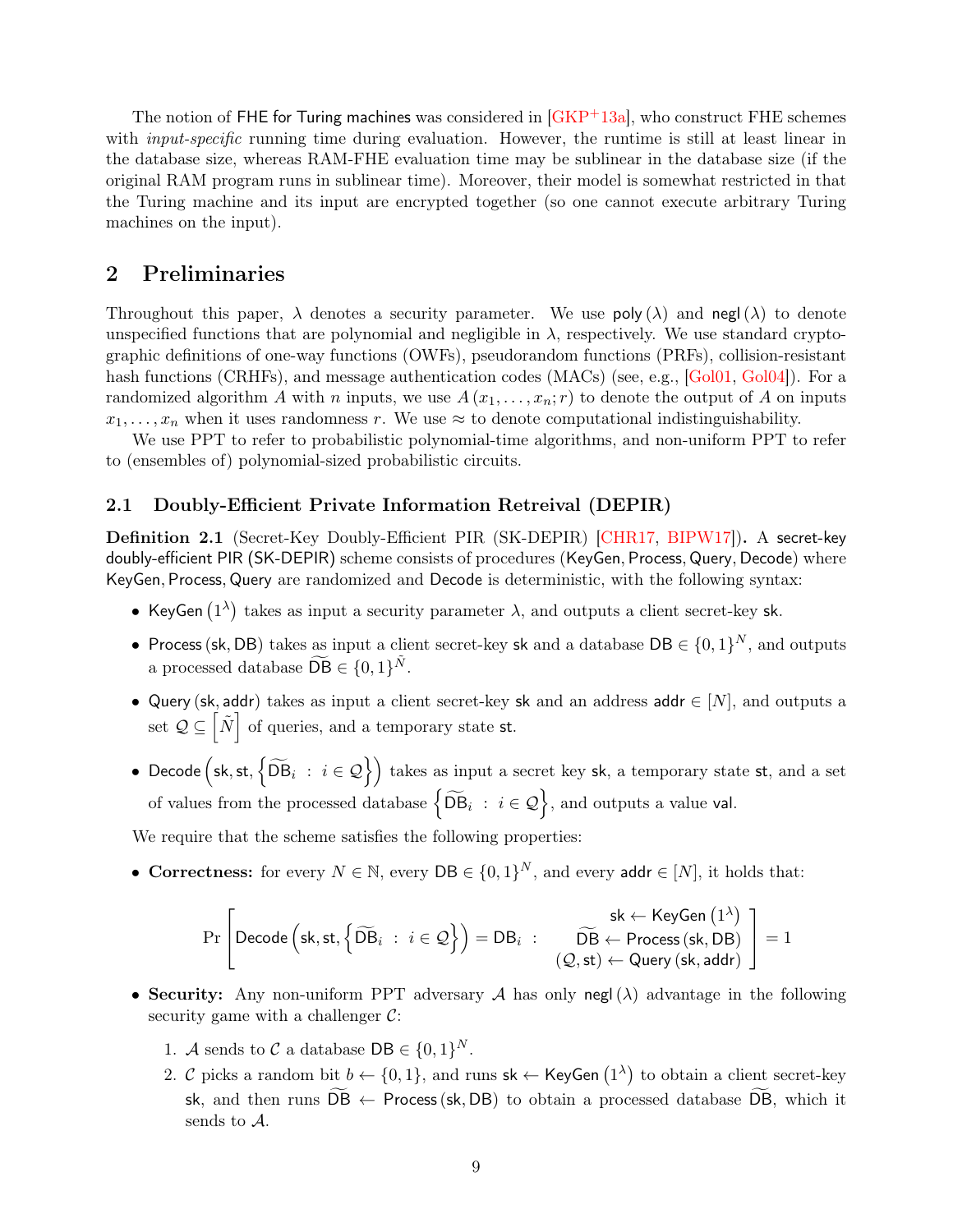- <span id="page-9-1"></span>3. A selects two addresses  $\text{addr}^0, \text{addr}^1 \in [N],$  and sends  $(\text{addr}^0, \text{addr}^1)$  to  $\mathcal{C}.$
- <span id="page-9-2"></span>4. C samples  $(Q, st) \leftarrow$  Query(sk, addr<sup>b</sup>), and sends Q to A.
- 5. Steps [3](#page-9-1) and [4](#page-9-2) are repeated an arbitrary (polynomial) number of times.
- 6. A outputs a bit b', and his advantage in the game is defined to be  $Pr[b = b'] \frac{1}{2}$  $\frac{1}{2}$ .
- Efficiency. The runtime of KeyGen is poly  $(\lambda)$ , the runtime of Process is poly  $(N, \lambda)$ , and the runtime of Query, Decode is  $o(N) \cdot \text{poly}(\lambda)$ , where N is the database size.

We will need a SK-DEPIR scheme with the additional guarantee that preprocessing is oblivious of the database contents. We note that both the SK-DEPIR constructions of [\[CHR17,](#page-49-7) [BIPW17\]](#page-49-6) satisfy this guarantee.

<span id="page-9-3"></span>**Definition 2.2** (Security with oblivious preprocessing). We say that a SK-DEPIR scheme is *secure* with oblivious preprocessing if the security property of Definition [2.1](#page-8-2) holds even when in Step [2](#page-8-3) above, the adversary is given the sequence of memory accesses (including which address was accessed, whether it was read or written, and what value was written) performed during the execution of Process(sk, DB).

Remark on the existence of SK-DEPIR schemes with specific parameters and oblivious preprocessing. The works [\[BIPW17,](#page-49-6) [CHR17\]](#page-49-7) prove that under a new assumption on noisy Reed-Muller codes, there exist SK-DEPIR schemes with either of the following parameters for databases of size N and security parameter  $\lambda$ :

- Sublinear SK-DEPIR: For any  $\epsilon > 0$ , the running time of Process can be  $N^{1+\epsilon}$  · poly( $\lambda$ ), and the running time of Query and Decode can be  $N^{\epsilon} \cdot \text{poly}(\lambda)$ .
- Polylog SK-DEPIR: The running time of Process can be  $\text{poly}(\lambda, N)$ , and the running time of Query and Decode can be  $poly(\lambda, \log N)$ .

We note that both of these schemes have oblivious preprocessing. Indeed, in these constructions Process randomly permutes a (noisy) Reed-Muller encoding of an encryption of the database. The encoding is data-oblivious since it is applied to ciphertexts, and using oblivious sorting algorithms the permuting operation can also be done obliviously.

### <span id="page-9-0"></span>2.2 Virtual Black-Box (VBB) obfuscation

We use the notion of virtual black-box obfuscation with auxiliary input  $[**BGI** + 01, **GK05**].$ 

<span id="page-9-4"></span>**Definition 2.3** (Virtual black-box obfuscation with auxiliary input). Let  $\mathcal{C} = {\mathcal{C}_n}$  be a circuit class, where circuits in C take inputs in  $\{0,1\}^n$  and have size poly (n). A (non-uniform) Virtual Black-Box obfuscator (VBB obfuscator) with auxiliary input for C is a PPT algorithm  $\mathcal O$  that takes as input a security parameter  $\lambda$ , an input size  $n \in \mathbb{N}$ , and a boolean circuit  $C \in \mathcal{C}_n$ , outputs a circuit C, and satisfies the following:

• Functionality: for every  $n \in \mathbb{N}$ , every  $C \in \mathcal{C}_n$ , and every input  $x \in \{0,1\}^n$ ,

$$
\Pr\left[\mathcal{O}\left(1^{\lambda}, 1^n, C\right)(x) = C\left(x\right)\right] \ge 1 - \mathsf{negl}\left(\lambda\right)
$$

where the probability is over the coins of  $\mathcal{O}$ .

• Polynomial Slowdown: there exist a polynomial p such that for every  $n \in \mathbb{N}$  and every  $C \in \mathcal{C}_n$ ,  $|\mathcal{O}(1^{\lambda}, 1^n, C)| \leq p(|C|, n, \lambda)$ .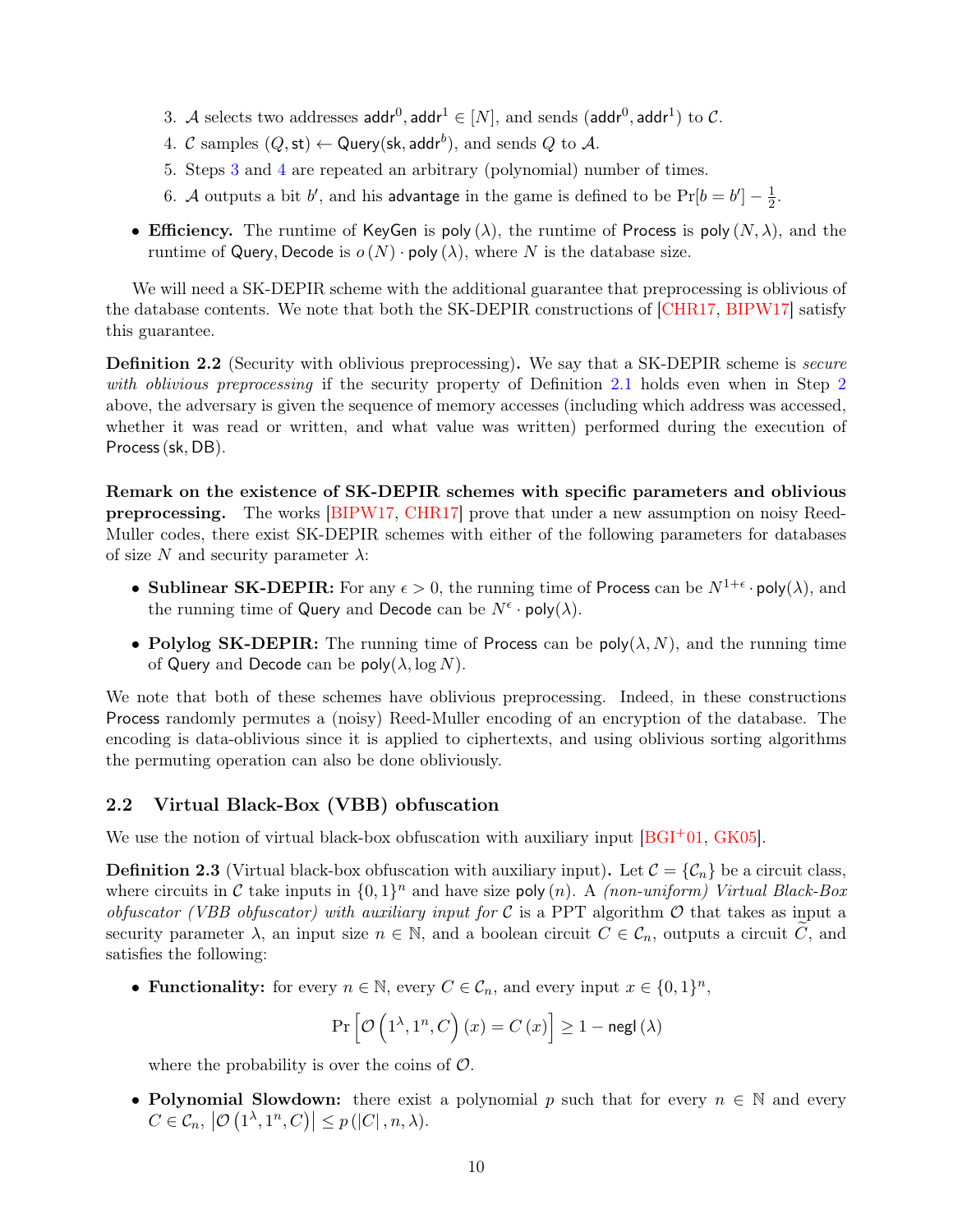• Virtual Black-Box: for every PPT adversary  $A$  there exists a PPT simulator Sim such that for every  $n \in \mathbb{N}$ , every  $C \in \mathcal{C}_n$ , and every auxiliary input  $z \in \{0,1\}^*$  of polynomial length:

$$
\left| \Pr\left[ \mathcal{A}\left( \mathcal{O}\left(1^{\lambda}, 1^n, C \right), z \right) = 1 \right] - \Pr\left[ \mathrm{Sim}^C\left(1^{\lambda}, 1^n, 1^{|C|}, z \right) = 1 \right] \right| \le \mathsf{negl}\left(\lambda\right)
$$

where the probabilities are over the coins of  $\mathcal{O}, \mathcal{A}$  and Sim.

### <span id="page-10-0"></span>2.3 Oblivious RAM

In this section we formally describe the standard ORAM notion. Recall that we refer to the database (i.e., the client's data) as the "logical memory", and the server's state (which the server has RAM access to) as the "physical memory". We use the terms "database" and "logical memory" interchangeably to refer to the client's data, and "physical memory" and "server state" to refer to the remote memory stored on the server. We assume the logical memory consists of bits, and the physical memory consists of blocks of size polylog  $(\lambda)$ . This is without loss of generality up to a multiplicative polylog  $(\lambda)$  increase in complexity, since we can read/write the blocks one bit at a time.

We use the standard ORAM definition, but elaborate on the structure of the Access protocol. More specifically, accessing the database in a standard ORAM requires several interaction rounds, during which the client reads and writes some blocks to the physical memory. (Updating the physical memory is needed to guarantee obliviousness, even if the database is read-only.)

<span id="page-10-1"></span>Definition 2.4 (Oblivious RAM (ORAM) [\[Gol87,](#page-50-5) [Ost90,](#page-51-6) [GO96\]](#page-50-6)). An Oblivious RAM (ORAM) scheme consists of procedures (Setup, Access), with the following syntax:

- Setup( $1^{\lambda}$ , DB) takes as input a security parameter  $\lambda$  and a database DB  $\in \{0,1\}^N$  and outputs initial client and servers states ck, st.
- Access(op, addr, val) is an interactive protocol executed by a client to interact with a server. The client C has state ck, and his input is an operation op  $\in \{$ read, write $\}$ , an address addr  $\in [N]$ , and a value val (if  $op = \text{read}$ , then val is ignored). The client ultimately outputs a value val' (if op = write, then val' =  $\perp$ ).

Throughout the execution, the server  $S$  is used only as remote storage, and does not perform any computations. That is, in each round of the protocol, the client reads some physical address  $p\_addr_i$ , and performs an update operation which replaces the block at some physical location  $p$ **addr**<sup>*i*</sup> with block<sub>*i*</sub>. We use st<sup>*'*</sup> to denote the updated server state at the end of the execution.

We require that the scheme satisfies the following properties:

- Correctness. Consider the following interaction between a stateful client and server. The client and server initially receive ck and st (respectively), sampled as  $(ck, st) \leftarrow$  Setup $(1^{\lambda}, DB)$ . They then repeatedly execute the Access protocol, where the client's input is given by a sequence of read and write instructions (instr<sub>1</sub>, ..., instr<sub>a</sub>). Then the output of the client is, with probability 1, identical to his output when these instructions are sequentially performed directly on a database whose initial contents are DB.
- <span id="page-10-3"></span><span id="page-10-2"></span>• Security. Every PPT adversary  $\mathcal A$  wins the following security game with a challenger  $\mathcal C$  with probability at most  $1/2 + \text{negl}(\lambda)$ :
	- 1. A sends to C a database DB  $\in \{0,1\}^N$ .
	- 2. C runs Setup ( $1^{\lambda}$ , DB) to obtain client and server states ck, st. C sends st to A.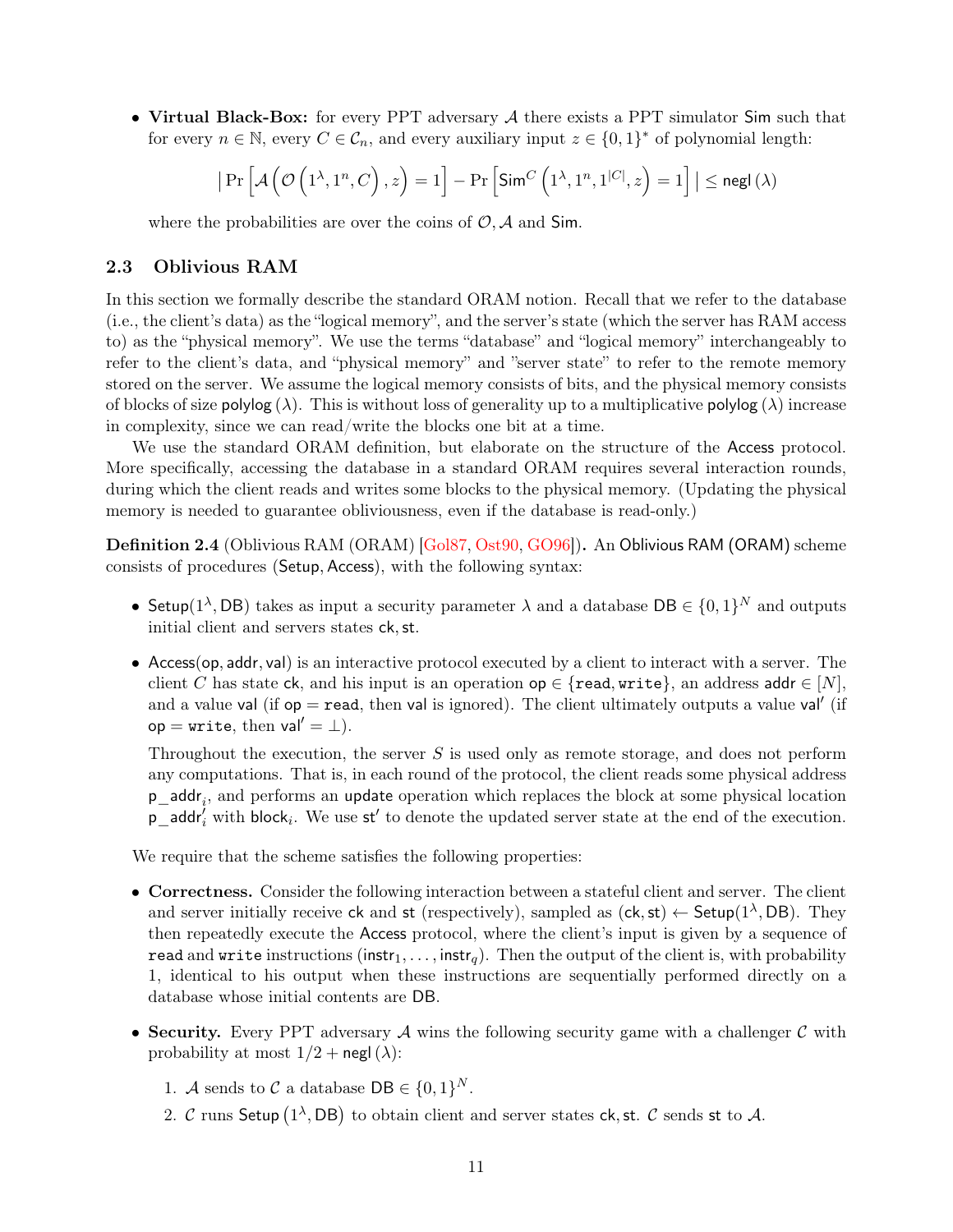- 3. C picks a random bit  $b \leftarrow \{0, 1\}.$
- 4. Repeat the following poly  $(\lambda)$  times:
	- (a) A sends to C two instructions: (op, addr<sup>0</sup>, val<sup>0</sup>), and (op, addr<sup>1</sup>, val<sup>1</sup>), where op  $\in$  ${ \text{read}, \text{write} \}, \text{ and } \text{addr}^0, \text{addr}^1 \in [N].$
	- (b) C executes Access (op, addr<sup>b</sup>, val<sup>b</sup>), and sends to A the access pattern to physical memory during this execution.
- 5. A outputs a bit b', and is said to win the game if  $b = b'$ .

Remark on hiding the type of operation. Definition [2.4](#page-10-1) does not hide whether the performed operation is a read or a write, whereas an ORAM scheme is usually defined to hide this information. However, any such scheme can be generically transformed into one that hides the identity of operations by always performing both a read and a write. (Specifically, in a write operation, one first performs a dummy read; in a read operation, one writes back the value that was read.) Revealing the identity of operations allows for more fine-grained overheads.

Remark on physical memory block contents. We assume that blocks of physical memory are sufficiently large to store a pair  $(\text{addr}, b)$ , where addr is a logical memory address, and b is a bit. We will sometimes additionally designate each block as "valid" or not, and include a corresponding tag valid. This will be useful when instantiating an ORAM with an database of "empty" blocks in the ISR-ORAM of Construction [1,](#page-13-2) and the multi-hop RAM-FHE scheme of Construction [7.](#page-41-1) More specifically, we define a block as "empty" if it has the tag valid  $=$  false, whereas all non-empty blocks will always have the tag valid  $=$  true. A size-N database of empty blocks consists of blocks corresponding to logical memory addresses  $1, \ldots, N$ , with valid = false tag. In an execution of an Access protocol, blocks with valid = false tag are "ignored" in the sense that they are never returned as output to the client, and during update operations are treated as dummy blocks (i.e., they could be arbitrarily overwritten).

## <span id="page-11-0"></span>3 Rewindable Oblivious RAM

We define two ORAM variants which guarantee security against rewinding attacks. The two notions differ in the type of attacks they can handle. We first recall the notion of an access pattern, and the standard ORAM definition [\[Gol87,](#page-50-5) [Ost90,](#page-51-6) [GO96\]](#page-50-6).

Notation 3.1 (Access pattern). A length-q access pattern  $Q$  consists of a list  $(\mathsf{op}_l, \mathsf{val}_l, \mathsf{addr}_l)_{1 \leq l \leq q}$ of instructions, where instruction  $(op_l, val_l, addr_l)$  denotes that the client performs operation  $op_l \in$  ${real, write}$  at address addr<sub>l</sub> with value val<sub>l</sub> (which, if op<sub>l</sub> = read, is ⊥).

Informally, an ORAM scheme allows a client to store his database, or "logical memory", remotely on a server, or "physical memory". Following a Setup procedure which generates client and server states, reads and writes to logical memory are performed through an interactive protocol Access between the client and server, where in each round the client generates a read request and an update request for the server. The access pattern to physical memory during the Access protocol completely hides from the server the database contents and access pattern to logical memory.

## <span id="page-11-1"></span>3.1 Rewindable ORAM Security

We now describe a game that formalizes the security of our ORAM variants. The adversarial server in the game chooses a pair of initial databases, and (as in standard ORAM schemes) two sequences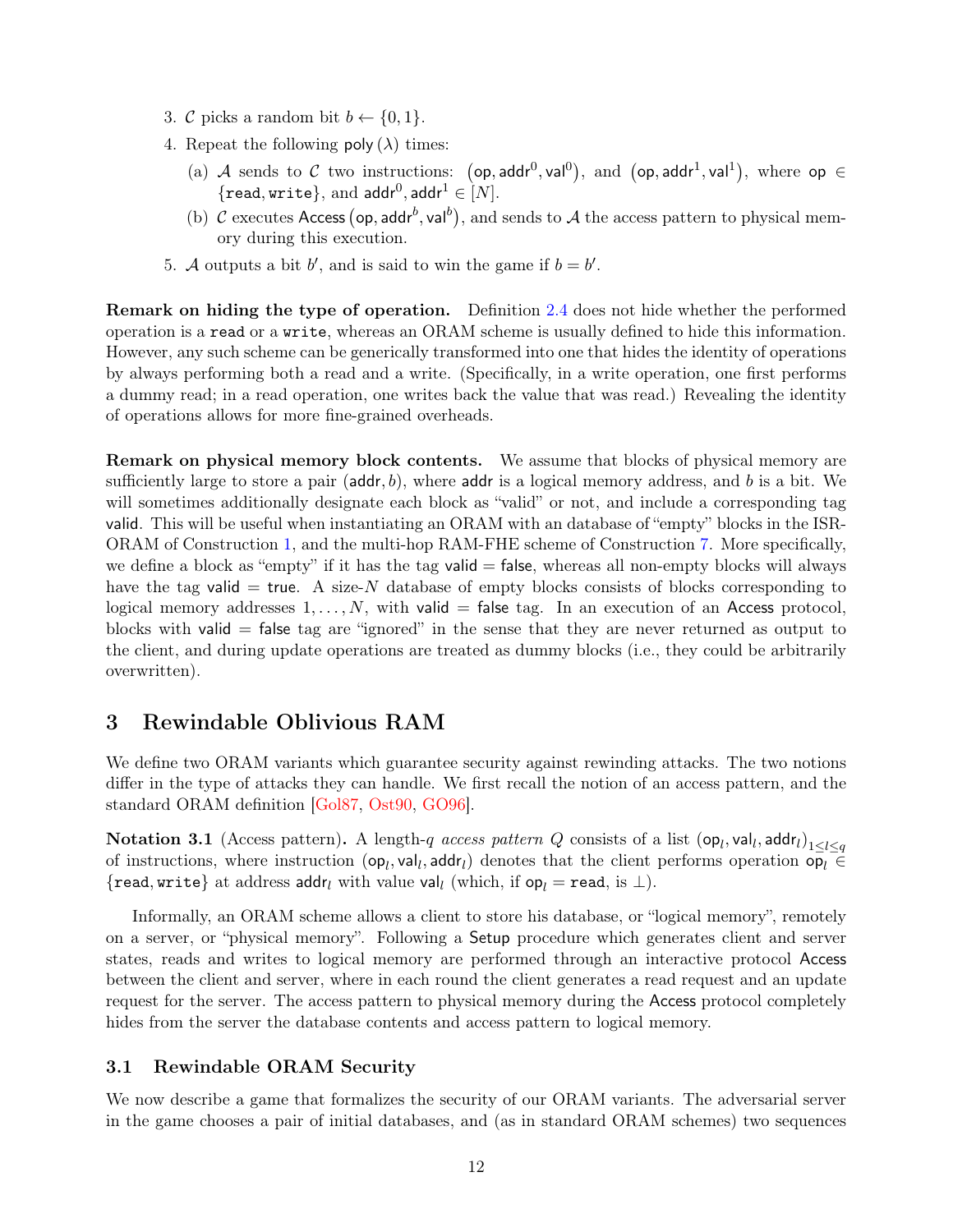of access patterns, with the goal of distinguishing between the executions of these sequences on the two databases. In addition (and unlike standard ORAM), the adversarial server in our security game can rewind the execution to a previous state, and continue the execution from that state.

<span id="page-12-0"></span>Definition 3.2 (Rewindable ORAM security game). The ORAM security game is run between an adversary  $A$ , and a challenger  $C$ .

- 1. A sends to C two databases  $DB^0, DB^1 \in \{0, 1\}^N$ .
- 2. C picks a random bit  $b \leftarrow \{0, 1\}$ , and runs Setup  $(1^{\lambda}, DB^b)$  to obtain client and server states ck, st.  $\mathcal C$  sends st to  $\mathcal A$ .
- <span id="page-12-1"></span>3. Let  $st_0 = st$  and  $ck_0 = ck$ . Repeat the following poly ( $\lambda$ ) times, where in the *i*'th iteration:
	- (a) A sends to C an index  $j_i \in \{0, 1, \ldots, i-1\}$ , as well as two sequences of instructions  $Q_i^0 \ = \ \left(\mathsf{op}_{i,l}, \mathsf{addr}_{i,l}^0, \mathsf{val}_{i,l}^0\right)_{l \in [q_i]}, \ \text{and} \ \ Q_i^1 \ = \ \left(\mathsf{op}_{i,l}, \mathsf{addr}_{i,l}^1, \mathsf{val}_{i,l}^1\right)_{l \in [q_i]}, \ \text{where} \ \ q_i \ \le \ \mathsf{poly}\,(\lambda),$  $\mathsf{op}_{i,l} \in \{\mathtt{read}, \mathtt{write}\},\, \mathsf{addr}_{i,l}^{0}, \mathsf{addr}_{i,l}^{1} \in [N],\, \text{and} \; \mathsf{val}_{i,l}^{0}, \mathsf{val}_{i,l}^{1} \in \{0,1\}.$
	- (b) Starting from server state  $st_{j_i}$  and client state  $ck_{j_i}$ , C executes Access  $(op_{i,l}, addr_{i,l}^b, val_{i,l}^b)$ for  $1 \leq l \leq q_i$ . Let  $ck_i, st_i$  denote the updated client and server states (respectively) at the end of this sequence of executions. Let  $\text{ACC}_i$  denote the access pattern to physical memory during this sequence of Access executions.
	- (c) C sends  $\mathcal{ACC}_i$  to A.
- 4. A outputs a bit b', and his advantage in the game is defined as  $Pr[b = b'] \frac{1}{2}$  $\frac{1}{2}$ .

Discussion. The rewindable ORAM security game of Definition [3.2](#page-12-0) captures several security variants, depending on the permissible choice of  $j_i$ . First, notice that the security game with  $poly(\lambda)$ iterations in the security game, when the adversary is restricted to choose  $j_i = i-1$  in each iteration, and  $DB^0 = DB^1$ , yields the standard ORAM security definition without rewinds (Definition [2.4\)](#page-10-1). Second, restricting the adversary to choose  $j_i = \{0, i - 1\}$  in every iteration i means the adversary can only rewind the execution to the initial state, but can adaptively decide to "extend" a previous execution. Restricting the adversary to choose  $j_i = 0$  in every iteration corresponds to an adversary that can only rewind the execution to the initial state, where any rewind "finalizes" the current branch of the execution, and the adversary cannot later extend it. In the most general form, when  $j_i$  can take any value in  $\{0, 1, \ldots, i-1\}$ , we can assume without loss of generality that the adversary chooses a length-1 sequence in each iteration of the security game. This corresponds to an adversary that can rewind the ORAM to any intermediate state. The security game of Definition [3.2](#page-12-0) can be used to capture various other security variants; we choose to focus on the latter two notions. Formally,

Definition 3.3 (Any-State Rewindable ORAM (ASR-ORAM)). We say that an ORAM scheme is Any-State Rewindable (ASR) if any PPT adversary A has a negl( $\lambda$ ) advantage in the rewindable ORAM security game of Definition [3.2.](#page-12-0)

**Definition 3.4** (Initial-State Rewindable ORAM (ISR-ORAM)). We say that an adversary  $A$  is initial-state restricted if in every iteration  $i$  of the rewindable ORAM security game of Definition [3.2,](#page-12-0) it chooses  $j_i = 0$ . We say that an ORAM scheme is Initial-State Rewindable (ISR) if any initial-state restricted PPT adversary A has a negl( $\lambda$ ) advantage in the rewindable ORAM security game of Definition [3.2.](#page-12-0)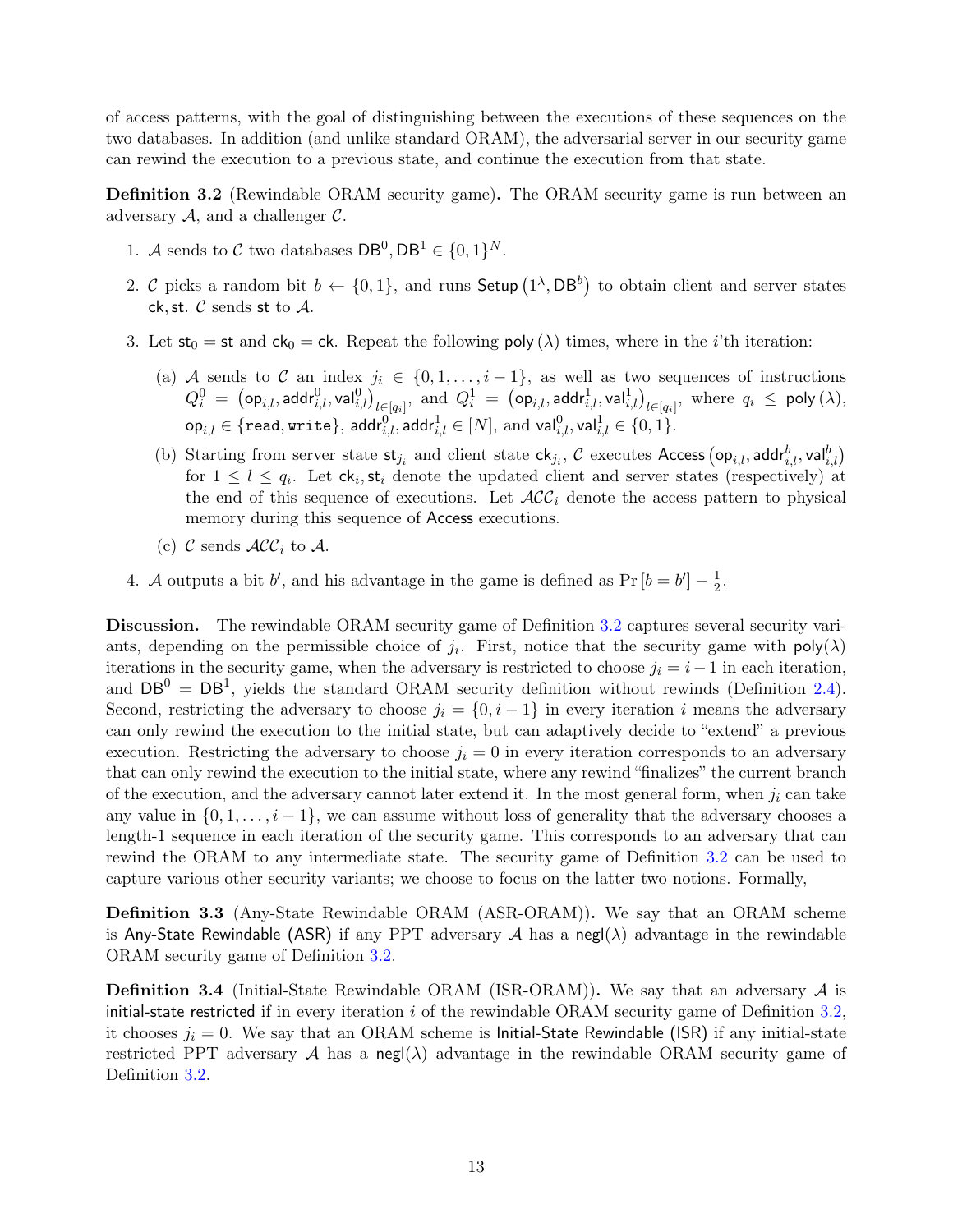## <span id="page-13-0"></span>3.2 Rewindable ORAM Constructions

In this section we construct ISR- and ASR-ORAM schemes from SK-DEPIR and standard ORAM schemes. We first construct (Section [3.2.1\)](#page-13-1) an ISR-ORAM scheme with polylogarithmic overhead. We then describe (Section [3.2.2\)](#page-16-0) an ASR-ORAM scheme with sublinear overhead. Our ISR-ORAM scheme, despite having a weaker security guarantee than ASR-ORAM, has the advantage of being simpler and more efficient.

### <span id="page-13-1"></span>3.2.1 ISR-ORAM from ORAM and SK-DEPIR

In this section, we construct an ISR-ORAM scheme from a SK-DEPIR scheme along with an ORAM scheme for initially-empty databases (Definition  $A.1$ ), proving the following:

<span id="page-13-3"></span>Theorem 3.5 (ISR-ORAM). Assume there exist OWFs and SK-DEPIR. Then there exists an ISR-ORAM scheme.

Moreover, if the Query and Decode algorithms of the SK-DEPIR scheme have  $poly(\lambda)$  complexity for databases of size N and security parameter  $\lambda$ , and the client (resp., server) state has size poly  $(\lambda)$ (resp., poly  $(\lambda, N)$ ), then the Access complexity of the ISR-ORAM is poly( $\lambda$ ), and the client (resp., server) state has size  $\text{poly}(\lambda)$  (poly $(\lambda, N)$ ).

The construction. The high-level idea of the construction is to initialize a SK-DEPIR scheme with the database, and initialize the ORAM (in the first operation) with size bound  $N$ . Then, write operations write to the ORAM, and read operations read from both the SK-DEPIR and the ORAM, taking the copy from the ORAM if it exists. Intuitively, the scheme is secure against initial-state rewinding because a SK-DEPIR scheme is secure against arbitrary rewinding attacks (since the SK-DEPIR server is stateless, and the SK-DEPIR client maintains only a long-term key between accesses), and the initial server state in effect contains only the processed database of the SK-DEPIR (since the ORAM is initialized only in the first operation).

<span id="page-13-2"></span>Construction 1 (ISR-ORAM from SK-DEPIR and ORAM for initially-empty databases). The scheme uses the following building blocks:

- An ORAM scheme for initially-empty databases (ORAM.Setup, ORAM.Access) with a deterministic client during ORAM.Access.
- A SK-DEPIR scheme (DEPIR.KeyGen, DEPIR.Process, DEPIR.Query, DEPIR.Decode).

The scheme consists of the following procedures:

Setup( $1^{\lambda}$ , DB): Recall that  $\lambda$  denotes a security parameter, and DB  $\in \{0,1\}^{N}$ .

- Initializing the SK-DEPIR component: run DEPIR.KeyGen  $(1^{\lambda})$  to obtain a SK-DEPIR secretkey sk. Run DEPIR. Process (sk, DB) to obtain the processed SK-DEPIR database DB.
- Initializing the ORAM component: initialize a boolean variable Initialized to false, and the client and server states  $ck^O$ ,  $st^O$  to  $\perp$  (i.e., empty states).
- <u>Output:</u> the server state  $st = \left( \widetilde{DB} , st^O ,$  Initialized contains the processed database  $\widetilde{DB}$  of the SK-DEPIR scheme, the (empty) ORAM server state  $st^O$ , and a boolean variable Initialized indicating whether the ORAM has already been initialized. The client state  $ck = (sk, ck^O, 1^{\lambda})$ consists of the secret key sk of the SK-DEPIR, an (empty) client state  $ck^O$  for the ORAM, and the security parameter.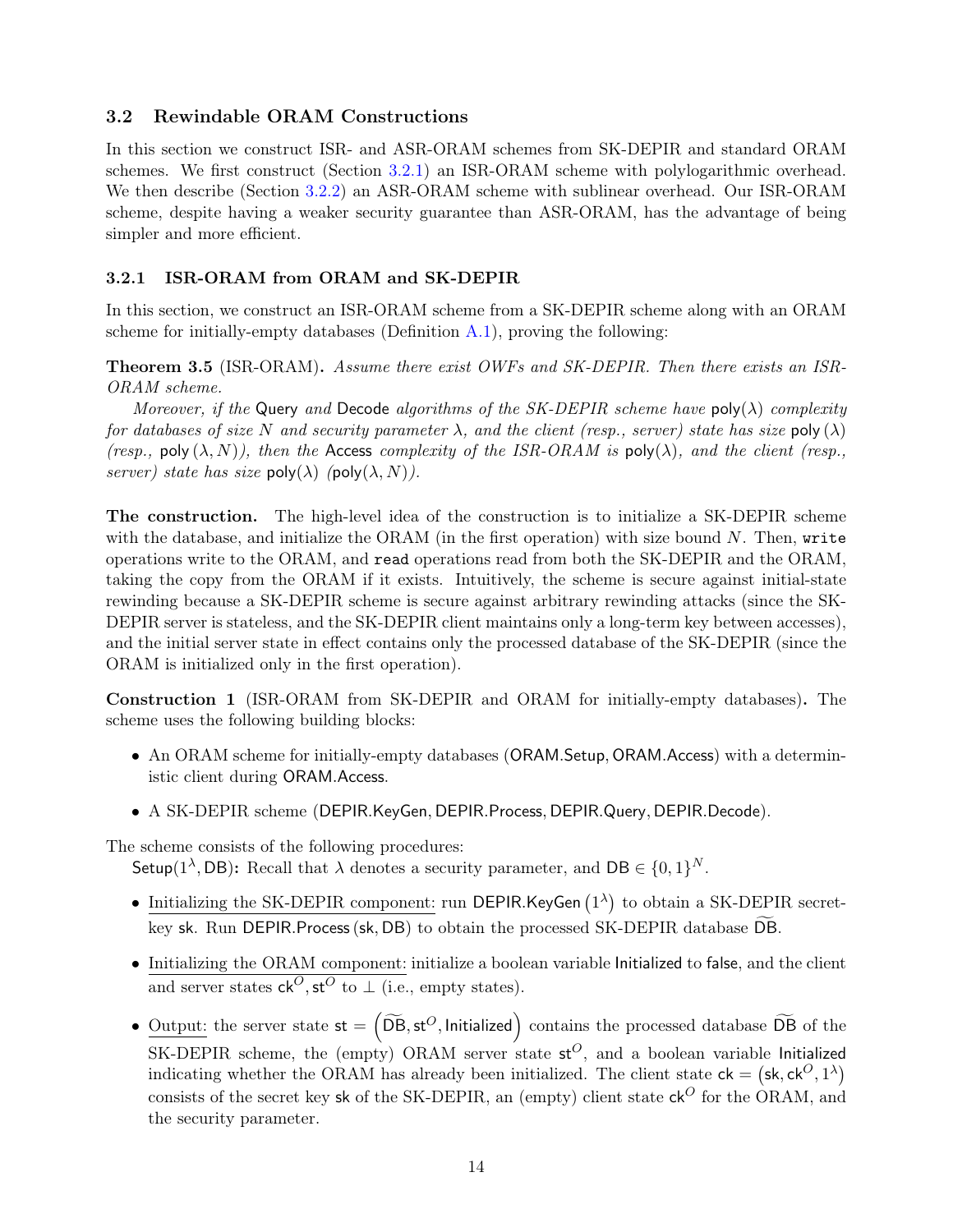**The Access protocol.** To perform the operation op at location addr  $\in [N]$  of the database with value val, the client  $C$  with state  $ck = (sk, ck^O, 1^{\lambda})$ , and the server with state  $st = (\widetilde{\sf DB}, st^O,$  Initialized $\Big)$ operate as follows.

- $\bullet$  Read Initialized from the server. If Initialized = false then run ORAM.Setup between the client and server, where the client has  $(1^{\lambda}, N)$  as input. Let  $ck^{O}$  be the updated client state, and  $st^{O}$ be the updated server state at the end of the execution. The client and server locally replace  $\mathsf{ck}^{O}, \mathsf{st}^{O}$  with  $\mathsf{ck}^{O\prime}, \mathsf{st}^{O\prime}$  (respectively).
- Set Initialized  $=$  true.
- If  $op = read$ :
	- Reading from the ORAM: the client and server run ORAM.Access, where the client emulates the ORAM-client with key  $ck^O$  and input (read, addr, val), and the server emulates the ORAM-server with state  $st^O$ . Let val<sup>O</sup> be the output to the client, and  $ck^{O}$ ,  $st^{O}$  denote the updated client and server states (respectively).
	- Reading from the SK-DEPIR:
		- ∗ C runs Q ← DEPIR.Query (sk, addr) to obtain the queries Q to the server, and a short-term client state  $st_C$ , and sends Q to S.
		- ∗ Given the answers  $\left\{\widetilde{\mathsf{DB}}_i : i \in Q\right\}$  from S, C computes val<sup>P</sup> =  $\mathsf{DEPIR}.\mathsf{Decode}\left(\mathsf{sk},\mathsf{st}_C,\left\{\widetilde{\mathsf{DB}}_i \ : \ i \in Q\right\}\right)\!.$
	- Output. If val<sup>O</sup>  $\neq \perp$  then val' = val<sup>O</sup>. (val<sup>O</sup>  $\neq \perp$  if block addr was found in the ORAM.) Otherwise, set val' = val<sup>P</sup>. Output val' to the client, together with the updated client state  $(\mathsf{sk}, \mathsf{ck}^{O\prime}, 1^\lambda)$ . The updated server state is  $(\mathsf{st}^{O\prime}, \widetilde{\mathsf{DB}}, \mathsf{initialize}).$
- If  $op =$  write:
	- Writing to the ORAM: the client and server run ORAM.Access, where the client emulates the ORAM-client with key  $ck^O$  and input (write, addr, val), and the server emulates the ORAM-server with state  $st^O$ . Let val' be the output to the client, and  $ck^{O'}$ ,  $st^{O'}$  denote the updated client and server states (respectively).
	- Output. Output val' to the client, together with the updated client state  $(\mathsf{sk}, \mathsf{ck}^{\mathcal{O} \prime}, 1^{\lambda})$ . The updated server state is  $\left( \mathsf{st}^{O\prime}, \widetilde{\mathsf{DB}}, \mathsf{initialize} \right)$ .

We prove the following claims about Construction [1.](#page-13-2)

<span id="page-14-0"></span>Claim 3.6 (ISR-ORAM security). Assuming the security of all of the building blocks, Construction [1](#page-13-2) is a secure ISR-ORAM scheme.

## <span id="page-14-1"></span>Claim 3.7 (ISR-ORAM complexity). Assume that:

- For size-N databases and security parameter  $\lambda$ , DEPIR.Query, DEPIR.Decode performs  $t_Q(N, \lambda)$ and  $t_D(N, \lambda)$  operations (respectively), and the client and server states have size  $n_C(N, \lambda)$ ,  $n_S(N, \lambda)$ , respectively.
- When initialized with size parameter t and security parameter  $\lambda$ , ORAM.Setup performs  $t_S(t)$ operations, ORAM.Access performs  $t<sub>O</sub>(t)$  operations, and the client and server states have size  $n_C'(t, \lambda)$ ,  $n_S'(t, \lambda)$ , respectively.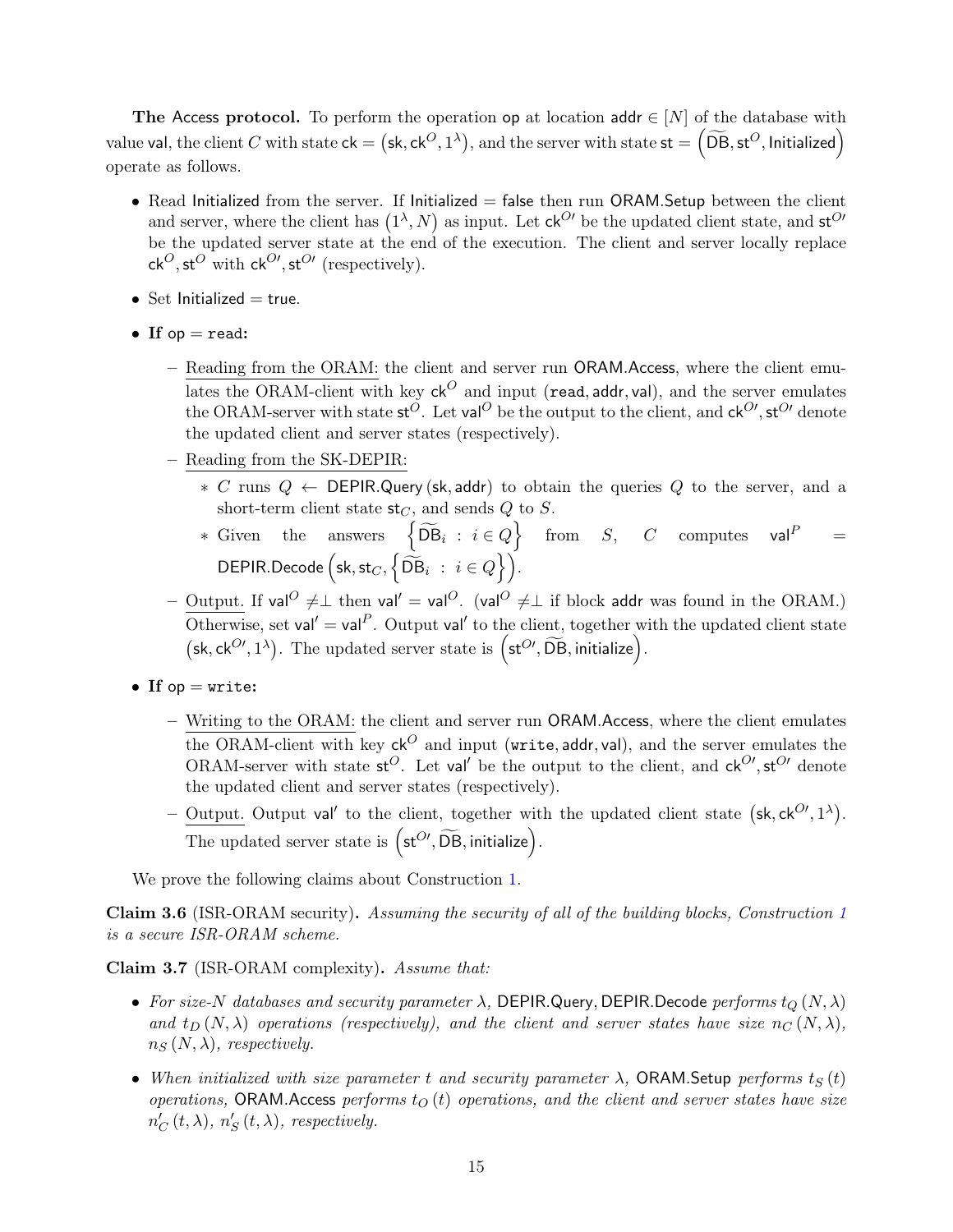Then the execution of the Access protocol of Construction [1](#page-13-2) performs  $t_O(N) + t_Q(N) + t_D(N) + 2$ operations if  $op = read$ , and  $t<sub>O</sub>(N) + 2$  if  $op = write$ . The first execution of the Access protocol of Construction [1](#page-13-2) performs  $t_S(N)$  additional operations. Moreover, the client and server states have size  $n_C(N, \lambda) + n'_C(N, \lambda), n_S(N, \lambda) + n'_S(N, \lambda)$ , respectively.

Claims imply Theorem. We now use the claims to prove Theorem [3.5.](#page-13-3)

Proof of Theorem [3.5.](#page-13-3) We prove that Construction [1](#page-13-2) has the required properties. The existence of OWFs implies the existence of a secure ORAM scheme for initially-empty databases by Claim [A.2](#page-52-0) so security of Construction [1](#page-13-2) follows from Claim [3.6.](#page-14-0) Moreover, by Claim [A.2](#page-52-0) when the ORAM scheme is instantiated with size bound N then Setup and Access have complexity poly  $(\lambda)$ , and the client and server state have size poly  $(\lambda)$ , poly  $(\lambda, N)$ , respectively. The stated complexity now follows from the complexity of the ORAM scheme, the complexity of the SK-DEPIR scheme (as stated in the theorem statement), and Claim [3.7.](#page-14-1)

To get a deterministic client, we apply the transformation of Appendix [B,](#page-54-0) and use Claim[sB.3](#page-55-0) and [B.1.](#page-55-1)  $\Box$ 

Proofs of Claims. We now prove Claims [3.6](#page-14-0) and [3.7.](#page-14-1)

Proof of Claim [3.6.](#page-14-0) The correctness of the scheme follows directly from the correctness of the underling building blocks. Indeed, ORAM correctness is preserved when it is initialized with OblSetup; and when a block appears in both the ORAM and the SK-DEPIR components, then the freshest copy is in the ORAM, which is what the ISR-ORAM outputs to the client. We now argue security, via a sequence of hybrids.

- $\mathcal{H}_{0}^{b}$ : Hybrid  $\mathcal{H}_{0}^{b}$  is the view  $(\mathsf{st}_{0},(\mathcal{ACC}_{i})_{i})$  of the adversary  $\mathcal{A}$  in the ORAM security game when the challenger chooses bit b.
- $\mathcal{H}^{\mathbf{b}}_1$ : In  $\mathcal{H}^b_1$ , we replace DB<sup>b</sup> with the all-0 database, and replace every execution of Query with a dummy execution that runs Query on index 1. The accesses to the ORAM component remain unchanged (and are, in both hybrids, according to the b'th access pattern). Hybrids  $\mathcal{H}_0^b$  and  $\mathcal{H}_1^b$ are computationally indistinguishable by the security of the SK-DEPIR scheme.
- $\mathcal{H}_2^{\mathbf{b}}$ : In hybrid  $\mathcal{H}_2^b$ , we replace every execution of **ORAM.Access** of the underlying ORAM with a dummy operation that reads or writes to the first database location, according to the operation performed in  ${\cal H}^b_1.$  (That is, a read in  ${\cal H}^b_1$  is replaced with a read of location 1, a write in  ${\cal H}^b_1$  is replaced with a write of an arbitrary value to location 1.)

Hybrids  $\mathcal{H}_1^b$  and  $\mathcal{H}_2^b$  are computationally indistinguishable by the security of the underlying ORAM scheme for initially-empty databases, as we now show. We use the observation that any secure ORAM scheme for initially-empty databases is secure under the following notion of sequential composition. For any  $q = \text{poly}(\lambda)$ , any  $n_1, \ldots, n_q < 2^{\lambda}$ , any  $q_1,\ldots,q_q$  = poly ( $\lambda$ ), and any two lists  $\mathcal{Q}^0 = \{Q^0_j\}$  $\left\{ \mathcal{Q}_{j}^{1}\right\}$  ,  $\mathcal{Q}^{1}\ =\ \left\{ Q_{j}^{1}\right\}$  $j \in [q]$  of sequences  $Q_j^0 =$  $\left(\mathsf{op}_{j,l},\mathsf{val}^0_{j,l},\mathsf{addr}^0_{j,l}\right)_{1\leq l\leq q_j},Q_j^1=\left(\mathsf{op}_{j,l},\mathsf{val}^1_{j,l},\mathsf{addr}^1_{j,l}\right)_{1\leq l\leq q_j} \text{ of access patterns,}\left(\mathcal{ACC}_{\emptyset}\left(n_j,Q_j^0\right)\right)$  $j\in[q]\stackrel{\approx}{\sim}$  $(\text{ACC}_{\emptyset}(n_j, Q^1))_{j \in [q]}$  ( $\text{ACC}_{\emptyset}(n, Q)$  was defined in Definition [A.1\)](#page-51-12), where  $\approx$  denotes computational indistinguishability. This follows from the security property of ORAM schemes for initially-empty databases, using a standard hybrid argument.

Indistinguishability of  $\mathcal{H}_1^b$  and  $\mathcal{H}_2^b$  follows directly from the security of the underlying ORAM scheme for initially-empty databases under sequential composition, because any rewind to the initial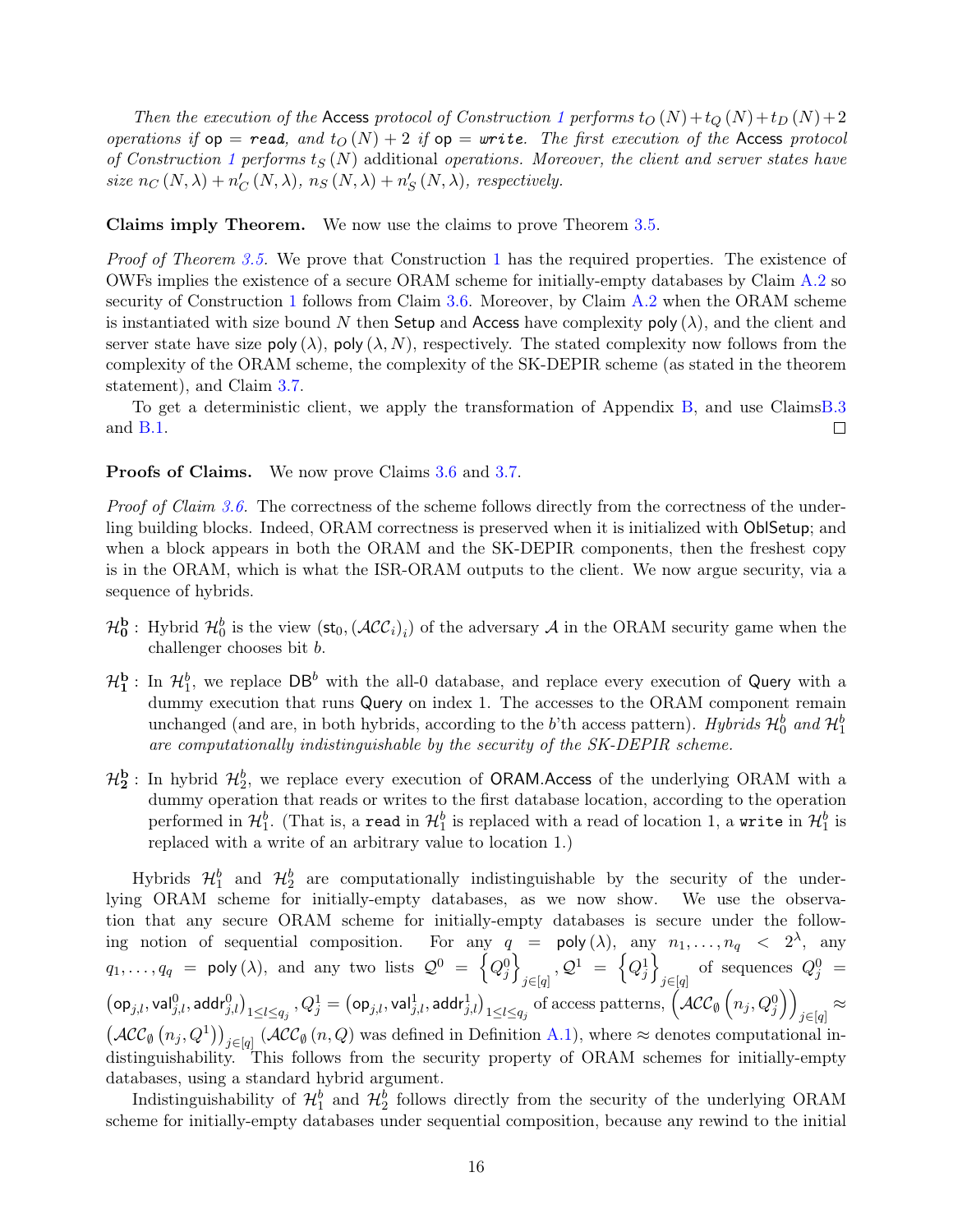state resets Initialized to false, and so the next access to the database initializes the underlying ORAM by running Setup with fresh randomness.

We conclude the proof by noting that  $\mathcal{H}_2^0 \equiv \mathcal{H}_2^1$  since neither depend on  $DB^0$ ,  $DB^1$  or the access patterns.  $\Box$ 

Proof of Claim [3.7.](#page-14-1) Any execution of Access performs two operations to read and update Initialized on the server, and  $t<sub>O</sub>(N)$  operations to access the underlying ORAM. read operations additionally perform  $t_o(N)$  operations to run DEPIR.Query, and  $t_p(N)$  operations to run DEPIR.Decode. The first execution of Access additionally performs  $t_S(N)$  operations to initialize the underlying ORAM with an empty database. The client and server storage are simply the combination of the storage required by the underlying ORAM and SK-DEPIR.  $\Box$ 

### <span id="page-16-0"></span>3.2.2 ASR-ORAM from SK-DEPIR and OWFs

<span id="page-16-1"></span>We now construct an ASR-ORAM scheme from SK-DEPIR and PRFs, proving the following.

**Theorem 3.8** (ASR-ORAM). Assume the existence of OWFs and SK-DEPIR, then there exists an ASR-ORAM scheme. Moreover, if for  $\epsilon > 0$  the Query and Decode algorithms of the SK-DEPIR scheme have  $N^{\epsilon}$  · poly( $\lambda$ ) complexity, and Process has  $N^{1+\epsilon}$  · poly( $\lambda$ ) complexity for databases of size N and security parameter  $\lambda$ , then:

- The complexity of Access is  $N^{\epsilon}$  · poly  $(\lambda)$ .
- The client state has size poly ( $\lambda$ ), and the server state has size  $N^{1+\epsilon}$  · poly ( $\lambda$ ).

The construction. Recall from Section [1.2](#page-3-0) that we use a hierarchical structure whose levels contain SK-DEPIR schemes. Since a SK-DEPIR scheme is designed for array structures, we use PRFs to map the data blocks of the level into buckets, thus guaranteeing that a block's location in each level (if it appears in the level) is independent of the access history. To allow for more efficient reshuffles, each level i also contains the (encrypted, unprocessed) database stored in the SK-DEPIR of the level. We note that whenever a level is initialized as part of a reshuffle, we pick new PRF and SK-DEPIR keys for the level. This guarantees security even under rewinds. Indeed, though a SK-DEPIR is rewindsecure, by rewinding the ORAM the adversary may rewind a reshuffle. However, this will result in a completely fresh SK-DEPIR scheme, and therefore doesn't violate security. In the following, we use  $B = \lambda$  to denote the bucket size.

<span id="page-16-2"></span>Construction 2 (ASR-ORAM from SK-DEPIR and PRFs). The scheme uses the following building blocks:

- A PRF  $F$ .
- A SK-DEPIR scheme (DEPIR.KeyGen, Process, Query, Decode) with oblivious preprocessing (Definition [2.2\)](#page-9-3).
- A CPA-secure symmetric encryption scheme (SE.KeyGen, Encrypt, Decrypt).

The scheme consists of the following procedures.

Setup( $1^{\lambda}$ , DB): Recall that  $\lambda$  denotes the security parameter, and DB  $\in \{0,1\}^{N}$ . Let DB' be the database obtained from DB by concatenating the address to each bit, i.e., entries of DB' have the form (addr,  $DB_{\text{addr}}$ ). (This will be needed when blocks are mapped to buckets.) Let  $\ell = \log N$ , and proceed as follows.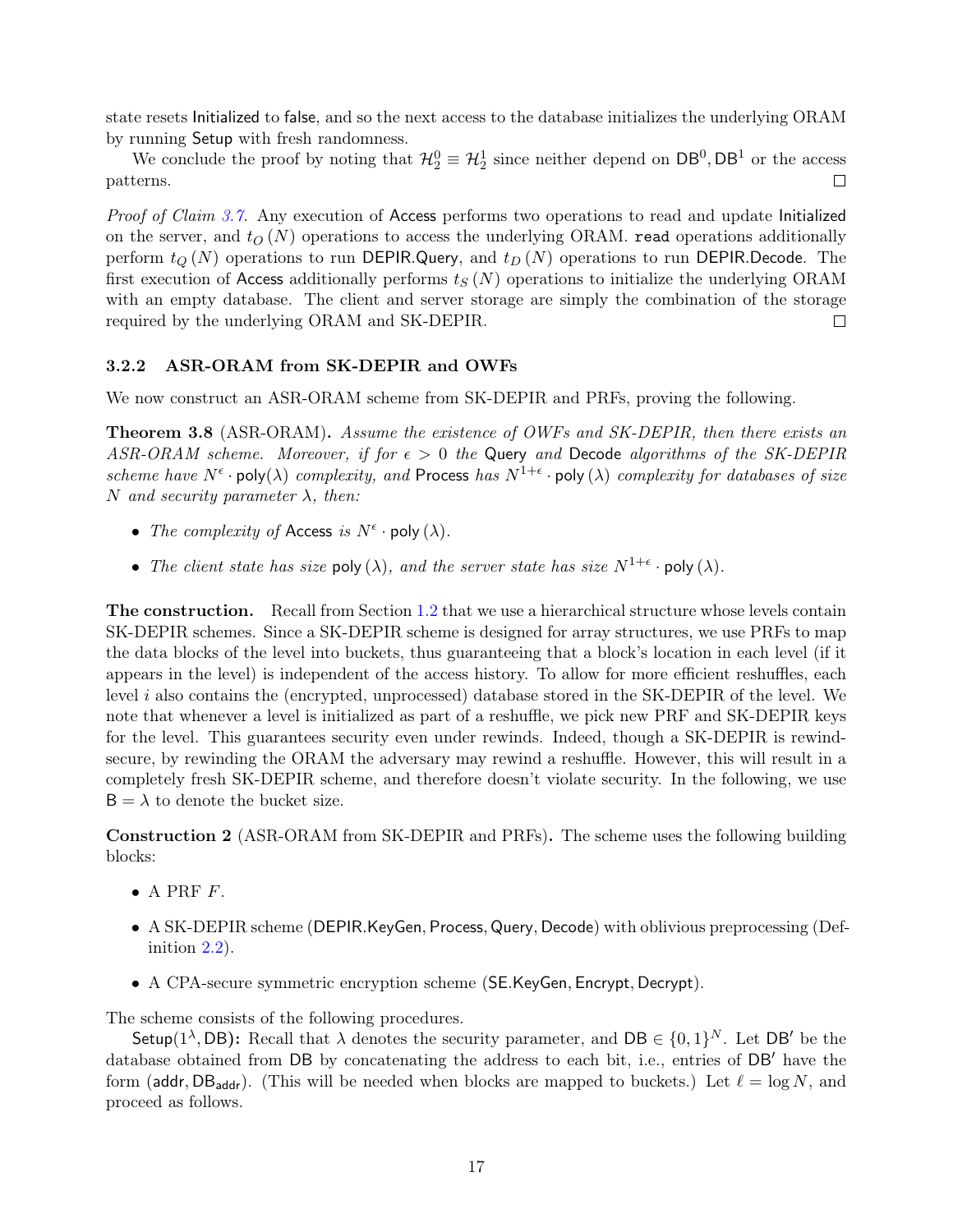- Counter initialization: initialize a counter count to 0. (count w counts the total number of writes performed so far.)
- Encryption initialization: run sk  $\leftarrow$  SE.KeyGen  $(1^{\lambda})$  to generate a secret-key sk for the encryption scheme.
- PRF and SK-DEPIR key initialization for all levels: for every level  $1 \leq i \leq \ell$ , set  $\widetilde{K}^i = \widetilde{\mathsf{sk}}^i = \bot$ . (Later,  $\tilde{K}^i$ ,  $\tilde{\mathsf{sk}}^i$  will contain encryptions of level-specific PRF and SK-DEPIR keys, respectively.)
- Initializing level  $\ell$ : encrypt the database by running  $DB'' \leftarrow$  Encrypt (sk, DB') . Run  $(DB'', \widetilde{DB}, \widetilde{K}^{\ell\ell}, \widetilde{\mathsf{sk}}^{\ell\ell}) \leftarrow$  InitLevel  $(\ell, DB'')$  (Figure [1](#page-19-0) on page [20\)](#page-19-0) to obtain the processed SK-DEPIR database  $\widetilde{DB}$ , and the PRF and SK-DEPIR keys for level  $\ell$ . Initialize level  $\ell$  to be  $\mathsf{L}^{\ell} = (\mathsf{DB}'', \widetilde{\mathsf{DB}})$ , and all other levels  $\mathsf{L}^i$  to be empty. Replace  $\widetilde{K}^{\ell}, \widetilde{\mathsf{sk}}^{\ell}$  with  $\widetilde{K}^{\ell\ell}, \widetilde{\mathsf{sk}}^{\ell\ell}$ , respectively.
- Output: the client state  $ck = sk$  consists of the encryption key. The server state st =  $\left({\rm count}_W, \left({\sf L}^i, \widetilde{K}^i, \widetilde{\mathsf{sk}}^i\right)$  $i \in [\ell]$  consist of the counter, the contents of all levels, and the (encrypted) PRF and SK-DEPIR keys for all levels (which are currently empty, except for the keys of level  $\ell$ ).

**The Access protocol.** To perform the operation op on location addr  $\in [N]$  in the database with value val, the client  $C$  with state  $\mathsf{ck} = \mathsf{sk},$  and the server with state  $\mathsf{st} = \bigg(\mathsf{count}_W, \left(\mathsf{L}^i, \widetilde{K}^i, \widetilde{\mathsf{sk}}^i\right)$  $i \in [\ell]$  $\setminus$ operate as follows.

- If  $op = read$ :
	- Initialize an output value val' to  $\perp$ .
	- For every non-empty level i from 1 to  $\ell$ , do:
		- \* Computing bucket index: read  $\widetilde{K}^i$ ,  $\widetilde{\mathsf{sk}}^i$  from the server, and decrypt  $K^i$  =  $\mathsf{Decrypt}\left(\mathsf{sk}, \widetilde{K}^i\right), \mathsf{sk}^i\,=\, \mathsf{Decrypt}\left(\mathsf{sk}, \widetilde{\mathsf{sk}}^i\right)\!. \ \ \mathsf{Compute}\ \ l\,=\, F\left(K^i, \mathsf{addr}\right).\ \ \left(\text{If } \mathsf{addr}\ \text{ap-} \right)$ pears in level  $i$ , it will be in the  $l$ 'th bucket.)
		- ∗ Looking for data block addr in level i: look for block addr in the l'th bucket by running the procedure <code>ReadBucket</code>  $(l,i,\mathsf{sk}^i,\mathsf{addr})$  of Figure  $2$  to obtain a value val $^i$ . If val $'\neq\perp$ then set  $val' := val^i$ .
	- Output: output val' to the client.

If  $op =$  write:

- Encrypt the data block as  $c \leftarrow$  Encrypt (sk, (addr, val)), and generate a "dummy" level 0 database which contains a single (encrypted) data block c.
- Update the server state as follows:
	- count<sub>W</sub> := count<sub>W</sub> + 1.
	- For  $i = 0, 1, \ldots, \ell$  such that  $2^i$  divides count<sub>*W*</sub>, reshuffle level i into level  $i + 1$  using the ReShuffle procedure of Figure [3,](#page-21-0) namely executes ReShuffle  $(i, L^i, L^{i+1})$ .<sup>[6](#page-17-0)</sup>

<span id="page-17-0"></span><sup>&</sup>lt;sup>6</sup>Using a technique of Ostrovsky and Shoup [\[OS97\]](#page-51-7), these operations can be be spread-out over multiple write operations. We analyze the scheme below assuming the reshuffle operations are indeed spread-out across all write operations.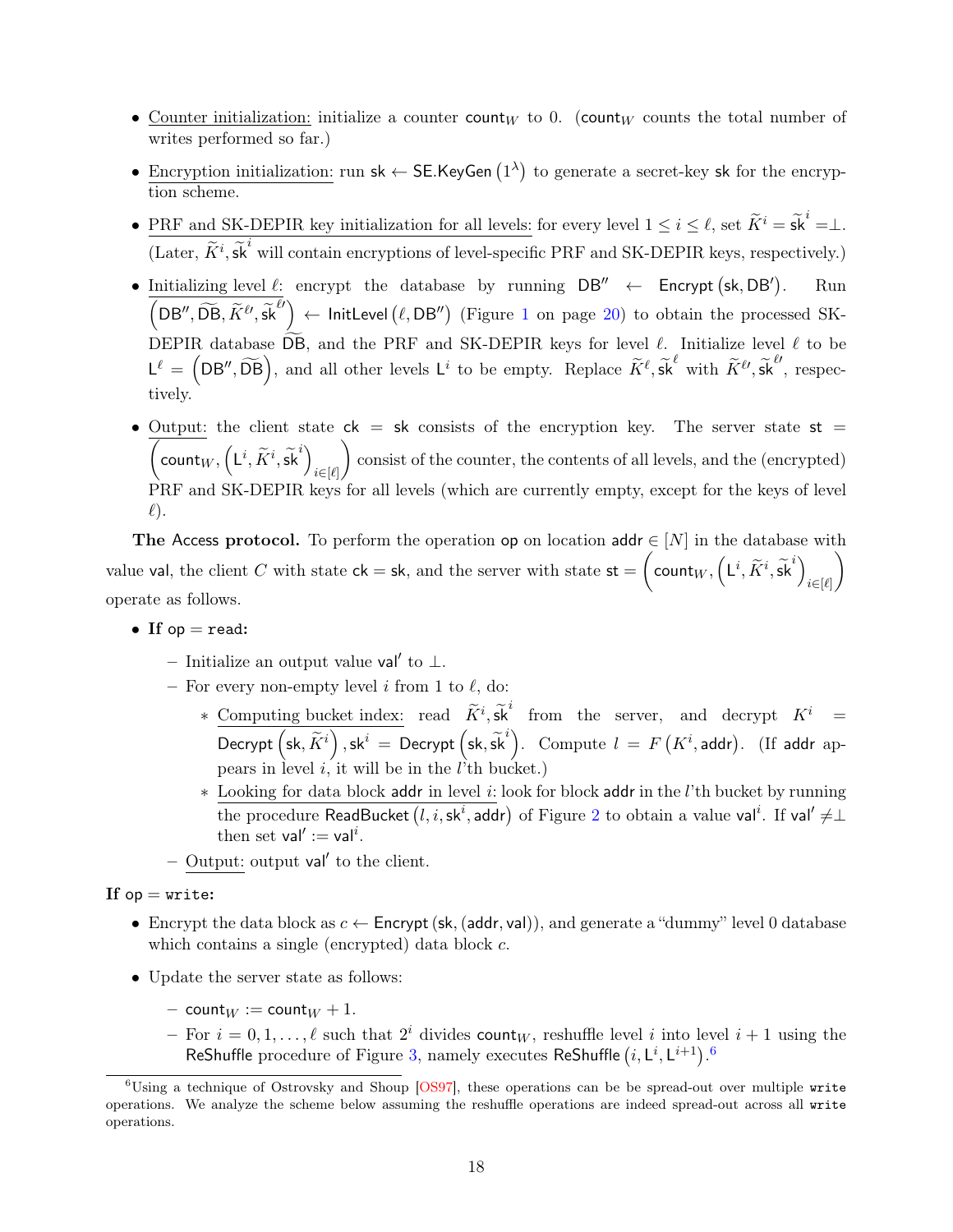We prove Theorem [3.8.](#page-16-1) We first prove the following claims about Construction [2.](#page-16-2)

<span id="page-18-0"></span>Claim 3.9 (ASR-ORAM security). Assuming the security of all of the building blocks, Construction [2](#page-16-2) is a secure ASR-ORAM scheme.

<span id="page-18-1"></span>Claim 3.10 (ASR-ORAM complexity). Assume that on size-N databases, DEPIR.Process, DEPIR.Query and DEPIR.Decode perform  $t_S(N)$ ,  $t_Q(N)$  and  $t_D(N)$  operations (respectively). Then each execution of the Access protocol of Construction [2](#page-16-2) with  $op = read$  performs

$$
B(t_Q(N) + t_D(N) + \text{poly}(\lambda)) \cdot \log N
$$

operations, and the execution of Access with  $op = write$  performs

$$
\text{poly}(\lambda) \cdot \text{B} \cdot \log N + \sum_{i=1}^{\log N} \left( \text{poly}(\lambda) \cdot i + \frac{t_S \left( \text{B} \cdot 2^{i+1} \right)}{2^i} \right)
$$

operations, where B denotes the bucket size.

Claims imply Theorem. We now use the claims to prove Theorem [3.8.](#page-16-1)

Proof of Theorem [3.8.](#page-16-1) The existence of OWFs implies the existence of PRFs and encryption schemes as used in Construction [2,](#page-16-2) so security follows from Claim [3.9](#page-18-0) (when  $B = \lambda$ ). As for the complexity of the scheme, by the theorem assumptions (on the existence of a SK-DEPIR scheme with  $t_Q(N)$  =  $t_D(N) = N^{\epsilon} \cdot \textsf{poly}(\lambda), \text{ and } t_S = N^{1+\epsilon} \cdot \textsf{poly}(\lambda)), \text{ and Claim 3.10, we get the following. Each read$  $t_D(N) = N^{\epsilon} \cdot \textsf{poly}(\lambda), \text{ and } t_S = N^{1+\epsilon} \cdot \textsf{poly}(\lambda)), \text{ and Claim 3.10, we get the following. Each read$  $t_D(N) = N^{\epsilon} \cdot \textsf{poly}(\lambda), \text{ and } t_S = N^{1+\epsilon} \cdot \textsf{poly}(\lambda)), \text{ and Claim 3.10, we get the following. Each read$ operation performs  $N^{\epsilon} \cdot \log N \cdot \text{poly}(\lambda) = N^{\epsilon} \cdot \text{poly}(\lambda)$  operations (here, we also use the fact that  $B = \lambda$  and  $N \le 2^{\lambda}$ ). Moreover, each write operation performs

$$
\text{poly}(\lambda) \cdot \log N + \sum_{i=1}^{\log N} \left( \text{poly}(\lambda) \cdot i + \frac{\left(\lambda \cdot 2^{i+1}\right)^{1+\epsilon} \cdot \text{poly}(\lambda)}{2^i} \right)
$$
\n
$$
= \text{poly}(\lambda) \cdot \log^2 N + \text{poly}(\lambda) \cdot \sum_{i=1}^{\log N} \left(2^i\right)^{\epsilon}
$$
\n
$$
\leq N^{\epsilon} \cdot \log N \cdot \text{poly}(\lambda) = N^{\epsilon} \cdot \text{poly}(\lambda)
$$

The server state consists of log N levels, where level i contains a SK-DEPIR of size  $(\lambda \cdot 2^i)^{1+\epsilon}$ . poly ( $\lambda$ ) (and additionally  $O(1)$  ciphertexts of size poly ( $\lambda$ )), so the server state has size  $N^{\epsilon} \cdot \log N \cdot$ poly  $(\lambda) = N^{\epsilon} \cdot \text{poly}(\lambda)$ . The client only stores the SK-DEPIR secret key, of size poly  $(\lambda)$ .

To get a deterministic client, we apply the transformation of Appendix [B,](#page-54-0) and use Claims [B.2](#page-55-2) and [B.3.](#page-55-0)

 $\Box$ 

Analysis of Bucket Overflows. The analysis of Construction [2](#page-16-2) will rely on the following lemma which states that with overwhelming probability no bucket overflows.

<span id="page-18-2"></span>Lemma 3.11 (Probability of bucket overflows). Assuming the pseudorandomness of F, with overwhelming probability no bucket overflows during the execution of the ASR-ORAM of Construction [2.](#page-16-2)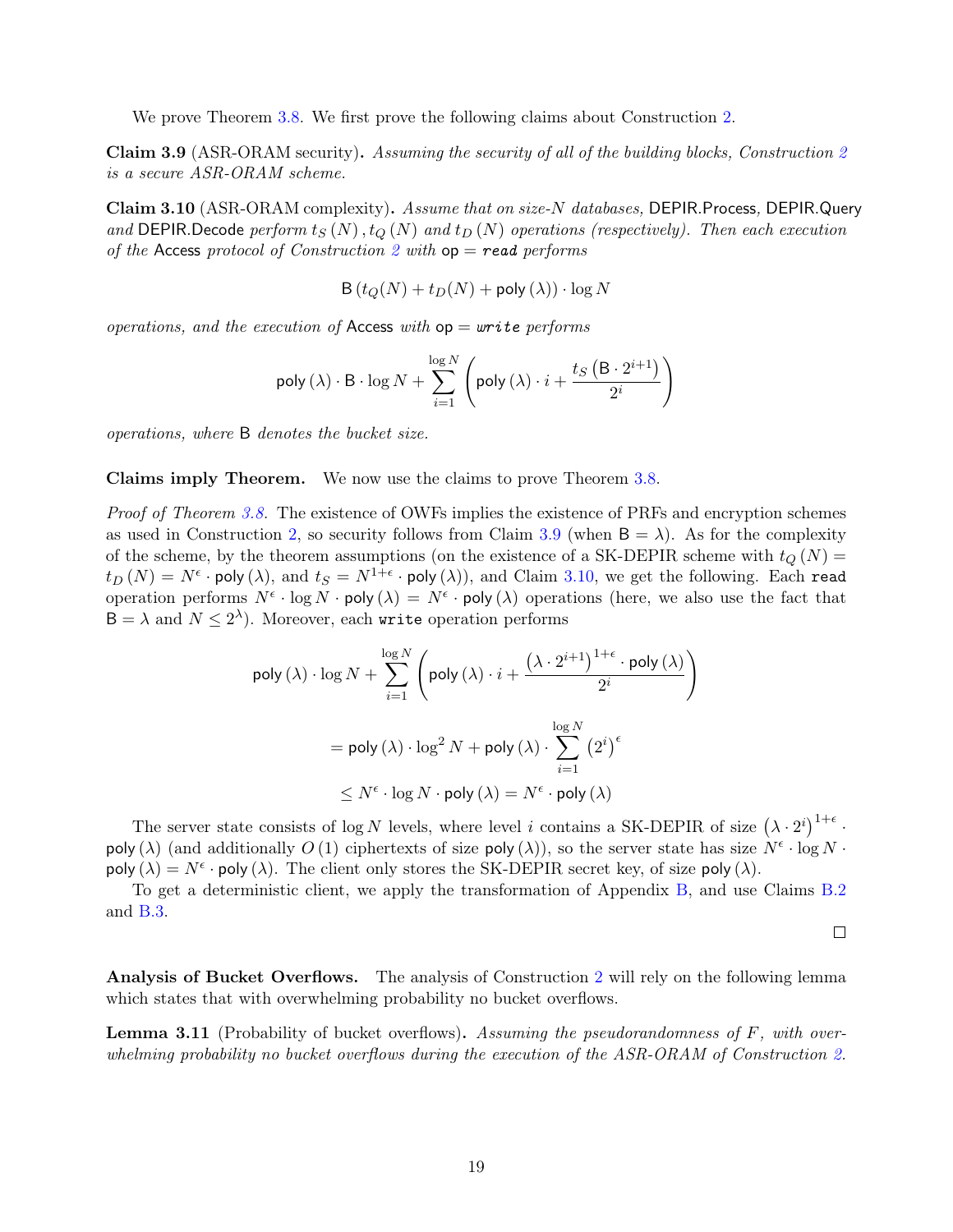#### The InitLevel procedure

<span id="page-19-0"></span>Constant: the encryption key sk, and the security parameter  $\lambda$ . Inputs:

i: the index of the level to initialize.

 $DB^i$ : a size- $2^i$  database  $DB^i$  encrypted using Encrypt (sk,  $\cdot$ ).

Operation:

- 1. Pick a (fresh) random PRF key  $K^{i}$  for level i, generate a (fresh) SK-DEPIR key  $sk^{i}$   $\leftarrow$ DEPIR.KeyGen  $(1^{\lambda})$  for level *i*, and encrypt the keys by running  $\widetilde{K}^{i} \leftarrow$  Encrypt  $(\mathsf{sk}, K^{i})$ ,  $\widetilde{\mathsf{sk}}^{i'} \leftarrow$ Encrypt  $(\mathsf{sk},\mathsf{sk}^{i\prime}).$
- 2. Gener[a](#page-19-1)te  $2^i$  buckets, each with B "empty" blocks,<sup>a</sup> and encrypt the bucket contents using Encrypt.
- 3. Randomly and obliviously permute  $DB<sup>i</sup>$  using the Fisher-Yates shuffle, to obtain a permuted database  $\widehat{DB}^i$ . In each step of the shuffle, the blocks touched during that step are re-encrypted. (That is, if a step of the shuffle touches blocks i, j then these blocks are downloaded from the server, decrypted, encrypted with fresh randomness, and then uploaded to the server again, in the correct order as determined by the shuffle.)
- <span id="page-19-3"></span>4. Insert  $\widehat{\text{DB}}^i$  into the buckets as follows. For every  $1 \leq j \leq 2^i$ , compute the index l of the bucket into which block  $j$  is mapped, as follows:
	- If block j is "empty", then pick l at random from  $2^i$ .
	- Otherwise, let addr be the logical address of block  $j$  (recall that each block contains its logical address). Set  $l = F(K^{i}, \text{addr}).$

Insert block j into bucket l by downloading the entire bucket l from the server, decrypting all blocks in the bucket, replacing the first "empty" block with block  $j$ , encrypting each block in the bucket, and reloading the [b](#page-19-2)ucket to the server.<sup>b</sup>

5. Run Process (sk<sup>i</sup>', L) to obtain a processed database  $\widetilde{DB}^i$ , and output  $(DB^i, \widetilde{DB}^i, \widetilde{K}^{i\prime}, \widetilde{sk}^{i\prime})$ .

Figure 1: The InitLevel procedure used in Construction [2](#page-16-2)

<span id="page-19-2"></span><span id="page-19-1"></span> ${}^a$ See remark on physical memory block contents in Section [2.3](#page-10-0) for a discussion of empty blocks.

 ${}^{b}$ To obtain perfect correctness, if a bucket overflows then the contents of the level are stored "in the clear" (i.e., the block encryptions are stored in an array). As we show in Lemma [3.11](#page-18-2) below, this happens with negligible probability.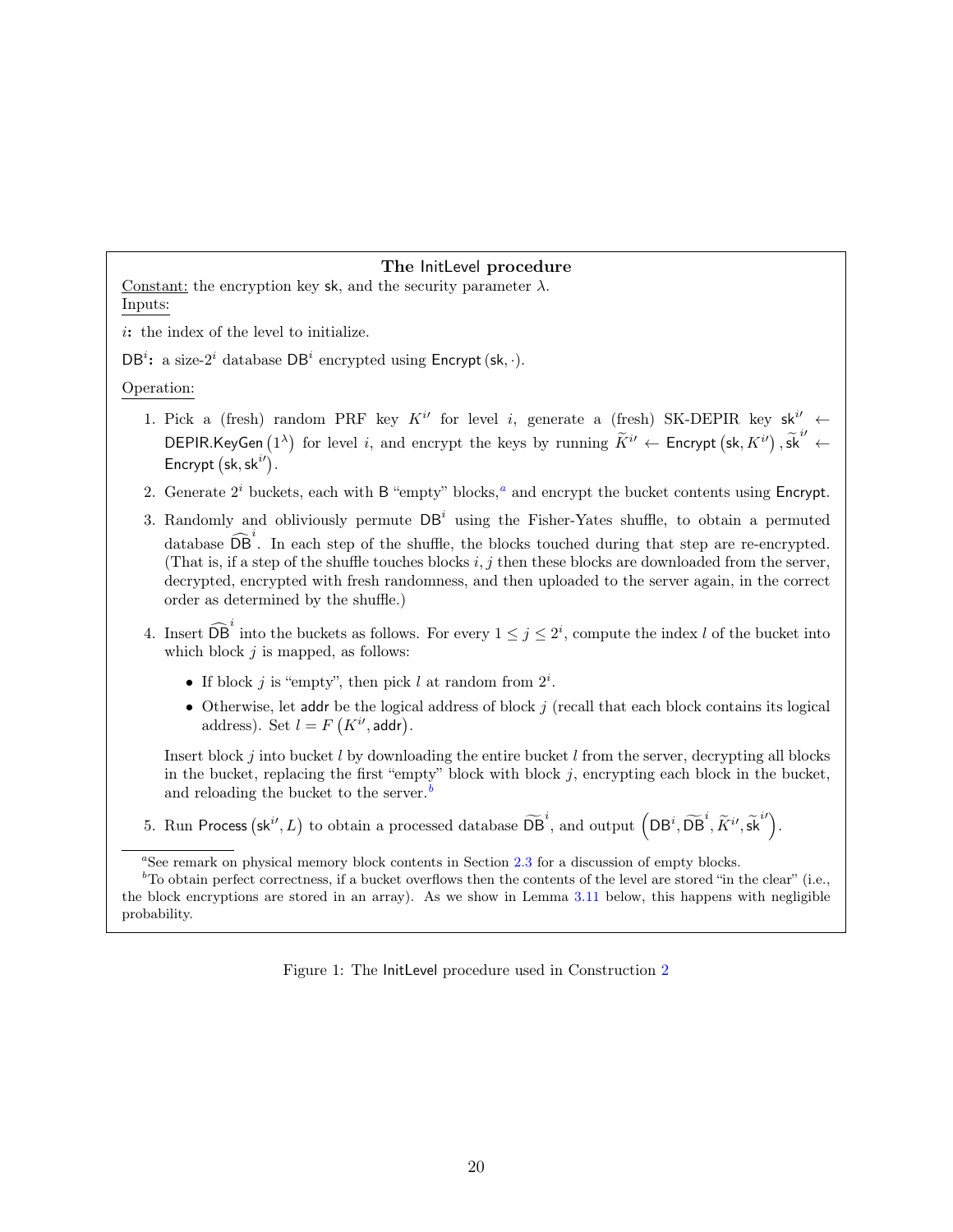<span id="page-20-0"></span>Input:

#### The ReadBucket procedure

l: the index of the bucket to read.

i: the index of the level in which the bucket resides.

sk<sup>i</sup>: the secret key of the SK-DEPIR of level *i*.

addr: the address of the block to read.

Operation: recall that B denotes the bucket size.

- Initialize an output value val to ⊥.
- For every  $(l-1) \cdot B + 1 \leq m \leq l \cdot B$ :
	- Run Query  $(\mathsf{sk}^i, m)$  to obtain queries  $Q$  and a short-term client state  $\mathsf{st}_C,$  send  $Q$  to  $S,$  and obtains answers  ${a_j}_{j \in Q}$ .
	- $-$  Run Decode  $\left(\mathsf{sk}^i, \mathsf{st}_C, \left\{a_j \right\}_{j \in Q} \right)$  to obtain value  $(\mathsf{addr}^m, \mathsf{val}^m).$
	- If addr<sup>m</sup> = addr then set val := val<sup>m</sup>.
- Output val.

Figure 2: The ReadBucket procedure used in Construction [2](#page-16-2)

Proof. For simplicity of the analysis, we model the PRF as a random function. In particular, this means there is no difference between the mapping to buckets of real and "empty" blocks in Step [4](#page-19-3) of the InitLevel procedure of Figure [1.](#page-19-0) Indeed, if InitLevel is called with a database DB with  $k$  real blocks, then exactly  $2^i - k$  blocks are "empty". In particular, there is a way to assigning addresses in  $[2^i]$ to each of the empty blocks, such that each (real or empty) block has a unique address. For unique addresses (i.e., inputs to  $F$ ), choosing a random output is identical to applying a random function. Therefore, in the following we assume DB contains exactly  $2^i$  real blocks.

Whenever InitLevel is called for some level  $i \in [\ell]$ , the corresponding database contains  $2^i$  data blocks, which are then allocated to the  $2^i$  size-B buckets of the level. Therefore, in expectation every specific bucket  $B$  will contain a single data block, and so by Chernoff's bound the probability that bucket B of size- $\lambda$  overflows is at most

$$
\frac{e^{\lambda-1}}{\lambda^\lambda}\leq 2^{-\lambda}
$$

where the inequality holds for a large enough  $\lambda > 2e$ . Since the total number of buckets in all levels is at most  $N \cdot \log N = \text{poly}(\lambda)$ , and each bucket is initialized at most  $\text{poly}(\lambda)$  times, the probability that any bucket overflows is negligible.  $\Box$ 

#### **Proofs of Claims.** We now prove Claims [3.9](#page-18-0) and [3.10.](#page-18-1)

Proof of Claim [3.9.](#page-18-0) We show that the correctness of the scheme follows from the correctness of the SK-DEPIR, and the pseudorandomness of  $F$ . First, the pseudorandomness of  $F$  guarantees that with overwhelming probability no bucket overflows (see Lemma [3.11\)](#page-18-2). Conditioned on this event, the construction preserves the invariant that each level contains at most a single copy of each block, and fresher copies appear in levels with smaller indices. This is guaranteed because the ReShuffle procedure removes duplicate block copies, keeping the copy from the level with smaller index (which contains the fresher copy). Finally, since read operations return the copy from the smallest level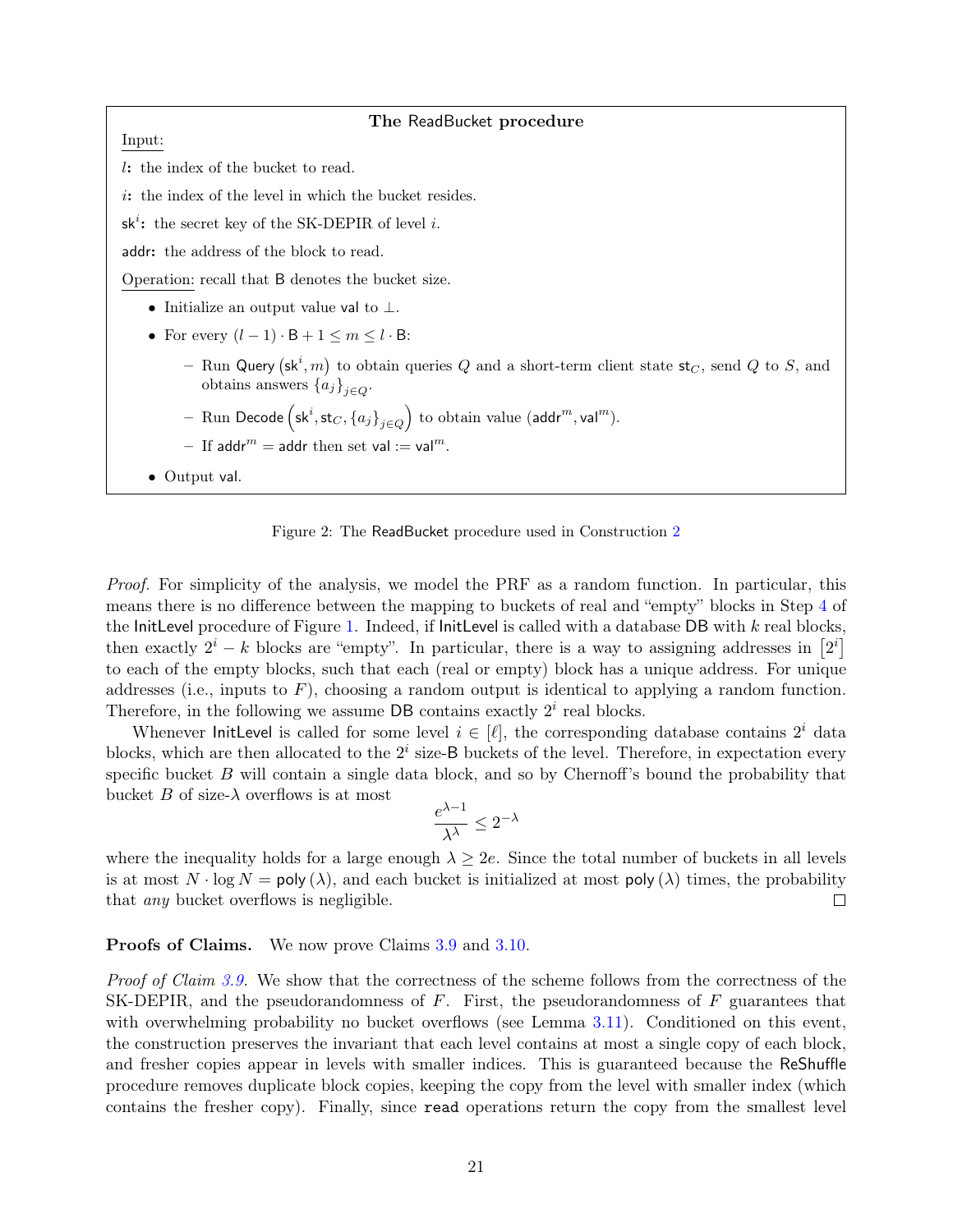#### The ReShuffle procedure

<span id="page-21-0"></span>Constant: the encryption key sk. Inputs:

i: the index of a level to reshuffle.

 $(DB^j, \widetilde{DB}^j), j \in \{i, i + 1\}$ : the databases  $DB^j$  (encrypted with Encrypt(sk, .)), and the processed databases  $\widetilde{\mathrm{DB}}^j$ , of levels  $i, i+1$ .

#### Operation:

- 1. For  $j \in \{i, i+1\}$ , if DB<sup>j</sup> is empty (because it was not initialized yet, or following a previous reshuffle), instantiate  $DB^j$  with  $2^j$  "empty" blocks, encrypted with Encrypt (sk, .). (See remark on physical memory block contents in Section [2.3](#page-10-0) for a discussion of empty blocks.)
- <span id="page-21-1"></span>2. For  $j \in \{i, i+1\}$ , perform a linear scan of  $DB^j$ , concatenating encryptions of the label " $j - i$ " to all blocks. (That is, level-i blocks are given label 0, and blocks from level  $i + 1$  are given label 1.)
- 3. Let A be the array of size  $(2^i + 2^{i+1})$  obtained by concatenating  $DB^i, DB^{i+1}$ .
- 4. Obliviously sort A according to block addresses, breaking ties using the labels created in Step [2.](#page-21-1) Each touched block is re-encrypted before being uploaded to the server. (After this step, duplicate block copies appear consecutively, and the copy from level  $i$  appears first.)
- 5. Perform a linear scan over A, replacing all duplicate blocks with "empty" blocks, and updating the labels (created in Step [2\)](#page-21-1) of all non-duplicate blocks to 0. This is done as follows: the client locally stores the address of the previous block in  $A$  (initialized to 0). When traversing the current block, if its address is the same as the previous block, then replace the block with an "empty" block with label 1, otherwise update the block label to 0. Each block is re-encrypted before being uploaded to the server.
- 6. Obliviously sort A according to the labels, breaking ties according to block addresses. Each touched block is re-encrypted before being uploaded to the server. (After this step, real blocks appear before "empty" blocks.)
- <span id="page-21-2"></span>7. Perform a linear scan over A, removing the labels. Truncate A to size  $2^{i+1}$ . (Notice that the truncated A still contains the freshest version of all blocks from  $DB<sup>i</sup>, DB<sup>i+1</sup>$ .)
- <span id="page-21-3"></span>8. Run the procedure  $(DB^{i+1}, \widetilde{D}B^{i+1}, \widetilde{K}^{i+1}\widetilde{\mathsf{sk}}^{i+1}) \leftarrow$  $(DB^{i+1}, \widetilde{D}B^{i+1}, \widetilde{K}^{i+1}\widetilde{\mathsf{sk}}^{i+1}) \leftarrow$  $(DB^{i+1}, \widetilde{D}B^{i+1}, \widetilde{K}^{i+1}\widetilde{\mathsf{sk}}^{i+1}) \leftarrow$  InitLevel  $(i+1, A)$  of Figure 1 to obtain the processed database  $\widetilde{DB}^{i+1}$  of level  $i + 1$ , and fresh (encrypted) PRF and SK-DEPIR keys  $\widetilde{K}^{i+1}$ ,  $\widetilde{\mathsf{sk}}^{i+1}$  (respectively). Replace  $\widetilde{K}^{i+1}$ ,  $\widetilde{\mathsf{sk}}^{i+1}$  with  $\widetilde{K}^{i+1}$ ,  $\widetilde{\mathsf{sk}}^{i+1}$  (respectively). Update level i to be empty  $\mathsf{L}^i = \perp$ , and level  $i + 1$  to  $\mathsf{L}_{i+1} = \left( \mathsf{DB}^{i+1}, \widetilde{\mathsf{DB}}^{i+1} \right)$ .

Figure 3: The ReShuffle protocol used in Construction [2](#page-16-2)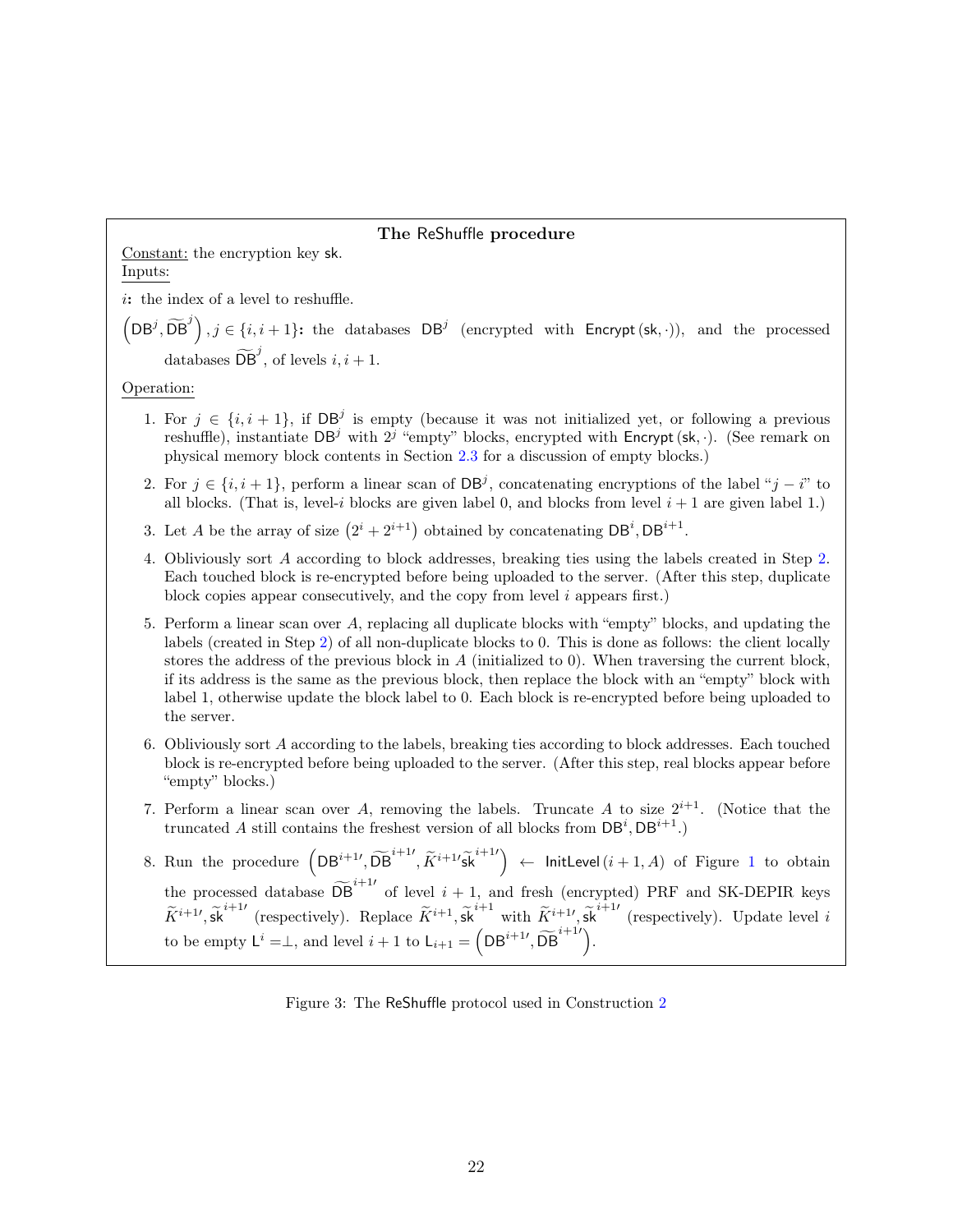that contains the block (namely, the freshest copy of the block), then correctness follows from the correctness of the underlying SK-DEPIR scheme.

We now argue security, via a sequence of hybrids. We condition all hybrids on the event that no bucket overflows. This is without loss of generality since (by Lemma [3.11\)](#page-18-2) this event happens with overwhelming probability.

- $\mathcal{H}_0^{\mathsf{b}\prime\prime}$ : Hybrid  $\mathcal{H}_0^{\mathsf{b}\prime\prime}$  is the view  $(\mathsf{st}_0,(\mathcal{ACC}_i)_i)$  of the adversary  $\mathcal A$  in the ORAM security game when the challenger chooses bit b.
- $\mathcal{H}_{0}^{b'}$ : In  $\mathcal{H}_{0}^{b'}$ , we replace DB<sup>b</sup> with the all-0 database. Additionally, we replace the encryptions  $\widetilde{K}^{i}$ ,  $\widetilde{\mathbf{s}}^{i}$ of the PRF and SK-DEPIR keys of all levels, throughout the execution of the scheme, with encryptions of the all-zero string. Moreover, we replace the ciphertexts  $c$  generated during write operations with encryptions of zeros. All accesses into the database are still performed correctly, by using the actual database contents and keys. (For example, in Step [4](#page-19-3) of the InitLevel procedure, the bucket index is computed based on the actual block address and actual PRF key, even though in the encrypted database this value was replaced by 0.) Hybrids  $\mathcal{H}_0^{b''}$ and  $\mathcal{H}_0^{b}$  are computationally indistinguishable by the CPA-security of the encryption scheme.
- $\mathcal{H}_{0}^{b}$ : In  $\mathcal{H}_{0}^{b}$ , we replace the PRF with a truly random function (using a different random function for every key  $K_i$ ). Hybrids  $\mathcal{H}_0^{b'}$  and  $\mathcal{H}_0^{b}$  are computationally indistinguishable by the pseudorandomness of F (using a standard hybrid argument over the different initializations of PRF keys  $in$  InitLevel).
- $\mathcal{H}^{\bf b}_{\bf j}, {\bf 1}\le {\bf j}\le \ell$  : In  $\mathcal{H}^b_j,$  we replace all calls to Query (in the execution of the ReadBucket procedure) in levels  $1, \ldots, j$  with reads of address 1 (i.e., the first block in the bucket list L that was used to generate the SK-DEPIR for the level) from the SK-DEPIR of the level.

We now show that the for every  $0 \leq j < \ell$ , hybrids  $\mathcal{H}_{j}^{b}$  and  $\mathcal{H}_{j+1}^{b}$  are computationally indistinguishable, by the security of the SK-DEPIR scheme. The only difference between  $\mathcal{H}_{j}^{b}$ ,  $\mathcal{H}_{j+1}^{b}$  is in the accesses to the SK-DEPIR scheme of level  $j$ . However, the hybrids differ from the distributions in the SK-DEPIR security proof in two points: (1) they also include the access pattern to the physical memory during the execution of Process; and (2) they consist of a sequential composition of several independent instantiations of the SK-DEPIR (the instantiations are independent because a fresh SK-DEPIR key is chosen for the level whenever it is instantiated in InitLevel). Notice that in every single SK-DEPIR instance, (1) together with the access pattern during Query is exactly the adversary's view in the security with oblivious preprocessing security game. Therefore,  $\mathcal{H}_{j}^{b} \approx \mathcal{H}_{j+1}^{b}$  by a standard hybrid argument over independent instantiations of the SK-DEPIR.

We now define a final hybrid  ${\cal H}^b_{\ell+1}$  as follows. In  ${\cal H}^b_{\ell+1}$ , we modify InitLevel such that on input  $i,$ in Step [4](#page-19-3) it picks randomly with repetition a list of  $2<sup>i</sup>$  buckets, downloads each of them (in order), re-encrypts all the blocks in the bucket, and uploads the bucket back to the server. Then hybrids  $\mathcal{H}_{\ell}^b$  and  $\mathcal{H}_{\ell+1}^b$  are identically distributed. Indeed, in  $\mathcal{H}_{\ell}^b$  the random function is only used in InitLevel (since ReadBucket calls do not use the random function any more), so the only difference between the hybrids is that in  $\mathcal{H}_{\ell}^{b}$  repeated copies of a real block would always be mapped to the same bucket, whereas in  $\mathcal{H}_{\ell+1}^b$  the choice of buckets is completely random. However, Construction [2](#page-16-2) preserves the invariant that the real blocks in every level are distinct. Since the random function is only applied to real blocks, it is never called twice with the same input. This holds also under rewinds, because each call to InitLevel is executed with a fresh random function (since each execution uses a fresh PRF key, and each such instantiation of the PRF was replaced in  $\mathcal{H}_0^b$  by an independent random function).

Notice that in  $\mathcal{H}_{\ell+1}^b$ , the access pattern to the physical memory is completely independent of the read or write operations performed throughout the execution. Indeed, this holds for read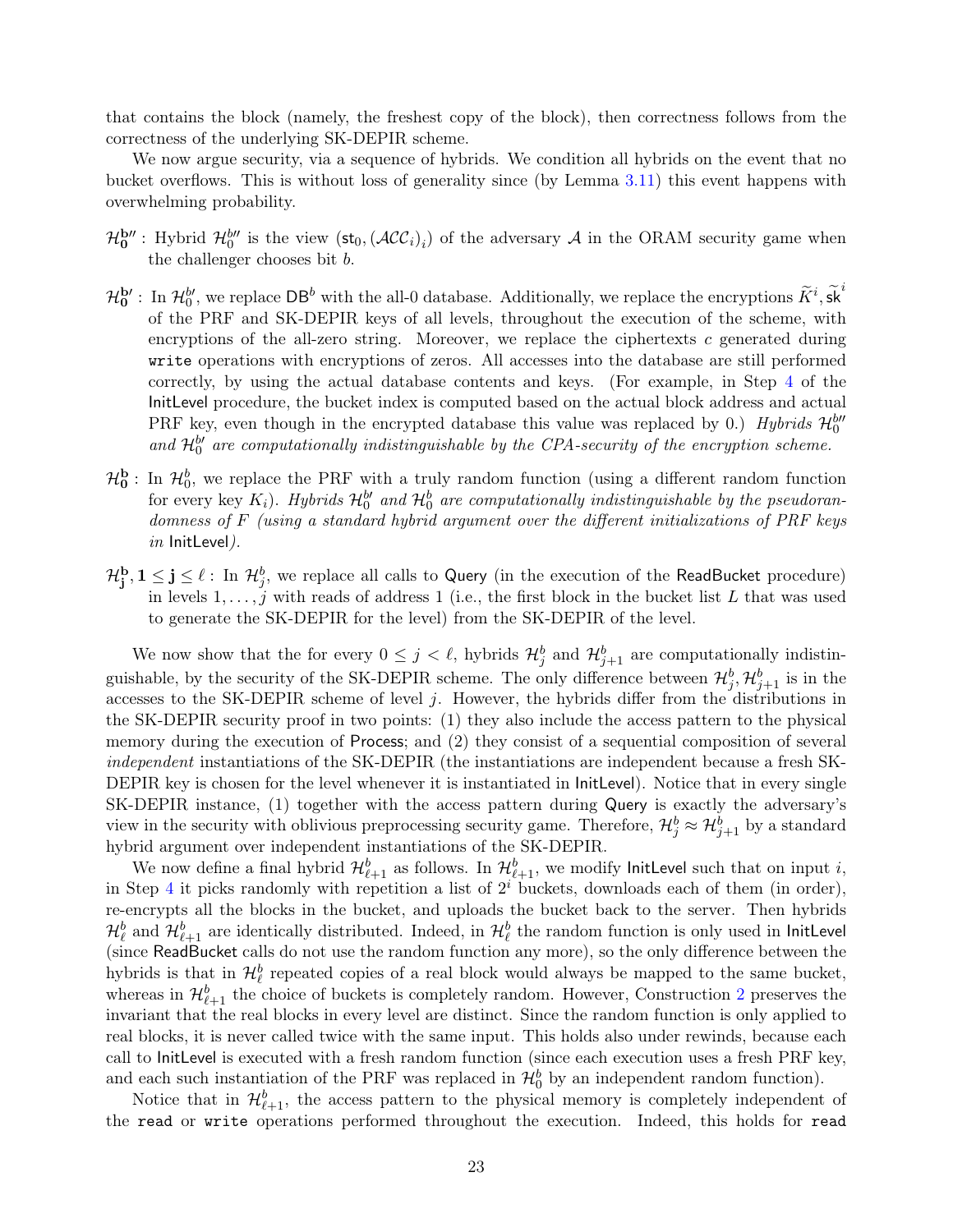operations because the accesses there are induced by running B executions of Query  $(\mathsf{sk}^i, 1)$  on each level i, regardless of the read location. For write operations, all steps performed during reshuffle are oblivious of the database contents (either linear scans or oblivious sorting), and the execution of InitLevel is also oblivious of database contents (because we have replaced the mapping into buckets with a random list of buckets, and because the SK-DEPIR preprocessing is performed on ciphertexts).

We conclude the proof by noting that  $\mathcal{H}_{\ell+1}^0 \equiv \mathcal{H}_{\ell+1}^1$  since neither depend on  $DB^0, DB^1$  or the access patterns.  $\Box$ 

*Proof of Claim [3.10.](#page-18-1)* We first analyze the complexity of Access where  $op = \text{read}$ . During a read, the client does the following for every non-empty level (there are at most  $\log n$  such levels). First, he reads the level-specific PRF and SK-DEPIR keys from the server, decrypts them, and computes the bucket index, which requires  $poly(\lambda)$  operations. Then, for each of the B blocks in the bucket, the client performs  $t_Q$  and  $t_D$  operations to run DEPIR.Query and DEPIR.Decode (respectively). Therefore, Access performs  $B(t<sub>Q</sub>(N) + t<sub>D</sub>(N) + poly(\lambda)) \cdot log N$  operations.

When  $op =$  write, each operation encrypts a single block (poly ( $\lambda$ ) operations), updates the counter (poly  $(\lambda)$  operations) and performs its "share" of the ReShuffle procedure for each level (i.e., a  $2^{-i}$ -fraction of the operations of the reshuffle of level i, for every  $i = 1, \ldots, \log N$ ). Each execution of the ReShuffle procedure of level  $i$  performs the following number of operation:

- $2^i$  · poly ( $\lambda$ ) operations to initialize DB<sup>i</sup>, DB<sup>i+1</sup> (if needed), and for a constant number of linear scans of  $DB<sup>i</sup>$ , DB<sup>i+1</sup>, and A.
- $i \cdot 2^i \cdot \text{poly}(\lambda)$  operations for a constant number of oblivious sorts of A (using an oblivious sort network that has size  $N \log N$  for inputs of size  $N$ ).
- Initializing level  $i + 1$ , which performs:
	- poly  $(\lambda)$  operations to choose the PRF and SK-DEPIR keys and encrypt them.
	- $B \cdot 2^{i} \cdot \text{poly}(\lambda)$  operations to initialize the buckets and insert A into them.
	- $i \cdot 2^i \cdot \text{poly}(\lambda)$  operations to obliviously sort A before inserting it into the buckets.
	- $t_S (\mathsf{B} \cdot 2^i)$  operations to run DEPIR. Process on the database obtained from the concatenation of all buckets.

Therefore, reshuffling level *i* requires performing  $B \cdot 2^i \cdot poly(\lambda) + i \cdot 2^i \cdot poly(\lambda) + t_S (B \cdot 2^{i+1})$ operations. Therefore, each write operation performs the following number of operations:

$$
\text{poly}(\lambda) + \frac{1}{2^i} \cdot \sum_{i=1}^{\log N} \left( \mathbf{B} \cdot 2^i \cdot \text{poly}(\lambda) + i \cdot 2^i \cdot \text{poly}(\lambda) + t_S \left( \mathbf{B} \cdot 2^{i+1} \right) \right)
$$
\n
$$
= \text{poly}(\lambda) \cdot \mathbf{B} \cdot \log N + \sum_{i=1}^{\log N} \left( \text{poly}(\lambda) \cdot i + \frac{t_S \left( \mathbf{B} \cdot 2^{i+1} \right)}{2^i} \right)
$$

## <span id="page-23-0"></span>4 Definition of RAM-FHE

We first formally define the RAM model we work with in Section [4.1,](#page-24-0) which is a simple model of RAM computation that captures their essential efficiency advantage over Turing machines. We then define single-hop RAM-FHE in Section [4.2](#page-25-0) and multi-hop RAM-FHE in Section [6.2.](#page-37-0)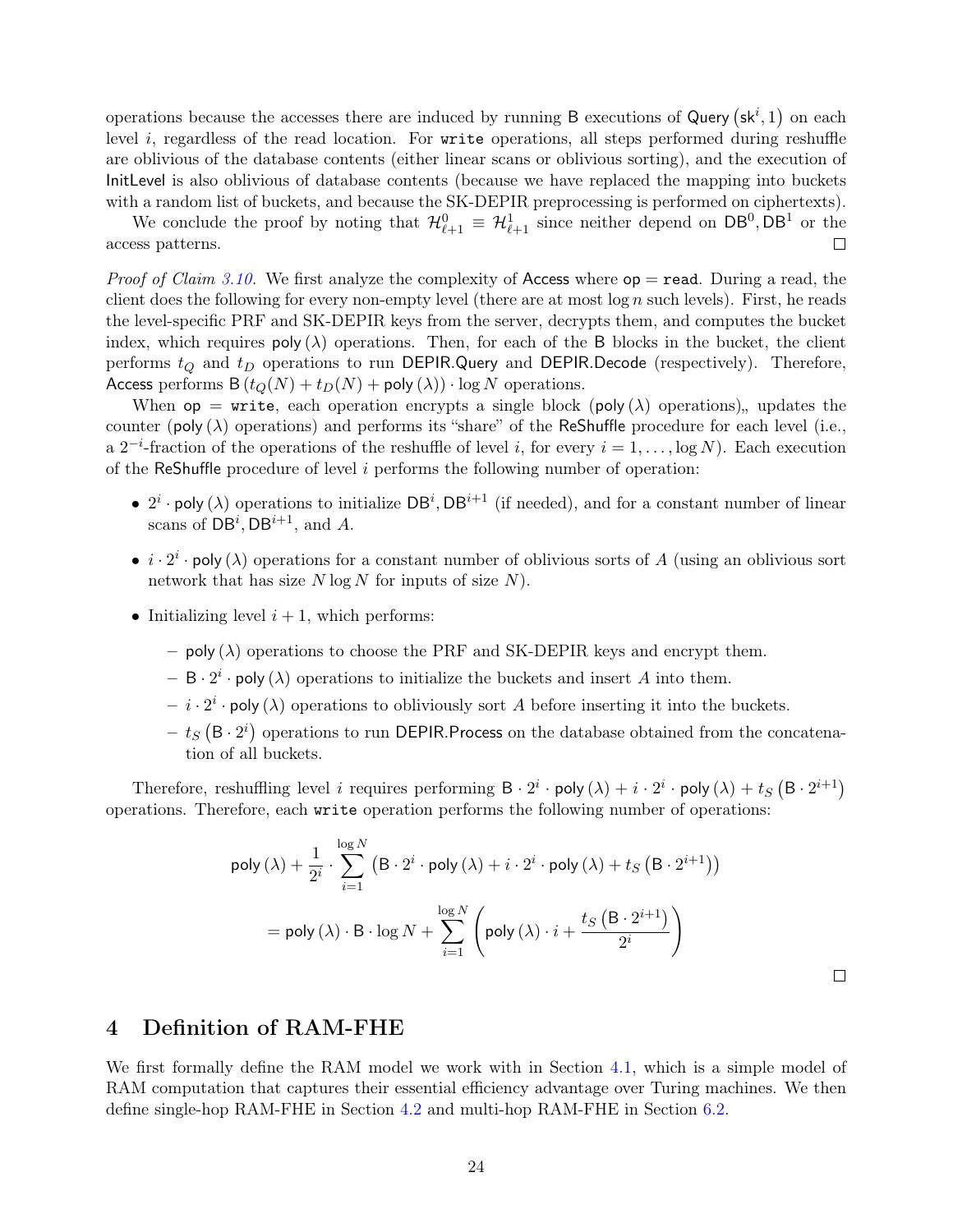#### <span id="page-24-0"></span>4.1 Definition of RAM machines

We define a simple model of RAM computation that captures their essential efficiency advantage over Turing machines. We emphasize that we will not describe the main algorithms (e.g, encryption, decryption, and evaluation) of our schemes in this formalism, and will instead describe these algorithms in the usual informal style. We will use the term algorithm when we do not intend to be precise about the exact model of computation.

We reserve the more formal term RAM machine to describe the object that the FHE evaluation algorithm takes as input.

We define RAM machines via a transition circuit  $\delta$ , with the following functionality. The circuit  $\delta$  is designed to be evaluated repeatedly in a prescribed way, such that the main output of the  $i^{th}$ evaluation is a an operation on one of the RAM machine's tapes. In addition to the usual input, output, and work tapes, the RAM machine also has a special "persistent" tape. The main input to  $\delta$ is the result of the previously output operation. Additionally, the circuit  $\delta$  simulates statefulness by taking as input and producing as output an internal state.

**Definition 4.1.** A RAM machine with input space X and output space Y is a tuple  $M = (Q, q_0, C)$ , where:

- $Q$  is a finite set, called the state space of  $M$ ,
- $q_0$  is an element of Q, called the initial state of M,
- C is a circuit that computes a function  $\delta$ , called the transition function of M, that maps<sup>[7](#page-24-2)</sup>

$$
\delta: \mathcal{X} \times Q \times \{0, 1, \epsilon\} \to (Q \times \mathsf{Ops}) \sqcup \mathcal{Y},
$$

where Ops is tuples of the form (tape, instr, addr, val), where tape  $\in$  {persistent, volatile}, instr  $\in$  {read, write}, addr  $\in \mathbb{Z}^+$ , and val  $\in \{0,1\}$ . <sup>[8](#page-24-3)</sup> We refer to the persistent tape as the database, and to the volatile tape as the scratch tape.

#### <span id="page-24-1"></span>4.1.1 Execution Semantics

**Definition 4.2.** For  $D, V \in \{0, 1\}^*$ , and  $op =$  (tape, instr, addr, val), we denote by  $op(D, V)$  the tuple  $(b, D', V')$ , where  $|D'| = |D|$ ,  $|V'| = |V|$ , and

$$
b = \begin{cases} D_{\text{addr}} & \text{if instr} = \text{read, tape} = \text{persistent, and } 1 \le \text{addr} \le |D| \\ V_{\text{addr}} & \text{if instr} = \text{read, tape} = \text{volatile, and } 1 \le \text{addr} \le |V| \\ 0 & \text{otherwise} \end{cases}
$$
\n
$$
D_i' = \begin{cases} \text{val} & \text{if instr} = \text{write, tape} = \text{persistent, and addr} = i \\ D_i & \text{otherwise} \end{cases}
$$
\n
$$
V_i' = \begin{cases} \text{val} & \text{if instr} = \text{write, tape} = \text{volatile, and addr} = i \\ V_i & \text{otherwise} \end{cases}
$$

<span id="page-24-4"></span>**Definition 4.3.** We say that  $M = (Q, q_0, C)$  terminates on input x and database D with output y if there exist sequences  $q_1, \ldots, q_T \in Q$ ,  $\mathsf{op}_1, \ldots, \mathsf{op}_T \in \mathsf{Ops}, b_1, \ldots, b_T \in \{0, 1\}, D_1, \ldots, D_T \in \{0, 1\}^{|D|},$ and  $V_0, ..., V_T \in \{0, 1\}^*$  such that:

<span id="page-24-3"></span><span id="page-24-2"></span><sup>&</sup>lt;sup>7</sup>Notice that in particular, the description of  $M$  specifies the input and output domains.

<sup>&</sup>lt;sup>8</sup>Assuming read, write operations are on bits is without loss of generality, since they can be used to emulate operations on larger blocks.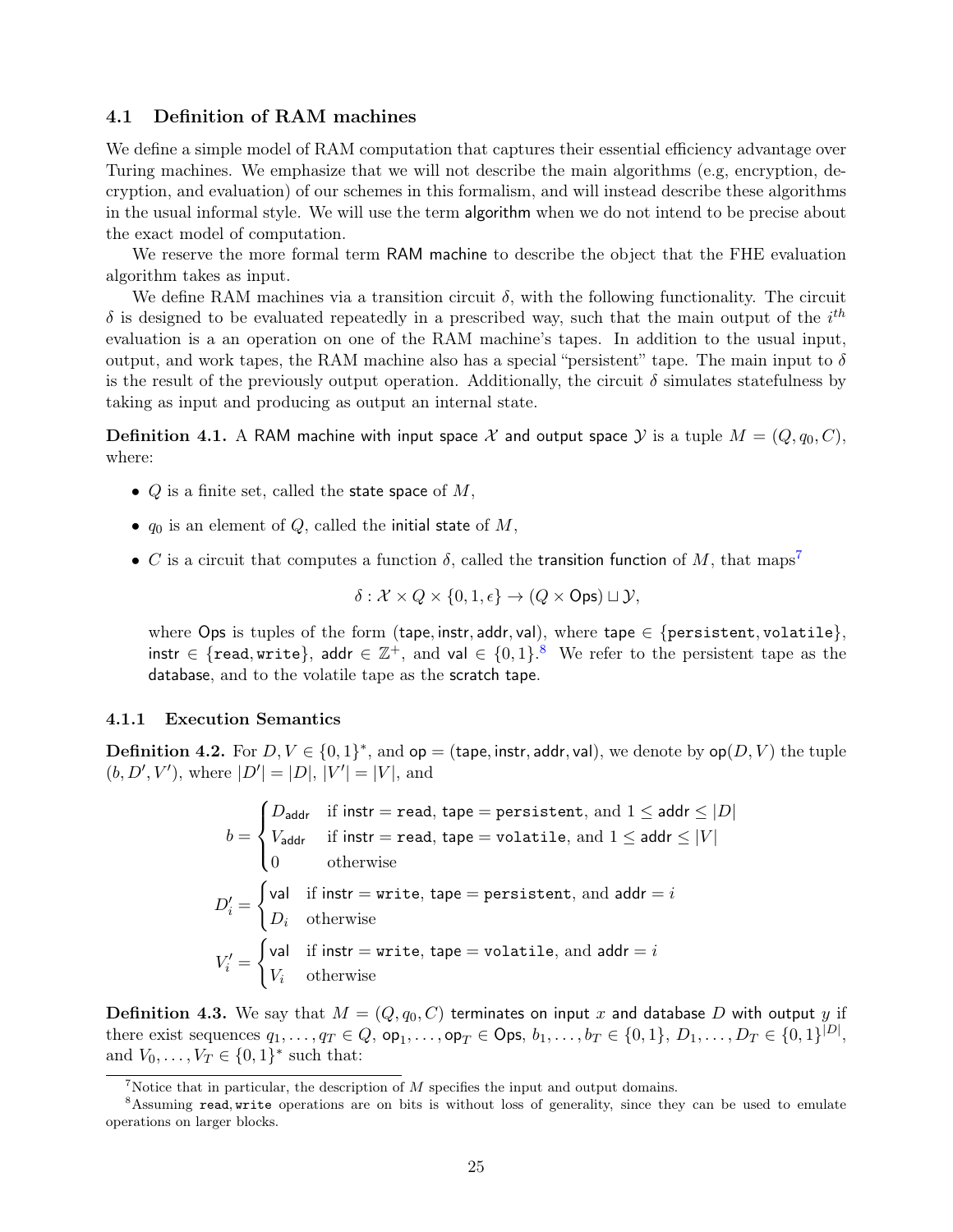- $V_0 = 0^S$  for some  $S \in \mathbb{Z}^+$ , and  $b_0 = 0$ ,
- For  $i \in [T]$ , it holds that  $(q_i, \mathsf{op}_i) = C(x, q_{i-1}, b_{i-1})$  and  $(b_i, D_i, V_i) = \mathsf{op}_i(D_{i-1}, V_{i-1})$ .
- It holds that  $y = C(x, q_T, b_T)$ .

In this case, the **execution trace** of  $M$  on  $x$  with database  $D$  is the sequence  $(q_0, \mathsf{op}_0), \ldots, (q_T, \mathsf{op}_T), y.$ We write  $\textsf{Time}(M, x, D)$  to denote T, and refer to it as the running time of M on input x and database D. We refer to  $D_T$  as the resultant database after executing M on input x and database D, and write  $(y, D_T) = M^D(x)$ .

### <span id="page-25-0"></span>4.2 Single-Hop RAM FHE

<span id="page-25-3"></span>Definition 4.4 (Single-hop RAM FHE). A public-key (single-hop) RAM FHE scheme is a tuple of  $PPT<sup>9</sup>$  $PPT<sup>9</sup>$  $PPT<sup>9</sup>$  algorithms (KeyGen, Enc, Dec, Eval) such that:

- Syntax.
	- KeyGen  $(1^{\lambda})$  takes as input a security parameter  $\lambda$ , and outputs public and secret keys pk,sk.
	- Enc (pk,  $D$ ,  $1^B$ ) takes as input a pubic key pk, a database D, and a bound B on the description size of RAM machines. It outputs a database-ciphertext  $\hat{D}$ . For improved efficiency, it may also take as input a bound  $s$  (in unary) on the space usage of the RAM machines for which homomorphic evaluation will be supported.
	- Eval  $(M, x, 1^T)$  takes as input a description M of a RAM machine, an input x, and a running time bound T, and is given read/write random-access to a database-ciphertext  $\hat{D}$ . Eval outputs an output-ciphertext  $\hat{y}$ , and may also change the contents of  $\hat{D}$  to some new value  $\hat{D}'$ . We write  $(\hat{y}, \hat{D}') = \mathsf{Eval}^{\hat{D}}(M, x, 1^T)$ .
	- Dec (sk,  $\hat{y}$ ) takes as input a secret key sk and an output-ciphertext  $\hat{y}$ , and outputs a plaintext message y.
- Correctness. For any security parameter  $\lambda$ , any size bound B, any RAM machine M satisfying  $|M| \leq B$ , any database  $D \in \{0,1\}^*$ , any input x, and any  $T \in \mathbb{Z}^+$  with  $\mathsf{Time}(M, x, D) \leq T$ , in the probability space defined by sampling

<span id="page-25-2"></span>
$$
(pk, sk) \leftarrow KeyGen(1\lambda)\n\hat{D} \leftarrow Enc(pk, D, 1B)\n(\hat{y}, \hat{D}') := Eva1\hat{D}(M, x, 1T)\n(y, D') := MD(x)\n y' := Dec(sk, \hat{y}),
$$
\n(1)

it holds that  $y = y'$  except with negl( $\lambda$ ) probability.

• IND-CPA Security. For all non-uniform PPT  $A_0$  and  $A_1$ , there is a negligible function negl such that for every security parameter  $\lambda$ ,

$$
\Pr\left[b'=b \; : \; \begin{array}{c} (\mathsf{pk},\mathsf{sk}) \leftarrow \mathsf{KeyGen}(1^{\lambda}) \\ (\mathsf{st},D_0,D_1,1^B) := \mathcal{A}_0(\mathsf{pk}) \\ b \leftarrow \{0,1\} \\ \hat{D} \leftarrow \mathsf{Enc}(\mathsf{pk},D_b,B) \\ b' := \mathcal{A}_1(\mathsf{st},\hat{D}) \end{array}\right] \;\leq \frac{1}{2} + \mathsf{negl}(\lambda).
$$

<span id="page-25-1"></span><sup>&</sup>lt;sup>9</sup>In fact, in our construction Eval and Dec are deterministic.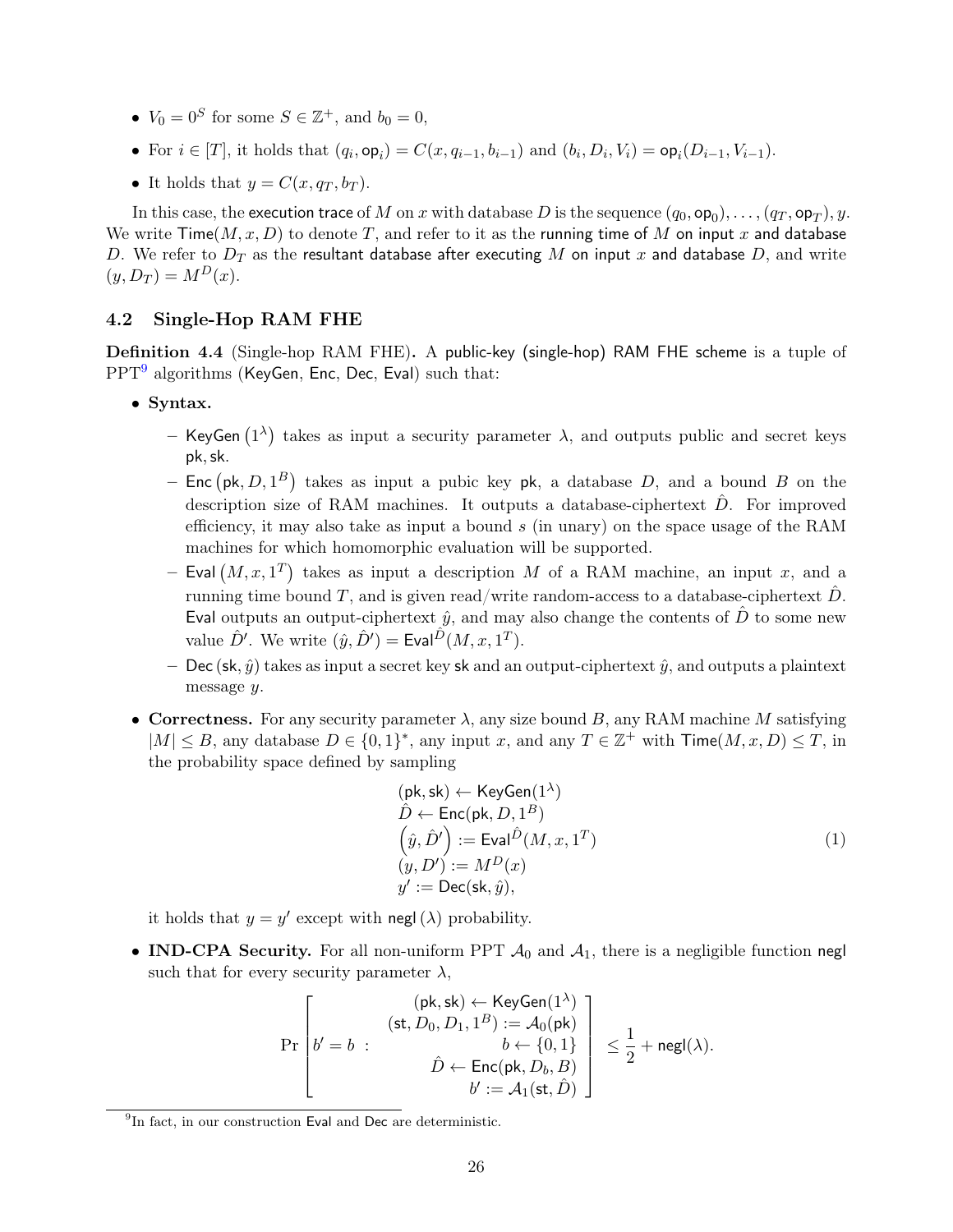- $\eta$  (|D|)-Efficiency. With probability 1, the running time of Eval in the experiment described in Eq. [\(1\)](#page-25-2) is at most  $T \cdot \eta(|D|) \cdot \text{poly}(B, \lambda)$ .
- Compactness. In the experiment described in Eq. [\(1\)](#page-25-2),  $|\hat{y}| \leq \text{poly}(\log |\mathcal{Y}|, \lambda)$ .

Remark 4.5. We note that when Enc is executed with the additional space-bound parameter s, then correctness holds for every RAM machine  $M$  whose volatile tape throughout the execution has size at most s, and the adversary in the security game is also allowed to choose s.

### <span id="page-26-0"></span>4.3 Multi-Hop RAM FHE

Definition 4.6 (Multi-hop RAM-FHE). A public-key multi-hop RAM FHE scheme is a tuple of PPT algorithms (KeyGen, Enc, Dec) along with a RAM machine Eval such that

• Correctness. For any security parameter  $\lambda \in \mathbb{Z}^+$ , any database  $D_0$ , any bound  $B \in \mathbb{Z}^+$ , any sequence of RAM machines  $M_1, \ldots, M_t$  with input space X and output space  $\mathcal{Y}$ , any inputs  $x_1, \ldots, x_t \in \mathcal{X}$ , and any time bounds  $T_1, \ldots, T_t$ : For each  $i \in [t]$ , define  $y_i$  and  $D_i$  by computing  $(y_i, D_i) := M_i^{D_{i-1}}$  $i<sup>D<sub>i-1</sub></sup>(x<sub>i</sub>)$ . If for each  $i \in [t]$ ,  $|M_i| \leq B$  and  $\textsf{Time}(M_i, x_i, D_{i-1}) \leq T_i$ , then in the probability space defined by sampling

$$
\begin{aligned} \n(\mathsf{pk}, \mathsf{sk}) &\leftarrow \mathsf{KeyGen}(1^{\lambda})\\ \n\hat{D}_0 &\leftarrow \mathsf{Enc}(\mathsf{pk}, D_0, B) \\ \n\text{For } i \in [t]:\\ \n(\hat{y}_i, \hat{D}_i) &:= \mathsf{Eval}^{\hat{D}_{i-1}}(M_i, x_i, T_i) \\ \n\mathit{y}'_i &:= \mathsf{Dec}(\mathsf{sk}, \hat{y}_i) \n\end{aligned} \tag{2}
$$

it holds with probability 1 for each  $i \in [t]$  that  $y'_i = y_i$ .

- IND-CPA Security. Same as for single-hop.
- $\eta(\cdot)$ -Efficiency. In the experiment described in [\(5\)](#page-38-1), it holds with probability 1 for each  $i \in [t]$ that the running time of Eval is at most  $\mathsf{Time}(M_i, x_i, D_{i-1}) \cdot \eta(|D_{i-1}|)$  poly $(B, \lambda)$ .
- Compactness. In the experiment described in [\(5\)](#page-38-1), it holds for each  $i \in [t]$  that  $|\hat{y}_i| \leq$ poly $(\log |\mathcal{Y}|, \lambda)$ .

**Remark 4.7.** We note that in Definition [6.4,](#page-37-1) we distinguish between the *output y<sub>i</sub>* of a RAM machine, and the updated database  $D_i$  that it produces by overwriting  $D_{i-1}$ . In particular, we cannot homomorphically evaluate programs that make random-access reads to  $y^{(1)}, \ldots, y^{(i-1)}$ .

## <span id="page-26-1"></span>5 Road Map Towards Constructing RAM-FHE

As described in Section [1.2,](#page-3-0) the encryption of a database D consists of the server state in a rewindable ORAM for D, together with a VBB obfuscation of the circuit that emulates a single execution step of the rewindable ORAM client. Formalizing this intuitive idea requires two conceptual steps. First, we need to emulate a *consistent* client state throughout the execution (because the ORAM client is stateful, while the obfuscated circuit is not), as well as guarantee semi-honest emulation of the ORAM server. This covers steps (1) and (3) from Section [1.2.](#page-3-0) Second, we need to hide the ORAM client state from the evaluator, using pseudorandom bits for encryption, which was described as steps (2) and (5) in Section [1.2.](#page-3-0) We obtain both of these using a new abstraction which we call a databasedependent RAM-VBB obfuscator (Section [5.1\)](#page-27-0) in which, informally, the obfuscator takes as input not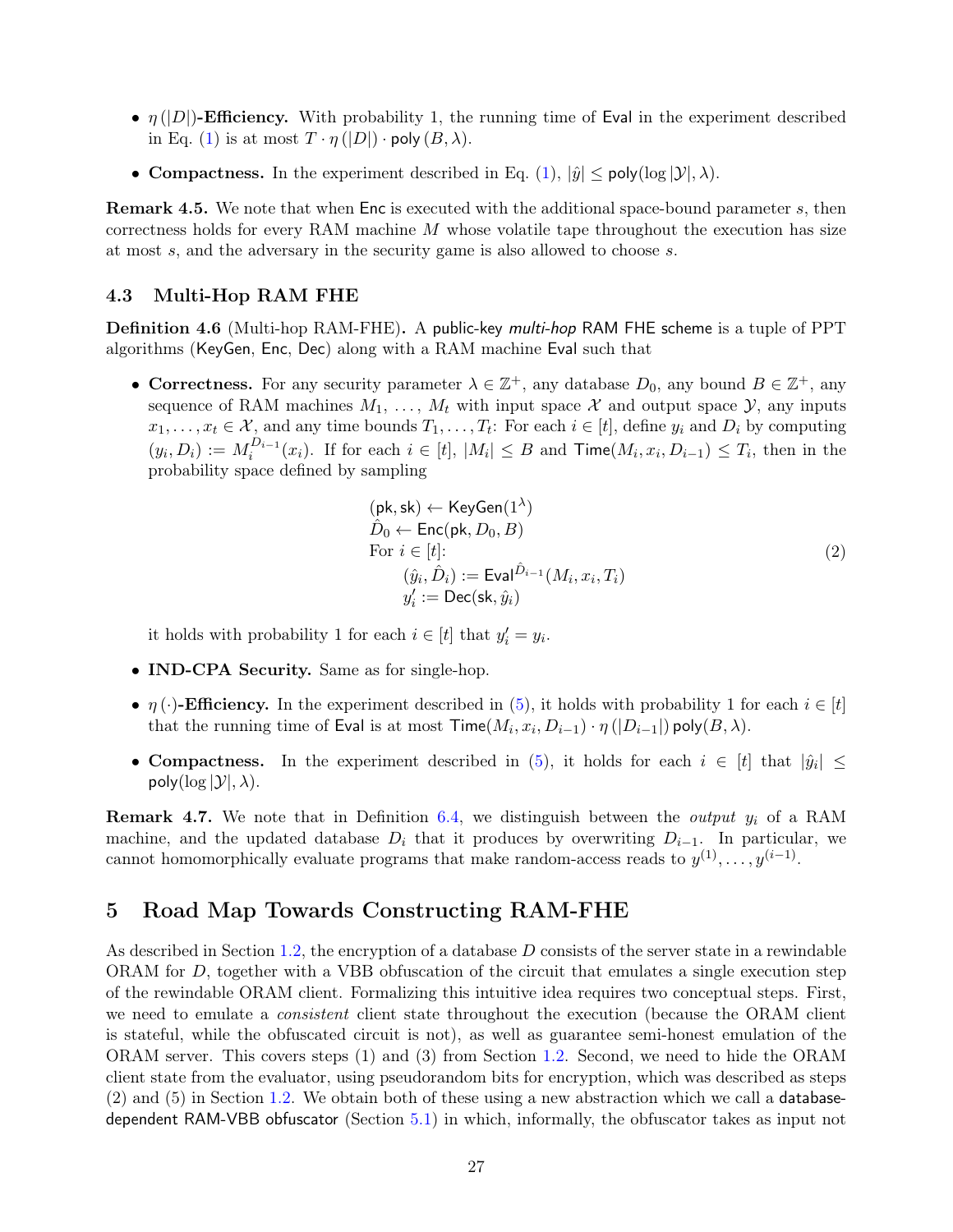only a database  $D$ , but also a *specific* RAM machine  $M$ , and the evaluator can run  $M$  on different inputs x with RAM access to (the mutable)  $D$ . We provide two constructions (Section [5.2\)](#page-28-0) to handle each of the issues described above. We obtain the RAM-FHE by applying the RAM-VBB obfuscator to the universal RAM machine (which takes as input a description M of a RAM machine, and an input x for it, and outputs  $M^D(x)$ , where D is the database), that additionally encrypts its output using a PKE scheme (step (4) in Section [1.2\)](#page-3-0).

#### <span id="page-27-0"></span>5.1 Database-Dependent RAM-VBB Obfuscation

We define two notions of RAM-VBB obfuscation, in which the RAM machine is obfuscated with relation to a specific database. These notions, which we call database-dependent RAM-VBB, provide weaker security than RAM-FHE, and incomparable correctness. We note that though such obfuscation is unlikely to exist in general, similar to circuit-VBB obfuscation it might exist for restricted ensembles of RAM machines, and in particular might exist for the specific ensemble we consider in this work.

Informally, the obfuscator  $\mathcal{O}$  is parameterized by an ensemble  $\mathcal{M} = {\{\mathcal{M}_N\}}_N$  of classes of RAM programs. It takes as input not only a database  $D_0 \in \{0,1\}^N$ , but also a RAM machine  $M \in \mathcal{M}_N$ . The evaluator is able to compute  $M^D(x)$  for any input x and any database D that is either  $D_0$  or was obtained by a previous execution of M. Formally,

<span id="page-27-2"></span>**Definition 5.1** (Database-dependent RAM-VBB obfuscator). Let  $n \in \mathbb{N}$  be an input length,  $N \leq 2^{\lambda}$ be a database size, and  $\mathcal{M} = \{M_N\}_N$  be an ensemble of classes of RAM programs. A databasedependent RAM-VBB obfuscator for M is an algorithm  $\mathcal O$  that takes as input a security parameter  $1^{\lambda}$ , a database  $D_0 \in \{0,1\}^N$ , and a RAM machine  $M \in \mathcal{M}_N$ . It outputs a database  $\widetilde{D}_0$ , a RAM machine  $\widetilde{M}$ , and some auxiliary input  $\mathcal{I}_0$  for  $\widetilde{M}$ . We require that  $\mathcal O$  satisfies the following requirements:

• Correctness. For every  $n, k, N \in \mathbb{N}$ , every  $M \in \mathcal{M}_N$ , every database  $D_0 \in \{0, 1\}^N$ , and every inputs  $x_1, \ldots, x_m \in \{0,1\}^n$ , the following two experiments yield the same values of  $(y_1, \ldots, y_m) \in \left(\{0,1\}^k\right)^m$  except with negl( $\lambda$ ) probability.

$$
(\widetilde{D}_0, \widetilde{M}, \mathcal{I}_0) \leftarrow \mathcal{O}(1^{\lambda}, D_0, M)
$$
  
\n
$$
(y_1, \widetilde{D}_1, \mathcal{I}_1) \leftarrow \widetilde{M}^{\widetilde{D}_0}(x_1, \mathcal{I}_0)
$$
  
\n...  
\n
$$
(y_m, \widetilde{D}_m, \mathcal{I}_m) \leftarrow \widetilde{M}^{\widetilde{D}_{m-1}}(x_m, \mathcal{I}_{m-1})
$$
  
\n
$$
(y_1, D_1) \leftarrow M^{D_0}(x_1)
$$
  
\n...  
\n
$$
(y_m, D_m) \leftarrow M^{D_{m-1}}(x_m)
$$
  
\n(3)

<span id="page-27-1"></span>and

• Efficiency. In the above experiments, it holds that

$$
\mathsf{Time}(\widetilde{M}, (x_i, \mathcal{I}_{i-1}), \widetilde{D}_{i-1}) \le \mathsf{Time}(M, x_i, D_{i-1}) \cdot \mathsf{poly}(|M|, \lambda)
$$

where  $|M|$  denotes the combined length of the internal state and the description of M.

We define two security notions for database-dependent RAM-VBB obfuscation. The first, which we call transcript-simulable, is roughly that any adversary (with single-bit output) given an obfuscation of  $(D_0, M)$  is simulatable given only the execution trace (Definition [4.3\)](#page-24-4), namely given oracle access to the function that takes a sequence of inputs  $x_1, \ldots, x_d$ , and returns the operations performed by M when sequentially executed (i.e., with a mutable database  $D$  that is initially  $D_0$  but persists across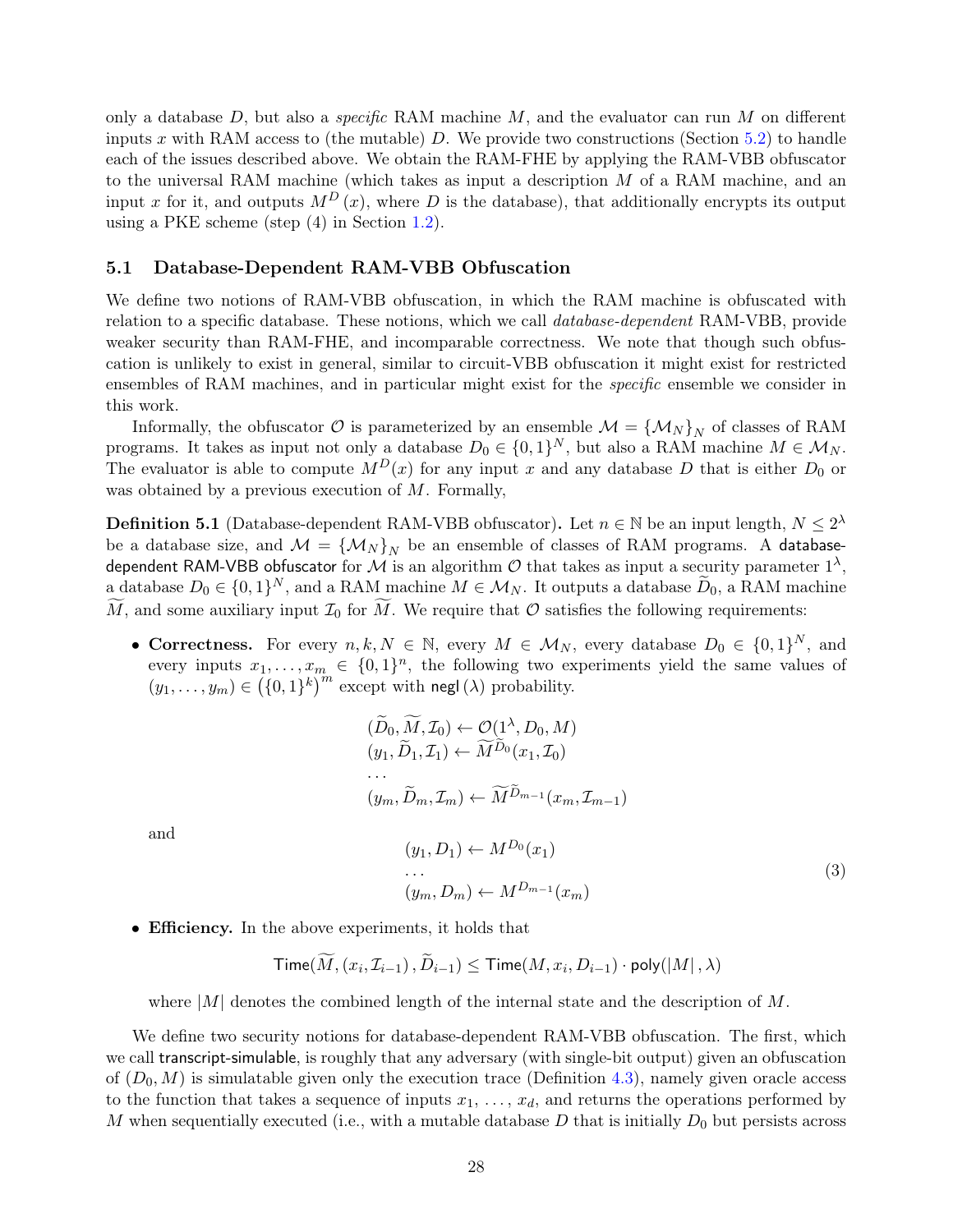executions) on the inputs  $x_1, \ldots, x_d$ . The second security property, which we call address simulatable, is stronger since it gives the simulator less information. Specifically, the simulator no longer sees the entire computation transcripts but instead sees only the *addresses* of the physical memory which are operated on, the type (read or write) of memory operation, and the outcome of the computation. The simulator does not see the values read from / written to memory, or the contents  $D_0$  of the initial database, but instead sees only its size  $|D_0|$ .

To formalize this notion, we first define the notion of address pattern.

**Definition 5.2** (Address pattern). For a RAM machine  $M$  with input  $x$  and RAM access to a database D, the address pattern of  $M^D$  on x consists of the list of physical memory accesses which  $M$  performed, and for every access, whether it was a read or a write. It also contains the output  $M^D(x)$ .

<span id="page-28-2"></span>**Definition 5.3** (Transcript/address-simulatable). We say that a database-dependent RAM-VBB  $\mathcal{O}$ for  $\mathcal{M} = {\{\mathcal{M}_N\}}_N$  is transcript-simulable if for every PPT A (producing a single output bit), there is a PPT Sim and negligible function  $\alpha$  such that for all  $\lambda, N, n, k \in \mathbb{N}$ , all databases  $D_0 \in \{0, 1\}^N$ , all  $m = \text{poly}(\lambda)$ , all RAM machines  $M \in \mathcal{M}_N$  with input length n and output length k, and all "auxiliary input"  $z \in \{0, 1\}^*$ , it holds that

<span id="page-28-1"></span>
$$
\left| \Pr \left[ \mathcal{A} \left( 1^{\lambda}, \mathcal{O} (1^{\lambda}, D_0, M), z \right) = 1 \right] - \Pr[\mathsf{Sim}^B (1^{\lambda}, z', 1^{|M|}, 1^n, 1^k, z) = 1] \right| \leq \alpha(\lambda)
$$
 (4)

where  $z' = D_0$ , and B is an oracle that on input  $(x_1, \ldots, x_m)$  runs the experiment described in Eq. [\(3\)](#page-27-1) and outputs, for each  $i \in [m]$ , the execution trace of  $M^{D_{i-1}}$  on  $x_i$ .

We say that a database-dependent RAM-VBB obfuscator  $\mathcal O$  is address-simulatable if Eq. [\(4\)](#page-28-1) holds for  $z' = 1^{|D_0|}$ , and the oracle B that on input  $(x_1, \ldots, x_m)$  runs the experiment described in Eq. [\(3\)](#page-27-1) and outputs, for each  $i \in [m]$ , the address pattern of  $M^{D_{i-1}}$  on  $x_i$ .

We abbreviate transcript/address-simulatable database-dependent RAM-VBB as transcript/addresssimulatable RAM-VBB.

Definition 5.4. A transcript/address-simulable single-hop database-dependent RAM-VBB obfuscator for M is an obfuscator which satisfies Definitions [5.1](#page-27-2) and [5.3,](#page-28-2) but with  $m = 1$  in both the correctness and the security requirement.

Discussion We note that it is possible to build a *single-hop* database-dependent RAM-VBB obfuscator from a multi-hop database-dependent RAM-VBB obfuscator by augmenting the RAM machine M to only allow a single sequential execution.

#### <span id="page-28-0"></span>5.2 Database-Dependent RAM-VBB Obfuscation: Constructions

In this section we construct (single-hop) transcript-simulatable and address-simulatable RAM-VBB obfuscators. These will be used in Section [6](#page-34-0) to construct a RAM-FHE scheme.

We note that in the single hop setting, we can assume without loss of generality that the database is read-only, since database updates can be emulated in the scratch tape, causing a multiplicative factor-2 increase in the scratch tape size, and the number of read accesses. Therefore, we can (by performing dummy accesses if needed) assume without loss of generality that every execution step performs a single read from the database and scratch tape, and a single write to the scratch tape.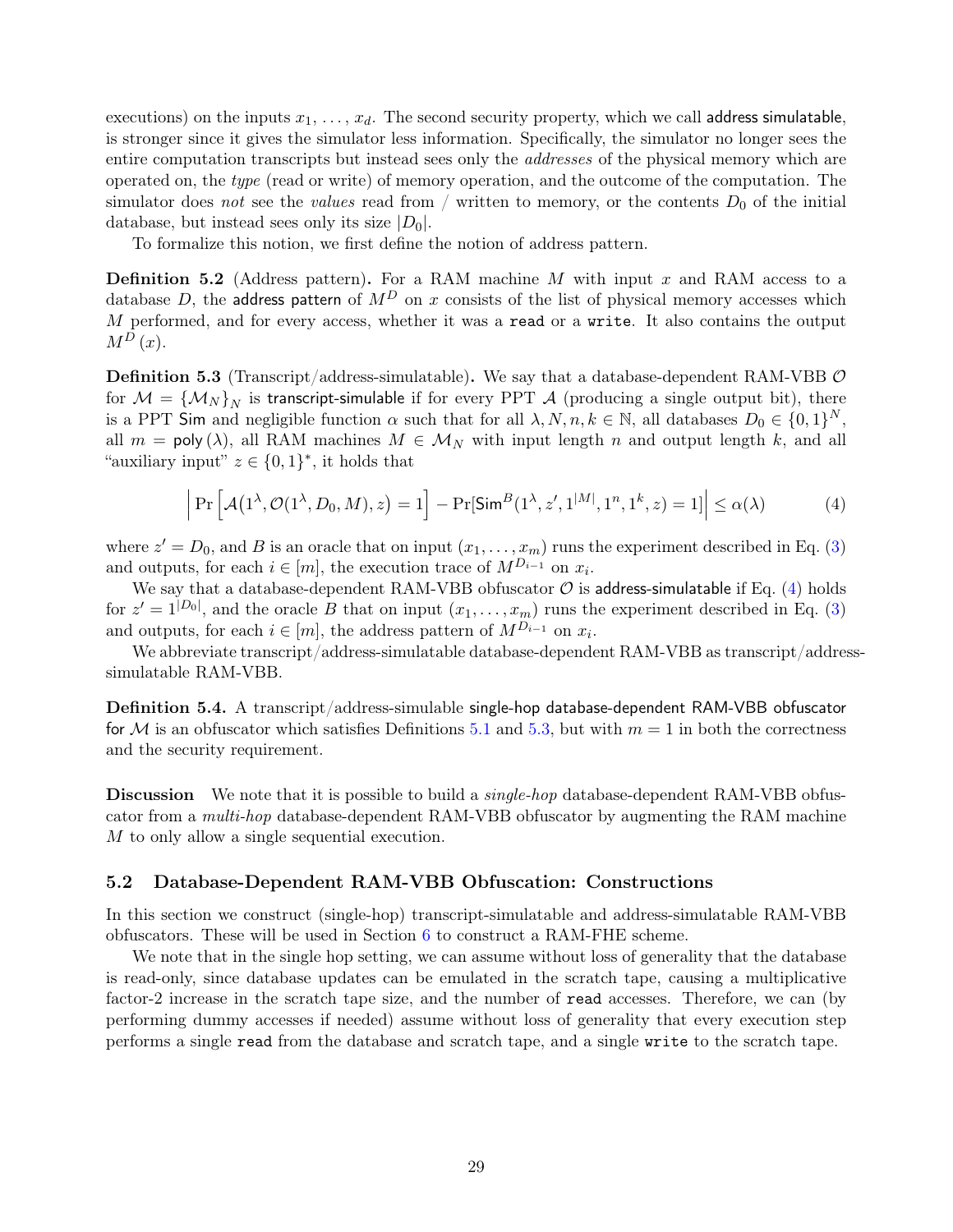#### <span id="page-29-0"></span>5.2.1 Transcript-Simulatable Database-Dependent RAM-VBB

We now construct a single-hop transcript-simulatable RAM-VBB obfuscator (see Section [6.2.1](#page-38-0) for a multi-hop variant). The high level idea is to use MACs and Merkle hash trees to enforce consistent execution, and to obfuscate the transition circuit (computing the transition function  $\delta$  of the RAM machine) which has the MAC key hard-wired into it. This intuition is formalized in the next construction.

<span id="page-29-1"></span>Construction 3 (Transcript-simulatable RAM-VBB obfuscation). The transcript-simulatable RAM-VBB obfuscator  $\mathcal{O}_{\text{trans}}$  uses the following building blocks:

- A family  $H$  of hash functions.
- A MAC scheme (KeyGen, Tag, Verify), in which Tag, Verify are deterministic (this assumption is without loss of generality).
- A circuit obfuscator  $\mathcal{O}$ .

Given a security parameter  $\lambda$ , a database  $D_0$ , and a RAM machine M,  $\mathcal{O}_{\text{trans}}$  operates as follows:

- Generates a random MAC key  $K_{\text{MAC}} \leftarrow \text{KeyGen} (1^{\lambda})$ , and picks a description of a hash function  $h \leftarrow H$ .
- Generate a MHT MT for  $D_0$ , and let Rt denote its root.
- Let  $\mathsf{st}_M$  denote the initial state of the RAM machine M, set  $\mathsf{st} = (\mathsf{true}, \mathsf{st}_M, \mathsf{Rt})$ , and pad  $\mathsf{st}$  with zeros to have the same size as st in Figure [4.](#page-30-0) (The boolean value true in st indicates that the execution hasn't started yet.)  $\mathcal{O}_{\text{trans}}$  generates a tag  $\sigma = \text{Tag}(K_{\text{MAC}}, \text{(false}, \text{st}))$ . (The signature is on the state st, as well as a boolean variable  $b_{fin}$  indicating whether the execution has already terminated.)
- Runs the obfuscator  $\tilde{C} \leftarrow \mathcal{O}(1^{\lambda}, C_{\text{Exec}})$  to obfuscate the circuit  $C_{\text{Exec}}$  described in Figure [5,](#page-57-0) with the constants described in Figure [4](#page-30-0) hard-wired into it.
- Outputs  $(MT, M_{\text{wrap}}, \mathcal{I} = (\text{st}, \sigma, \widetilde{C}))$ , where  $M_{\text{wrap}}$  is the RAM machine described in Figure [6.](#page-58-0)

We now prove that Construction [3](#page-29-1) is a single-hop transcript-simulatable RAM-VBB obfuscator.

<span id="page-29-2"></span>Claim 5.5. Construction [3](#page-29-1) is a single-hop transcript-simulatable RAM-VBB obfuscator for  $\mathcal{M}$ , when instantiated with:

- a secure MAC scheme,
- a family of CRHFs, and
- a VBB circuit obfuscator for  $\mathcal{M}_{\text{wrap}}$ , where  $\mathcal{M}_{\text{wrap}}$  is the ensemble of classes of RAM machines obtained by instantiating the RAM machine from Figure [6](#page-58-0) with  $M \in \mathcal{M}$ .

Proof. Single-hop correctness follows from the correctness of the MAC and the VBB obfuscator. As for efficiency,  $M_{\text{wrap}}$  simply executes  $\tilde{C}$ , and reads  $O(1)$  paths in MT, so its running time is  $|\tilde{C}|$  + poly  $(\log N, \lambda) = |\tilde{C}|$  + poly  $(\lambda)$  (because  $N \leq 2^{\lambda}$ ).  $\tilde{C}$  performs a single transition step of M, reads a constant number of paths from MT, generates and verifies a constant number of MACs on input whose size is  $|\mathsf{st}_M| + \mathsf{poly}(|M|, \lambda)$  (here, we use the fact that  $N \leq 2^{\lambda}$ , and  $|x| \leq |M|$ ), where  $\mathsf{st}_M$  is  $M$ 's internal state. So  $\mathsf{Time}\left(\widetilde{M}, (x, \mathcal{I})\, , D\right) \le \mathsf{Time}\left(M, x, D\right) \cdot \mathsf{poly}\left(\left|M\right|, \lambda\right).$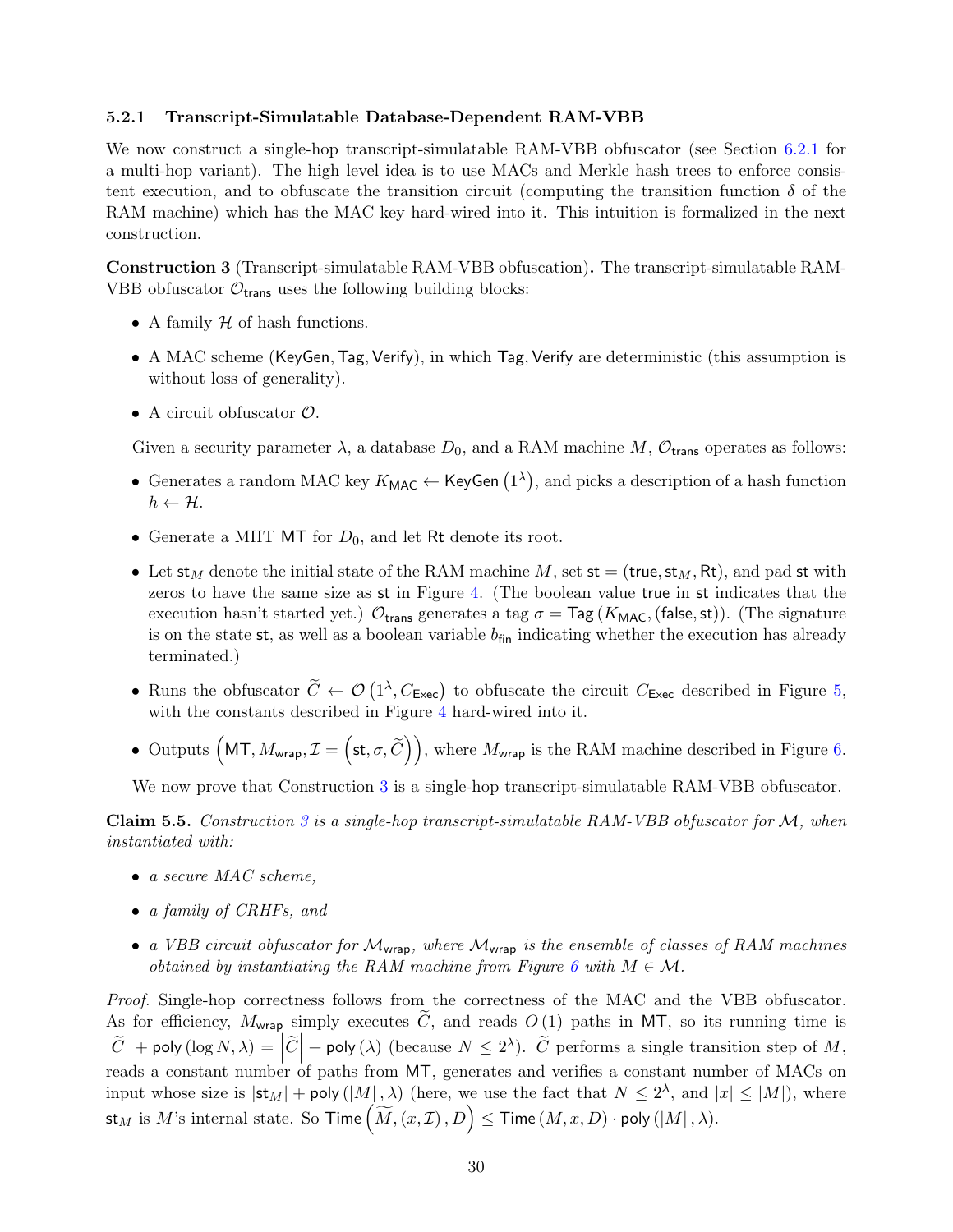<span id="page-30-0"></span>The constants and inputs used in the circuit  $C_{\text{Exec}}$  of Figure [5](#page-57-0) Constants: a description  $h$  of a CRHF, and a key  $K_{\text{MAC}}$  for a MAC scheme. Inputs:

 $x \in \{0,1\}^n$ : an input for the RAM machine M.

 $b_{fin}$ : a boolean variable indicating whether the computation has already terminated.

- $\mathsf{st} = (b_\mathsf{first}, \mathsf{st}_M, \mathsf{Rt}, \mathsf{Rt}_\mathsf{hist}, \mathcal{P}_\mathsf{hist}, \mathsf{addr}_\mathsf{DB}, \mathsf{addr}_\mathsf{step}, \mathsf{addr}_w, \mathsf{val}_w, x')$ : an internal state  $\mathsf{st},$  consisting of: a boolean variable  $b_{\text{first}}$  indicating whether this is the first operation, the internal state  $\mathsf{st}_M$  of a RAM machine, the root Rt for a MHT MT for a database, the root Rt<sub>hist</sub> of a MHT MT<sub>hist</sub> of the history of accesses performed so far, and the path  $\mathcal{P}_{\text{hist}}$  to the right-most (i.e., last) node in  $\text{MT}_{\text{hist}}$ , addresses addr<sub>DB</sub>, addr<sub>stape</sub> read from the database and scratch tape (respectively) in the previous execution step, the value val<sub>w</sub> written in the last execution step to address addr<sub>w</sub> of the scratch tape, and an input  $x'$  for  $M$ .
- σ: a MAC tag for  $(b_{fin},$  st).
- $val_{DB}$ , val<sub>stape</sub>: the values at locations addr<sub>DB</sub>, addr<sub>stape</sub> (respectively) in the database and scratch tape, respectively.

 $\mathcal{P}_{\text{DB}}, \mathcal{P}_{\text{shape}}, \mathcal{P}_{w}$ : the paths of nodes addr<sub>DB</sub>, addr<sub>stape</sub>, addr<sub>w</sub> (respectively) in MT.

Figure 4: Description of the constants and inputs of  $C_{\text{Exec}}$ 

We now prove security. Let  $A$  be a PPT adversary in Definition [5.3.](#page-28-2) We define a simulator  $Sim_{trans}$  which uses the simulator Sim for  $\mathcal{O}$ , whose existence is guaranteed from the VBB-security of O. More specifically, one can think of A as a PPT adversary against the VBB-security of  $\tilde{C}$ , where the rest of  $\mathcal{A}$ 's input (namely, the processed database  $D_0$ , the RAM machine  $M_{\text{wrap}}$ , the initial state st and the MAC  $\sigma$  on it) is the auxiliary input to the adversary in Definition [2.3,](#page-9-4) and let Sim be the simulator for  $A$  whose existence is guaranteed by the VBB-security of  $O$ .

Sim<sub>trans</sub> on input  $(D_0, 1^m, 1^n, 1^k, z)$ , where m denotes the description size of a RAM machine and  $n, k$  denote its input and output lengths (respectively), operates as follows:

- 1. Picks a random CRHF  $h \leftarrow H$ , and generates a random MAC key  $K \leftarrow$  KeyGen  $(1^{\lambda})$ .
- 2. Generates a MHT MT for  $D_0$  with root Rt.
- 3. Calls its oracle on some arbitrary input  $x_0$  to obtain the initial state  $\mathsf{st}_0^M$  of the RAM machine M, and sets  $st_0 = (true, st_M^0, Rt)$ . (The oracle replies with the entire transcript of the execution, but we are only interested in the initial state.)
- 4. MACs the initial state:  $\sigma = \text{Tag}(K, \text{st}^0)$ .
- 5. Initializes a set T to be empty. (T will contain all recorded transcripts.)
- <span id="page-30-1"></span>6. Runs Sim with auxiliary input  $(MT, st^0, \sigma)$ , answering Sim's oracle calls to  $C_{\text{Exec}}$  as follows:
	- (a) Each oracle call contains, as part of the input to  $C_{\text{Exec}}$ , a state st that contains some internal state  $st_M$  of M.
	- (b)  $Sim_{trans}$  performs Step [1](#page-57-1) of Figure [5](#page-57-0) using the input Sim provided to its oracle, and if any of the checks fail, returns  $\perp$  as the answer of the oracle.
	- (c) If  $st_M \neq st_M^0$  then st contains some input x. If trans<sub>x</sub>  $\notin \mathsf{T}$  then  $\mathsf{Sim}_{\mathsf{trans}}$  returns  $\bot$  to  $\mathsf{Sim}$ .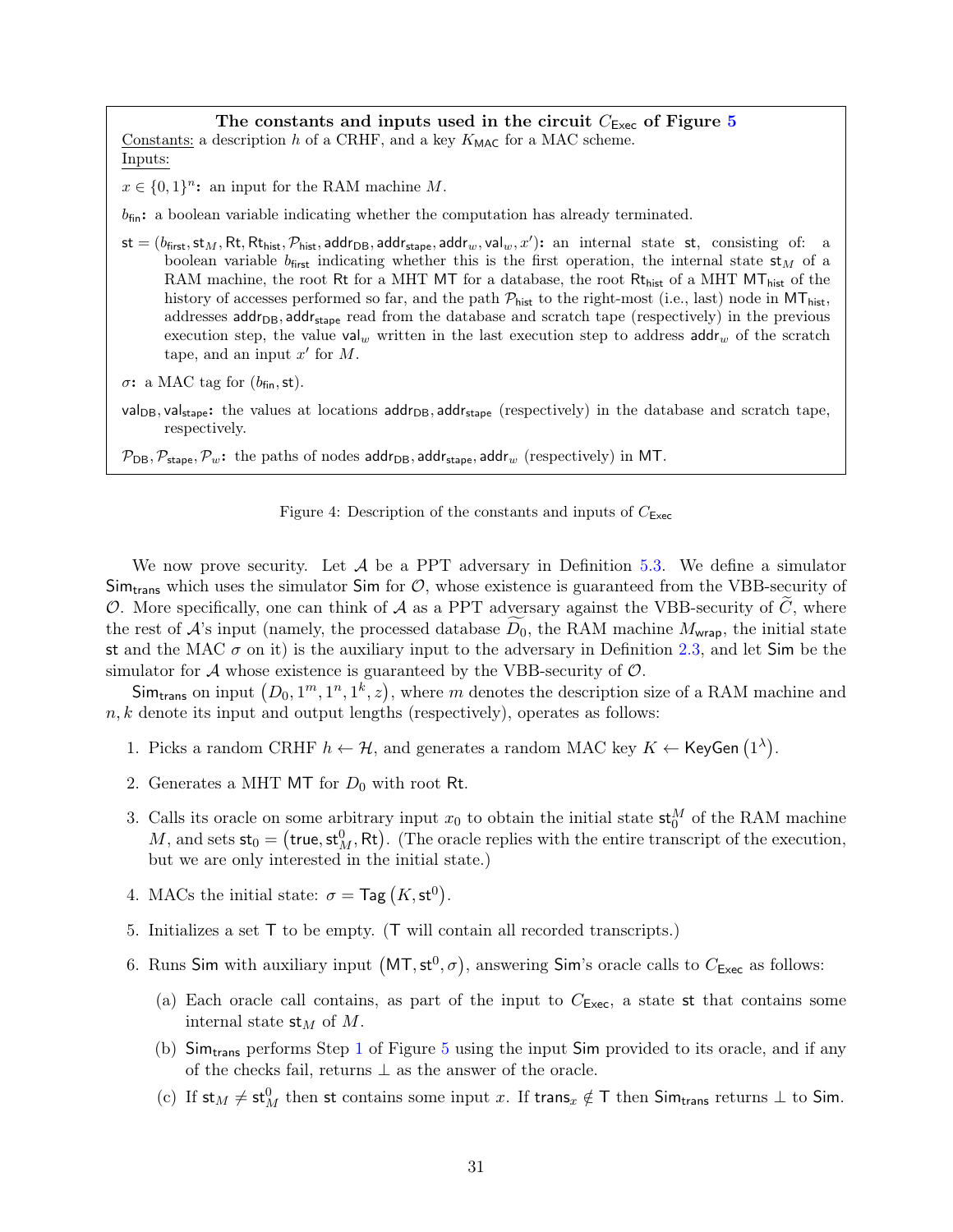- (d) If  $st_M = st_M^0$ , then the input to the oracle also includes an input x for M. Sim<sub>trans</sub> calls its oracle on x, obtains the entire transcript trans<sub>x</sub> of the execution of M on x, and adds trans<sub>x</sub> to T.
- (e) Recover trans<sub>x</sub> =  $(L_x, y_x)$  from T, where  $y_x$  is the output of the computation, and  $L_x$  =  $\big(\mathsf{addr}_\mathsf{DB}^i,\mathsf{addr}_\mathsf{stage}^i,\mathsf{addr}_w^i,\mathsf{val}^i,\mathsf{st}_M^i\big)_i$  consists of the memory accesses and  $M$ 's internal state at the onset of each execution step. Let i be such that  $\mathsf{st}_M^i = \mathsf{st}_M$ . Sim uses trans<sub>x</sub> to generate the output out of  $C_{\text{Exec}}$  after the *i*'th execution step. (Specifically, trans<sub>x</sub> contains the entire history of the execution, that can be used to compute MHTs with  $h$  for the history and the updated database, which are then MACed with  $K$ .) Sim<sub>addr</sub> gives out to Sim as the answer of the oracle.
- 7. When Sim terminates with output b,  $\mathsf{Sim}_{\mathsf{trans}}$  outputs b.

We now prove that  $Sim_{trans}$  satisfies the requirements of Definition [5.3,](#page-28-2) by showing that the distributions over the output of  $\mathcal A$  and of  $\mathsf{Sim}_{\mathsf{trans}}$  are both computationally close to the following hybrid distribution H. In H, we replace A with the simulator Sim for  $\mathcal{O}$ . That is, Sim receives as auxiliary input all the information available to  $A$  in the real execution, except for the obfuscated circuit C. In particular, it obtains the MHT MT for the database,  $M$ 's initial state and a MAC on it, and a description of  $M_{\text{wrap}}$ . Sim also has oracle access to  $C_{\text{Exec}}$ . H is the distribution over the output of Sim in this experiment. Then  $H$  and the distribution over the output of  $A$  are computationally indistinguishable due to the VBB security of  $\mathcal{O}$ .

It remains to prove that  $\mathcal{H}$  and the distribution over the output of  $Sim_{trans}$  are computationally indistinguishable. Intuitively, this holds because the oracle queries of Sim that do not output  $\perp$  are consistent with honest executions of  $M$  on the initial database  $D_0$  with some inputs. Indeed, the MAC guarantees that Sim can only query the oracle with valid states of  $M$  (i.e., which he received during the execution), and the MHT guarantees the database values he provides to the oracle throughout the execution are consistent with the current database. We proceed to formalize this intuition.

We claim first that except with negligible probability, the following holds for every oracle call of Sim with state st: either  $C_{\text{Exec}}$  returns  $\perp$ , or st = st<sub>0</sub>, or Sim obtained st as the output of a previous oracle call. Indeed, the state given as input to  $C_{\text{Exec}}$  is MACed, and if MAC-verification fails then  $C_{\text{Exec}}$  returns  $\perp$ . Since verification for a new state passes only if Sim successfully forged a MAC, or found a collision of h, which happens only with negligible probability, we can condition  $H$  and the simulation on the event that Sim fails to forge or find a collision. Conditioned on this event, oracle calls to queries with new states (that were not observed before) are identically distributed in  $\mathcal{H}$  and the simulation  $(\perp$  is returned in both cases), so we can disregard queries of Sim with new states.

Therefore, we can divide the oracle queries into (*non*-disjoint) execution chains, where an execution chain  $((\mathsf{st}_0, D_0, x_0), (\mathsf{st}_1, D_1, x_1), \ldots, (\mathsf{st}_l, D_l, x_l))$  is a maximal sequence of triples of databases, states, and inputs such that: (1)  $\mathsf{st}_0, D_0$  are the initial execution state and database ( $D_0$  is uniquely determined by  $st_0$  which contains the root of a MHT for  $D_0$ ); and (2) for every  $1 \leq i \leq l$ ,  $st_i$  is the output of  $C_{\text{Exec}}$  on input  $\mathsf{st}_{i-1}$ ,  $x_i$ , and some values val<sub>DB</sub>, val<sub>stape</sub>, and  $D_i$  is the current database. <sup>[10](#page-31-0)</sup>

We claim that for every execution chain, and every consecutive triples  $(\mathsf{st}_i, D_i, x_i), (\mathsf{st}_{i+1}, D_{i+1}, x_{i+1})$  in the chain, the following holds: (1)  $x_i = x_{i+1}$ ; (2) the inputs  $val_{DB}$ , val<sub>stape</sub> provided as part of the input to the oracle call resulting in  $st_{i+1}, D_{i+1}$  are consistent with  $D_i$ ; and (3) for every  $i + 1 < l$ ,  $D_{i+1}$  is obtained from  $D_i$  by performing the write instruction

<span id="page-31-0"></span><sup>&</sup>lt;sup>10</sup>For example, consider the following oracle calls of Sim ( $A \rightarrow B$  denotes Sim called the oracle with input state A, and some additional inputs, and received as output the state B):  $\mathsf{st}_0 \to \mathsf{st}_1$ ,  $\mathsf{st}_1 \to \mathsf{st}_2$ ,  $\mathsf{st}_2 \to \mathsf{st}_3$ ,  $\mathsf{st}_1 \to \mathsf{st}_2'$ ,  $\mathsf{st}_2 \to \mathsf{st}_3''$ ,  $st_2' \rightarrow st_3'$ . Then these can be divided into 3 execution chains, containing the following states:  $(st_0, st_1, st_2, st_3)$ ,  $(st_0, st_1, st'_2, st'_3)$ ,  $(st_0, st_1, st_2, st''_3)$ . Notice that, for example,  $st_0$  appears in all chains, even though Sim only queried the oracle once with state  $st_0$ .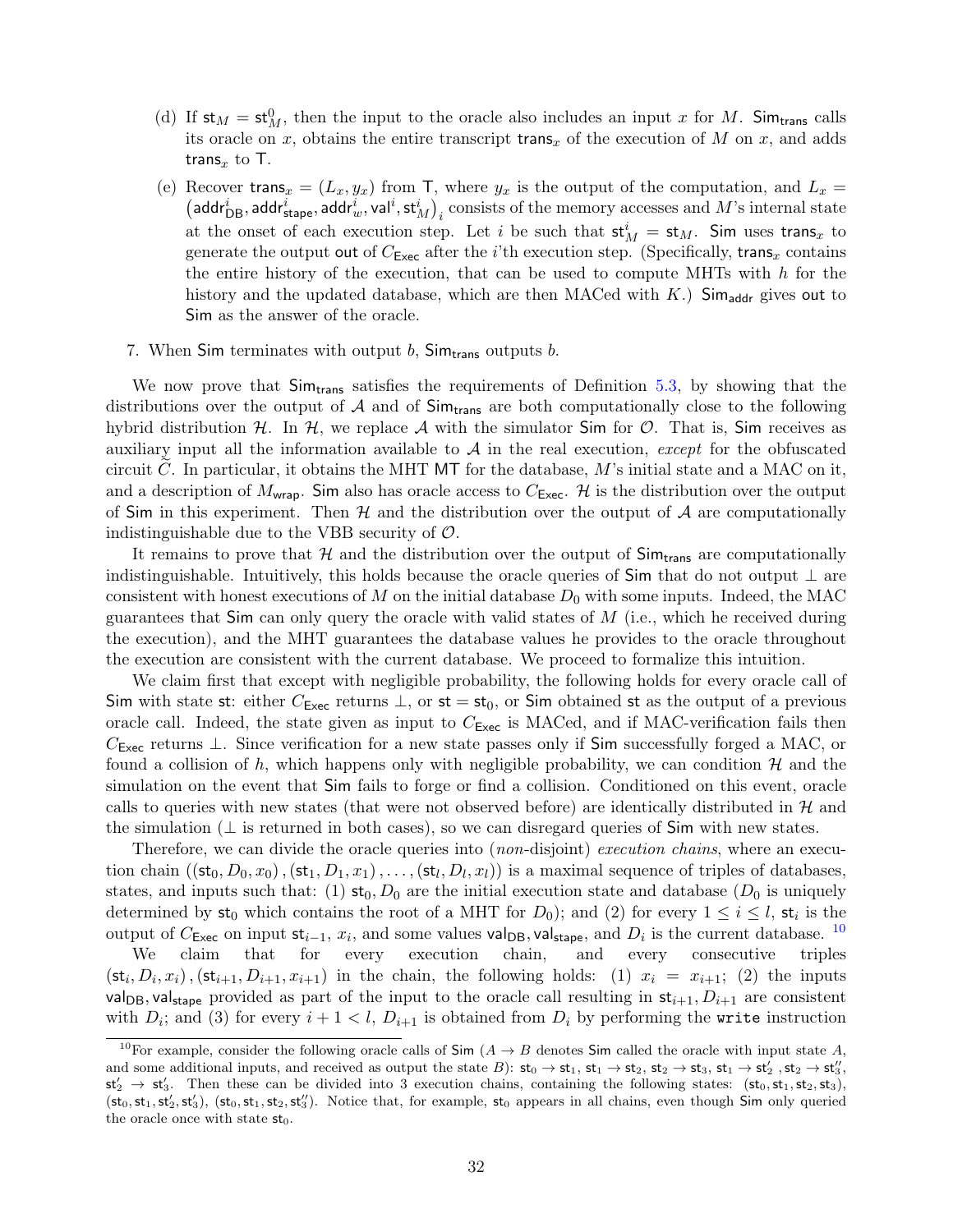(addr'<sub>w</sub>, val') specified in  $st_{i+1}$ . To see why (1) holds, recall that  $st_{i+1}$  is obtained from  $st_i$  using input  $x_{i+1}$ . In Step [1,](#page-57-1)  $C_{\text{Exec}}$  verifies that  $x_{i+1}$  is consistent with the input reported in  $st_i$  and stores  $x_{i+1}$ as part of the updated state  $st_{i+1}$ , and by induction  $x_i$  is consistent with the input reported in  $st_i$ , so  $x_i = x_{i+1}$ . For (2), the collision-resistance of h guarantees that if the values val<sub>DB</sub>, val<sub>stape</sub> chosen by the PPT Sim are inconsistent with  $D_i$  then they will be inconsistent with the MHT of  $D_i$  except with negligible probability, and if they are inconsistent with the MHT of  $D_i$  then  $C_{\text{Exec}}$  outputs  $\perp$ . The argument for (3) is similar to (2): if  $D_{i+1}$  is not the database obtained from  $D_i$  by writing val' to address addr'<sub>w</sub>, then  $D_{i+1}$  will be inconsistent with the MHT reported in  $st_{i+2}$ , and so  $C_{\text{Exec}}$ outputs ⊥.

Consequently, the execution chains covering Sim's queries are consistent with (possibly partial) executions of M on initial database  $D_0$  (with some inputs  $x_1, x_2, \ldots$ ). In particular, given h and K, the oracle answers to all queries in the chains can be computed given the transcript of  $M$ 's execution. Since this is exactly the way in which  $\text{Sim}_{trans}$  answers  $\text{Sim's oracle}$  queries, and h, K in the simulation are identically distributed to the real world, the output of  $Sim_{trans}$  and  $H$  are identically distributed, conditioned on the event that  $Sim$  does not forge a MAC or finds a collision in h. Since this event occurs with overwhelming probability, the distributions are computationally close.  $\Box$ 

#### <span id="page-32-0"></span>5.2.2 Address-Simulatable Database-Dependent RAM-VBB

In this section, we construct an address-simulatable RAM-VBB obfuscator from a transcript-simulatable RAM-VBB obfuscator. The high level idea is to apply the transcript-simulatable VBB obfuscator to a RAM program M that has a hard-wired encryption key, which the transition circuit uses to encrypt the internal state. One issue that arises is how to generate randomness for encryption, when M cannot toss coins. This is done by applying a PRF to the current execution state. We also include a counter in the internal state to guarantee that the states are unique throughout the execution.

<span id="page-32-1"></span>Construction 4 (Address-simulatable RAM-VBB obfuscation). The address-simulatable RAM-VBB obfuscator  $\mathcal{O}_{\text{addr}}$  uses the following building blocks:

- A transcript-simulatable RAM-VBB obfuscator  $\mathcal{O}_{\text{trans}}$ .
- A CPA-secure symmetric encryption scheme (KeyGen, Encrypt, Decrypt).
- An unbounded-input PRF F.

Given a security parameter  $\lambda$ , a database  $D_0$ , and a RAM machine  $M$ ,  $\mathcal{O}_{\mathsf{addr}}$  operates as follows:

- Generates an encryption key  $sk \leftarrow \text{KeyGen}(1^{\lambda})$ , and a random PRF key  $K \leftarrow \{0,1\}^{\lambda}$ .
- Encrypts  $c_D \leftarrow$  Encrypt (sk,  $D_0$ ).
- Runs the transcript-simulatable RAM-VBB obfuscator  $\left(\widetilde{D}, \widetilde{M}, \mathcal{I}\right) \leftarrow \mathcal{O}_{\text{trans}}\left(1^{\lambda}, c_D, M_{\text{sk}, K}\right),$ where  $M_{sk,K}$  is the RAM machine described in Figure [7](#page-59-0) (hard-wired values are hard-wired into the transition circuit of the machine).
- Outputs  $\left(\widetilde{D}, \widetilde{M}, \mathcal{I}\right)$ .

We now prove that Construction [4](#page-32-1) is an address-simulator RAM-VBB obfuscator.

<span id="page-32-2"></span>**Claim 5.6.** Construction [4](#page-32-1) is a single-hop address-simulatable RAM-VBB obfuscator for  $M$ , when instantiated with:

• a secure unbounded-input PRF,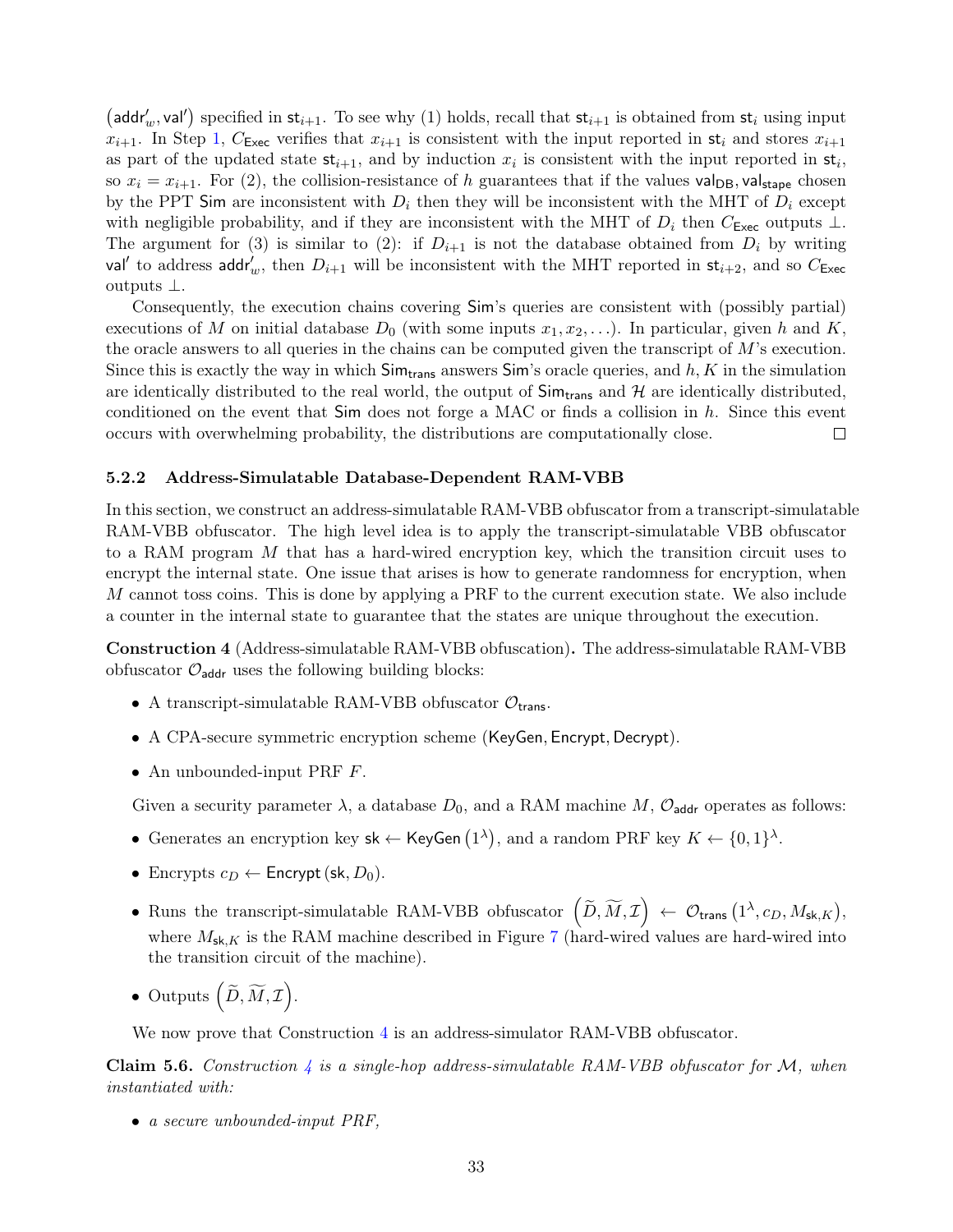- a perfectly-correct CPA-secure symmetric encryption scheme, and
- a single-hop transcript-simulatable RAM-VBB obfuscator for  $M_{sk,K}$ , where  $M_{sk,K}$  is the ensemble of classes of RAM machines obtained by instantiating the RAM machine from Figure [7](#page-59-0) with  $M \in \mathcal{M}$ .

Moreover, if the underlying transcript-simulator RAM-VBB obfuscator is multi-hop, then Construction  $\downarrow$  is a multi-hop address-simulatable RAM-VBB obfuscator.

Proof. Single-hop correctness follows from the perfect correctness of the encryption scheme, and the correctness of the transcript-simulatable RAM-VBB obfuscator.

As for efficiency, by the efficiency property of the transcript-simulatable RAM-VBB obfusca- ${\rm tor},\ {\sf Time}\left(\widetilde{M}, (x,\mathcal{I})\,, \widetilde{D}\right) ={\sf Time}\left(M_{\mathsf{sk}, K}, x, D\right)\cdot {\sf poly}\left(\lvert M_{\mathsf{sk}, K}\rvert, \lambda\right) ={\sf Time}\left(M_{\mathsf{sk}, K}, x, D\right)\cdot {\sf poly}\left(\lvert M\rvert\,, \lambda\right)$ (since  $|M_{\mathsf{sk},K}| = \mathsf{poly}(M|\,\lambda)).$   $M_{\mathsf{sk},K}$  performs a single step of M, performs a constant number of encryptions and decryptions on messages/ciphertexts of size poly  $(|M|, \lambda)$  (here, we use the fact that the output and input length, as well as the size of M's internal state, is at most  $|M|$ ), and computes a single PRF image on an input of size  $|\text{st}_M| + \text{poly}(|M|, \lambda)$  (where  $\text{st}_M$  is M's internal state) which by the PRF and encryption efficiency take time  $\mathsf{poly}(|M|,\lambda)$ . Therefore,  $\textsf{Time}\left(\widetilde{M},\left(x,\mathcal{I}\right),D\right)\leq \textsf{Time}\left(M,x,D\right)\cdot \textsf{poly}\left(\left|M\right|,\lambda\right).$ 

We now prove security. Let  $\mathcal A$  be a PPT adversary in Definition [5.3.](#page-28-2) We define a simulator  $Sim_{addr}$ which uses the simulator  $Sim_{trans}$  for  $\mathcal{O}_{trans}$ , whose existence is guaranteed because  $\mathcal{O}_{trans}$  is transcriptsimulatable. Sim<sub>addr</sub> on input  $(1^N, 1^m, 1^k, z)$ , where N denotes a database size, m denotes the description size of a RAM machine, and  $n, k$  denote input and output lengths (respectively), operates as follows:

- Generates a random encryption key  $sk \leftarrow \text{KeyGen}(1^{\lambda})$ , and generates an encryption  $c_D \leftarrow$ Encrypt (sk, D') of the all-zero database D' of size N. Let m' denote the description size of  $M_{\mathsf{sk},K}$  when instantiated with a RAM machine M whose description size is m.
- Initializes a set Q to be empty. (Q will contain the queries which  $Sim_{trans}$  made to his oracle, and the answers.)
- Emulates Sim<sub>trans</sub> on input  $(c_D, 1^{m'}, 1^n, 1^k, z)$ . Whenever Sim<sub>trans</sub> makes an oracle call with input x to its oracle,  $Sim_{addr}$ :
	- If  $(x, T) \in Q$  (i.e., x was queried before), Sim<sub>addr</sub> gives T to Sim<sub>trans</sub> as the oracle query.
	- $-$  Otherwise,  $\mathsf{Sim}_\mathsf{addr}$  calls its own oracle with  $x,$  to obtain the list  $L_x = \big(\mathsf{addr}_\mathsf{DB}^i,\mathsf{addr}_\mathsf{step}^i,\mathsf{addr}_w^i\big)_{i\in[t]}$ of physical addresses accessed by  $M_{sk,K}$  (here, t denotes the number of execution steps  $M_{\mathsf{sk},K}$  performs on x), and its output  $y_x$ .
	- For every  $1 \le i \le t$ , generates an encryption  $c_i$  ← Encrypt (sk, 0) of zero, and an encryption  $c'_i \leftarrow$  Encrypt  $(s_k, \vec{0})$  of the all-zero string of the same length as  $M_{sk,K}$ 's internal state. (Here,  $c_i$  emulates the value  $M_{sk,K}$  writes to the physical memory, and  $c'_i$  emulates its internal state, in the  $i$ <sup>th</sup> execution step.)
	- $-$  Let  $L'_x=$   $\big($ addr $^i_{\sf DB},$ addr $^i_{{\sf stage}}$ ,addr $^i_w,c_i,c'_i\big)_{i\in[t]}.$  Sim<sub>addr</sub> gives  $(L'_x,y_x)$  to Sim<sub>trans</sub> as the oracle answer to the query x, and adds  $(x, L'_x, y_x)$  to Q.
- When Sim<sub>trans</sub> terminates with output b, Sim<sub>addr</sub> outputs b.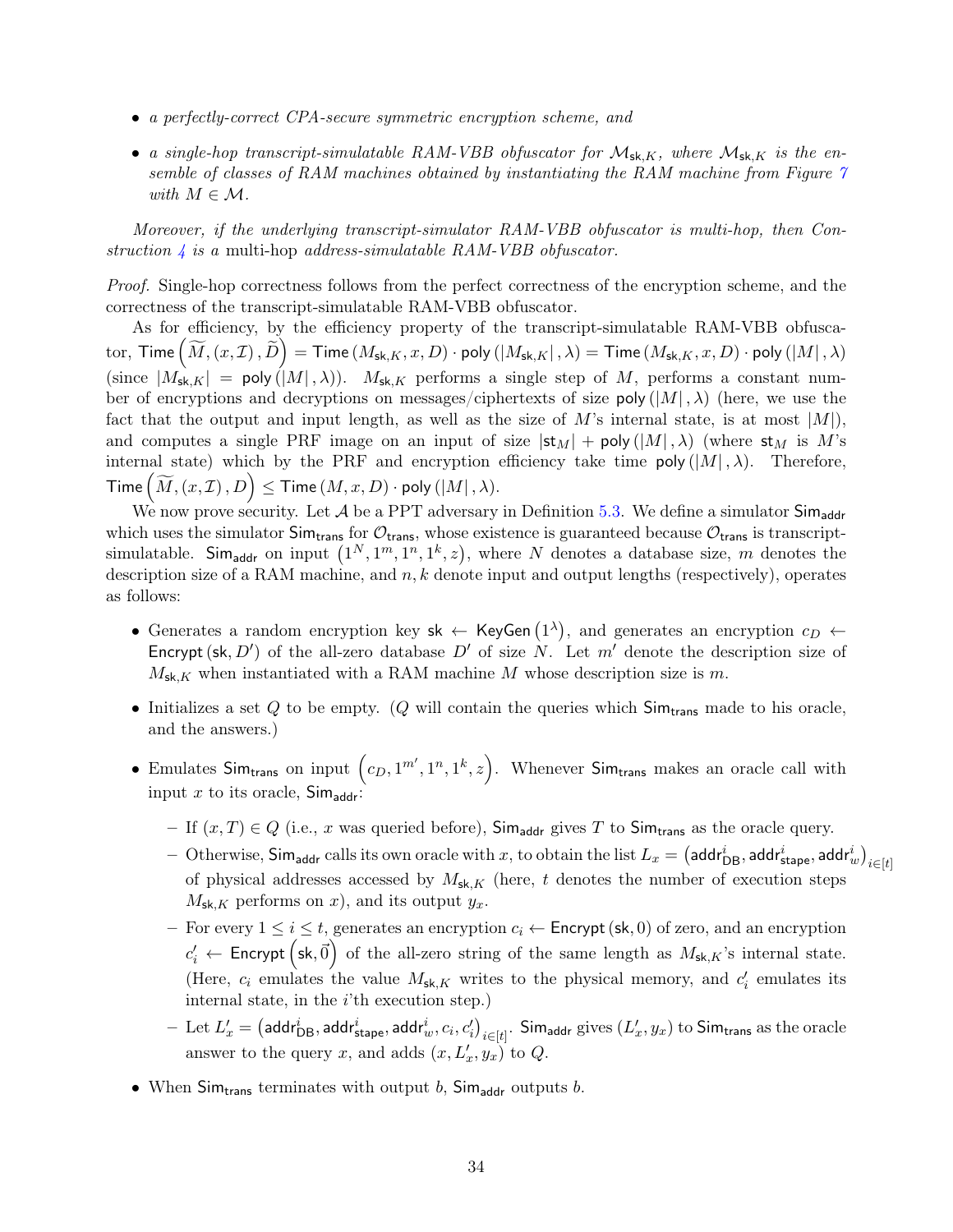We now prove that  $Sim_{addr}$  satisfies the requirements of Definition [5.3,](#page-28-2) through a sequence of hybrids. The proof will use the following observations: (1) if  $x \neq x'$  then the values v used in Step [4](#page-59-1) throughout the execution of  $M_{\mathsf{sk},K}$  on x are distinct from the values used in an execution on  $x'$ ; and (2) for every input x, the values v used in Step [4](#page-59-1) throughout the execution of  $M_{sk,K}$  on x are all distinct. Indeed, (1) holds because the input to M is included in v and so different inputs result in different v values.  $(2)$  holds because v includes the counter count which is updated in every execution step.

- $\mathcal{H}_{0}$ : Hybrid  $\mathcal{H}_{0}$  is the output of the adversary A in Definition [5.3.](#page-28-2)
- $\mathcal{H}_1$ : In  $\mathcal{H}_1$ , we replace  $\mathcal A$  in the real world with the simulator Sim<sub>trans</sub>. We stress that this is the only change from  $\mathcal{H}_0$ , in particular  $\mathsf{Sim}_{\mathsf{trans}}$  obtains as input the encrypted database  $c_D$ , and every oracle call is answered with the entire transcript of the run of  $M_{sk,K}$ . Hybrids  $\mathcal{H}_0$  and  $\mathcal{H}_1$  are computationally indistinguishable because  $\mathcal{O}_{\text{trans}}$  is transcript-simulatable.
- $\mathcal{H}_2$ : In  $\mathcal{H}_2$ , we replace  $F(K, \cdot)$  with a random function f. Hybrids  $\mathcal{H}_1$  and  $\mathcal{H}_2$  are computationally indistinguishable by the PRF security of F.
- $\mathcal{H}_3$ : In  $\mathcal{H}_3$ , we replace all ciphertexts with encryptions of zero. That is, encryptions of database blocks are replaced with encryptions of zero (both in  $c<sub>D</sub>$  and in the ciphertexts computed in Step [5](#page-59-2) of  $M_{sk,K}$ , and encryptions of the internal state in Step [6](#page-59-3) of  $M_{sk,K}$  are replaced with encryptions of the all-zero string of the "right" length. Hybrids  $\mathcal{H}_2$  and  $\mathcal{H}_3$  are computationally indistinguishable by the IND-CPA security of the encryption scheme.

Notice that  $\mathcal{H}_3$  is exactly the distribution over the output of Sim<sub>addr</sub> (because all v values used throughout the execution in  $\mathcal{H}_3$  are unique), which concludes the proof.

Multi-hop correctness and security: if the underlying transcript-simulatable RAM-VBB obfuscator is *multi-hop*, then Construction  $4$  is also multi-hop. Correctness follows directly from the correctness of  $\mathcal{O}_{\text{trans}}$ . The multi-hop security proof is identical to the above proof of the single-hop case, except that  $Sim_{trans}$ 's oracle calls contain a sequence of inputs  $(x_1, \ldots, x_m)$ , and  $Sim_{addr}$  either finds the transcript for this sequence in Q, or calls its own oracle with  $(x_1, \ldots, x_m)$ .  $\Box$ 

## <span id="page-34-0"></span>6 A RAM-FHE Scheme

In this section we describe our single-hop RAM-FHE scheme, which uses an address-simulatable RAM-VBB as a building box. We assume that (polynomial) a-priori bounds on the input, output, and description lengths of the RAM machine are known, and discuss extensions to the general setting (in which no such bounds are a-priori known) in Section [7.](#page-44-0) We upgrade the scheme to a multi-hop scheme in Section [6.2.](#page-37-0)

### <span id="page-34-1"></span>6.1 Single-Hop RAM-FHE

<span id="page-34-2"></span>In this section we construct a single-hop RAM-FHE scheme, proving the following theorem:

**Theorem 6.1** (Single-hop RAM-FHE). Assume the existence of OWFs, CRHFs, PKE schemes, and SK-DEPIR which for size-N databases has  $poly(\lambda, \log N)$  Query and Decode complexity, where  $\lambda$ denotes the security parameter. Then for every  $d = \text{poly}(\lambda)$  there exists a poly log N-efficient singlehop RAM-FHE scheme in the circuit-VBB hybrid model for RAM machines with input length, output length, description size, and space usage at most d.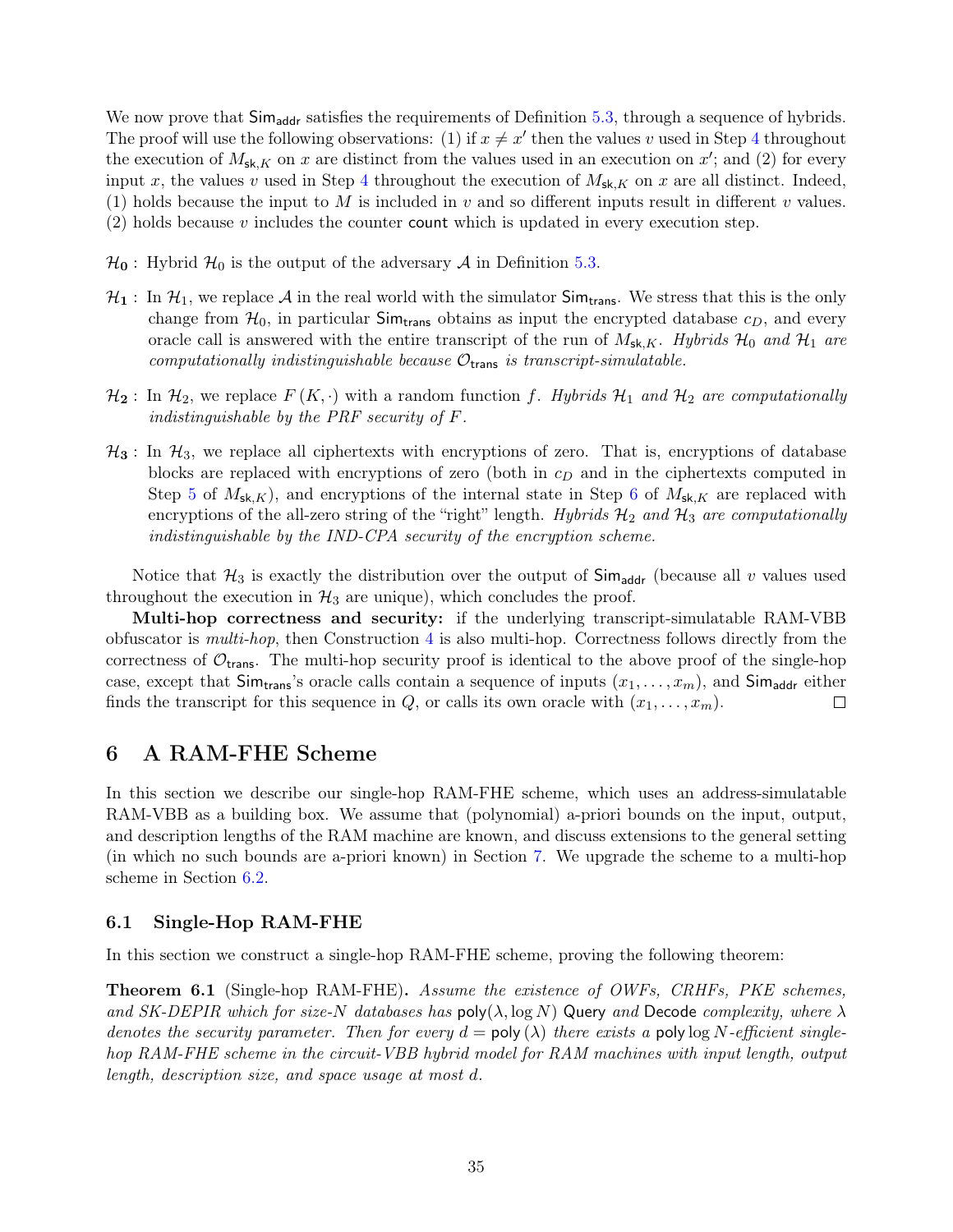Remark on the circuit-VBB obfuscator. Though Theorem [6.1](#page-34-2) is stated in the circuit-VBB hybrid model, namely with a general-purpose obfuscator, it suffices to have a circuit-VBB obfuscator for the circuit  $C_{\text{Exec}}$  of Figure [5,](#page-57-0) when instantiated with the machine M obtained from instantiating the RAM machine  $M_{\mathsf{sk},K}$  of Figure [7](#page-59-0) with the universal machine  $M_{\mathcal{U}}$  of Figure [8.](#page-60-0)

The Construction. The high level idea is to combine the address-simulatable RAM-VBB for the universal RAM machine, with an ISR-ORAM (which is replaced with an ASR-ORAM in the multihop setting). The address-simulatable RAM-VBB guarantees that the RAM machine emulation only reveals the sequence of physical memory addresses it accesses, which by ISR-ORAM security reveals no information about the access pattern to logical memory. One technical issue is that the universal machine should encrypt its output (using a persistent encryption key that is generated during KeyGen, independent of the database and any RAM machine that will be run on it) which requires generating randomness. We use a PRF to generate this randomness.

<span id="page-35-0"></span>Construction 5 (Single-hop RAM-FHE). The RAM-FHE scheme uses the following building blocks:

- An address-simulatable RAM-VBB obfuscator  $\mathcal{O}$ .
- An ISR-ORAM scheme (ISR ORAM.Setup, ISR ORAM.Access) with a deterministic client during ISR – ORAM.Access.
- A PKE scheme (PKE.KeyGen, PKE.Encrypt, PKE.Decrypt).
- An unbounded-input PRF F.

It consists of the following algorithms:

- KeyGen  $(1^{\lambda})$  generates a public-secret key pair  $(\mathsf{pk}', \mathsf{sk}') \leftarrow \mathsf{PKE}$ . KeyGen  $(1^{\lambda})$ , and outputs  $(\mathsf{pk} = (1^{\lambda}, \mathsf{pk}')$ , sk = sk').
- Encrypt  $(\mathsf{pk} = (1^{\lambda}, \mathsf{pk}')$ , DB,  $1^d, 1^s)$  takes as input a public key pk, a database DB, and bounds  $d, s$  on the description size and space usage of RAM machines (respectively). It operates as follows:
	- Set DB' to be the database of size  $|DB| + s$  obtained by concatenating s empty blocks to DB.(Intuitively, these blocks are "place holders" for the contents of the scratch tape of a RAM machine; see remark on physical memory block contents in Section [2.3](#page-10-0) for a discussion of empty blocks.)
	- Initialize an ISR-ORAM with DB', by running  $\textsf{ISR} \textsf{ORAM}$ . Setup  $(1^\lambda, \textsf{DB}')$ , to obtain a client state  $ck_{ISR}$  and a server state  $st_{ISR}$ .
	- Pick a random PRF key  $K \leftarrow \{0,1\}^{\lambda}$ .
	- $-$  Run  $\left(\widetilde{\mathsf{DB}}, \widetilde{M_{\mathcal{U}}}, \mathcal{I}\right) \leftarrow \mathcal{O}\left(1^{\lambda}, \mathsf{st}_{\mathsf{ISR}}, M_{\mathcal{U}}\right)$ , where  $M_{\mathcal{U}}$  is the RAM machine described in Fig-ure [8,](#page-60-0) with hard-wired values  $|DB|$ ,  $pk', K$ , and internal variable  $ck_{ISR}$ .
	- Output the ciphertext  $c_{DB} = (\widetilde{DB}, \widetilde{M}_U, \mathcal{I}).$
- Eval<sup>cob</sup>  $(M, x, 1^T)$  takes as input a description M of size at most d of a RAM machine, an input x for  $M$ , and a bound  $T$  on the runtime of  $M$ . It also has RAM access to a database-ciphertext  $c_{\text{DB}} = (\widetilde{\text{DB}}, \widetilde{M}_{\mathcal{U}}, \mathcal{I})$ . It runs  $\widetilde{M}_{\mathcal{U}}^{\text{DB}}(M, 1^T, x, \mathcal{I})$ , and outputs whatever it outputs.
- Decrypt (sk, c) takes as input a secret key sk, and an output-ciphertext c. It outputs PKE.Decrypt (sk, c).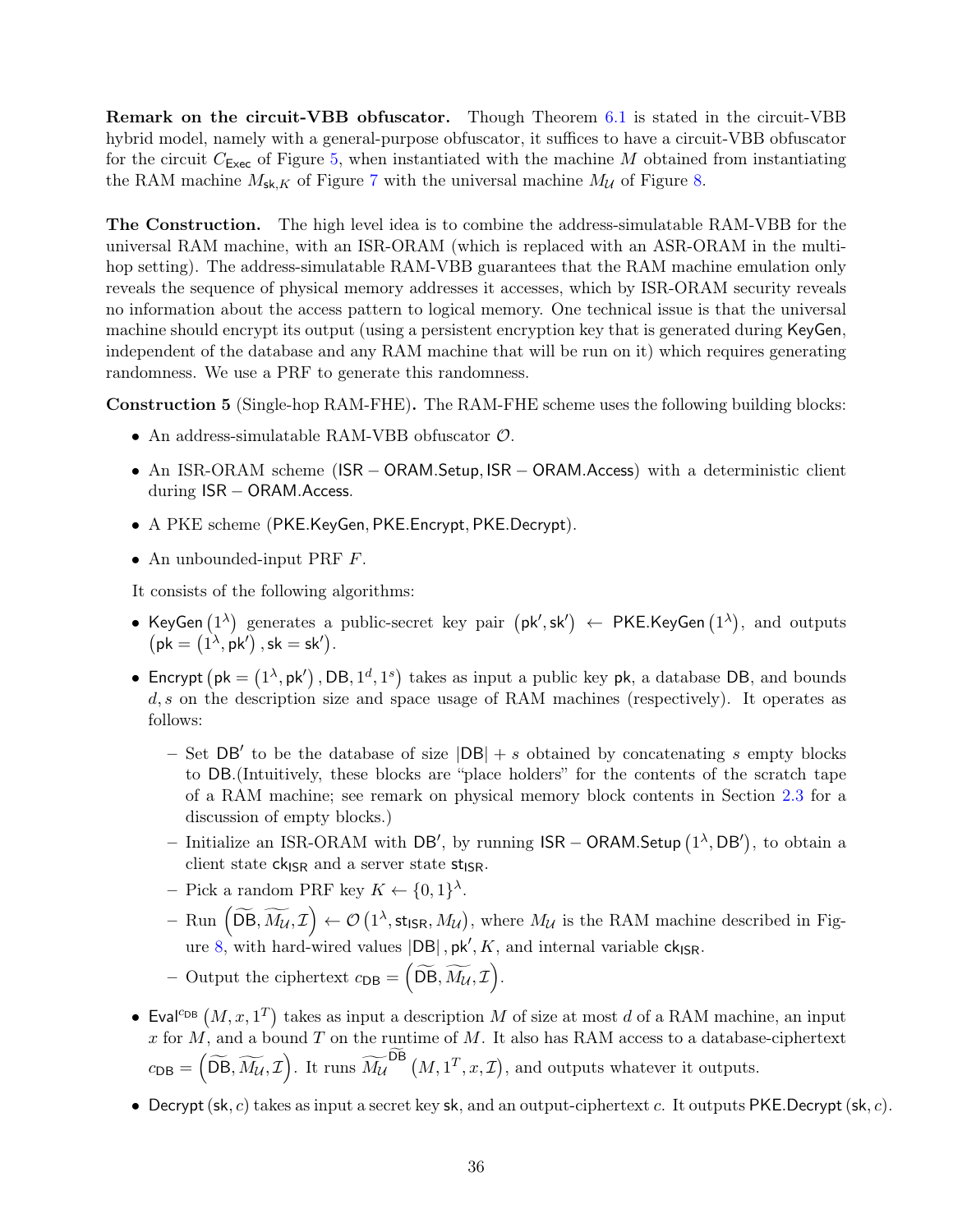<span id="page-36-2"></span>Remark on growing Merkel Hash Trees. Our construction (in particular, the circuit  $C_{\text{Exec}}$  of Figure [5](#page-57-0) on page [58\)](#page-57-0) generate and grow MHTs. The hash trees use an underlying hash function  $H: \{0,1\}^{2n} \to \{0,1\}^n$  for some  $n \in \mathbb{N}$ . Generating a MHT T for a string s is done in the standard way by hashing adjacent pairs of nodes repeatedly, and we say that the resultant tree  $T$  represents s. Growing an existing MHT T which represents a string s is done as follows. Assume T has hight h growing from the leaves to the root, and let  $v_1, \ldots, v_h$  be the right-most nodes in each level of T, i.e.,  $v_1$  is a suffix of s, and  $v_h$  is the root. To generate a MHT representing the string s  $\circ s'$  for some  $s' \in \{0,1\}^n$ , concatenate s' to level 1 of the tree as the new right-most node, and let  $v'_1 := s'$ . Compute a new right-most path in the tree by generating, for every  $1 < i \leq h$  the node  $v'_{i} = H(v_{i-1}, v'_{i-1})$ and concatenating  $v'_i$  to the right of node  $v_i$  in level i. Finally, generate a new root at level  $h + 1$ by computing  $H(v_h, v'_h)$ . (Notice that the resultant tree has hight  $h + 1$ .) To grow T be a string of length  $> n$ , partition the string into length-n substrings, and apply this procedure sequentially on each of the substrings.

<span id="page-36-0"></span>Claim 6.2 (Single-hop RAM-FHE security). Construction [5](#page-35-0) satisfies the correctness and security properties of Definition  $\frac{1}{4}$ , when instantiated with:

- a secure unbounded-input PRF,
- a perfectly-correct IND-CPA secure PKE scheme,
- a secure ISR-ORAM scheme with a deterministic client during ISR ORAM.Access, and
- a secure single-hop address-simulatable RAM-VBB obfuscator for the RAM machine  $\mathcal{M}_{\mathcal{U}}$  of Figure [8.](#page-60-0)

<span id="page-36-1"></span>Claim 6.3 (Single-hop RAM-FHE efficiency). Construction [5](#page-35-0) satisfies the compactness property of Definition  $4.4$ . If additionally the underlying ORAM scheme for databases of size N has a client with internal state of size poly ( $\lambda$ ) and the Access protocol takes time poly ( $\lambda$ ), then Construction [5](#page-35-0) satisfies the poly  $\log N$ -efficiency property of Definition [4.4.](#page-25-3)

Claims imply theorem. We use the claims to prove Theorem [6.1.](#page-34-2) We now use the claims to prove Theorem [6.1.](#page-34-2)

*Proof of Theorem [6.1.](#page-34-2)* The assumption that OWFs exist implies the existence of secure MACs, unboundedinput PRFs, and perfectly-correct IND-CPA secure symmetric encryption schemes. Therefore, together with the assumption that CRHFs exist, Claims [5.5](#page-29-2) and [5.6](#page-32-2) guarantee that there exists an address-simulatable RAM-VBB obfuscator in the circuit-VBB hybrid model. The existence of OWFs and SK-DEPIR implies additionally the existence of a secure ISR-ORAM scheme with a deterministic client during Access by Theorem [3.5](#page-13-3) and Claim [B.3.](#page-55-0) Therefore, security follows from Claim [6.2](#page-36-0) and from the assumption that PKE schemes exist. Efficiency follows from Claim [6.3](#page-36-1) using also Theorem [3.5](#page-13-3) and Claim [B.1.](#page-55-1)  $\Box$ 

**Proof of claims.** We now proceed to prove the claims.

*Proof of Claim [6.2.](#page-36-0)* Single-hop correctness follows from the correctness of all underlying primitives, where the perfect correctness of the PKE scheme guarantees that decryption succeeds even though the ciphertext was generated with pseudorandom coins. We proceed to prove security. Let  $\mathcal{A} = (\mathcal{A}^0, \mathcal{A}^1)$ be a PPT adversary in the security property of Definition [4.4,](#page-25-3) and let  $DB_0$ ,  $DB_1$  be the database that  $\mathcal{A}^0$  chooses given pk as input. Let  $\mathcal{B}_0, \mathcal{B}_1$  denote the distribution over the guess b' of  $\mathcal{A}^1$  when  $b = 0$ and  $b = 1$ , respectively. We prove that  $\mathcal{B}_0 \approx \mathcal{B}_1$  by a sequence of hybrids, and thus  $\mathcal{A}_1$  has only negligible advantage in guessing b.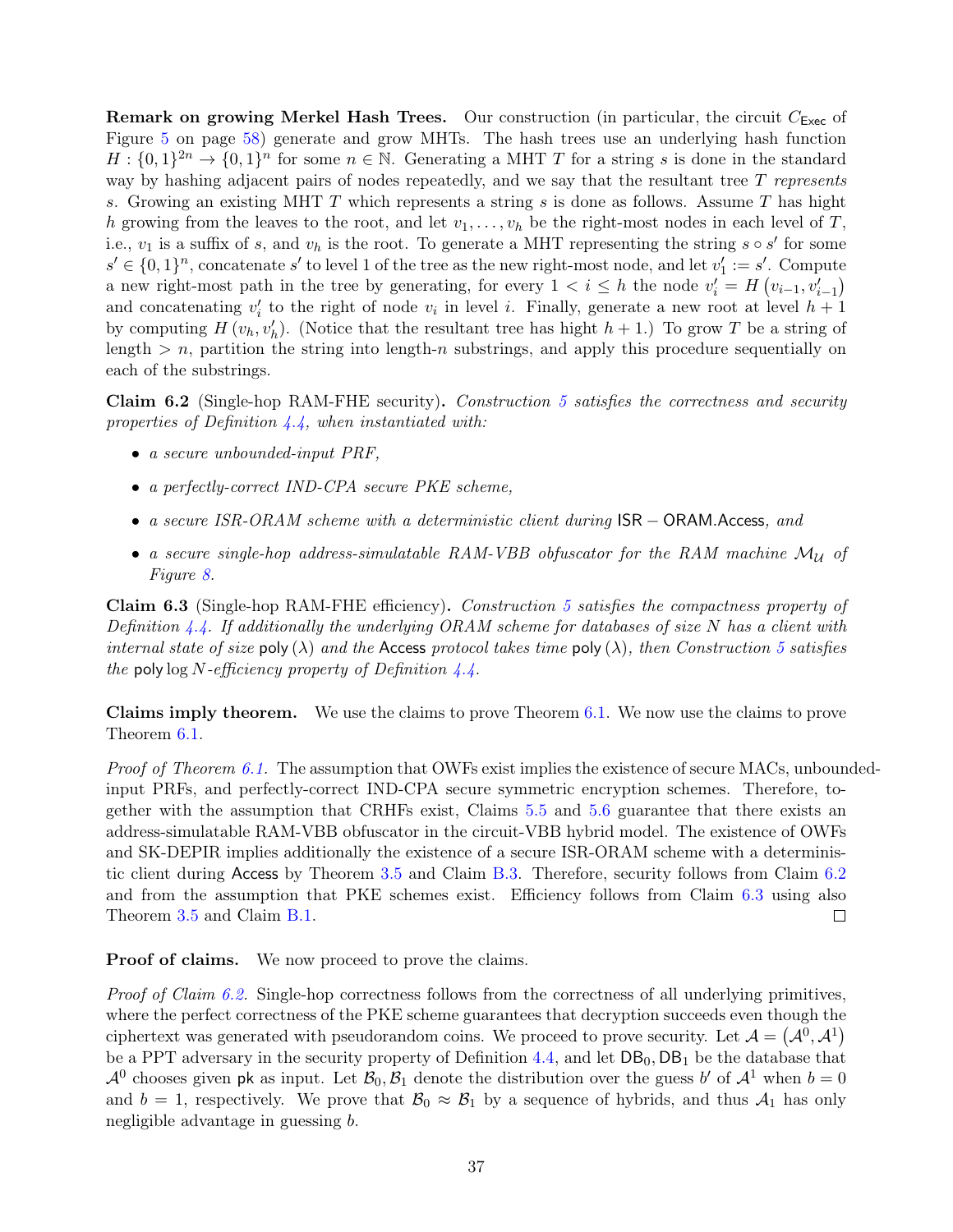$\mathcal{H}_0^{\mathbf{b}}, \mathbf{b} = \mathbf{0}, \mathbf{1}$ : This is simply  $\mathcal{B}_b$ .

- $\mathcal{H}^{\bf b}_1$  : In  $\mathcal{H}^b_1$ , we replace  $\mathcal{A}^1$  with the corresponding simulator Sim for  $\mathcal{O}$ , whose existence is guaranteed from address-simulatability, where the oracle  $B$  of Sim provides, for every input  $x$ , the list of physical memory accesses accessed by  $M_{\mathcal{U}}$  on input x, and its output. Hybrids  $\mathcal{H}_0^b$  and  $\mathcal{H}_1^b$  are computationally indistinguishable because  $\mathcal O$  is address-simulatable.
- $\mathcal{H}_2^{\mathbf{b}}$ : In  $\mathcal{H}_2^b$ , we replace  $F(K, \cdot)$  with a truly random function f. Hybrids  $\mathcal{H}_1^b$  and  $\mathcal{H}_2^b$  are computationally indistinguishable by the PRF security. (Notice that in  $\mathcal{H}_1^b$ , the simulator has no access to K, except through the output of  $M_{\mathcal{U}}$ .)
- $\mathcal{H}_3^b$ : In  $\mathcal{H}_3^b$ , we replace c with an encryption of the all-zero string. Hybrids  $\mathcal{H}_2^b$  and  $\mathcal{H}_3^b$  are computationally indistinguishable by the IND-CPA security of the encryption scheme, because encryption randomness is generated using a truly random function. (Here, we use the fact that encryption randomness is reused for two outputs  $y, y'$  if and only if they were obtained by applying the same RAM machine M on the same input x for the same number of transition steps  $T$ , in which case  $y = y'$  since M is deterministic. Therefore, security can indeed be reduced to the IND-CPA security of the encryption scheme.)
- $\mathcal{H}_{4}^{b}$ : In  $\mathcal{H}_{4}^{b}$ , we replace B with the following oracle: it replaces all the accesses to virtual memory performed by M with accesses that read address 0 from the database and the scratch tape, and write 0 to address 0 of the scratch tape. We stress that during the emulation,  $M$  is still given the actual values of the database and scratch tape that it would have read, it is just the reported memory accesses that are replaced. Notice that by the definition of  $M_{\mathcal{U}}$ , these virtual memory accesses result in a sequence of physical memory accesses performed by the ISR-ORAM client. Notice also that the output of  $M_{\mathcal{U}}$  reported in B is simply an encryption of the all-zero string, as in  $\mathcal{H}_3^b$ . Hybrids  $\mathcal{H}_3^b$  and  $\mathcal{H}_4^b$  are computationally indistinguishable by the rewindable security of the ISR-ORAM.

The claim now follows because  $\mathcal{H}_4^0 \equiv \mathcal{H}_4^1$  since neither contain any information about  $DB^0$ ,  $DB^1$ . (Indeed, the simulator is not given an encryption of the database or the output of the computation, and the physical memory accesses provided by the oracle are generated for a fixed sequence of logical memory accesses, independent of the database.)  $\Box$ 

*Proof of Claim [6.3.](#page-36-1)* For compactness, notice that the output of  $M_{\mathcal{U}}$  is simply an encryption of M's output, so it has size poly  $(\log \mathcal{Y}, \lambda)$ .

As for efficiency, by the efficiency of the address-simulatable RAM-VBB obfuscator (Claim [5.6\)](#page-32-2),  $\textsf{Time}\left(\widetilde{M_{\mathcal U}},x,D\right)\,\leq\, \textsf{Time}\left(M_{\mathcal U},x,D\right)\cdot \textsf{poly}\left(\left|M_{\mathcal U}\right|,\lambda\right)\!,\;\;M_{\mathcal U}\text{'s internal state consists of the internal$ state of an ORAM client (of size poly  $(\log(N + s), \lambda) = \text{poly}(\lambda)$ ), the input and output of M (each consisting of at most |M| bits), and  $O(1)$  additional variables of size  $O(\lambda)$  (notice that storing the runtime bound T requires  $\log T \leq \lambda$  bits, because  $T \leq 2^{\lambda}$ , as well as the input x, description M, and runtime T of the RAM machine. Therefore,  $M_{\mathcal{U}}$ 's internal state has size at most poly  $(|M|, \lambda)$ . Moreover,  $M_{\mathcal{U}}$  performs T steps, in each it runs a single step of M (which takes  $poly (|M|, \lambda)$  time), performs 2 address translations  $(\log N = poly(\lambda))$  time) and emulates a constant number of executions of the Access protocol (each taking poly ( $\log(N + s)$ ,  $\lambda$ ) = poly ( $\lambda$ ) time). Therefore, Time  $(M_{\mathcal{U}}, x, D) \leq T \cdot \text{poly}(|M|, \lambda)$ .  $\Box$ 

### <span id="page-37-0"></span>6.2 Upgrading to a Multi-Hop Scheme

<span id="page-37-1"></span>In this section, we extend Definition [4.4](#page-25-3) to the multi-hop setting, and describe a multi-hop RAM-FHE scheme. We first formally define the notion of multi-hop RAM-FHE.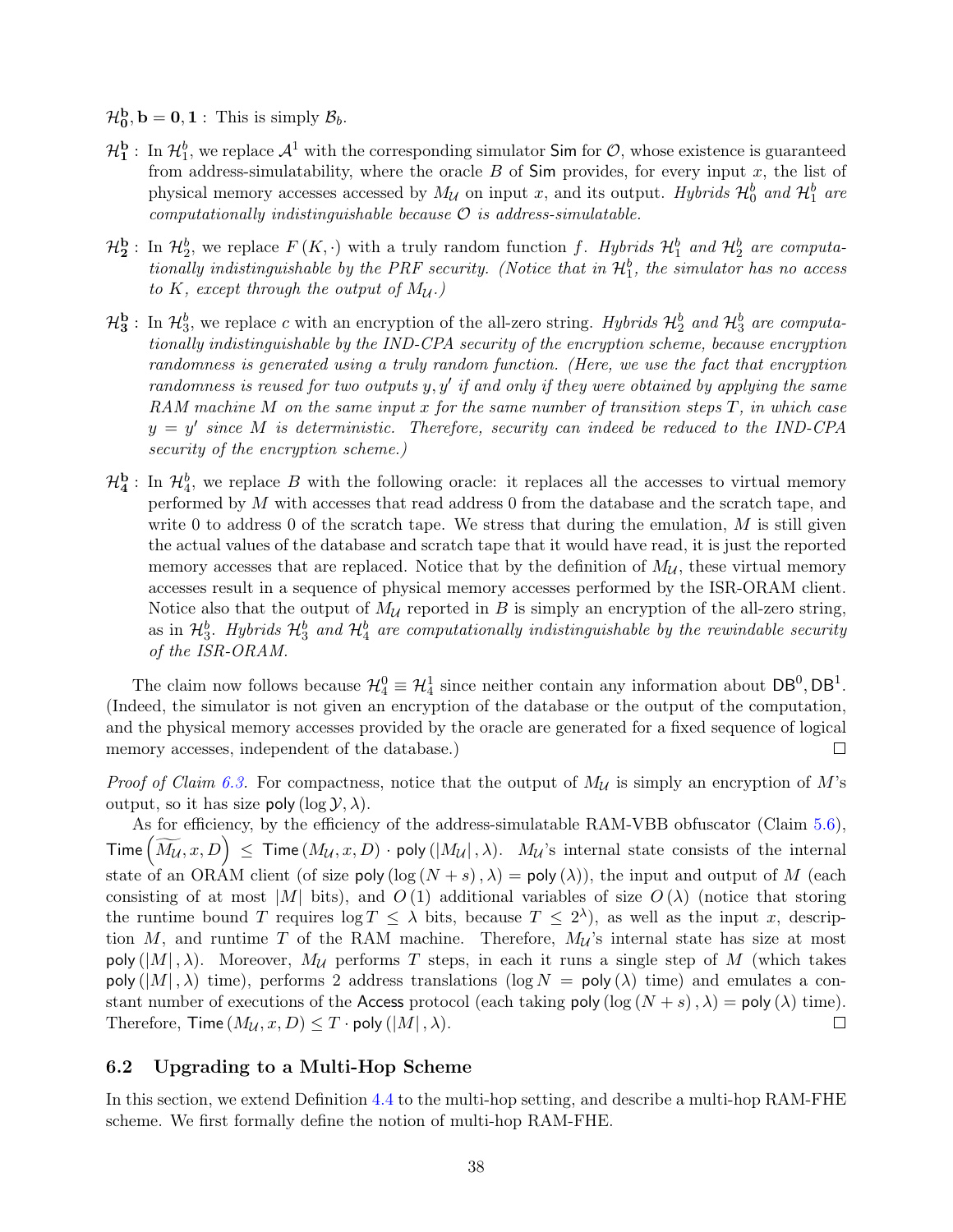Definition 6.4 (Multi-hop RAM-FHE). A public-key multi-hop RAM FHE scheme is a tuple of PPT algorithms (KeyGen, Enc, Dec) along with a RAM machine Eval such that

• Correctness. For any security parameter  $\lambda \in \mathbb{Z}^+$ , any database  $D_0$ , any bound  $B \in \mathbb{Z}^+$ , any sequence of RAM machines  $M_1, \ldots, M_t$  with input space X and output space  $\mathcal{Y}$ , any inputs  $x_1, \ldots, x_t \in \mathcal{X}$ , and any time bounds  $T_1, \ldots, T_t$ : For each  $i \in [t]$ , define  $y_i$  and  $D_i$  by computing  $(y_i, D_i) := M_i^{D_{i-1}}$  $i^{D_{i-1}}(x_i)$ . If for each  $i \in [t]$ ,  $|M_i| \leq B$  and  $\mathsf{Time}(M_i, x_i, D_{i-1}) \leq T_i$ , then in the probability space defined by sampling

<span id="page-38-1"></span>
$$
\begin{aligned}\n(\mathsf{pk}, \mathsf{sk}) &\leftarrow \mathsf{KeyGen}(1^{\lambda}) \\
\hat{D}_0 &\leftarrow \mathsf{Enc}(\mathsf{pk}, D_0, B) \\
\text{For } i \in [t]: \\
(\hat{y}_i, \hat{D}_i) &:= \mathsf{Eval}^{\hat{D}_{i-1}}(M_i, x_i, T_i) \\
y_i' &:= \mathsf{Dec}(\mathsf{sk}, \hat{y}_i)\n\end{aligned} \tag{5}
$$

it holds with probability 1 for each  $i \in [t]$  that  $y'_i = y_i$ .

- **IND-CPA Security.** Same as for single-hop.
- $\eta(\cdot)$ -Efficiency. In the experiment described in [\(5\)](#page-38-1), it holds with probability 1 for each  $i \in [t]$ that the running time of Eval is at most  $\mathsf{Time}(M_i, x_i, D_{i-1}) \cdot \eta(|D_{i-1}|)$  poly $(B, \lambda)$ .
- Compactness. In the experiment described in [\(5\)](#page-38-1), it holds for each  $i \in [t]$  that  $|\hat{y}_i| \leq$ poly( $\log |\mathcal{Y}|, \lambda$ ).

**Remark 6.5.** We note that in Definition [6.4,](#page-37-1) we distinguish between the *output*  $y_i$  of a RAM machine, and the updated database  $D_i$  that it produces by overwriting  $D_{i-1}$ . In particular, we cannot homomorphically evaluate programs that make random-access reads to  $y^{(1)}, \ldots, y^{(i-1)}$ .

We now describe how to upgrade the single-hop scheme of Construction [5](#page-35-0) to a multi-hop scheme, proving the following:

<span id="page-38-2"></span>**Theorem 6.6** (Multi-hop RAM-FHE). Let  $\epsilon \in (0,1)$  be a constant. Assume the existence of OWFs, CRHFs, PKE schemes, and SK-DEPIR which for size-N databases has  $N^{1+\epsilon}$  poly( $\lambda$ ) Process complexity, and  $N^{\epsilon}$  · poly( $\lambda$ ) Query and Decode complexity, where  $\lambda$  denotes the security parameter. Then for every  $d = \text{poly}(\lambda)$  there exists an  $N^{\epsilon}$ -efficient multi-hop RAM-FHE scheme in the circuit-VBB hybrid model for RAM machines with input length, output length, and description size at most d.

The multi-hop RAM-FHE scheme uses a multi-hop transcript-simulatable RAM-VBB obfuscator, so we first describe this modified construction.

We note that in the multi-hop case, we can no longer assume the database is read-only. Consequently, in this setting we assume (without loss of generality) that each transition step performs a single read to the database and scratch tape, and a single write to the database and scratch tape.

#### <span id="page-38-0"></span>6.2.1 Multi-Hop Transcript-Simulatable RAM-VBB obfuscation

At a high level, the only reason Construction [3](#page-29-1) is not multi-hop correct is that once one execution of M is completed, and the database MHT is updated, one cannot run M on the updated database, because it does not have a signature on the initial state of M together with the updated database MHT root. Therefore, to allow for multi-hop evaluation, we need to modify  $C_{\text{Exec}}$  of Figure [5](#page-57-0) such that when M terminates, its output includes not only  $y$ , but also a signature on M's initial state and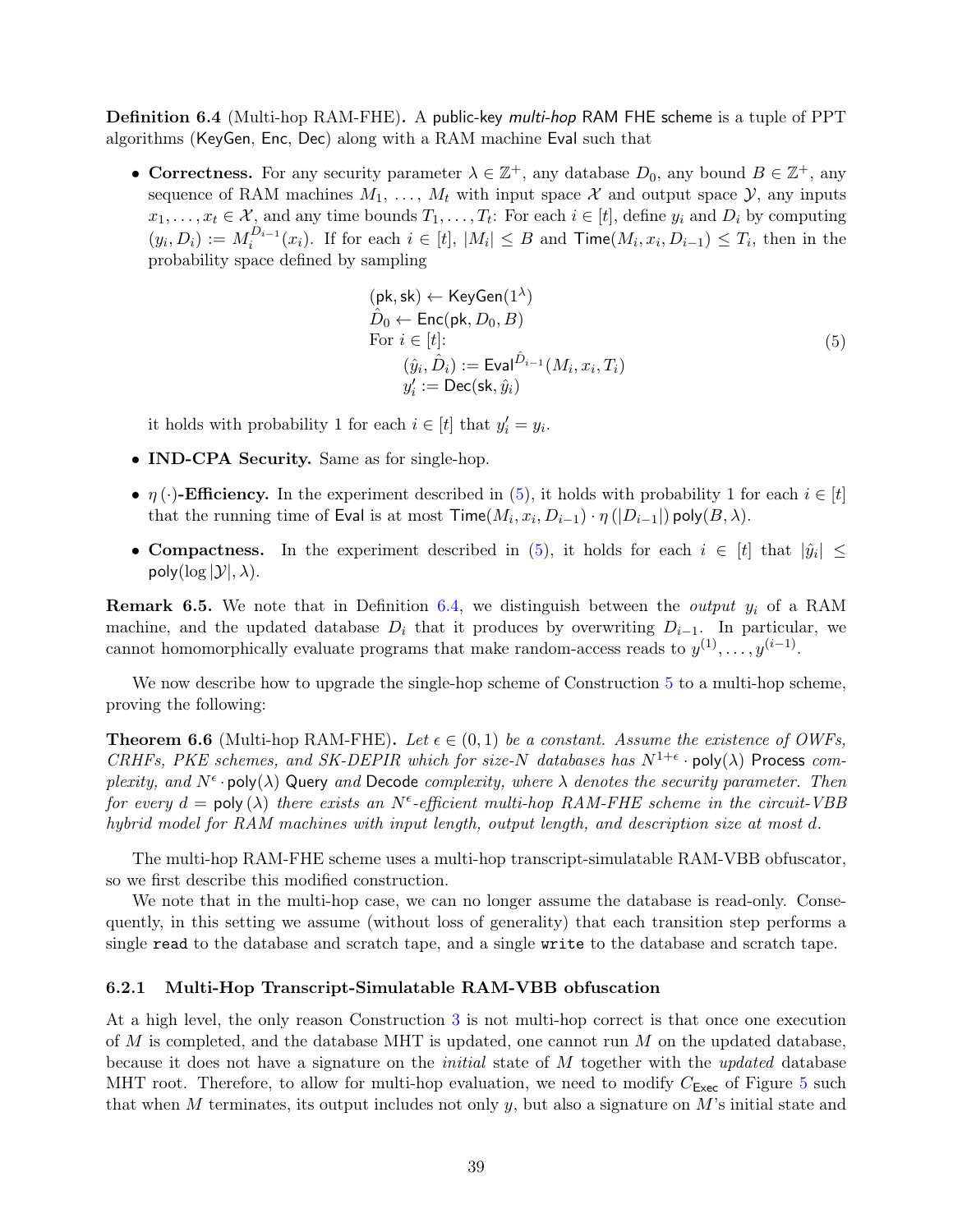the current MHT root. Note, however, that the current MHT should not include the current contents of the scratch tape, so we need to use separate MHTs for the database and scratch tape.

Specifically, the internal state st which  $C_{\text{Exec}}$  takes as input should include (in *every* call to  $C_{\text{Exec}}$ ) also M's initial state. We will additionally need st to include an initial MHT root Rt which is not updated by  $C_{\text{Exec}}$ . This will be needed in the simulation, to allow  $\text{Sim}_{\text{trans}}$  to associate an oracle call of the circuit-VBB simulator Sim to  $C_{\text{Exec}}$  with a sequence of executions of M on some inputs  $x_1, \ldots, x_m$ . This is formalized in the next construction:

<span id="page-39-0"></span>Construction 6 (Multi-hop transcript-simulatable RAM-VBB obfuscator). The multi-hop transcript-simulatable RAM-VBB obfuscator  $\mathcal{O}_{\text{trans}}^{\text{mh}}$  is identical to the single-hop transcriptsimulatable RAM-VBB obfuscator of Construction [3,](#page-29-1) except that it uses the circuit-VBB obfuscator  $\mathcal{O}$  to obfuscate the following circuit  $C_{\text{Exec}}^{\text{mh}}$ .

- The input st of  $C_{\text{Exec}}^{\text{mh}}$  contains also: the initial state  $\mathsf{st}_{M}^{0}$  of  $M$ ; an initial MHT root Rt<sub>0</sub>; a root Rt<sub>stape</sub> of a MHT MT<sub>stape</sub> for the scratch tape; and a value val<sub>DB,w</sub> and address addr<sub>DB,w</sub> such that val<sub>DB,w</sub> was written to address addr<sub>DB,w</sub> of the database in the last transition step.
- $C_{\text{Exec}}^{\text{mh}}$  takes as input also a path  $\mathcal{P}_{\text{DB},w}$  to the node addr<sub>DB,w</sub> in MT. The paths  $\mathcal{P}_{\text{stage}},\mathcal{P}_{w}$  are paths in  $MT_{\text{shape}}$  and not in MT.
- Step [1a](#page-57-2) of  $C_{\text{Exec}}$  is replaced with the following:  $\mathcal{P}_{DB}$ ,  $\mathcal{P}_{DB,w}$  ( $\mathcal{P}_{\text{stage}},\mathcal{P}_{w}$ ) are paths to the nodes addr<sub>DB</sub>, addr<sub>DB,w</sub> (addr<sub>stape</sub>, addr<sub>w</sub>) in the MHT whose root is Rt (Rt<sub>stape</sub>), and the values at addr $_{DB}$ , addr<sub>stape</sub> are val<sub>DB</sub>, val<sub>stape</sub>.
- The following is added to Step [1](#page-57-1) of  $C_{\text{Exec}}$ : if  $b_{\text{first}} =$  true then generate a MHT MT<sub>stape</sub> for the (empty) scratch tape stape, and let  $Rt_{\text{stage}}$  be its root.
- Step [2](#page-57-3) of  $C_{\text{Exec}}$  is replaced with the following: if  $b_{\text{first}} =$  false then use  $\mathcal{P}_{\text{DB},w}$  ( $\mathcal{P}_w$ ) to compute the root Rt' (Rt'<sub>stape</sub>) of the MHT obtained from MT (MT<sub>stape</sub>) by replacing the value of the node addr $_{\text{DB},w}$  (addr<sub>w</sub>) with val<sub>DB,w</sub> (val<sub>w</sub>).
- Step [3b](#page-57-4) of  $C_{\text{Exec}}$  is replaced with the following: If M terminated in the current step with output y, then set  $b_{fin}$  = true,  $st_{out}$  = (true,  $st_M^0$ , Rt') (where Rt' is the root of the updated MHT computed in Step [2\)](#page-57-3),  $\sigma_{\text{out}} = \text{Tag}(K_{\text{MAC}}, \text{st}_{\text{out}})$ , and  $\text{out} = (b_{\text{fin}}, y, \text{st}_{\text{out}}, \sigma_{\text{out}})$ , and go to Step [5.](#page-57-5)
- The execution in Step [3c](#page-57-6) of  $C_{\text{Exec}}$  results also in a write instruction  $(\text{addr}_{\text{DB},w}', \text{val}_{\text{DB},w}')$  to the database.
- In Step [4](#page-57-7) of  $C_{\text{Exec}}$ , if  $b_{\text{first}} = \text{true}$ , then set  $\text{Rt}_0 := \text{Rt}$ . (This sets  $\text{Rt}_0$  to be the root of the MHT for the database at the onset of  $M$ 's execution, otherwise it is simply copied from the previous state. Thus, throughout the execution of  $M$ , Rt<sub>0</sub> is consistent with the database at the *onset* of the computation.)
- In Step [4](#page-57-7) of  $C_{\text{Exec}}$ , st' includes  $\text{Rt}_0$ , st $^0_M$ ,  $\text{Rt}_{\text{stage}}$ , addr $'_{\text{DB},w}$  and val $'_{\text{DB},w}$ .

We prove that Construction [6](#page-39-0) is a multi-hop transcript-simulatable RAM-VBB obfuscator.

<span id="page-39-1"></span>**Claim [6](#page-39-0).7.** Under the assumptions of Claim [5.5,](#page-29-2) Construction 6 is a multi-hop transcript-simulatable RAM-VBB obfuscator for M.

Proof sketch. The efficiency analysis is identical to the proof of Claim [5.5.](#page-29-2) Multi-hop correctness follows from the correctness of the MAC and the circuit-VBB obfuscator, and from the description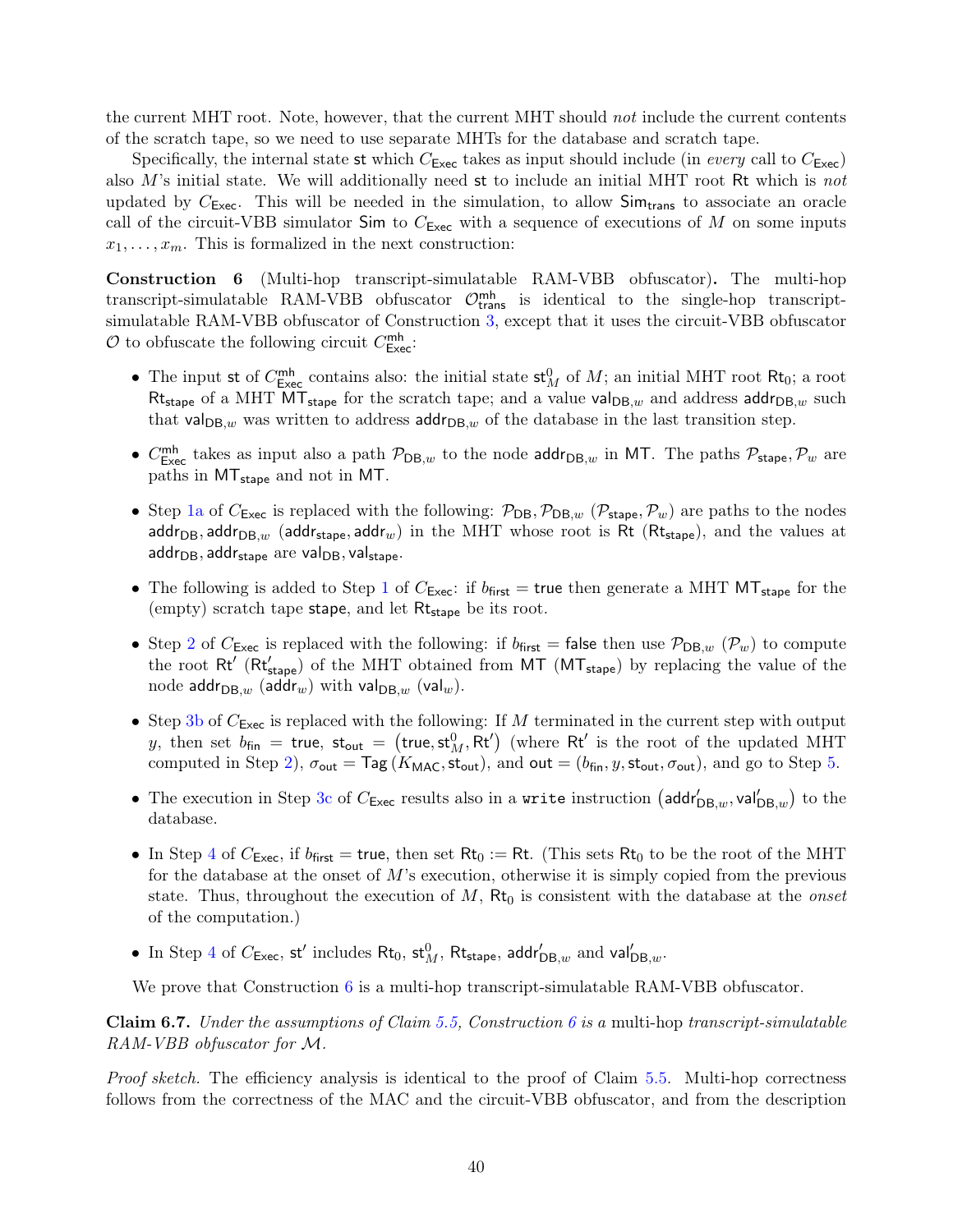of  $C_{\text{Exec}}^{\text{mh}}$  that outputs a MAC on the MHT of the updated database and M's initial state, which can be used to initiate a new execution of  $M$  on the updated database.

As for security, we use the simulator described in the proof of Claim [5.5,](#page-29-2) changing only how it answers Sim's oracle calls. Specifically, we replace Step [6](#page-30-1) with the following:

- Each oracle call contains, as part of the input to  $C_{\text{Exec}}^{\text{mh}}$ , a state st that contains some internal state  $st_M$  of M, and the root  $Rt_0$  of a database MHT.
- Sim<sub>trans</sub> performs Step [1](#page-57-1) of  $C_{\text{Exec}}^{\text{mh}}$  using the input Sim provided to its oracle, and if any of the checks fail, returns  $\perp$  as the answer of the oracle.
- If  $st_M \neq st_M^0$  then st contains some input x. Sim<sub>trans</sub> checks whether there exist  $x_1, \ldots, x_m$ such that trans $x_1,...,x_m,x \in \mathsf{T}$ , and additionally that the database at the end of M's sequential execution on  $x_1, \ldots, x_m$  is consistent with Rt<sub>0</sub>. If such a transcript exists, Sim<sub>trans</sub> sets  $\vec{x}$  $(x_1, \ldots, x_m, x)$ , otherwise he returns  $\perp$  to Sim.
- If  $st_M = st_M^0$ , then the input to the oracle also includes an input x for M. If  $Rt_0$  is consistent with  $D_0$  then set  $\vec{x} = (x)$ . Otherwise, Sim<sub>trans</sub> checks whether there exist  $x_1, \ldots, x_m$  such that trans $x_1,...,x_m \in \mathsf{T}$ , and additionally that the database at the end of M's sequential execution on  $x_1, \ldots, x_m$  is consistent with Rt<sub>0</sub>. If such a transcript exists, Sim<sub>trans</sub> sets  $\vec{x} = (x_1, \ldots, x_m, x)$ , otherwise he returns  $\perp$  to Sim.
- Sim<sub>trans</sub> calls its oracle on  $\vec{x}$ , obtains the entire transcript trans<sub> $\vec{x}$ </sub> of the execution of M on x, and adds trans<sub> $\vec{x}$ </sub> to T. (We note that trans<sub> $\vec{x}$ </sub> may already be in T, in which case there is no need to call the oracle, since the execution is deterministic so the transcript generated by the oracle is guaranteed to be identical to the transcript already in T.)
- Sim<sub>trans</sub> Recovers trans<sub> $\vec{x}$ </sub> =  $(L_{\vec{x}}, y_{\vec{x}})$  from T, where  $y_{\vec{x}}$  is the list of outputs of the computations on the inputs in  $\vec{x}$ , and  $L_{\vec{x}} = \left($  addr $^{i,j}_{\text{DB}}$ , addr $^{i,j}_{\text{stage}},$  addr $^{i,j}_{\text{DB},w},$  addr $^{i,j}_{w},$  val $^{i,j}_{\text{DB}},$  val $^{i,j},$   $\text{st}^{i,j}_M\right)$  $\sum_{i,j}$  consists of the memory accesses and  $M$ 's internal state at the onset of each transition step on each input  $x_j$  in  $\vec{x}$ . Let  $i, j$  be such that  $\mathsf{st}^{i,j}_M = \mathsf{st}_M$ . Sim uses trans<sub> $\vec{x}$ </sub> to generate the output out of  $C^{\text{mh}}_{\text{Exec}}$ after the *i*'th transition step on input  $x_j$ . (Specifically, trans<sub> $\vec{x}$ </sub> contains the entire history of the execution, that can be used to compute MHTs with  $h$  for the history and the updated database and scratch tape, which are then MACed with K.)  $Sim_{trans}$  gives out to Sim as the answer of the oracle.

The proof now proceeds similarly to the proof of Claim [5.5,](#page-29-2) and we therefore only describe the needed modifications. First, in  $H$  the simulator  $Sim$  is given oracle access to  $C_{Exec}^{mh}$ , not to  $C_{Exec}$ . As in the proof of Claim [5.5,](#page-29-2) we condition  $H$  and the simulation on the event that Sim fails to forge a MAC or find a collision of h, and can therefore assume all oracle calls Sim makes are with states it observed before. Therefore, we can divide Sim's oracle queries into (non-disjoint) generalized execution chains, where a generalized execution chain is  $\left(\mathsf{EC}_{x_0,D_0^{\mathsf{in}},D_0^{\mathsf{out}}},\mathsf{EC}_{x_1,D_1^{\mathsf{in}},D_1^{\mathsf{out}}},\ldots,\mathsf{EC}_{x_m,D_m^{\mathsf{in}},D_m^{\mathsf{out}}}\right)$  where  $D_0^{\mathsf{in}} = D_0,$ and for every  $1 \leq i \leq m$ ,  $\mathsf{EC}_{x_i,D_i^{\mathsf{in}},D_i^{\mathsf{out}}}$  is an execution chain (as defined in the proof of Claim [5.5\)](#page-29-2) corresponding to the execution of  $M^{D_i^{\text{in}}}$  on  $x_i$ , and resulting in the updated database  $D_i^{\text{out}}$ .<sup>[11](#page-40-0)</sup>

<span id="page-40-0"></span> $11$ In the proof of Claim [5.5,](#page-29-2) an execution chain included a single MHT for both the database and scratch tape, and the database was read-only. However, this naturally extends to the case where the database and scratch tape have different MHTs (where both roots are part of the state), and M is allowed to write to the database. As in the proof of Claim [5.5,](#page-29-2) an execution chain corresponds to an honest execution of  $M$  on  $x$ , with valid contents of the database and scratch tape throughout the execution, and the proof is similar to the proof provided in the single-hop setting, by replacing  $D_0$  with  $D_i^{\text{in}}$ .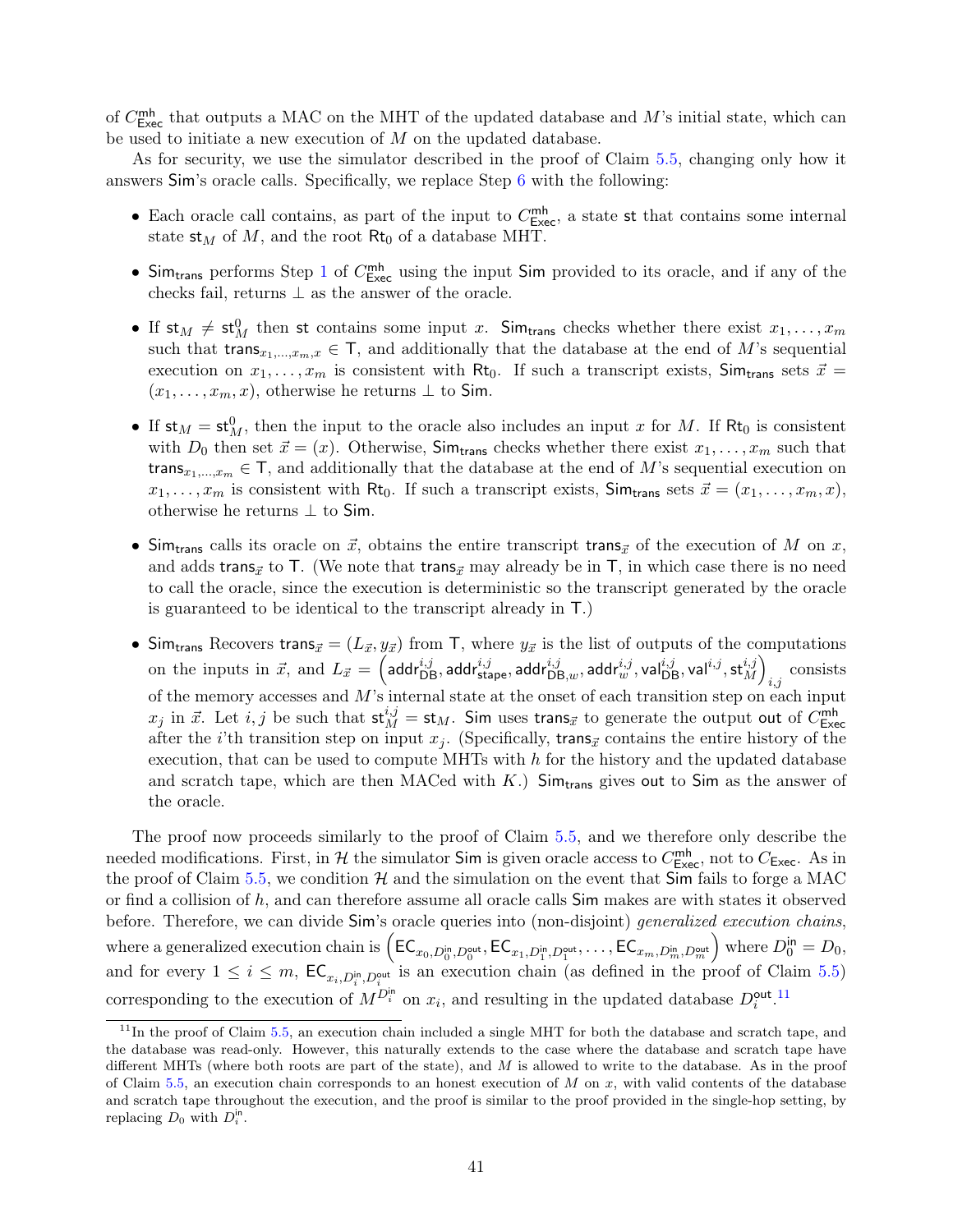We claim that for every generalized execution chain, and every consecutive execution chains  $\mathsf{EC}_{x_i,D_i^{\mathsf{in}},D_i^{\mathsf{out}}},\mathsf{EC}_{x_{i+1},D_{i+1}^{\mathsf{in}},D_{i+1}^{\mathsf{out}}},$  it holds that  $D_{i+1}^{\mathsf{in}}=D_i^{\mathsf{out}}.$  Indeed, the first oracle call in the execution chain  $\mathsf{EC}_{x_{i+1},D_{i+1}^{\mathsf{in}},D_{i+1}^{\mathsf{out}}}$  is possible only if Sim can provide a valid MAC on the initial state  $\mathsf{st}_{M}^{0}$  of  $M$ , together with the root of a MHT for  $D_{i+1}^{\text{in}}$ . Since we have conditioned on the event that Sim doesn't forge a MAC or find a collision in  $h$ , this is possible only if Sim obtained this MAC as the output of a previous oracle call. By the definition of  $C_{\text{Exec}}^{\text{mh}}$ , it outputs such a MAC only at the end of an execution of M which results in the updated database  $D_{i+1}^{\text{in}}$ .

Consequently, each generalized execution chain covering Sim's queries is consistent with a sequence of executions of M with a mutable database that initially equals  $D_0$ , on a sequence of inputs  $(x_1, \ldots, x_m)$  (the last execution on  $x_m$  might be a partial execution). The remainder of the proof follows identically to the proof of Claim [5.5.](#page-29-2)  $\Box$ 

#### <span id="page-41-0"></span>6.2.2 Multi-Hop RAM FHE

We now use ASR-ORAMs and multi-hop address-simulatable RAM-VBB (whose existence follows from the existence of multi-hop transcript-simulatable RAM-VBB) to construct a multi-hop RAM-FHE scheme. At a high level, the scheme is similar to the single-hop RAM-FHE construction (Construction [5,](#page-35-0) but the underlying building blocks are replaced with their multi-hop counterparts (i.e., the ASR-ORAM and the multi-hop address-simulatable RAM-VBB). However, two additional modifications are needed, as we now describe.

First, in the single-hop setting, we could instantiate a single (ISR-)ORAM that contained both the database and scratch tape. This simplified the construction (since it used a single ORAM), and was possible because in the single-hop setting, the database and scratch tape are treated in the same way when an execution of a RAM machine M terminates: they are both restored to their initial state (the database is restored to its original content, and the scratch tape is erased). However, this is not the case in the multi-hop setting, where the scratch tape is erased when the execution ends, but the updated database should be kept (so that it can be used in future executions). Therefore, in the multi-hop construction the scratch tape and database are implemented using separate ORAMs.

Second, we need to generate randomness to encrypt the computation output, and to generate the scratch-tape ORAM during evaluation. In the single-hop setting, the randomness was generated by applying a PRF to  $(M, x, T)$  where M is the RAM machine to be evaluated, x is its input, and T are the number of transitions steps that would be performed. In the single-hop setting, this guaranteed that randomness is reused only when the entire execution transcript is identical, because it involved evaluating the (deterministic) RAM machine M on input x for T steps with RAM access to the initial database. In the multi-hop setting, this is no longer the case, because different executions might use different databases (that were generated in previous executions). Therefore, if the randomness is generated using only  $(M, x, T)$  then it might be reused in two *different* executions that evaluate  $M^{D}(x)$  and  $M^{D'}(x)$  for T steps, resulting in two different execution transcripts. Consequently, we must generate the randomness based also on the database contents. We do this by maintaining a MHT of the current database, and generate the randomness from  $(M, x, T, Rt)$ , where Rt is the MHT root. Since such a MHT is already maintained by the transcript-simulatable RAM-VBB obfuscator which is used to instantiate the address-simulatable RAM-VBB obfuscator used to obfuscate the universal RAM machine, we avoid duplication and simply have the obfuscated machine output this as part of the auxiliary information. This is formalized in the following construction.

<span id="page-41-1"></span>Construction 7 (Multi-hop RAM-FHE). The RAM-FHE scheme uses the following building blocks:

• The multi-hop address-simulatable RAM-VBB obfuscator  $\mathcal O$  of Construction [4,](#page-32-1) which is instantiated with the transcript-simulatable RAM-VBB obfuscator of Construction [6.](#page-39-0)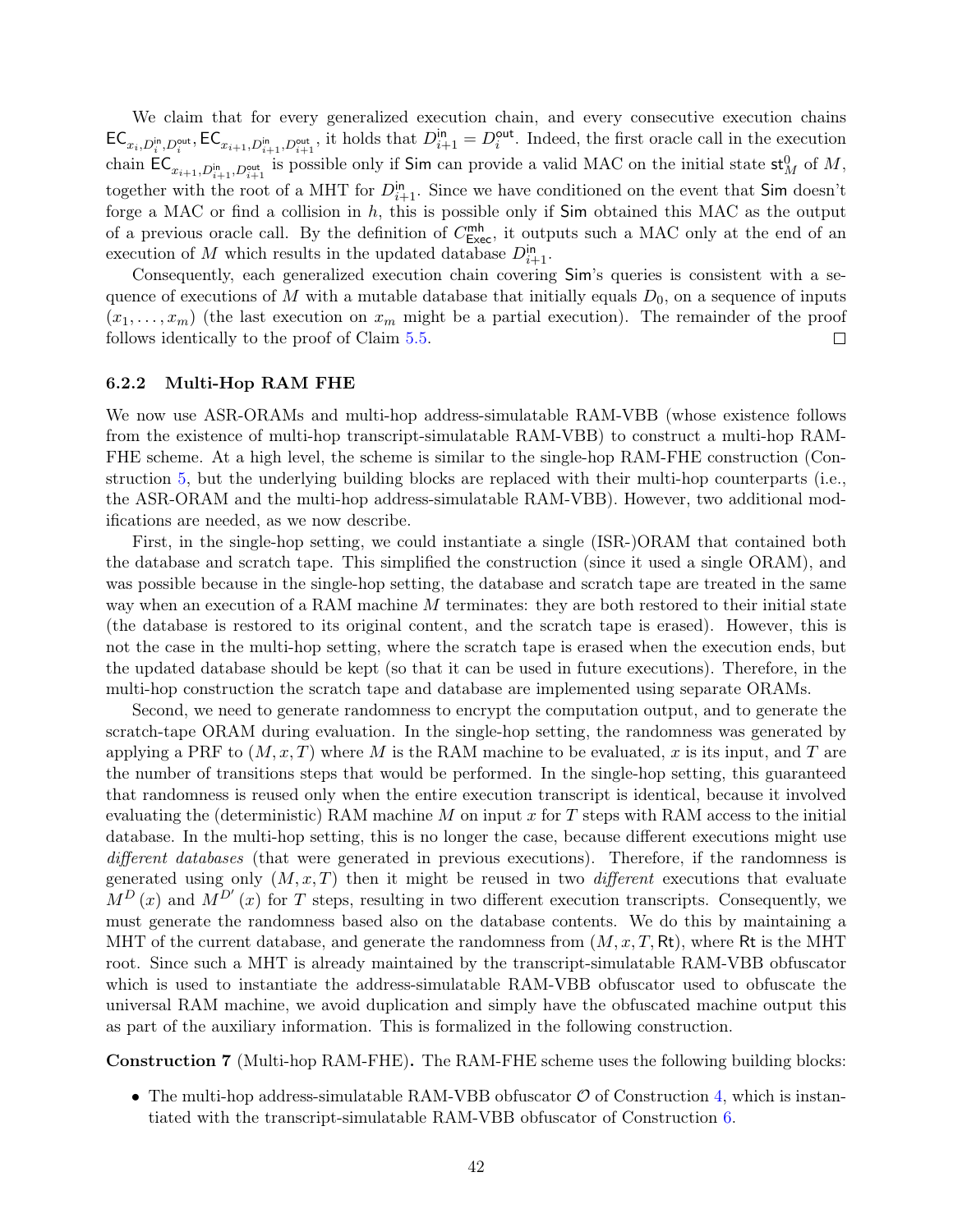- An ASR-ORAM scheme (ASR ORAM.Setup, ASR ORAM.Access) with a deterministic client during ASR – ORAM.Access.
- An ORAM scheme for initially-empty databases (Setup, Access) with a deterministic client during Access.
- A perfectly-correct PKE scheme (PKE.KeyGen, PKE.Encrypt, PKE.Decrypt).
- An unbounded-input PRF  $F$ .

It consists of the following algorithms: KeyGen and Decrypt which are identical to the single-hop setting (Construction [5\)](#page-35-0), and Encrypt and Eval which are defined as follows.

Encrypt on input a public key pk, a database DB, and bounds  $n, k, d$  on the input length, output length, and description size of RAM machines (respectively), operates as follows:

- Initialize an ASR-ORAM with DB, by running  $(\text{ck}_{ASR}, \text{st}_{ASR}) \leftarrow \text{ASR} \text{ORAM}$ . Setup  $(1^{\lambda}, \text{DB})$ , to obtain a client state  $ck_{ASR}$  and a server state  $st_{ASR}$ .
- Pick a random PRF key  $K \leftarrow \{0,1\}^{\lambda}$ .
- Run  $\left(\widetilde{\mathsf{DB}}, \widetilde{M_{\mathcal{U}}^{\mathsf{mb}}}, \mathcal{I}\right) \leftarrow \mathcal{O}\left(1^{\lambda}, \text{st}_{\mathsf{ISR}}, M_{\mathcal{U}}^{\mathsf{mb}}, 1^{\left|\mathcal{M}_{\mathcal{U}}^{\mathsf{mb}}\right|}, 1^n, 1^k\right)$ , where  $M_{\mathcal{U}}^{\mathsf{mb}}$  is the RAM machine de-scribed in Figure [11,](#page-62-0) with hard-wired values  $pk, K$ , and internal variable  $ck_{ASR}$ .
- Output the ciphertext  $c_{DB} = \left(\widetilde{DB}, \widetilde{M_{\mathcal{U}}^{\text{mh}}}, \mathcal{I}\right)$ .

Eval takes as input a description M of size at most d of a RAM machine, an input  $x \in \{0,1\}^n$ for  $M$ , and a bound  $T$  on the runtime of  $M$ . It also has RAM access to a database-ciphertext  $c_{\text{DB}} = (\widetilde{\text{DB}}, \widetilde{M_{U}}, \mathcal{I})$  consisting of an encoding  $\widetilde{\text{DB}}$  of a database, an obfuscation  $\widetilde{M_{U}}$  of a universal RAM machine, and some input information  $\mathcal{I}$  for  $\widetilde{M_{\mathcal{U}}}$ . Moreover,  $\mathcal{I}$  contains a root Rt of a MHT for the database encoded in  $\overline{DB}$ .<sup>[12](#page-42-0)</sup> Eval runs  $\overline{M}_{\mathcal{U}}(M, T, x, Rt, \mathcal{I})$  with RAM access to  $\overline{DB}$ , and outputs whatever  $\overline{M}_{\cal U}$  outputs.

We prove the following claims regarding Construction [7:](#page-41-1)

<span id="page-42-1"></span>**Claim 6.8** (Multi-hop RAM-FHE security). Construction  $\gamma$  satisfies the correctness and security properties of Definition  $\frac{1}{4}$ , when instantiated with:

- a secure unbounded-input PRF,
- a perfectly-correct IND-CPA secure PKE scheme,
- a secure ORAM scheme for initially-empty databases with a deterministic client during Access,
- a secure ASR-ORAM scheme with a deterministic client during ASR ORAM.Access, and
- the multi-hop address-simulatable RAM-VBB obfuscator of Construction  $\frac{1}{4}$  $\frac{1}{4}$  $\frac{1}{4}$  (using Construc-tion [6](#page-39-0) as the underlying obfuscator) for the RAM machine  $\mathcal{M}_{\mathcal{U}}^{\text{mh}}$  of Figure [11.](#page-62-0)

<span id="page-42-2"></span>Claim 6.9 (Multi-hop RAM-FHE efficiency). Construction  $\gamma$  satisfies the compactness property of Definition  $\lambda \cdot \lambda$ . If additionally for size-N databases:

• the client state in the ORAM and ASR-ORAM schemes has size poly  $(\lambda, \log N)$ ,

<span id="page-42-0"></span><sup>&</sup>lt;sup>12</sup>This holds because  $M_{\mathcal{U}}^{\text{mh}}$  was obfuscated using Construction [4](#page-32-1) which in turn uses Construction [6.](#page-39-0)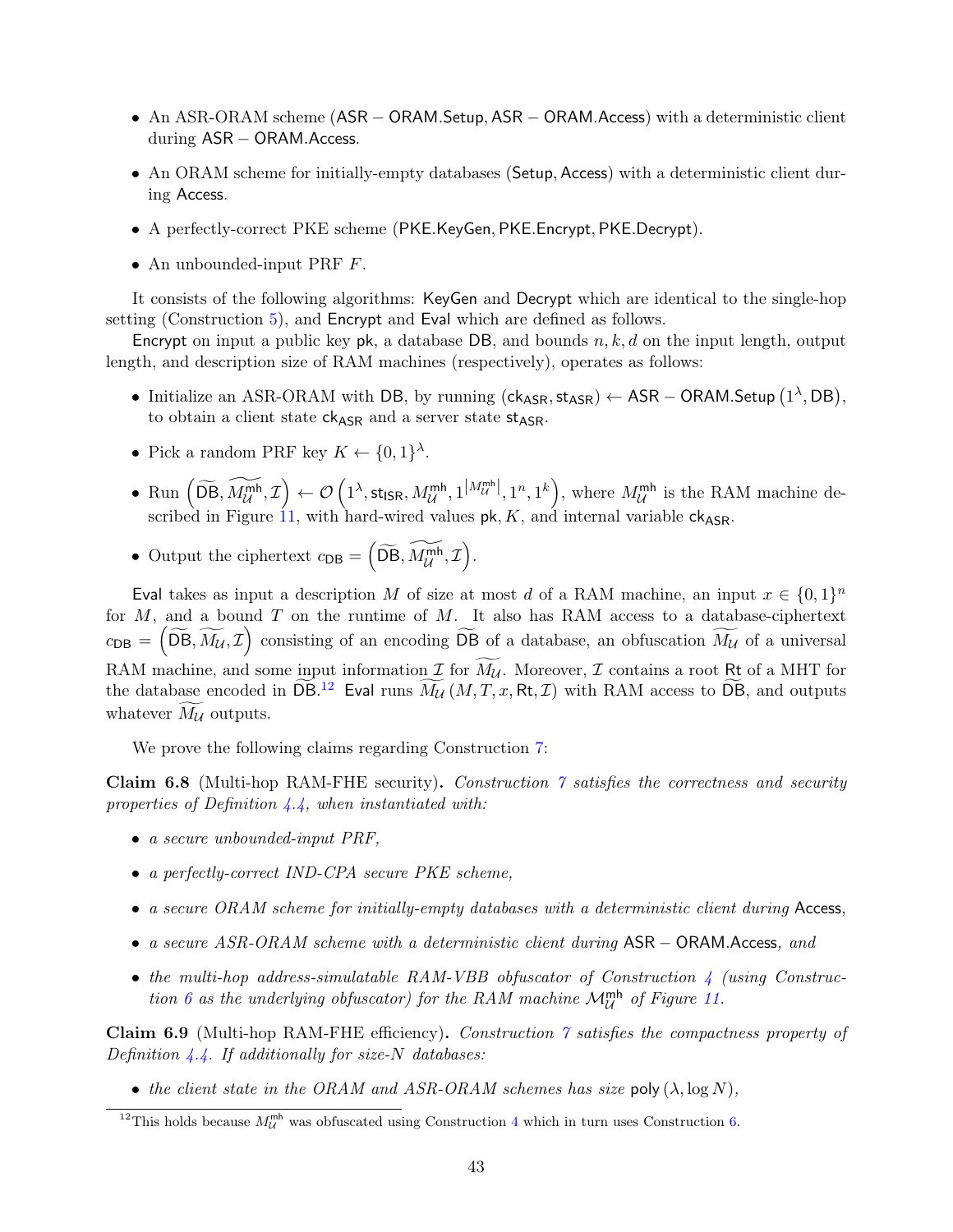- ASR ORAM. Access takes time  $N^{\epsilon} \cdot \log N \cdot \text{poly}(\lambda)$ , and
- Setup, Access take time poly  $(\lambda, \log N)$ ,

then Construction  $\gamma$  satisfies the N<sup> $\epsilon$ </sup>-efficiency property of Definition [4.4.](#page-25-3)

Claims imply theorem. We use the claims to prove Theorem [6.6.](#page-38-2)

*Proof of Theorem [6.6.](#page-38-2)* The existence of OWFs implies the existence of secure unbounded-input PRFs, MACs and IND-CPA secure symmetric encryption schemes, which together with the existence of CRHFs implies, by Claim [6.7,](#page-39-1) that there exists a multi-hop transcript-simulatable RAM-VBB obfuscator in the circuit-VBB hybrid model, which by Claim [5.6](#page-32-2) implies there exists a multi-hop addresssimulatable RAM-VBB obfuscator in the circuit-VBB hybrid model. The existence of OWFs and SK-DEPIR implies additionally the existence of a secure ASR-ORAM scheme with a deterministic client by Theorem [3.8](#page-16-1) and Claim [B.3,](#page-55-0) and a secure ORAM for initially-empty databases with a deterministic client by Claim [A.2,](#page-52-0) so security follows from Claim [6.8.](#page-42-1) Efficiency follows from Claim [6.9](#page-42-2) using also Theorem [3.8](#page-16-1) and Claims [A.2](#page-52-0) and [B.2.](#page-55-2)  $\Box$ 

**Proof of claims.** We now proceed to prove the claims. Since the proofs are similar to the single-hop case, we only sketch the differences.

Proof sketch for Claim [6.8.](#page-42-1) Multi-hop correctness follows from the correctness of the underlying primitives (using the perfect correctness of the encryption and ORAM schemes, which guarantees correctness holds even when using pseudorandom coins for encryption and setup), since the addresssimulatable RAM-VBB obfuscator is multi-hop correct.

As for security, there are two differences from the single-hop case: (1) we now have two different ORAM schemes; and (2) we now derive the randomness based also on the database. Concretely, we define  $\mathcal{H}_0^b$ ,  $\mathcal{H}_1^b$ ,  $\mathcal{H}_2^b$  as in the proof of Claim [6.2](#page-36-0) (but notice that  $\mathcal{H}_1^b$  uses the *multi-hop* simulator Sim for  $\mathcal{O}_{\mathsf{addr}}$ , and  $\mathcal{H}_0^b \approx \mathcal{H}_1^b \approx \mathcal{H}_2^b$  follows identically to the proof of Claim [6.2.](#page-36-0)

Next, we define  $\mathcal{H}_3^b$  as in the proof of Claim [6.2,](#page-36-0) and show that  $\mathcal{H}_2^b \approx \mathcal{H}_3^b$ . Towards that end, we condition both hybrids on the following event E: for every  $M, x, T$  and  $D_0, D_1$  such that Eval was executed with input  $(M, x, T)$  on both an encryption of  $D_0$  and an encryption of  $D_1$ , the MHT roots for  $D_0, D_1$  which were given as input to  $M_{\mathcal{U}}^{\text{mh}}$  are different. It suffices to prove indistinguishability conditioned on E, because E happens except with negligible probability (except if the adversary was able, through the various executions of Eval, to generate a collision of the CRHF h used in Construction  $6$ ). Conditioned on E, randomness is reused in the hybrids in two different executions of Eval, if and only if in both  $M^D$  is evaluated on some input x for T steps, in which case the entire execution transcript is identical (because M is deterministic). Therefore,  $\mathcal{H}_2^b \approx \mathcal{H}_3^b$  by the IND-CPA security of the encryption scheme.

Next, we define the hybrid  $\mathcal{H}_4^b$  in which we replace the oracle B of Sim with the following oracle  $B'$ : it replaces all the scratch-tape accesses performed by  $M$  with accesses that read address 0 from the scratch tape, and write 0 to address 0 of the scratch tape. (As in the proof of Claim [6.2,](#page-36-0) during the emulation  $M$  is still given the actual values of the scratch tape that it would have read, and the scratch tape is updated according to the actual values  $M$  writes to it, namely only the reported memory accesses are replaced.) Then hybrids  $\mathcal{H}_3^b$  and  $\mathcal{H}_4^b$  are computationally indistinguishable conditioned on E, by a standard hybrid argument over the security of the ORAM scheme for initiallyempty databases. Indeed, each evaluation of a RAM machine M initializes a new scratch tape ORAM scheme using *fresh* randomness (because we have conditioned on E, namely randomness is reused only if the entire execution transcript is identical). Therefore, indistinguishability follows from the fact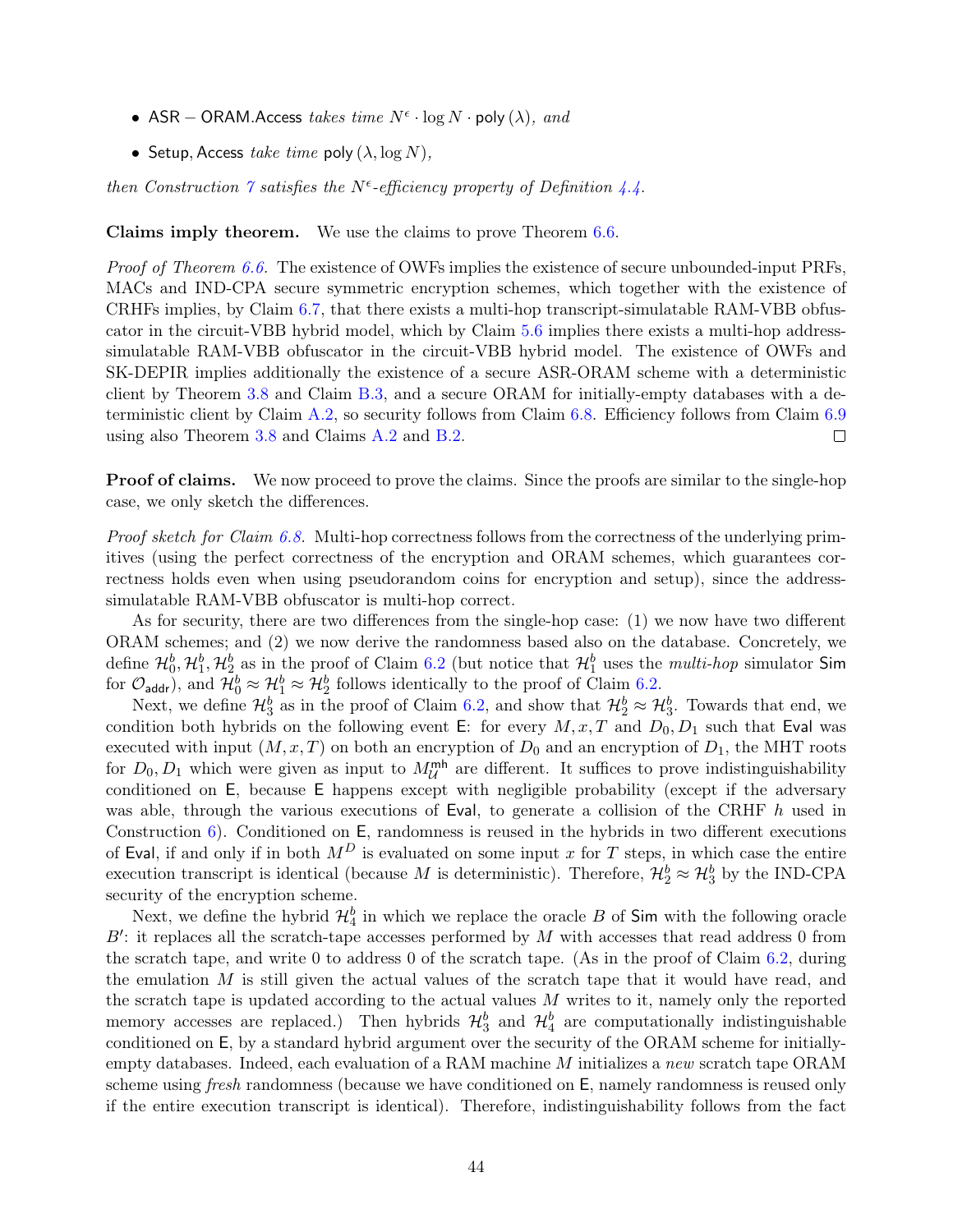that obliviousness of the ORAM for initially-empty databases is guaranteed even given the access pattern to physical memory during the setup of this ORAM.

Finally, we define the hybrid  $\mathcal{H}_5^b$  in which we replace the oracle  $B'$  with the following oracle  $B''$ : it replaces all the database accesses performed by  $M$  with accesses that read address 0 from the database and writes 0 to address 0 of the database. Then hybrids  $\mathcal{H}_4^b$  and  $\mathcal{H}_5^b$  are computationally indistinguishable by the security of the ASR-ORAM.

Finally,  $\mathcal{H}_5^0 \equiv \mathcal{H}_5^1$  since they do not contain any information about  $DB^0$ ,  $DB^1$ .

 $\Box$ 

*Proof sketch for Claim [6.9.](#page-42-2)* There are three difference from the proof of Claim [6.3:](#page-36-1) (1)  $M_{\mathcal{U}}^{\text{mh}}$ 's internal state contains also the client state in an ORAM scheme for initially-empty databases; (2)  $M_{\mathcal{U}}^{\text{mh}}$ initializes an ORAM scheme at the beginning of the execution, and emulates the ORAM client (in addition to the ASR-ORAM client) throughout the execution; and (3) the ASR-ORAM has different parameters than the ISR-ORAM used in Claim [6.3.](#page-36-1) (1) doesn't affect the analysis because the ORAM client state has size poly  $(\lambda, \log T) =$  poly  $(\lambda)$  (because  $T \leq 2^{\lambda}$ ). (2) doesn't affect the analysis because Setup and Access take poly  $(\lambda, \log T) = \text{poly}(\lambda)$  time by Claim [A.2.](#page-52-0) As for (3), each transition step of M performs 2 accesses into the ASR-ORAM, which take  $N^{\epsilon} \cdot \log N \cdot \text{poly}(\lambda) = N^{\epsilon} \cdot \text{poly}(\lambda)$  time (because  $N \le 2^{\lambda}$ ). Consequently, Time  $(M_{\mathcal{U}}^{\mathsf{mh}}, x, D) = T \cdot N^{\epsilon} \cdot \mathsf{poly}(|M|, \lambda)$  using the same arguments as in the proof of Claim [6.3.](#page-36-1)  $\Box$ 

## <span id="page-44-0"></span>7 Extensions

In this section we describe several extensions and generalizations of our RAM-FHE schemes. Specifically, we describe how to extend the schemes of Section [6](#page-34-0) and Section [6.2](#page-37-0) to support homomorphic evaluation of RAM machines with long inputs, long outputs, and long descriptions. Specifically, we mean that these quantities are not a priori bounded at encryption time by any polynomial. Moreover, we describe how our schemes can be modified to support variable-length scratch tapes and persistent databases.

### <span id="page-44-1"></span>7.1 Supporting Variable-Length Scratch Tapes

In our single-hop RAM-FHE construction (Construction [5](#page-35-0) on page [36\)](#page-35-0), a bound s on the scratch-tape size is provided at encryption time, and correctness is guaranteed only for RAM machines that do not use more that s scratch tape space. However, this can easily be generalized to any scratch tape size, by using separate ISR-ORAMs to access the database and scratch tape. While we could use any ISR-ORAM, notice that we only need a read-only ISR-ORAM for the database, and an ISR-ORAM for an initially-empty database for the scratch tape. These are easily instantiated as follows: a SK-DEPIR scheme is itself a read-only ISR-ORAM scheme, because the server is stateless, and the client only stores a long-term key (using a short-term state between the Query and Decode procedures). An ORAM scheme for initially-empty databases (Appendix  $\hat{A}$ ) is an ISR-ORAM if the setup is performed in the first access to the database, since in this case rewinding to the initial state results in an entirely new instance of the ORAM. When the ORAM for initially-empty databases is initialized with size bound  $2^{\lambda}$ , <sup>[13](#page-44-2)</sup> we obtain a single-hop RAM-FHE scheme as described in Theorem [6.1,](#page-34-2) but without the restriction on the scratch tape size.

We note that our multi-hop RAM-FHE scheme (Construction [7](#page-41-1) on page [42\)](#page-41-1) can support a scratch tape of any size, since its size is bounded at evaluation time by  $T$  (the bound on the number of

<span id="page-44-2"></span><sup>&</sup>lt;sup>13</sup>We note that Construction [5](#page-35-0) cannot support an exponential space bound, because in that case the ISR-ORAM would be instantiated for exponential-sized databases, so ISR − ORAM.Setup would require exponential time.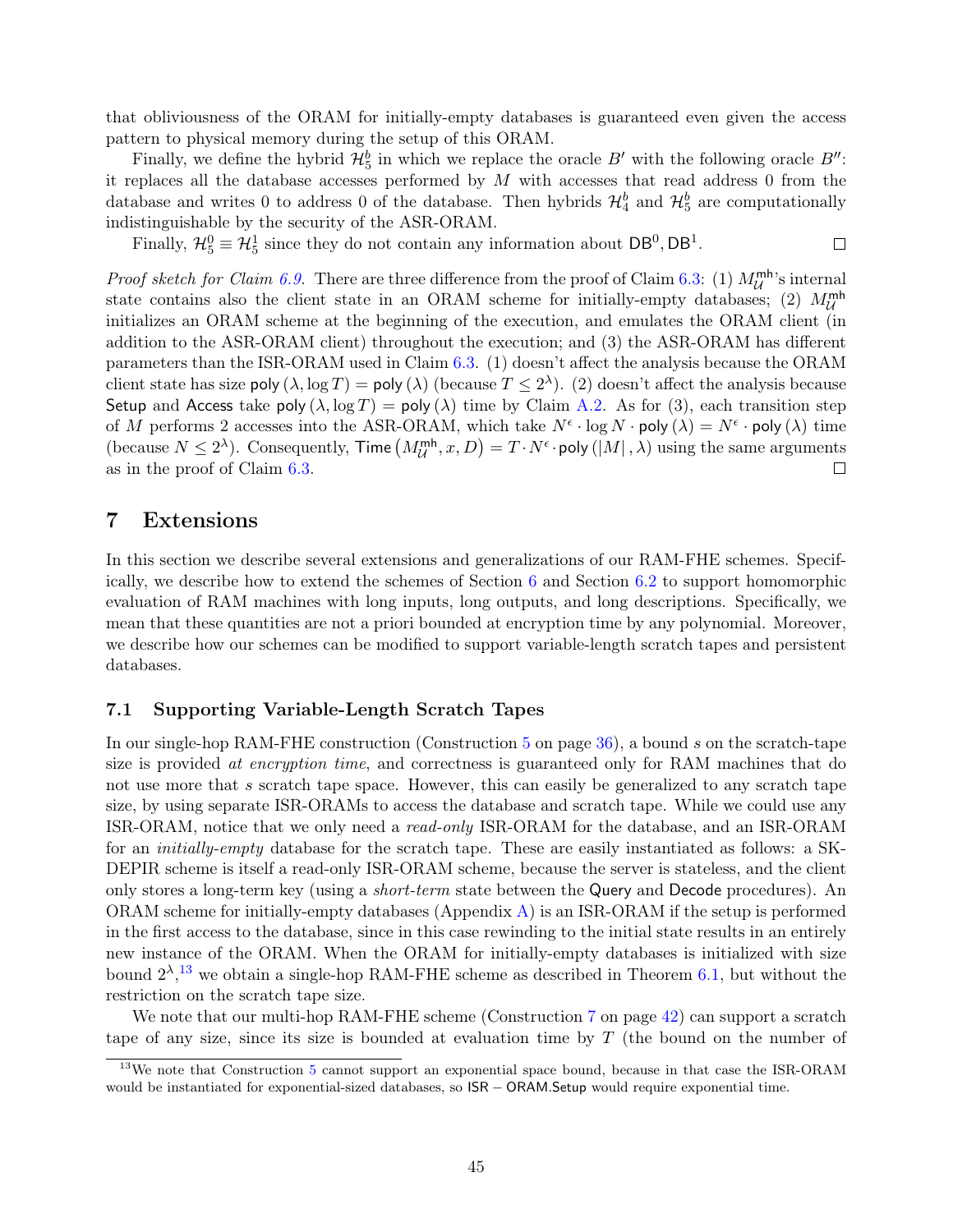transition steps performed by the RAM machine), and a RAM machine running for T steps cannot use more than  $T$  scratch tape space.

### <span id="page-45-0"></span>7.2 Supporting Variable-Length Databases

In our RAM-FHE schemes, the database size was determined at encryption time, and remained fixed throughout iterative executions of the Eval procedure. Notice that this is only an issue in the multihop setting, since any writes to the database in the single-hop setting can be emulated by writes to the scratch tape (see related discussion in the second paragraph of Section [5.2\)](#page-28-0).

We now show that Construction [7](#page-41-1) can be generalized to support databases whose size is not fixed. More specifically, the scheme supports RAM machines that grow or shrink the database, but reveal when the database grows/shrinks. We proceed to explain how this achieved.

In Construction [7,](#page-41-1) the database is stored in an ASR-ORAM, therefore to support variable-length databases, it suffices that the underling ASR-ORAM will support this. Our ASR-ORAM (Construction [2\)](#page-16-2) has a hierarchical structure which is particularly suitable for this. Specifically, new levels in the hierarchical structure can be added "on the fly" by generating a new SK-DEPIR for the level (namely, by running the InitLevel procedure of Figure [1](#page-19-0) on page [20\)](#page-19-0), and thus the scheme can support additions to the database.

Additionally, memory blocks can be deleted by adding a new "Delete" procedure that on input a block B emulates a write operation for  $B$ , but when writing  $B$  to the top level, adds a "deleted" tag to it. Reshuffle is also adapted to support deletions by removing deleted blocks (i.e., blocks with a "deleted" tag). This is done by assigning such blocks the label 1 in Step [2](#page-21-1) of the ReShuffle procedure of Figure [3](#page-21-0) (page [22\)](#page-21-0). Moreover, if in Step [7](#page-21-2) of the ReShuffle procedure, A has size  $2^i$  (i.e., all blocks at addresses  $> 2<sup>i</sup>$  have label 1) then level  $i+1$  is deleted, and A is used to initialize level i by running InitLevel  $(i, A)$  in Step [8.](#page-21-3)

We note that adding and deleting levels "on the fly" as described above reveals when an addition or deletion occurs. However, revealing additions is necessary to support a growing database when there is no a-priori bound on its size, or to guarantee the ORAM complexity at each operation depends on the actual database size at that point, even if such a bound is known. Similarly, revealing deletions is also necessary to avoid larger than needed overheads in accessing the ORAM.

The resultant scheme has the same efficiency guarantee as in Theorem  $6.6$ , but N is now the maximal (instead of initial) database size during the execution of Eval.

## <span id="page-45-1"></span>7.3 Supporting Variable-Length and Long Inputs and RAM Machine Descriptions

The RAM-FHE constructions of Section [6](#page-34-0) and Section [6.2](#page-37-0) assume some a-priori known bound (known during encryption) on the input length and description size of RAM machines. In particular, the input and RAM machine description are given as explicit input to the universal RAM machine, and the complexity of Eval  $(M, x, 1^T)$  is  $T \cdot \text{poly}(|M|, \lambda)$  (in the single-hop setting) or  $T \cdot N^{\epsilon} \cdot \text{poly}(|M|, \lambda)$ (in the multi-hop setting). (Here, we also use the fact that  $|x| \leq |M|$ .) We now describe how to generalize our schemes to support variable input length and description size of RAM machines, where the complexity of Eval  $(M, x, 1^T)$  would be  $(T + |M|) \cdot \text{poly}(\log|M|, \lambda)$  (in the single-hop setting) or  $(T + |M|) \cdot (N + |M|)^{\epsilon}$  poly  $(\lambda)$  (in the multi-hop setting) for any  $M, x$ . We also show a more involved multi-hop construction with  $(T \cdot N^{\epsilon} + |M|) \cdot \text{poly}(\lambda)$  complexity. (Here, we also use the fact that  $|M| \leq 2^{\lambda}$ .) Of course, for long inputs M cannot take x as an explicit input, so we assume M has RAM access to its input  $x$ . It turns out that the multi-hop setting admits a simpler solution, so we consider the multi- and single-hop settings separately.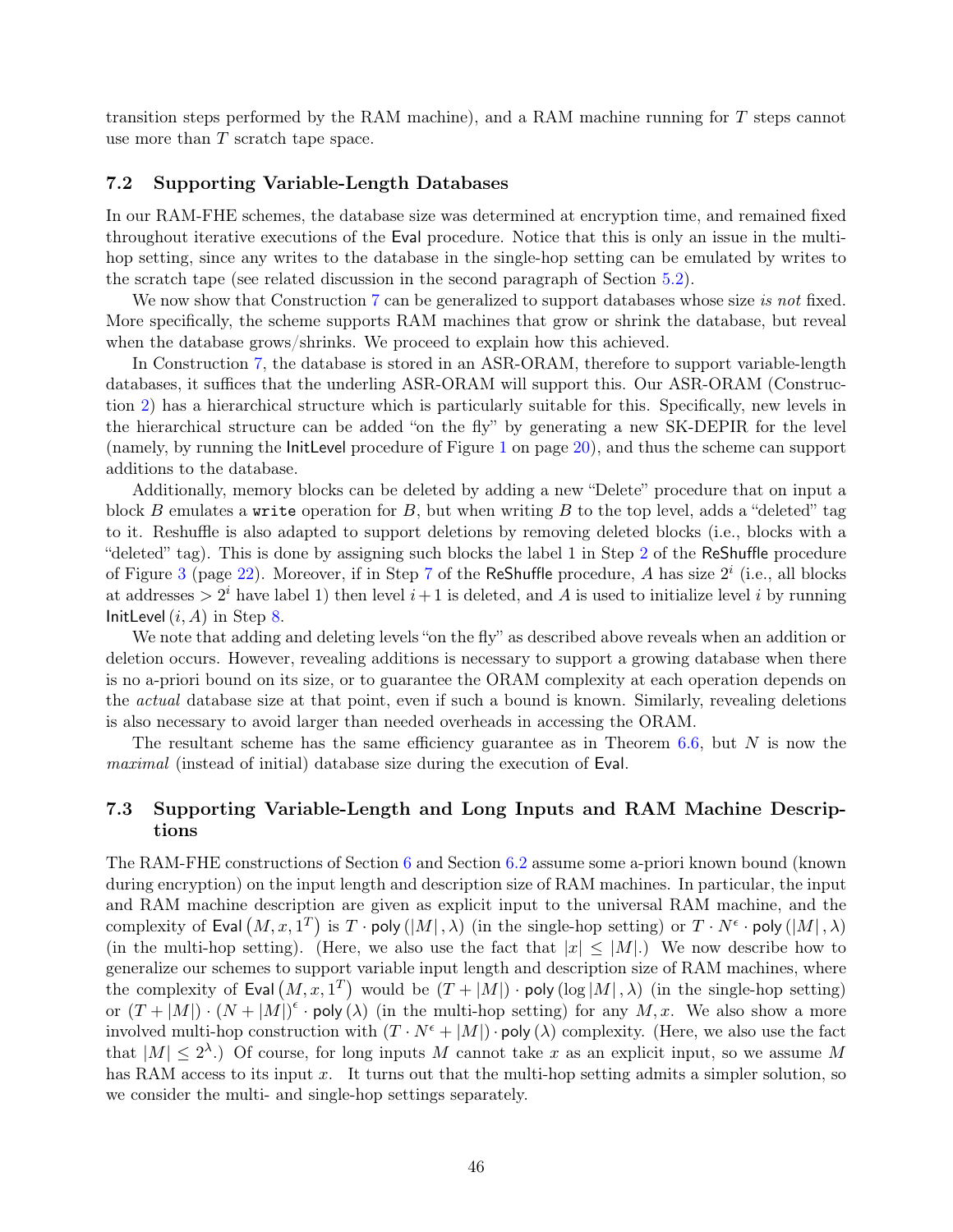#### <span id="page-46-0"></span>7.3.1 The Multi-Hop Setting.

The high-level idea of the construction is to first repeatedly run a RAM machine  $M_{\text{in}}$  that takes as input a bit-string of some fixed poly  $(\lambda)$  length, and concatenates it to the database (by growing the database). By repeatedly applying this program to the input x and description M of the RAM machine, we obtain at the end of the process an encryption of the database, concatenated with the input and description of the RAM machine. Now, one can run a modified universal RAM machine  $\mathcal{M}_{\mathcal{U}}^{\text{mh}}$  which reads the needed input bits, and the next command to execute, from the encrypted database. When the execution of the universal RAM machine terminates, we again repeatedly run a RAM machine  $M_{\text{out}}$  that erases a fixed-length string from the database, thus erasing x, M from the encrypted database. We now elaborate on this construction.

First, since  $M_{\text{in}}$  grows the database, we use the RAM-FHE scheme that supports variable-length databases (Section [7.2\)](#page-45-0). Fix some  $p(\lambda) = \text{poly}(\lambda)$ , then  $M_{\text{in}}$  takes as input  $z \in \{0,1\}^{p(\lambda)}$  and an address addr  $\in [2^{O(\lambda)}]$ , has RAM access to a database DB, and writes z to DB starting in address addr. Having  $M_{\text{in}}$  take an address as input allows us to "leave room" for the original database to grow (such that the resultant evaluation can support variable-length databases). The RAM machine  $M_{\text{out}}$ takes as input a length  $1^{p(\lambda)}$ , and an address addr  $\in [2^{O(\lambda)}]$ , and erases  $p(\lambda)$  bits from the database, starting at address addr. The RAM machine  $M_{\mathcal{U}}^{\text{mh}}$  operates similarly to  $M_{\mathcal{U}}^{\text{mh}}$  of Figure [11](#page-62-0) (page [63\)](#page-62-0), except for the following: (1) instead of taking  $x, M$  as input,  $M_{\mathcal{U}}^{\text{mh}\prime}$  takes  $|x|, |M|$ ; (2) to figure out M's next command (in Step [2a](#page-61-0) in Figure [9](#page-61-1) on page [62\)](#page-61-1),  $M_{\mathcal{U}}^{\text{m}h'}$  uses the ASR-ORAM to read the command from the database (M's internal state specifies the command number, and the location of the command can be computed from the database size and input length); (3) if during the emulation of M's transition step (in Step [2a](#page-61-0) in Figure [9\)](#page-61-1) M reads an input bit,  $M_{\mathcal{U}}^{\text{mh}}$  uses the ASR-ORAM to read the input bit from the database.

Given this description, Eval operates as follows:

- Divides the input and RAM machine description into "chunks" of size  $p(\lambda)$ . (Eval can choose any polynomial p.)
- Copies the input and RAM machine description into the encrypted database one "chunk" at a time, by repeatedly running  $M_{\text{in}}$ , where the first execution is with input addr = N, and in the following executions addr increases by  $p(\lambda)$  in each execution. Let addr<sub>fin</sub> denote the address in the last execution.
- Runs  $M_{\mathcal{U}}^{\text{mh}}$  on the encrypted database obtained through this processes.
- Repeatedly runs  $M_{\text{out}}$  on the database obtained from  $M_{\mathcal{U}}^{\text{mh}\prime}$ 's execution, where the first execution is with input addr = addr<sub>fin</sub>, and in the following executions addr decreases by  $p(\lambda)$  in each execution.
- Outputs whatever  $M_{\mathcal{U}}^{\text{mh}\prime}$  outputs (but uses the database obtained in the previous step as the updated database).

The scheme described above performs  $O(|M|)$  operations to copy x, M into the database (each requires at most  $(N+|M|)^{\epsilon}$  · poly  $(\lambda)$  operations, because the database now has size  $N+O(|M|)$ , followed by T steps, each taking  $(N+|M|)^{\epsilon}$  poly  $(\lambda)$  operations. We describe a more efficient construction in the next section.

#### <span id="page-46-1"></span>7.3.2 The Single-Hop Setting.

In the single-hop setting, it is no longer possible to sequentially run multiple short-input RAM machines to write a long input (and RAM program) to memory. Instead, we must directly modify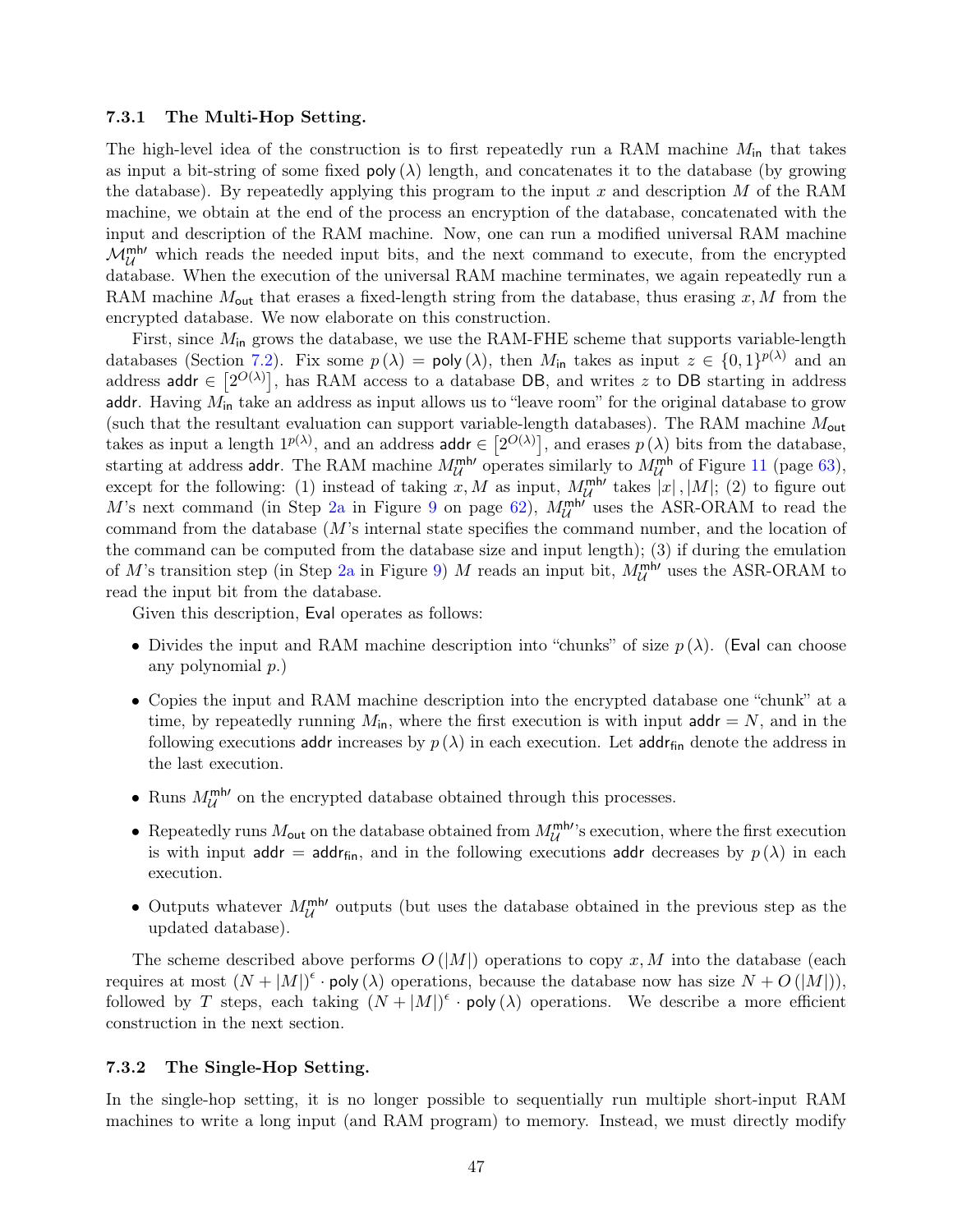our constructions to handle a more general model of RAM computation, in which machines have RAM access not only to their database and scratch tapes, but also to their input. The main issue in this setting can be seen already in transcript-simulatable obfuscation: we must prevent a malicious evaluator from performing "mixed input" attacks. In other words, we must guarantee that the entire execution is consistent with a fixed value of  $x, M$ .<sup>[14](#page-47-1)</sup>

To explain how this is resolved, recall that our transcript-simulatable obfuscator produces an obfuscated circuit  $C$  that takes as input a signed Merkle commitment to the contents of its tapes. Recall that Merkle commitments are succinct and locally openable – if one has generated a commitment rt of an n-bit string x, it is possible to give a succinct proof that certifies an arbitrary bit of x.

To handle long inputs, we simply require that a MAC-tagged commitment to the *input tape* is also provided (under some key  $K_{\text{inp}}$ ). To allow the evaluator to generate, on his own, MACed commitments for arbitrary inputs, we include in the obfuscation an additional circuit  $C_{\text{inp}}$ . This circuit is meant to be invoked  $O(n)$  times in a stateful manner to produce a signed commitment. To facilitate this,  $C_{\mathsf{inp}}$  has an independent MAC key  $K'$  to sign its own states. In the first invocation, a Merkle root rt and an input length n is provided (purportedly rt is a commitment to some n-bit string x).  $C_{\text{inp}}$ then maintains  $(\mathsf{rt}, i, n)$  as its state, where i is initially 0 and increments by one on each "successful" invocation. In the j'th invocation, the input to  $C_{\text{inp}}$  is supposed to be the j<sup>th</sup> bit of x, as well as a proof certifying the correctness of the provided bit. Cinp verifies the provided proof, and the invocation is said to be successful if the verification passes. If the invocation is unsuccessful, then  $C_{\text{inp}}$  aborts (i.e., outputs  $\perp$ ). After the  $n^{th}$  execution, it outputs a MAC (under key  $K_{\mathsf{inp}}$ ) of (rt, n).

Upgrading to address-simulatable obfuscation to support arbitrary length inputs poses no additional difficulties once we have transcript-simulatable obfuscation.

The final step, constructing RAM FHE, requires the input access pattern to be oblivious. We can achieve this by applying the address-simulatable obfuscator to a machine that first copies its input to a scratch tape (instantiated with an oblivious RAM), and then accesses the input only via this copy.

We note that the same construction can also be used in the multi-hop setting to obtain better efficiency than the generic construction described in the previous section. Specifically, in this case the runtime of Eval is  $(T \cdot N^{\epsilon} + |M|) \cdot \text{poly}(\lambda)$ , where the improved efficiency is because the input is copied into the scratch-tape ORAM (instead of the database ASR-ORAM) which is implemented by an ORAM that achieves asymptotically better parameters than ASR-ORAM.

### <span id="page-47-0"></span>7.4 Supporting Long Outputs

In this section we generalize our RAM-FHE constructions to support evaluation of RAM machines with long outputs. We assume that the length of the output is known at the time of FHE evaluation (otherwise the evaluator would be forced to produce a ciphertext as long as the provided runtime bound).

Machines that produce variable-length output can be modeled in several ways; the simplest way is to allow transition functions to output a bit *and also continue executing* (and therefore potentially output more bits in the future). This model (combined with a sufficiently large scratch space, e.g., as in the extension of Section [7.1\)](#page-44-1) is sufficiently powerful to capture any other "reasonable" model. For example, one might alternatively imagine giving a RAM machine random write access to another "output tape", and defining the output to be the contents of this tape at the time that the machine terminates. The bit-by-bit output model can simulate this model by emulating a k-bit output tape

<span id="page-47-1"></span><sup>&</sup>lt;sup>14</sup>Specifically, the transcript-simulatable RAM-VBB obfuscator of Section [6](#page-34-0) assumes that the entire input and RAM machine description are available, and consistent, throughout the execution (since these are provided as input to the simulator). This issue does not arise in the construction outlined in Section [7.3.1,](#page-46-0) since  $M_{\text{in}}$  takes each input/RAM machine description "chunk" as explicit input.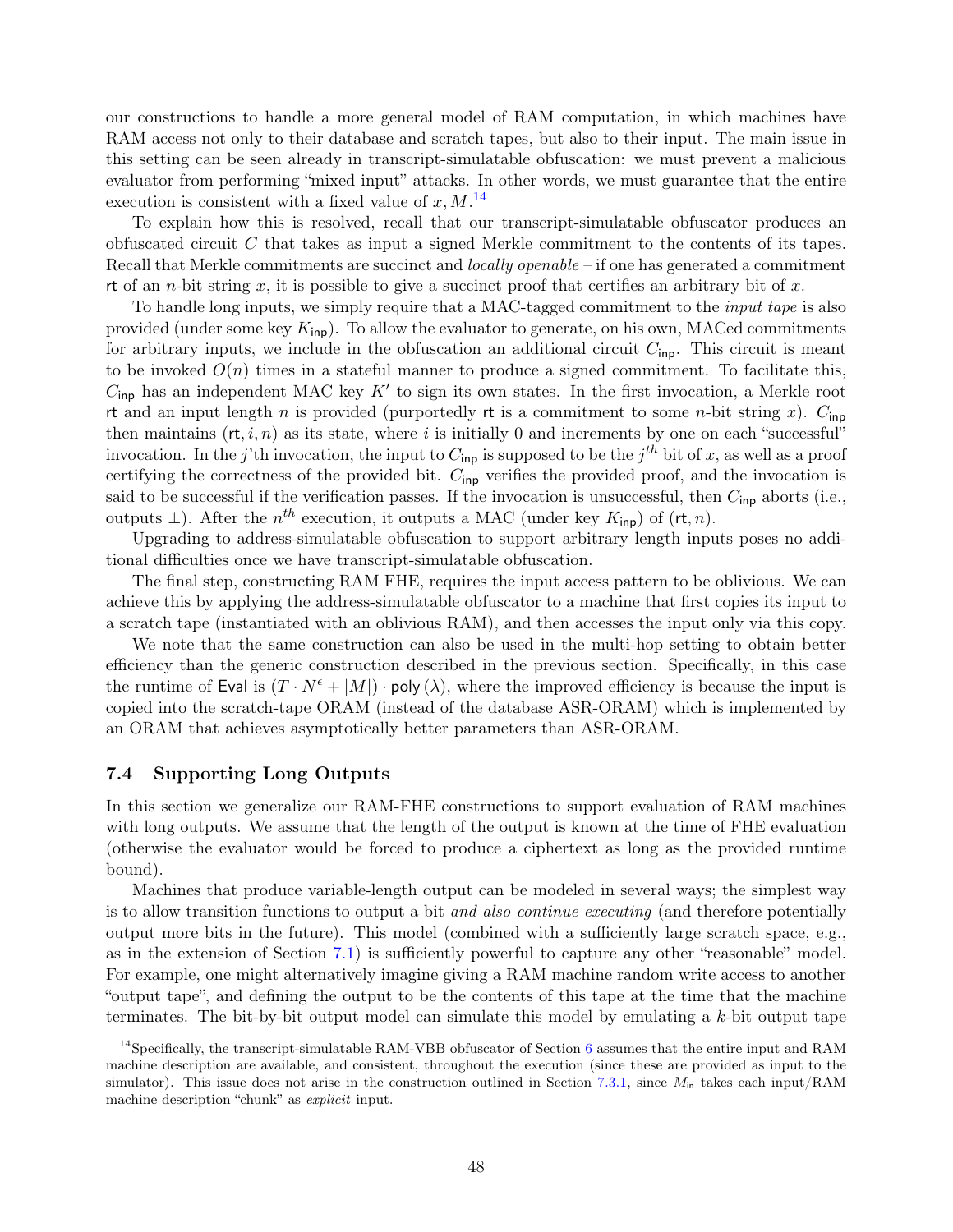(using a designated region of the scratch tape), and outputting each bit stored therein at the end of the computation. Thus we will focus on the "bit-by-bit output" model.

Before delving into any details, we first note that it is *generically* possible to upgrade a RAM-FHE scheme to support machines with  $k$ -bit outputs, incurring a multiplicative factor of  $k$  in the runtime of Eval. Specifically, one can separately homomorphically evaluate k different RAM machines where the  $i$ 'th machine outputs the  $i$ 'th bit of the  $k$ -bit output (and discards all other bits).

Non-generically, our construction of transcript-simulatable obfuscation generalizes almost immediately to RAM machines with bit-by-bit output, achieving a runtime of  $(T + k) \cdot \text{poly}(\lambda)$  in the single-hop setting, and  $(T + k) \cdot N^{\epsilon} \cdot \text{poly}(\lambda)$  in the multi-hop setting. Moving to address-simulatable obfuscation, we must ensure that each output ciphertext uses pseudo-independent randomness. This is only a matter of providing an additional input to the PRF that generates encryption randomness. In particular, we will append i to the PRF's input when encrypting the  $i^{th}$  output bit.

## References

- <span id="page-48-6"></span>[ACC+16] Prabhanjan Ananth, Yu-Chi Chen, Kai-Min Chung, Huijia Lin, and Wei-Kai Lin. Delegating RAM computations with adaptive soundness and privacy. In TCC 2016-B, Proceedings, Part II, pages  $3-30$ ,  $2016$ .
- <span id="page-48-4"></span>[Agr18] Shweta Agrawal. New methods for indistinguishability obfuscation: Bootstrapping and instantiation. IACR Cryptology ePrint Archive, 2018:633, 2018.
- <span id="page-48-9"></span>[AIT16] Afonso Arriaga, Vincenzo Iovino, and Qiang Tang. Updatable functional encryption. IACR Cryptology ePrint Archive, 2016:1179, 2016.
- <span id="page-48-5"></span>[AJS18] Prabhanjan Ananth, Aayush Jain, and Amit Sahai. Indistinguishability obfuscation without multilinear maps: iO from LWE, bilinear maps, and weak pseudorandomness. IACR Cryptology ePrint Archive, 2018:615, 2018.
- <span id="page-48-8"></span>[BCG+18] Nir Bitansky, Ran Canetti, Sanjam Garg, Justin Holmgren, Abhishek Jain, Huijia Lin, Rafael Pass, Sidharth Telang, and Vinod Vaikuntanathan. Indistinguishability obfuscation for RAM programs and succinct randomized encodings. SIAM J. Comput., 47(3):1123–1210, 2018.
- <span id="page-48-7"></span>[BCP16] Elette Boyle, Kai-Min Chung, and Rafael Pass. Oblivious parallel RAM and applications. In TCC 2016-A, Proceedings, Part II, pages 175–204, 2016.
- <span id="page-48-0"></span>[BGH13] Zvika Brakerski, Craig Gentry, and Shai Halevi. Packed ciphertexts in LWE-based homomorphic encryption. In PKC 2013, Proceedings, pages 1–13, 2013.
- <span id="page-48-2"></span>[BGI+01] Boaz Barak, Oded Goldreich, Russell Impagliazzo, Steven Rudich, Amit Sahai, Salil P. Vadhan, and Ke Yang. On the (im)possibility of obfuscating programs. In CRYPTO 2001, Proceedings, pages  $1-18$ , 2001.
- <span id="page-48-3"></span>[BGMZ18] James Bartusek, Jiaxin Guan, Fermi Ma, and Mark Zhandry. Return of GGH15: provable security against zeroizing attacks. In TCC 2018, Proceedings, Part II, pages 544–574, 2018.
- <span id="page-48-1"></span>[BGV12] Zvika Brakerski, Craig Gentry, and Vinod Vaikuntanathan. (Leveled) fully homomorphic encryption without bootstrapping. In *ITCS 2012, Proceedings*, pages 309–325. ACM, 2012.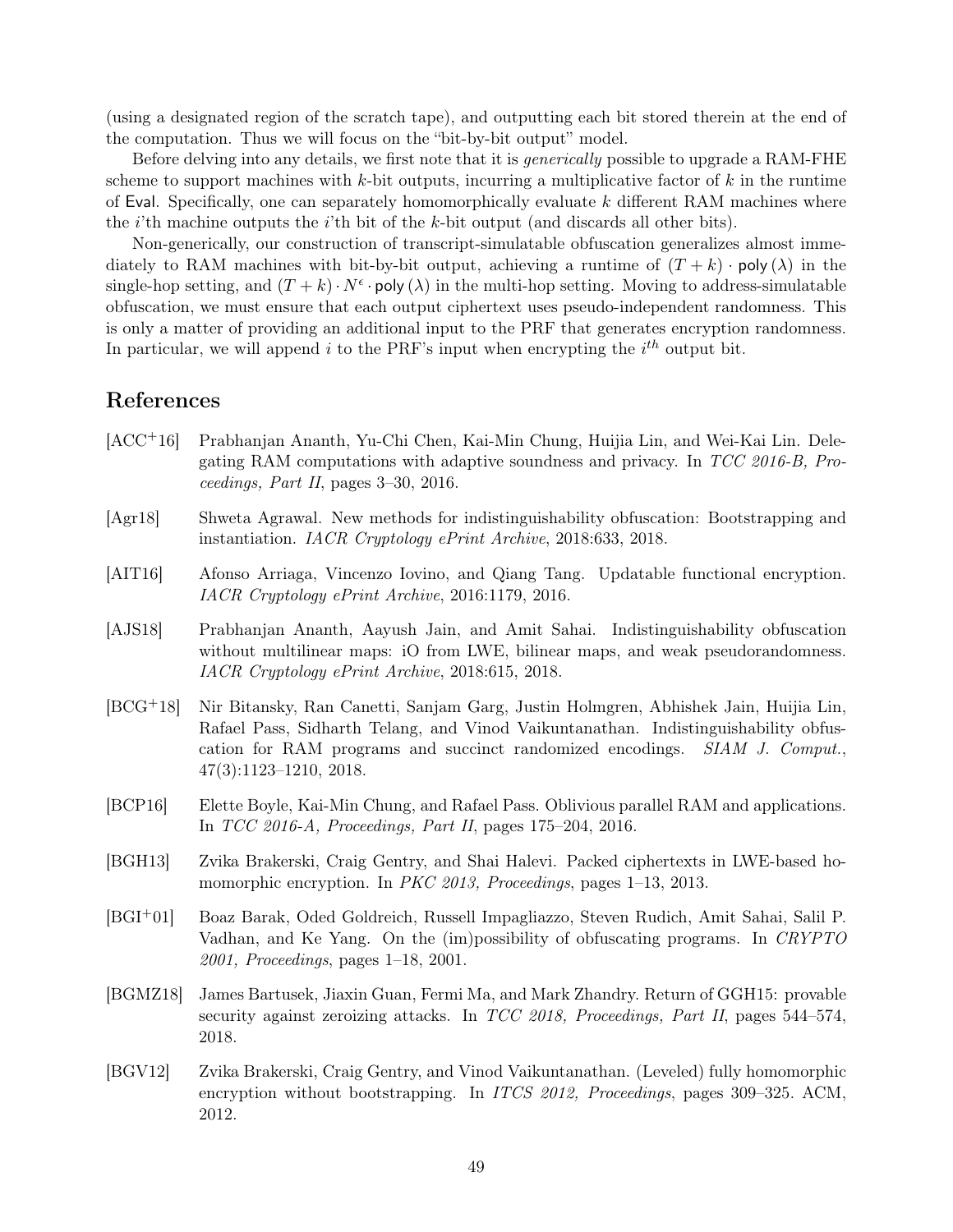- <span id="page-49-6"></span>[BIPW17] Elette Boyle, Yuval Ishai, Rafael Pass, and Mary Wootters. Can we access a database both locally and privately? In TCC 2017, Proceedings, Part II, pages 662–693, 2017.
- <span id="page-49-8"></span>[BMSZ16] Saikrishna Badrinarayanan, Eric Miles, Amit Sahai, and Mark Zhandry. Post-zeroizing obfuscation: New mathematical tools, and the case of evasive circuits. In EUROCRYPT 2016, Proceedings, Part II, pages 764–791, 2016.
- <span id="page-49-1"></span>[BV11] Zvika Brakerski and Vinod Vaikuntanathan. Efficient fully homomorphic encryption from (standard) LWE. *ECCC 2011*, 18:109, 2011.
- <span id="page-49-13"></span>[CCC+16] Yu-Chi Chen, Sherman S. M. Chow, Kai-Min Chung, Russell W. F. Lai, Wei-Kai Lin, and Hong-Sheng Zhou. Cryptography for parallel RAM from indistinguishability obfuscation. In ITCS 2016, Proceedings, pages 179–190, 2016.
- <span id="page-49-4"></span>[CCH+19] Ran Canetti, Yilei Chen, Justin Holmgren, Alex Lombardi, Guy N. Rothblum, Ron D. Rothblum, and Daniel Wichs. Fiat-Shamir: From practice to theory. 2019.
- <span id="page-49-12"></span>[CCHR16] Ran Canetti, Yilei Chen, Justin Holmgren, and Mariana Raykova. Adaptive succinct garbled RAM or: How to delegate your database. In TCC 2016-B, Proceedings, Part II, pages 61–90, 2016.
- <span id="page-49-11"></span>[CH16] Ran Canetti and Justin Holmgren. Fully succinct garbled RAM. In ITCS 2016, Proceedings, pages 169–178, 2016.
- <span id="page-49-10"></span>[CHJV15] Ran Canetti, Justin Holmgren, Abhishek Jain, and Vinod Vaikuntanathan. Succinct garbling and indistinguishability obfuscation for RAM programs. In STOC 2015, Proceedings, pages 429–437, 2015.
- <span id="page-49-7"></span>[CHR17] Ran Canetti, Justin Holmgren, and Silas Richelson. Towards doubly efficient private information retrieval. In TCC 2017, Proceedings, Part II, pages 694–726, 2017.
- <span id="page-49-5"></span>[CR72] Stephen A. Cook and Robert A. Reckhow. Time-bounded random access machines. In STOC 1972, Proceedings, pages 73–80, 1972.
- <span id="page-49-9"></span>[CVW18] Yilei Chen, Vinod Vaikuntanathan, and Hoeteck Wee. GGH15 beyond permutation branching programs: Proofs, attacks, and candidates. In CRYPTO 2018, Proceedings, Part II, pages 577–607, 2018.
- <span id="page-49-0"></span>[Gen09] Craig Gentry. Fully homomorphic encryption using ideal lattices. In STOC 2009, Proceedings, pages 169–178. ACM, 2009.
- <span id="page-49-2"></span>[GGH+13] Sanjam Garg, Craig Gentry, Shai Halevi, Mariana Raykova, Amit Sahai, and Brent Waters. Candidate indistinguishability obfuscation and functional encryption for all circuits. In STOC 2013, Proceedings, pages 40–49, 2013.
- <span id="page-49-14"></span>[GGMP16] Sanjam Garg, Divya Gupta, Peihan Miao, and Omkant Pandey. Secure multiparty RAM computation in constant rounds. In TCC 2016-B, Proceedings, Part I, pages 491–520, 2016.
- <span id="page-49-3"></span>[GGP10] Rosario Gennaro, Craig Gentry, and Bryan Parno. Non-interactive verifiable computing: Outsourcing computation to untrusted workers. In CRYPTO 2010, Proceedings, pages 465–482. Springer, 2010.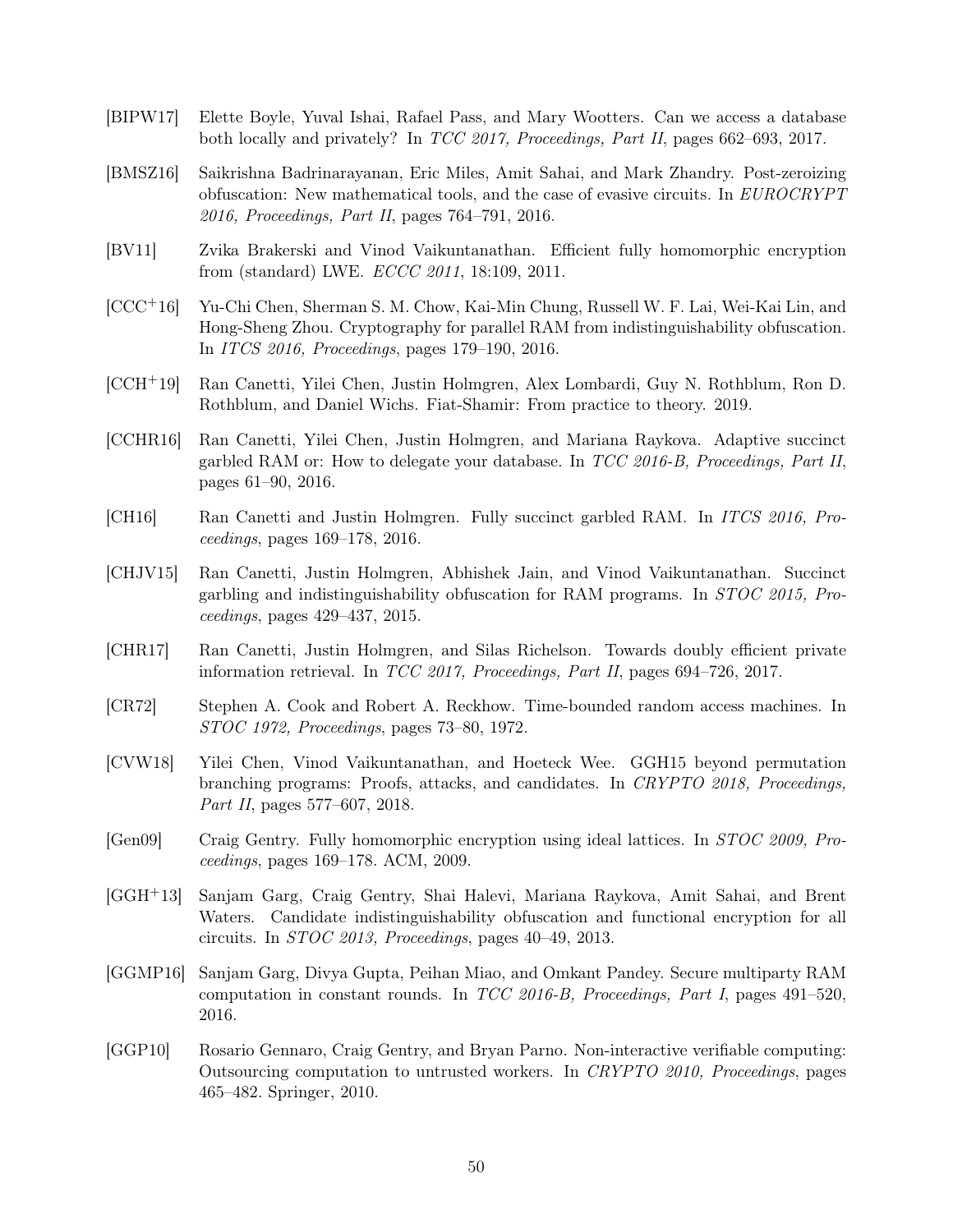- <span id="page-50-7"></span>[GHL+14] Craig Gentry, Shai Halevi, Steve Lu, Rafail Ostrovsky, Mariana Raykova, and Daniel Wichs. Garbled RAM revisited. In EUROCRYPT 2014, Proceedings, pages 405–422, 2014.
- <span id="page-50-3"></span>[GHPS13] Craig Gentry, Shai Halevi, Chris Peikert, and Nigel P. Smart. Field switching in BGVstyle homomorphic encryption. Journal of Computer Security, 21(5):663–684, 2013.
- <span id="page-50-11"></span>[GHRW14] Craig Gentry, Shai Halevi, Mariana Raykova, and Daniel Wichs. Outsourcing private RAM computation. In FOCS 2014, Proceedings, pages 404–413, 2014.
- <span id="page-50-1"></span>[GHS12] Craig Gentry, Shai Halevi, and Nigel P. Smart. Fully homomorphic encryption with polylog overhead. In EUROCRYPT 2012, Proceedings, pages 465–482. Springer, 2012.
- <span id="page-50-15"></span>[GK05] Shafi Goldwasser and Yael Tauman Kalai. On the impossibility of obfuscation with auxiliary input. In FOCS 2005, Proceedings, pages 553–562, 2005.
- <span id="page-50-12"></span>[GKP+13a] Shafi Goldwasser, Yael Tauman Kalai, Raluca A. Popa, Vinod Vaikuntanathan, and Nickolai Zeldovich. How to run Turing machines on encrypted data. In CRYPTO 2013, Proceedings, Part II, pages 536–553, 2013.
- <span id="page-50-0"></span>[GKP+13b] Shafi Goldwasser, Yael Tauman Kalai, Raluca A. Popa, Vinod Vaikuntanathan, and Nickolai Zeldovich. Reusable garbled circuits and succinct functional encryption. In STOC 2013, Proceedings, pages 555–564. ACM, 2013.
- <span id="page-50-8"></span>[GLOS15] Sanjam Garg, Steve Lu, Rafail Ostrovsky, and Alessandra Scafuro. Garbled RAM from one-way functions. In STOC 2015, Proceedings, pages 449–458, 2015.
- <span id="page-50-4"></span>[GMM+16] Sanjam Garg, Eric Miles, Pratyay Mukherjee, Amit Sahai, Akshayaram Srinivasan, and Mark Zhandry. Secure obfuscation in a weak multilinear map model. In TCC 2016-B, Proceedings, Part II, pages 241–268, 2016.
- <span id="page-50-6"></span>[GO96] Oded Goldreich and Rafail Ostrovsky. Software protection and simulation on oblivious RAMs. J. ACM, 43(3):431–473, 1996.
- <span id="page-50-5"></span>[Gol87] Oded Goldreich. Towards a theory of software protection and simulation by oblivious RAMs. In STOC 1987, Proceedings, pages 182–194, 1987.
- <span id="page-50-13"></span>[Gol01] Oded Goldreich. The Foundations of Cryptography - Volume 1, Basic Techniques. Cambridge University Press, 2001.
- <span id="page-50-14"></span>[Gol04] Oded Goldreich. The Foundations of Cryptography - Volume 2, Basic Applications. Cambridge University Press, 2004.
- <span id="page-50-10"></span>[GOS18] Sanjam Garg, Rafail Ostrovsky, and Akshayaram Srinivasan. Adaptive garbled RAM from laconic oblivious transfer. In CRYPTO 2018, Proceedings, Part III, pages 515–544, 2018.
- <span id="page-50-2"></span>[GSW13] Craig Gentry, Amit Sahai, and Brent Waters. Homomorphic encryption from learning with errors: Conceptually-simpler, asymptotically-faster, attribute-based. In CRYPTO 2013, Proceedings, Part I, pages 75–92. Springer, 2013.
- <span id="page-50-9"></span>[HY16] Carmit Hazay and Avishay Yanai. Constant-round maliciously secure two-party computation in the RAM model. In  $TCC$  2016-B, Proceedings, Part I, pages 521–553, 2016.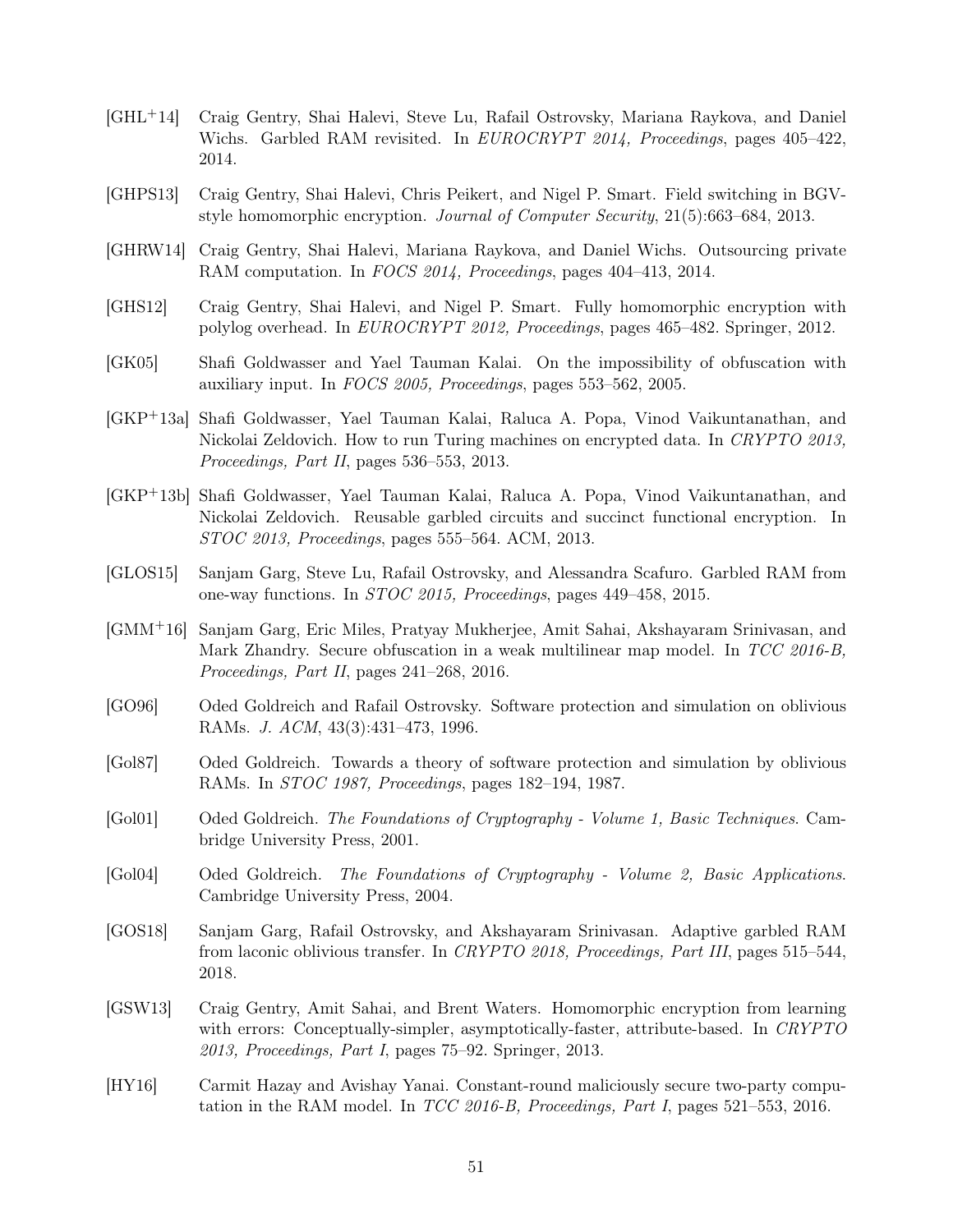<span id="page-51-11"></span><span id="page-51-10"></span><span id="page-51-9"></span><span id="page-51-8"></span><span id="page-51-5"></span><span id="page-51-2"></span>

| [KP16]  | Yael Tauman Kalai and Omer Paneth. Delegating RAM computations. In TCC 2016-B,<br>Proceedings, Part II, pages 91-118, 2016.                                                                 |
|---------|---------------------------------------------------------------------------------------------------------------------------------------------------------------------------------------------|
| [KRR14] | Yael Tauman Kalai, Ran Raz, and Ron D. Rothblum. How to delegate computations:<br>the power of no-signaling proofs. In <i>STOC 2014</i> , <i>Proceedings</i> , pages 485–494. ACM,<br>2014. |
| [LM18]  | Huijia Lin and Christian Matt. Pseudo flawed-smudging generators and their application<br>to indistinguishability obfuscation. IACR Cryptology ePrint Archive, 2018:646, 2018.              |
| [LO13]  | Steve Lu and Rafail Ostrovsky. How to garble RAM programs. In EUROCRYPT 2013,<br><i>Proceedings</i> , pages 719–734, 2013.                                                                  |
| [LO17]  | Steve Lu and Rafail Ostrovsky. Black-box parallel garbled RAM. In CRYPTO 2017,<br>Proceedings, Part II, pages 66–92, 2017.                                                                  |
| [Mia16] | Peihan Miao. Cut-and-choose for garbled RAM. IACR Cryptology ePrint Archive,<br>2016:907, 2016.                                                                                             |
| [MZ18]  | Fermi Ma and Mark Zhandry. The MMap strikes back: Obfuscation and new multilinear<br>maps immune to CLT13 zeroizing attacks. In TCC 2018, Proceedings, Part II, pages<br>513-543, 2018.     |
| [OS97]  | Rafail Ostrovsky and Victor Shoup. Private information storage (extended abstract). In<br>STOC 1997, Proceedings, pages 294–303, 1997.                                                      |
| [Ost90] | Rafail Ostrovsky. Efficient computation on oblivious RAMs. In STOC 1990, Proceedings,<br>pages 514–523, 1990.                                                                               |
| [PF79]  | Nicholas Pippenger and Michael J. Fischer. Relations among complexity measures. J.<br>$ACM$ , 26(2):361-381, 1979.                                                                          |
| [RAD78] | Ronald L Rivest, Len Adleman, and Michael L Dertouzos. On data banks and privacy<br>homomorphisms. Foundations of secure computation, Academia Press, 1978.                                 |

## <span id="page-51-7"></span><span id="page-51-6"></span><span id="page-51-4"></span><span id="page-51-3"></span><span id="page-51-1"></span><span id="page-51-0"></span>A Oblivious RAM for Initially-Empty Databases

In this section, we define the notion of an ORAM for initially-empty databases which, intuitively, is an ORAM scheme for databases that start out empty, and has the feature that obliviousness holds even when the adversary sees the access pattern to physical memory during setup. Formally,

<span id="page-51-12"></span>**Definition A.1** (ORAM for initially-empty databases). We say that a pair (Setup, Access) is an ORAM scheme for initially-empty databases if it satisfies the following:

- Setup  $(1^{\lambda}, N)$  is a protocol between the client C and server S. C takes as input a security parameter  $\lambda$ , and a bound  $N \leq 2^{\lambda}$  on the database size, and S has no input. The output of the protocol is a client state ck. The execution also updates the server state, which at the end of the execution is denoted by st.
- Access has the same syntax as in Definition [2.4,](#page-10-1) except that the output value val' might be  $\perp$ also in read operations, in case addr is an address that has not been previously written to.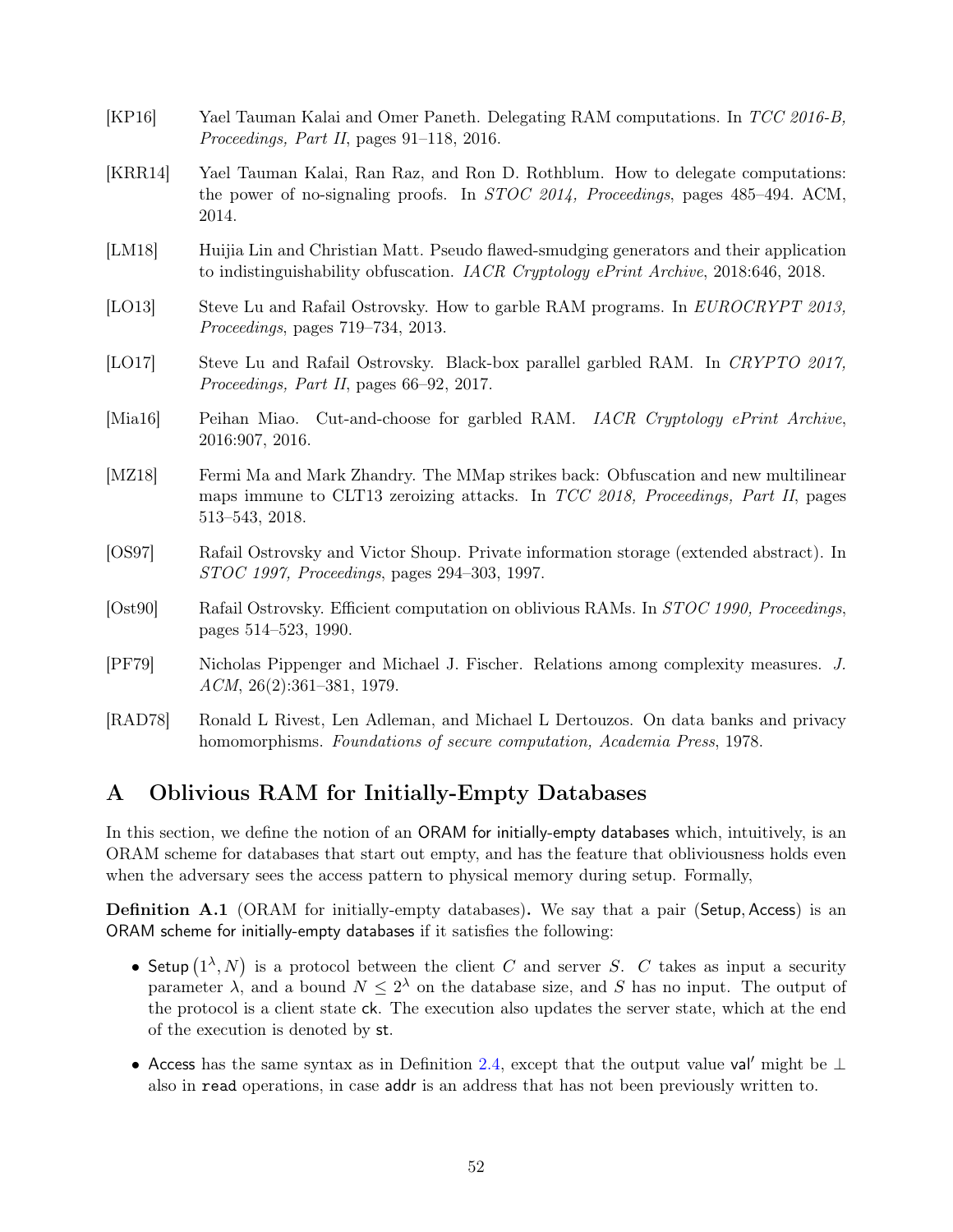- Correctness: Setup, Access satisfy the correctness property of Definition  $2.4$ .<sup>[15](#page-52-1)</sup>
- Security. Every PPT adversary  $\mathcal A$  wins the following security game with a challenger  $\mathcal C$  with probability at most  $1/2$  + negl( $\lambda$ ): the game is identical to the security game of Definition [2.4,](#page-10-1) except that in Step [1](#page-10-2) the adversary sends to C a size bound  $N \in \mathbb{N}$  instead of a database DB; and in Step [2](#page-10-3) C runs Setup  $(1^{\lambda}, N)$  instead of Setup  $(1^{\lambda}, DB)$ .

Next, we construct an ORAM scheme for initially-empty databases by a simple adaptation of the Hierarchical ORAM scheme of [\[Ost90,](#page-51-6) [GO96\]](#page-50-6). The hierarchical structure in our construction is initially empty, and levels are added as needed, up to an a-priori determined bound specified during setup. We also support reads for blocks that have not been previously accessed. Specifically, we prove the following:

<span id="page-52-0"></span>Claim A.2 (ORAM for initially-empty databases). Assume OWFs exist. Then there exists an ORAM scheme for initially-empty databases in which Access. Setup have  $poly(\lambda)$  complexity, where  $\lambda$  is the security parameter, and the client (server) state has size  $poly(\lambda)$  (poly( $\lambda$ , N), where N is the database size).

<span id="page-52-4"></span>Construction 8 (ORAM for initially-empty databases). The scheme uses the following building blocks:

- $\bullet$  A PRF  $F$ .
- An IND-CPA secure symmetric encryption scheme (KeyGen, Encrypt, Decrypt).

The scheme consists of the following procedures.

Setup( $1^{\lambda}, N$ ): Recall that  $\lambda$  denotes a security parameter, and N denotes a bound on the supported database size. Proceed as follows.

- Initializing client state and counter: generate a random encryption key by computing  $sk \leftarrow$ KeyGen  $(1^{\lambda})$ , pick a random PRF key  $K \leftarrow \{0,1\}^{\lambda}$ , and initialize a counter count for the number of operations performed, to 0.
- Initializing the first level: run the InitLevel procedure of Figure [13](#page-63-0) for  $i = 0$  to obtain level 0 L<sub>0</sub>.
- Output: return the client key  $ck = (sk, K)$ , and the server state  $st = (L_0, count, N)$ .

The Access protocol. To perform the operation op on location addr  $\in [N]$  in the database with value val, the client C with state  $\mathsf{ck} = (\mathsf{sk}, K)$ , and the server with state  $\mathsf{st} = \left(\{\mathsf{L}_i\}_{i \in [\ell]}, \mathsf{count}, N\right)$ for some  $\ell \leq \log N$ , operates as follows:

- 1. Resizing the ORAM: Retrieve count and N, and increment count  $:=$  count  $+1$  on the server; if count  $\leq N$  and count  $= 2^{\ell}$ , then run the InitLevel procedure of Figure [13](#page-63-0) on  $i = \ell + 1$ , which updates the server state to include  $\mathsf{L}_{i}$ .<sup>[16](#page-52-2)</sup>
- <span id="page-52-3"></span>2. If op  $=$  read run the Access procedure from  $[GO96]$  with op  $=$  read with the following changes:
	- (a) Computing bucket index: for each level  $0 \le i \le \ell$ , let  $t =$  count div  $2^i$ . Compute the PRF key for level *i* in epoch *t* as  $K_i = F(K_i, (i, t))$ . Compute  $l_i = F(K_i, \text{addr})$  as the bucket index for level i.

<span id="page-52-2"></span><span id="page-52-1"></span><sup>&</sup>lt;sup>15</sup>We consider the "correct" value returned for addresses that have not been previously written to be ⊥.

 $16$ To achieve a bound on the *worst case* complexity of the scheme, we "spread out" the operations needed to generate level *i* across accesses number  $2^{i-1}$  to  $2^i$ .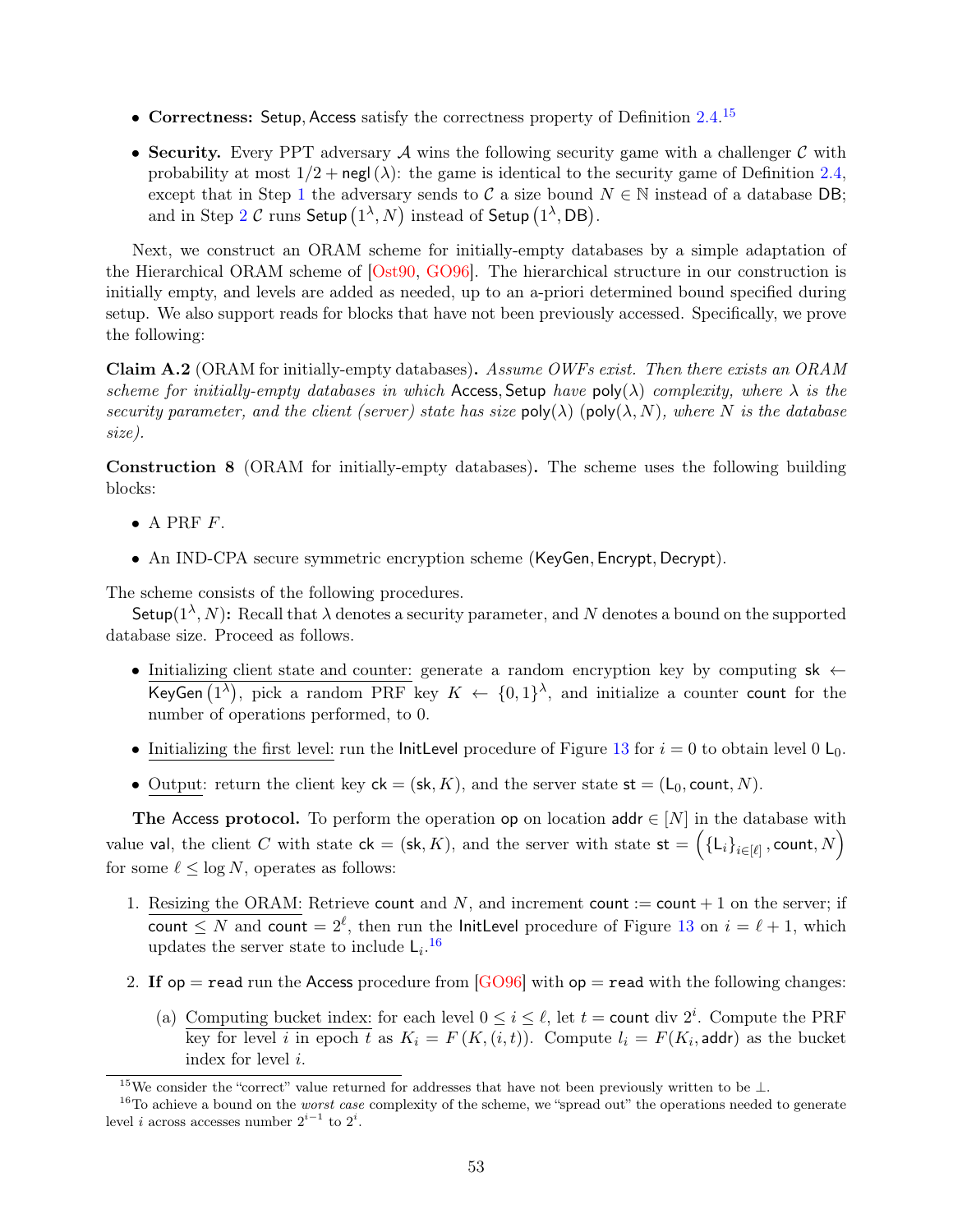- (b) Handling uninitialized blocks: if block addr is not found, set the return value to be "empty", i.e.,  $val = \bot$ . write the block (addr,  $\bot$ , valid = false) to the top-level of the ORAM.
- (c) Output: return val to the client.
- 3. If  $op =$  write run the Access procedure from [\[GO96\]](#page-50-6) with  $op =$  write where the mapping between addresses and level-i buckets is computed as in Step  $2a$  above.<sup>[17](#page-53-0)</sup>

We prove the following claims regarding Construction [8:](#page-52-4)

<span id="page-53-1"></span>Claim A.3 (ORAM for initially-empty databases security). Assuming the security of all building blocks, Construction  $\delta$  is a secure ORAM scheme for initially-empty databases.

<span id="page-53-2"></span>Claim A.4 (ORAM for initially-empty databases complexity). When instantiated with a bound N on the database size, and security parameter  $\lambda$ , Construction [8](#page-52-4) satisfies the following:

- The complexity of Setup and Access is  $\text{poly}(\lambda)$ .
- The client state has size  $\text{poly}(\lambda)$ , and the server state has size  $\text{poly}(\lambda, N)$ .

Claims imply Theorem. We now use the claims to prove Claim [A.2.](#page-52-0)

Proof of Claim [A.2.](#page-52-0) We prove that Construction [8](#page-52-4) has the required properties. The existence of OWFs implies the existence of a secure ORAM for initially-empty databases by Claim [A.3,](#page-53-1) and thus the security of Construction [8](#page-52-4) follows. The stated complexity follows directly from Claim [A.4.](#page-53-2)  $\Box$ 

Proofs of Claims. We now prove Claims [A.3](#page-53-1) and [A.4.](#page-53-2)

*Proof Sketch of Claim [A.3.](#page-53-1)* Perfect correctness follows from the correctness of the  $[GO96]$  scheme, together with the way uninitialized blocks are handled, and because if a bucket overflows then the level contents are stored "in the clear".

We now sketch the security proof, which mirrors that of the hierarchal scheme of [\[GO96\]](#page-50-6) that it is based on. We note that Construction [8](#page-52-4) differs from the hierarchal scheme in two ways: (1) additional levels are added to the ORAM as it grows; and (2) we support accesses for addresses that do not have existing blocks within the ORAM.

We first address obliviousness of growing the ORAM on Access executions. InitLevel is called each time the count of the number of Access operations reaches the size of the current largest level, and is initialized with "empty" blocks. Therefore, the ORAM growth depends only on the number of accesses performed so far, and is independent of the operation type (read or write) in each access. Thus, the adversary's view in the security game when  $b = 0, 1$  remain indistinguishable even when we grow the ORAM.

We next address the obliviousness of blocks when they are accessed for the first time. write operations proceed identically to the scheme of  $|GO96|$ . However, read operations diverge from the hierarchal scheme: while the block is searched for at each level in the assigned bucket, no block associated with the address will be found, which is the reason we create a new "empty" block with that address. This prevents a repeated access to the assigned path on subsequent accesses to that address, and the rest of the analysis is as in [\[GO96\]](#page-50-6).

We condition our proof on the event that no bucket overflows – this happens with overwhelming probability as shown by Lemma [3.11.](#page-18-2)

 $\Box$ 

<span id="page-53-0"></span> $17$ To obtain perfect correctness, if a bucket overflows during reshuffle then the contents of the level are stored "in the clear" (i.e., the block encryptions are stored in an array).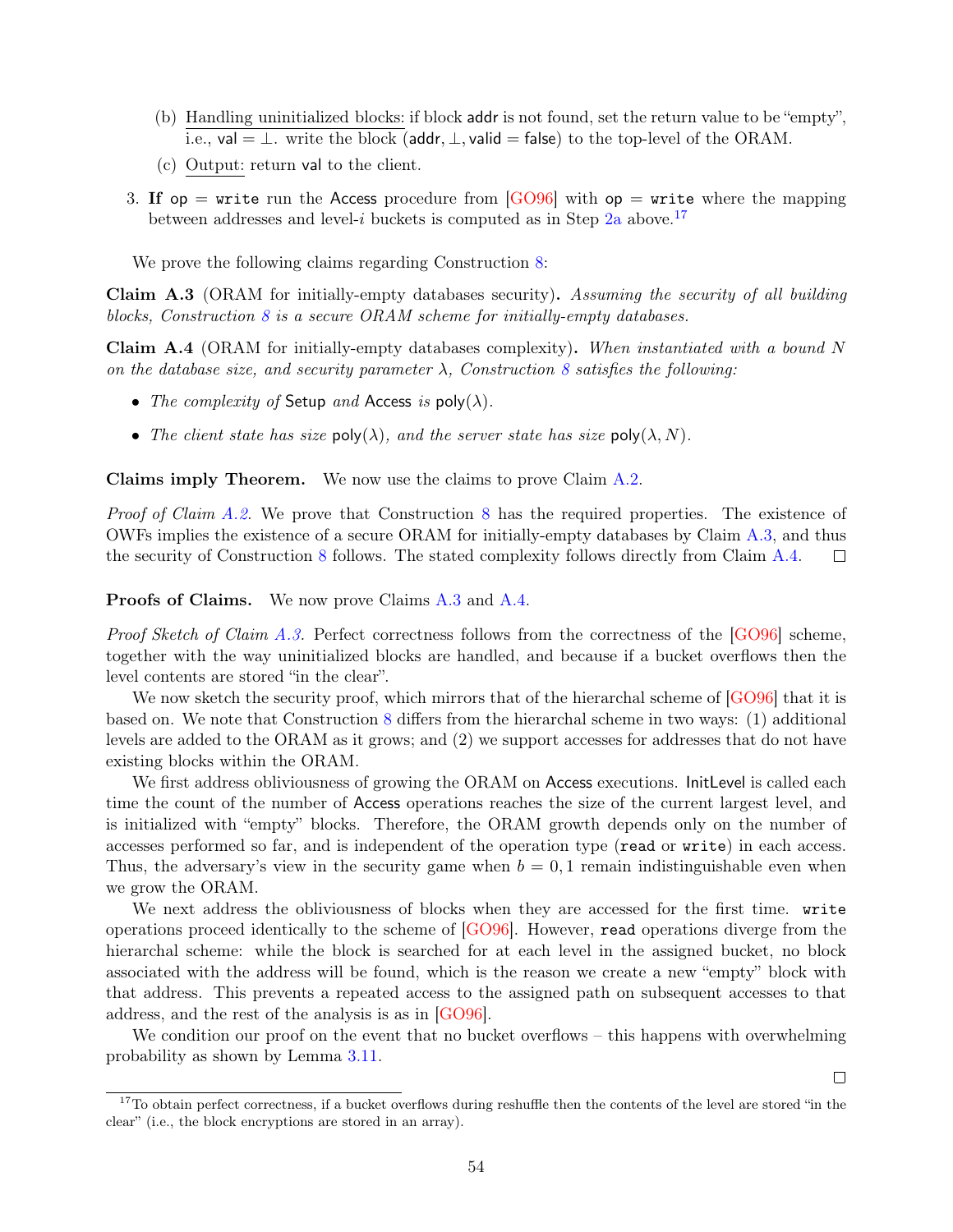*Proof of Claim [A.4.](#page-53-2)* We first analyze the complexity of Setup. During a Setup execution, the client performs  $\text{poly}(\lambda)$  and  $O(\log N)$  operations to initialize the secret keys sk, K, and the counter count (respectively). The client performs, for a bucket size of  $B, O(B)$  operations to initialize the first level of the ORAM. We set bucket size to  $B = O(\lambda)$ , resulting in a total number of operations of  $poly(\lambda, \log N) = poly(\lambda)$  for Setup.

The complexity of Access is that of [\[GO96\]](#page-50-6), where the j'th access for  $2^{i-1} \leq j < 2^i$  also performs its "share" of initializing level-*i*. The cost of initializing level-*i* is  $B \cdot 2^i \cdot \text{poly}(\lambda) = 2^i \cdot \text{poly}(\lambda)$ . This is spread-out over  $2^{i-1}$  operations, resulting in an additional poly ( $\lambda$ ) number of operations per access. The overall execution of Access is therefor  $poly(\lambda)$ . Client state is simply that of [\[GO96\]](#page-50-6), consisting of encryption and PRF keys (namely,  $poly(\lambda)$ ). The server state again is simply that of [\[GO96\]](#page-50-6) (of size  $\mathsf{poly}(\lambda, N)$  with an additional counter of size log N, so overall the server state has size  $\mathsf{poly}(\lambda, N)$ .

We can derandomize Construction [8](#page-52-4) using a similar transformation to that of Construction [9,](#page-54-1) except that the initial hash  $h_0$  is generated in the first access using the access itself, and the bound on the database size. Using similar argument to the proofs of Claims [B.1](#page-55-1) and [B.3,](#page-55-0) we can prove the following.

Claim A.5 (ORAM for initially empty databases with a deterministic client). Let ORAM be a randomized ORAM for initially-empty databases, and let  $D - ORAM$  be the deterministic ORAM for initially-empty databases obtained by applying Construction [9](#page-54-1) to ORAM. Then assuming the security of all building blocks,  $D - ORAM$  is a secure ORAM for initially-empty databases.

## <span id="page-54-0"></span>B Rewindable ORAM with a Deterministic Client

In this section we describe how to transform an ASR or ISR-ORAM scheme with a PPT client, into one with a deterministic client. This will be needed when rewindable ORAM is used to construct RAM-FHE.

Intuitively, the idea is to generate the client randomness using a PRF applied to the entire execution history. However, since the client cannot store the entire history, we instead use a short hash of the history, which we incorporate into the client state.

<span id="page-54-1"></span>Construction 9 (Rewindable ORAM with deterministic client). The scheme uses the following building blocks:

- A PRF  $F$ .
- A family  $H$  of collision-resistant hash functions.
- A ISR/ASR-ORAM scheme (ORAM.Setup, ORAM.Access).

The scheme consists of the following procedures. Setup( $1^{\lambda}$ , DB): Recall that  $\lambda$  denotes a security parameter, and DB  $\in \{0,1\}^{N}$ . Proceed as follows.

- Initializing the ORAM: run ORAM. Setup  $(1^{\lambda},DB)$  to obtain client and server states ck, st, respectively.
- Initializing the keys: pick a description of a hash function  $H \leftarrow \mathcal{H}$  and generate a random PRF key  $K \in_R \{0,1\}^{\lambda}$ .
- Initializing the hash: Compute a hash  $h_0 = H(DB)$  of the initial database.
- Output: the server state is st, and the client state is  $ck' = (ck, H, K, h_0)$ .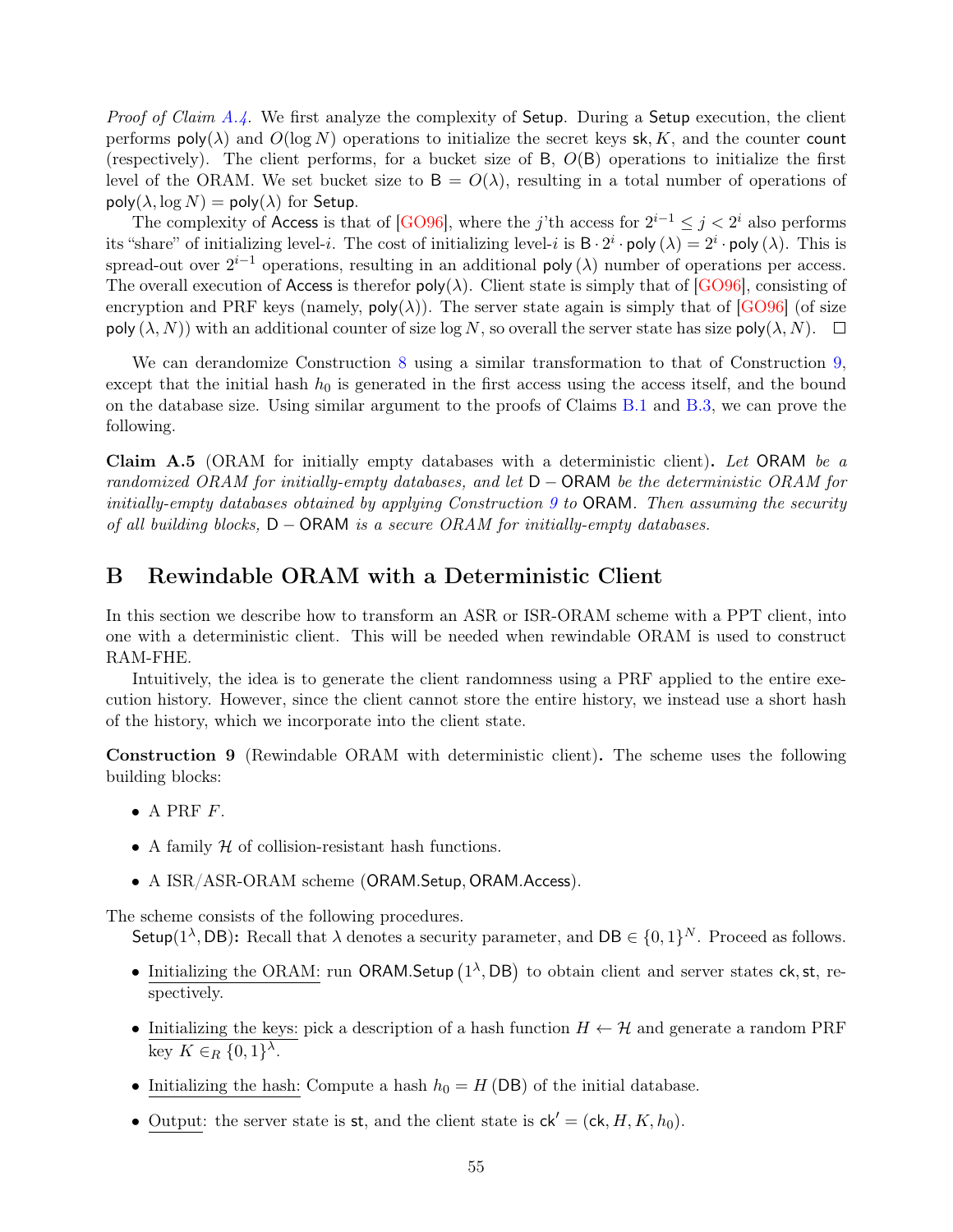The Access protocol. To perform the operation op on location addr  $\in [n]$  in the database with value val, the client C with state  $ck = (ck, H, K, h)$ , and the server with state st, operate as follows:

- Updating the hash: C generates an updated hash  $h' = H(h, \text{op}, \text{addr}, \text{val})$  by hashing his input together with current hash value.
- Generating client randomness: C sets  $r = F(K, h')$ .
- Emulating ORAM access:  $C$  and  $S$  emulate the Access protocol of the underlying ORAM, where C emulates the client with input (op, addr, val), state ck, and randomness r, and S emulates the server with state st.

<span id="page-55-1"></span>Claim B.1 (Deterministic-Client ISR-ORAM Complexity). Under the assumptions of Theorem [3.5,](#page-13-3) there exists an ISR-ORAM scheme with a deterministic client where for a database of size N and a security parameter  $\lambda$ , the complexity of ORAM.Access is  $poly(\lambda)$ , the client state has size  $poly(\lambda)$ , and the server state has size  $\text{poly}(\lambda, N)$ .

Proof. We show Construction [9](#page-54-1) has the required properties, when instantiated with the ISR-ORAM scheme of Theorem [3.5.](#page-13-3) The client state in Construction [9](#page-54-1) is larger by a poly  $(\lambda)$  additive factor compared to the client state in the scheme of Theorem [9](#page-54-1) (since it needs to store the description of the hash function, the PRF key, and the hash). The server state is identical to the underlying ISR-ORAM scheme. As for the complexity of Access, that is only  $poly(\lambda, \log N) = poly(\lambda)$  larger than that of the underling ISR-ORAM Access algorithm, since the client needs to compute a hash and a PRF image.  $\Box$ 

The proof of the following claim follows identically to the proof of Claim [B.1,](#page-55-1) by instantiating Construction [9](#page-54-1) with the ASR-ORAM scheme of Theorem [3.8.](#page-16-1)

<span id="page-55-2"></span>Claim B.2 (Deterministic-Client ASR-ORAM Complexity). Under the assumptions of Theorem [3.8,](#page-16-1) there exists an ASR-ORAM scheme with a deterministic client where for a database of size N and a security parameter  $\lambda$ :

- The complexity of Access is  $N^{\epsilon}$  · poly  $(\lambda)$ .
- The client state has size poly ( $\lambda$ ), and the server state has size  $N^{1+\epsilon}$  · poly ( $\lambda$ ).

<span id="page-55-0"></span>Claim B.3 (Deterministic-Client ISR/ASR-ORAM Security). Let ORAM be a randomized ISR-  $(ASR-)ORAM$ , and let D – ORAM be the deterministic ISR-  $(ASR-)ORAM$  obtained by applying Construction [9](#page-54-1) to ORAM. Then assuming the security of all building blocks,  $D - ORAM$  is a secure ISR- (ASR-)ORAM.

*Proof.* For correctness, by the pseudorandomness of F an honest execution of  $D - ORAM$  (i.e., with no rewinds) is computationally close to an execution in which  $F$  is replaced with a random function. Conditioned on the event that there are no  $H$ -collisions (which by the collision-resistance of  $\mathcal H$  happens with overwhelming probability), the execution with a random function is identical to an execution of ORAM with fresh randomness (since in an honest execution history never repeats), for which correctness holds by the correctness of ORAM.

We now argue security, via a sequence of hybrids. We condition all hybrids on the event that throughout the execution there are no collisions of  $H$ . (We note that in the rewindable security game, the history might be repeated due to rewinds, but we do not consider these as collisions of  $H$ .) This holds with overwhelming probability due to the collision-resistance of  $H$ , and is therefore without loss of generality.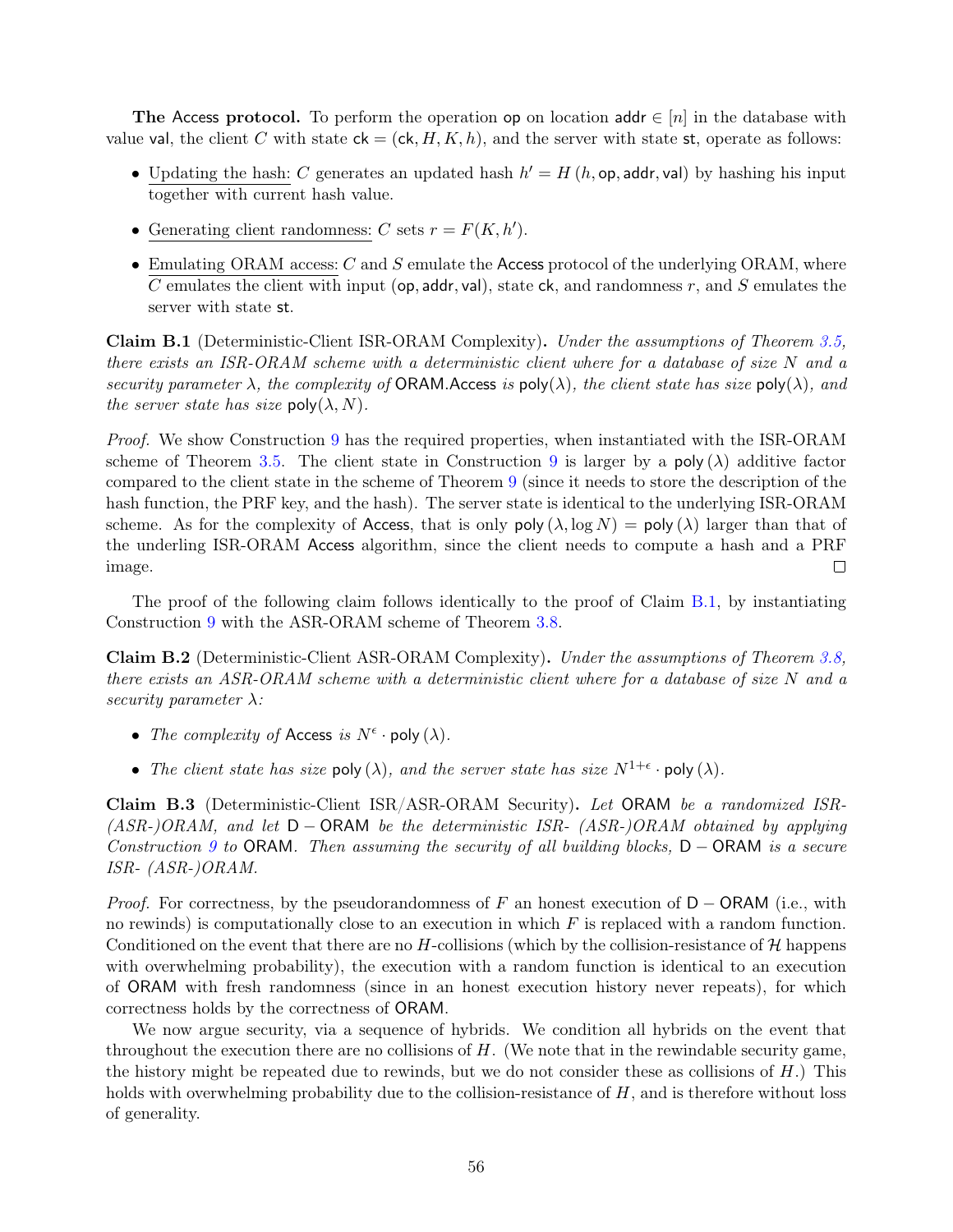- $\mathcal{H}_{0}^{b}$ : Hybrid  $\mathcal{H}_{0}^{b}$  is the view  $(\mathsf{st}_0,(\mathcal{ACC}_i)_b)$  of the adversary  $\mathcal A$  in the rewindable ORAM security game of Definition [3.2](#page-12-0) when the challenger chooses bit b.
- $\mathcal{H}^{\bf b}_1$  : In  $\mathcal{H}^b_1$ , we replace the PRF used to generate the randomness for each **ORAM.Access** with a truly random function applied to the entire (unhashed) history. Hybrids  $\mathcal{H}_0^b$  and  $\mathcal{H}_1^b$  are computationally indistinguishable by the pseudorandomness of  $F$ . This holds because we have conditioned on the event that no H-collisions occur, so throughout the execution, the random function is called multiple times on the same input if and only if  $F$  is called multiple times on the same input.

To conclude the proof, we claim that  $\mathcal{H}_1^0$  and  $\mathcal{H}_1^1$  are computationally indistinguishable by the security of the underlying  $\text{ISR/ASR-ORAM}$  scheme. Indeed, the only difference between  $\mathcal{H}_1^b$  and the adversary's view in the corresponding execution in ORAM is that in ORAM multiple executions with the same history are executed with fresh randomness, whereas in  $\mathcal{H}_1^b$  these executions use the same client randomness. However, we can generate  $\mathcal{H}_1^b$  from the adversary's view in the rewindable security game of ORAM as follows: the adversary  $A'$  against D – ORAM emulates the challenger for the adversary  $A$  against ORAM, where in every iteration of Step [3](#page-12-1) of the rewindable security game (Definition [3.2\)](#page-12-0),  $A'$  forwards the query to its own challenger, unless the query is consistent with the execution history generated in a previous iteration, in which case  $A'$  simply provides the access pattern during that execution (which  $\mathcal{A}'$  had obtained from its own challenger in a previous iteration) as the challenger's answer to A.  $\Box$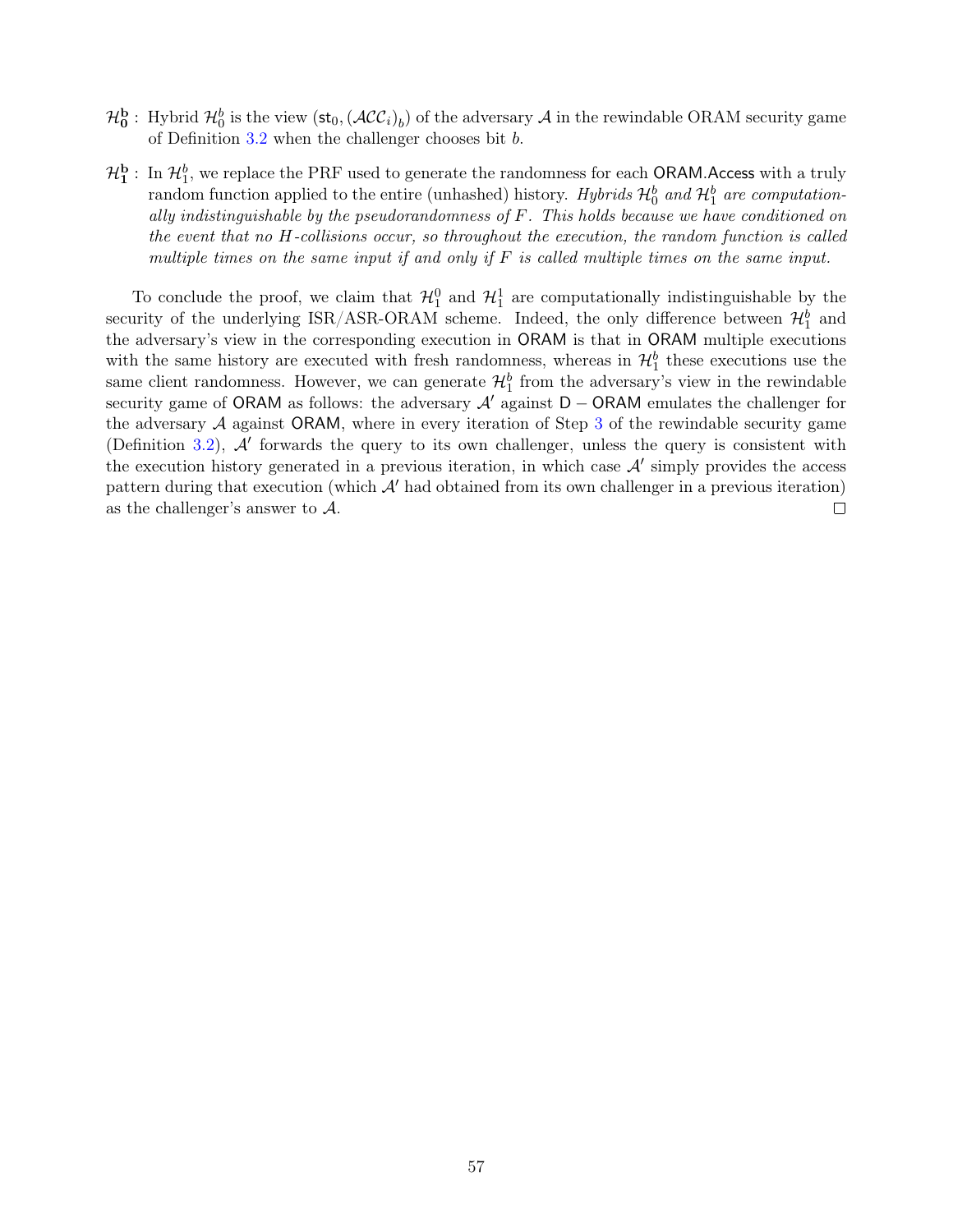#### The execution circuit  $C_{\text{F} \text{vec}}$

<span id="page-57-0"></span>Constants and inputs: as described in Figure [4.](#page-30-0)

- <span id="page-57-2"></span><span id="page-57-1"></span>1. Verify input consistency: verify that Verify  $(K_{\text{MAC}}, (b_{\text{fin}}, st), \sigma) = 1$ . If  $b_{\text{first}} =$  false then verify additionally that:
	- (a)  $\mathcal{P}_{DB},\mathcal{P}_{stage},\mathcal{P}_{w}$  are paths to the nodes addr<sub>DB</sub>, addr<sub>stape</sub>, addr<sub>w</sub> in the MHT whose root is Rt, and the values at  $\text{addr}_{DB}$ ,  $\text{addr}_{\text{shape}}$  are  $\text{val}_{DB}$ ,  $\text{val}_{\text{shape}}$  (respectively).
	- (b)  $P_{\text{hist}}$  is the path to the right-most node in the MHT whose root is  $Rt_{\text{hist}}$ .
	- (c)  $x' = x$ . (Verifying the same input is used throughout the execution.)

If any of these checks fail, output abort.

- <span id="page-57-3"></span>2. Updating database MHT: if  $b_{\text{first}} =$  false, use  $\mathcal{P}_w$  to compute the root Rt' of the MHT obtained from MT by replacing the value of the node  $\text{addr}_w$  with  $\text{val}_w$ .
- 3. Emulating next transition step:
	- (a) Execute the next command of M, as described in  $st_M$  (which indicates which command is next), by applying the transition function  $\delta$  using val<sub>DB</sub>, val<sub>stape</sub> as the values obtained from the last command executed. (If  $b_{\text{first}} = \text{true}$  then val<sub>DB</sub>, val<sub>stape</sub> are not needed and are therefore ignored.) The execution results in an updated internal state  $\mathsf{st}'_M$  of  $M$  (i.e., the state outputted by the transition circuit).
	- (b) If M terminated in the current step with output y, then set  $b_{fin}$  = true and out =  $(b_{fin}, y)$ , and go to Step [5.](#page-57-5)
	- (c) Otherwise, the execution step results in accesses  $\text{addr}_{DB}', \text{addr}_{\text{shape}}'$ ,  $(\text{addr}_{w}', \text{val}_{w}')$  reading addresses addr<sub>DB</sub>, addr<sub>stape</sub> from the database and scratch tape (respectively), and writing value val'<sub>w</sub> to address addr'<sub>w</sub> in the scratch tape. Set  $b_{fin}$  = false.
- <span id="page-57-7"></span><span id="page-57-6"></span><span id="page-57-4"></span> $4. \ \text{Update: set leaves} = (\text{val}_{\text{DB}}, \text{val}_{\text{shape}}, \text{addr}_{\text{DB}}, \text{addr}_{\text{shape}}', \text{addr}_{w}', \text{val}_{w}') \text{. If } b_{\text{first}} =$ false, use  $P_{hist}$  to compute the root Rt'<sub>hist</sub> of the MHT MT'<sub>hist</sub> obtained from MT<sub>hist</sub> by adding the leaves leaves. If  $b_{\text{first}} = \text{true}$ , set  $b_{\text{first}} = \text{false}$  and generate a (new) MHT MT<sub>nist</sub> for leaves (see remark on page [37\)](#page-36-2). In either case, let  $\mathcal{P}'_{\text{hist}}$  be the path to the right-most node in  $MT'_{\text{hist}}$ , and set  $st' = (b_{\text{first}}, st'_M, Rt', Rt'_{\text{hist}}, \mathcal{P}'_{\text{hist}}, addr'_{\text{DB}}, addr'_{\text{step}}, addr'_{w}, val'_{w}, x)$ , compute  $\sigma' = \text{Tag}(K_{\text{MAC}}, (b_{\text{fin}}, st'))$ , and set out =  $(b_{fin}, \mathsf{st}', \sigma').$
- <span id="page-57-5"></span>5. Output: return out.

Figure 5: Description of the circuit used to emulate a single transition of the RAM machine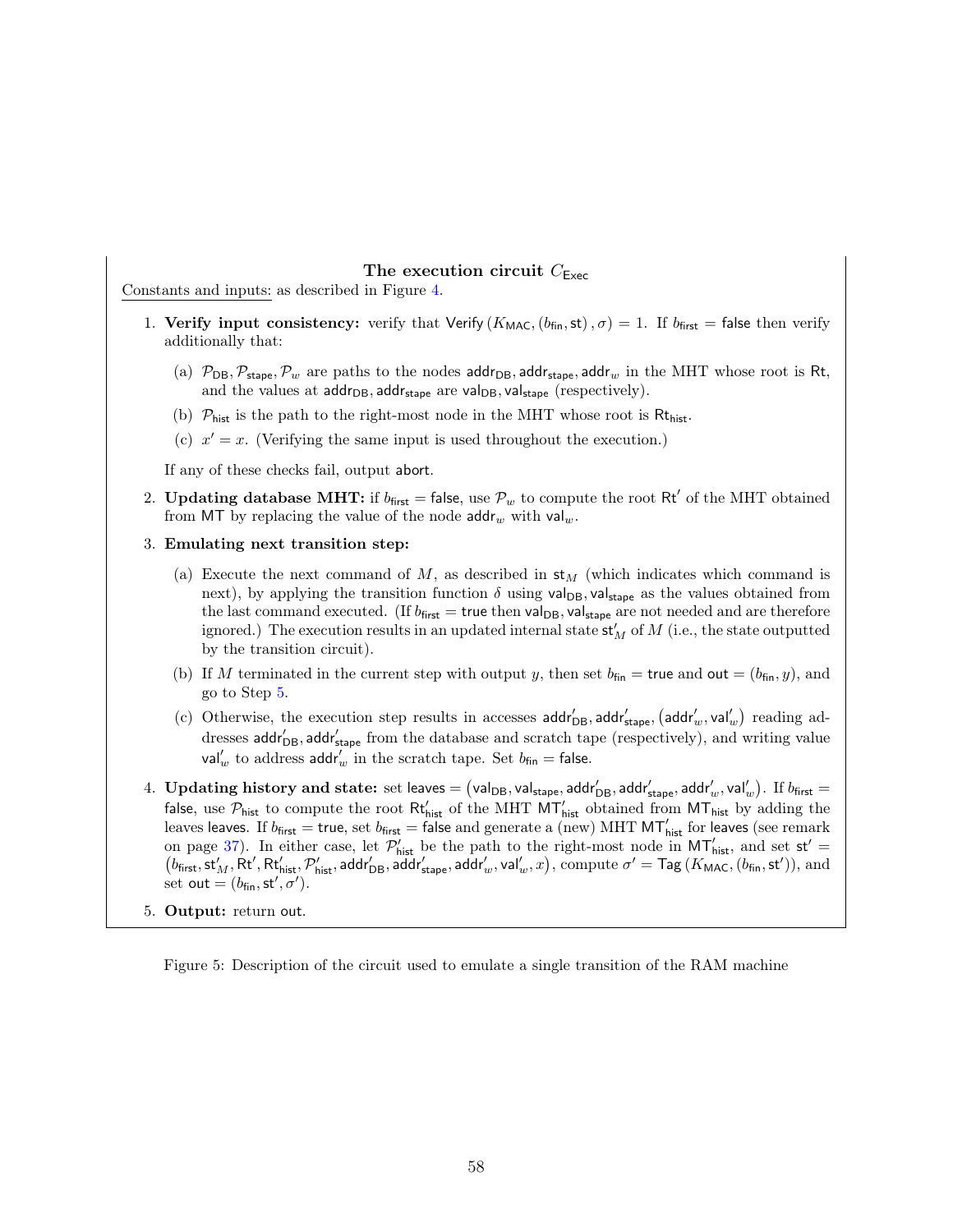#### The wrapper program  $M_{\text{wrap}}$

<span id="page-58-0"></span>RAM access to: a MHT MT for a database D (which contains an initial database, concatenated with a scratch tape).

Inputs:

 $x \in \{0,1\}^n$ : an input for a RAM machine M.

st: the internal state used in the execution of  $C_{\text{Exec}}$ .

σ: a MAC tag for st.

 $\tilde{C}$ : an obfuscation of the circuit  $C_{\text{Exec}}$  of Figure [5.](#page-57-0)

#### Operation:

- 1. Initialization: Set  $\mathcal{P}_{\text{hist}}$  to be empty (this is a "place holder" for the right-most path in a MHT  $MT_{hist}$  of the access history so far), and  $z = (x, false, st, \sigma)$ , padded with zeros to have the size of inputs to  $C$ .
- 2. Repeat:
	- Emulate an execution step: execute  $(b_{fin}, y) = \tilde{C}(z)$  to obtain a bit  $b_{fin}$  indicating whether the execution has terminated, and an additional output y.
	- Generate output when the execution ends: if  $b_{fin}$  = true then output y and halt.
	- Emulate database and scratch tape accesses:
		- Interpret y as  $(st', \sigma')$ , where  $\sigma'$  is a MAC tag for  $(b_{fin}, st')$ , and st' is the current internal execution state, consists of: a bit b, the current internal state  $\mathsf{st}_M$  of M (as outputted by the transition circuit), the root Rt of an updated MHT for  $D$ , a root  $Rt_{\text{hist}}$  for a MHT  $MT_{hist}$ , the path  $P_{hist}$  to the right-most node in  $MT_{hist}$ , addresses addr<sub>DB</sub>, addr<sub>stape</sub> to read from D, a value val<sub>w</sub> to write to address  $\mathsf{addr}_w$  of D, and an input  $x'$  for M.
		- Read the path  $P_{\text{DB}}$  to the node addr<sub>DB</sub> in MT, and let val<sub>DB</sub> be the value of the node.
		- Read the path  $P_{\text{stage}}$  to the node addr<sub>stape</sub> in MT, and let val<sub>stape</sub> be the value of the node.
		- Read the path  $\mathcal{P}_w$  to the node addr<sub>w</sub> in MT. Replace the value in addr<sub>w</sub> with val<sub>w</sub>, and update its path in MT.

```
• Compute input for next execution step: Set z =(x, b_{fin}, \mathsf{st}', \sigma', \mathsf{val}_{\mathsf{DB}}, \mathsf{val}_{\mathsf{stage}}, \mathcal{P}_{\mathsf{DB}}, \mathcal{P}_{\mathsf{stage}}, \mathcal{P}_w).
```
Figure 6: Description of the wrapper RAM machine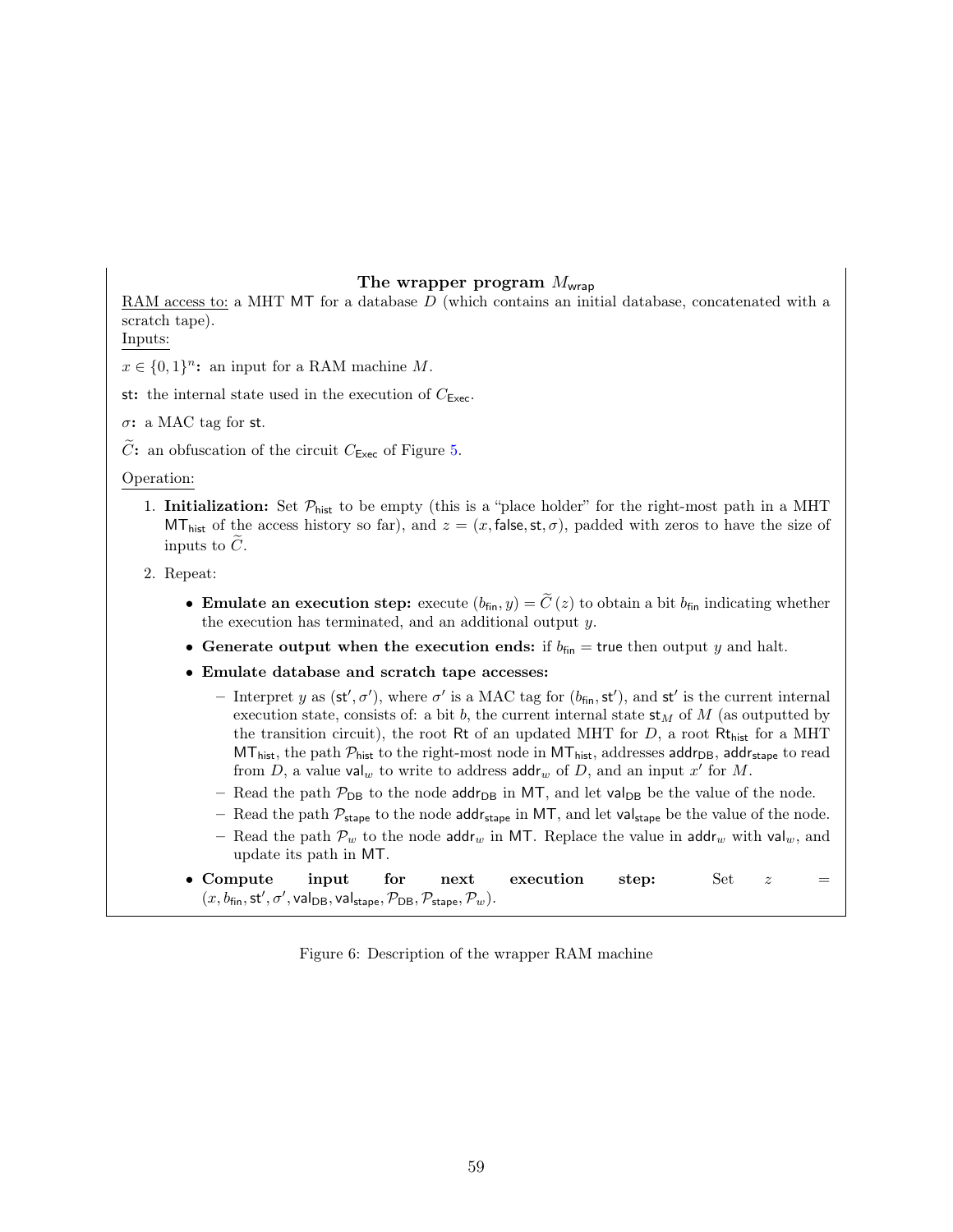#### The RAM machine  $M_{sk,K}$

<span id="page-59-0"></span>Hard-wired values: an encryption key sk, and a PRF key K. Internal variables: an encryption  $c_{st}$  of an internal state st of M (as outputted by the transition circuit), and a counter count initialized to 0.

RAM access to: a database D (containing an initial database, concatenated with a scratch tape). Input: input  $x \in \{0,1\}^n$  for M, and some additional input  $\mathcal{I}$ . Operation: repeat:

- 1. Decrypt internal state and values read from database and scratch tape: Decrypt  $st =$ Decrypt (sk,  $c_{st}$ ).
	- If count = 0 then set val<sub>DB</sub>, val<sub>stape</sub> to be empty. (This is the first operation of  $M_{sk,K}$ , no values were previously read from the database and scratch tape.)
	- Otherwise, decrypt val<sub>DB</sub> = Decrypt (sk,  $c_{DB}$ ) and val<sub>stape</sub> = Decrypt (sk,  $c_{\text{stage}}$ ), where  $c_{DB}$ ,  $c_{\text{stage}}$ are the values that were read in Step [3](#page-59-4) below.

#### 2. Emulate the next transition step:

- (a) Execute the next command of M with internal state st, and using val<sub>DB</sub>, val<sub>stape</sub> as the values read from the database and the scratch tapes, respectively. (M's internal state st indicates which command should be executed.)
- (b) If M terminated in the current step with output  $y$ , then output  $y$ .
- $(c)$  Otherwise, the execution step results in an updated internal state  $st'$ , and accesses addr<sub>DB</sub>, addr<sub>stape</sub>, (addr<sub>w</sub>, val<sub>w</sub>) reading addresses addr<sub>DB</sub>, addr<sub>stape</sub> from the database and scratch tape (respectively), and writing value val<sub>w</sub> to address addr<sub>w</sub> in the scratch tape.
- <span id="page-59-4"></span>3. Read from the database and scratch tape: read addresses addr<sub>DB</sub> and addr<sub>stape</sub> from the database and scratch tape, respectively, and let  $c_{DB}$ ,  $c_{\text{stage}}$  denote the read values.
- <span id="page-59-1"></span>4. Generate encryption randomness: let  $v = (x, st, count, val_{DB}, val_{shape})$ . Set  $r = F(K,(v, 0))$ and  $r_w = F(K,(v,1)).$
- <span id="page-59-2"></span>5. Write to the scratch tape: encrypt  $c_w =$  Encrypt (sk, val<sub>w</sub>;  $r_w$ ), and write  $c_w$  to address addr<sub>w</sub> of the database.
- <span id="page-59-3"></span>6. Update internal state: encrypt  $c'_{st}$  = Encrypt (sk, st'; r) and set  $c_{st} := c'_{st}$ .
- 7. count := count  $+1$ .

Figure 7: RAM machine used by the address-simulatable RAM-VBB obfuscator of Construction [4](#page-32-1)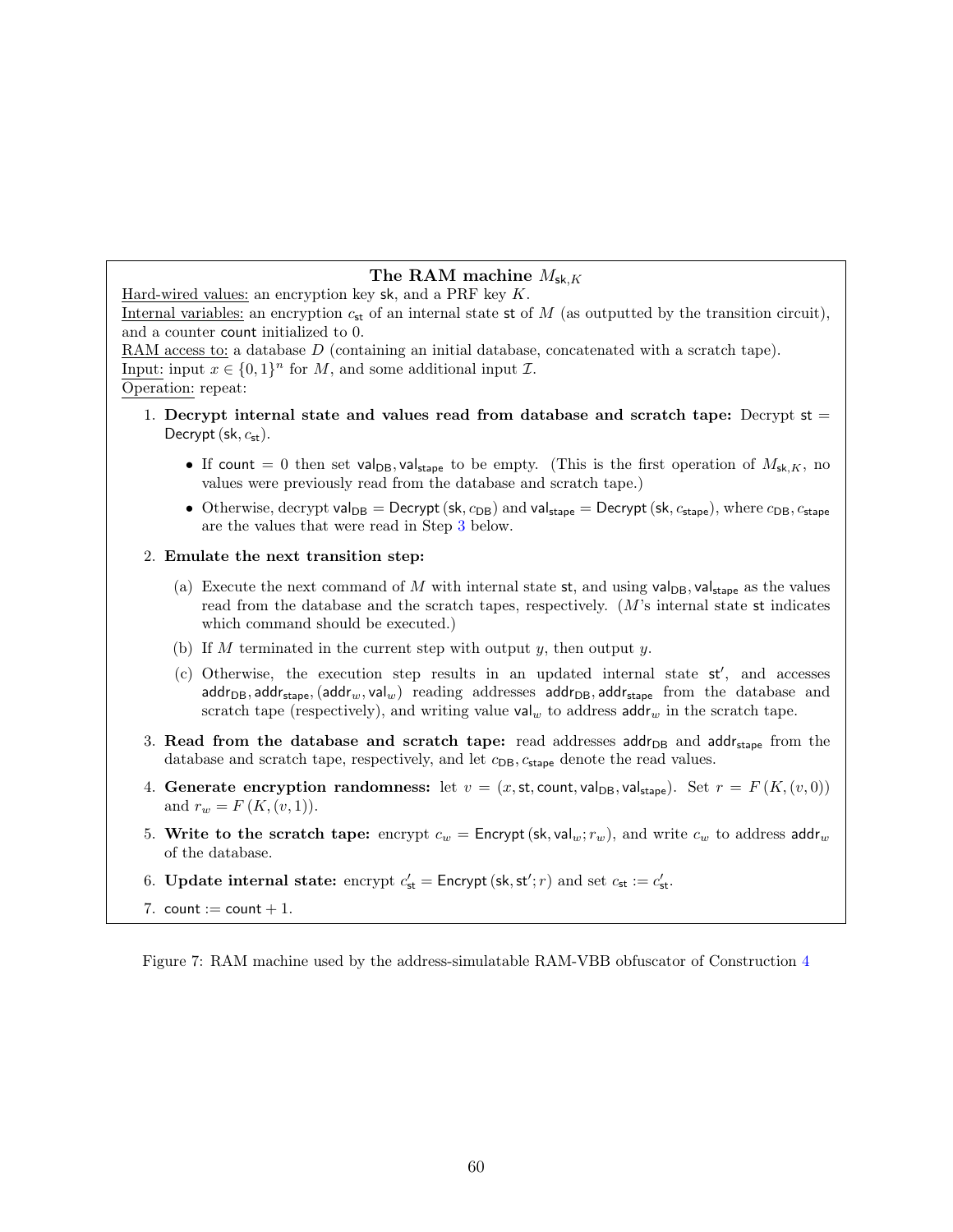## The RAM machine  $M_U$  with RAM access to DB

<span id="page-60-0"></span>Hard-wired value: a database size  $N$ , a public key pk for a PKE scheme, and a PRF key  $K$ . Internal variables:

ck: a client state in an ISR-ORAM.

y: the output of a RAM machine (initialized to 0).

fin: a boolean variable indicating whether the execution has terminated or not (initialized to false).

count: a counter of the number of operations performed so far (initialized to 0).

Inputs:

 $M:$  a description (of length at most  $d$ ) of a RAM machine.

T: a bound on the runtime of M.

 $x \in \{0,1\}^*$ : the input for the RAM machine M.

Operation:

- 1. Initialize the run: set val<sub>DB</sub>, val<sub>stape</sub> to be empty. (This is the first operation, no values were previously read from the database and scratch tape.)
- 2. Execute M for T steps: for  $i = 1, \ldots, T$ , do:
	- Emulate a transition step: execute the procedure from Figure [9](#page-61-1) with val<sub>DB</sub>, val<sub>stape</sub> as the values read from the database and the scratch tape, respectively.
	- Access DB and scratch tape: if count  $\leq T$  then for  $j = 1, 2, 3$ : execute the procedure from Figure [10.](#page-61-2)
- 3. Output: set  $r = F(K,(M,T,x))$ , encrypt  $c = PKE$ . Encrypt (pk, y; r) and output c.

Figure 8: RAM machine used in Construction [5](#page-35-0)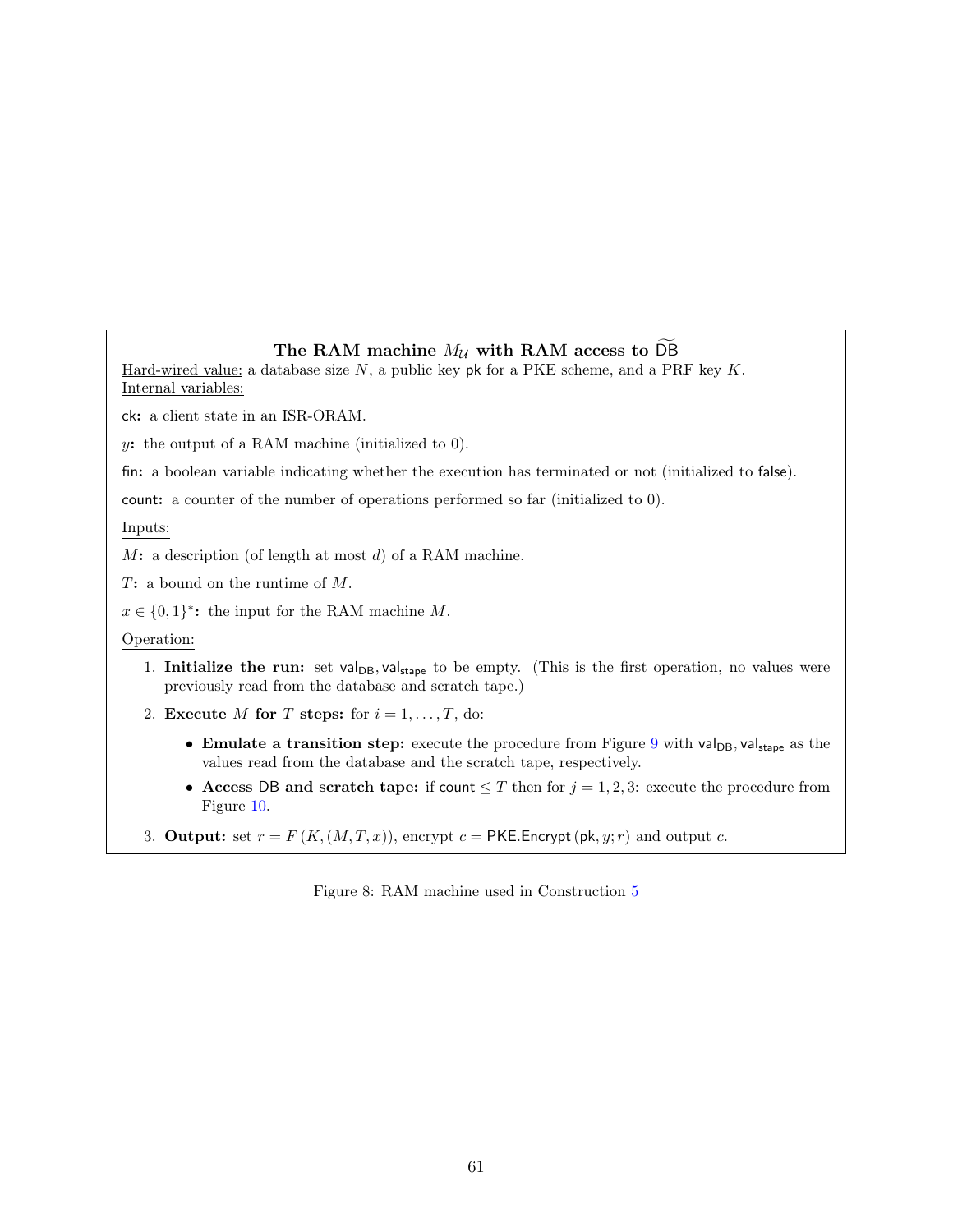#### Emulating a single transition of M in  $M_{\mathcal{U}}$

<span id="page-61-1"></span>Hard-wired values, internal variables, M: as in Figure [8.](#page-60-0)

- <span id="page-61-4"></span>1. If fin = true, perform [a](#page-61-3) dummy step: perform a no-op operation,<sup>a</sup> and set addr<sub>DB</sub> = 0, addr<sub>stape</sub> = addr<sub>w</sub> = N, and val<sub>w</sub> = 0 (these are dummy accesses which read address 0 from the database and scratch tape, and write 0 to address 0 of the scratch tape).
- <span id="page-61-5"></span><span id="page-61-0"></span>2. If fin  $=$  false, perform the next transition step:
	- (a) Execute the next command of M using  $\mathsf{val}_{\mathsf{DB}}$ ,  $\mathsf{val}_{\mathsf{step}}$  as the values read from the database and the scratch tapes, respectively.
	- (b) If M terminated in the current step with output out, then set  $y = \text{out}$  and fin = true.
	- (c) Otherwise, if count  $\langle T \rangle$  then this step results in accesses addr<sub>DB</sub>, addr<sub>stape</sub>, (addr<sub>w</sub>, val<sub>w</sub>) reading addresses  $\mathsf{addr}_\mathsf{DB}, \mathsf{addr}_\mathsf{step}$  (respectively) from the database and scratch tape, and writing value val<sub>w</sub> to address addr<sub>w</sub> of the scratch tape. Set addr<sub>stape</sub> := addr<sub>stape</sub> + N,  $\text{addr}_w := \text{addr}_w + N$ . (This "translates" the addresses in the scratch tape to addresses in DB, since  $M$ 's scratch tape appears in  $\overrightarrow{DB}$  after the size-N database.)
- <span id="page-61-3"></span>3. Update the counter: set count = count + 1.

<sup>a</sup>This is needed to hide whether a command of  $M$  was executed or not, which would reveal information about the actual runtime of M.

Figure 9: Emulating a single transition of M

## Emulating a database or scratch tape access of M in  $M_{\mathcal{U}}$

<span id="page-61-2"></span>Hard-wired value, internal variables,  $j$ : as in Figure [8.](#page-60-0) Memory accesses addr<sub>DB</sub>, addr<sub>stape</sub>, (addr<sub>w</sub>, val<sub>w</sub>): as in Figure [9.](#page-61-1)

- 1. Determine ORAM client input: if  $j = 1$  (i.e., read from database) set  $v = (addr_{DB}, \perp)$ . If  $j = 2$  (i.e., read from scratch tape) set  $v = (add_{\text{shape}}, \perp)$ . If  $j = 3$  (i.e., write to scratch tape), set  $v = ( \text{addr}_w, \text{val}_w).$
- 2. Initiate ORAM access: run the ISR-ORAM client from state ck with input  $v$ , to obtain a query q to the physical memory, and an update instruction update to the physical memory. (This results also in an updated client state which is updated in  $M_{\mathcal{U}}$ 's internal state).
- 3. Emulate ORAM access: until the ORAM client halts, do:
	- Read the value val written in block q of DB, and perform update on DB.
	- Run the ORAM client from state ck, given val as the server's answer to the last query q. The client outputs either the next query  $q$  and an update instruction update to the physical memory, or an output value val<sub>out</sub> (in this case, the ORAM client halts; in either case, this also results in an updated ORAM client state).
- 4. Output: if  $j = 1$  (i.e., a value was read from the database), set val<sub>DB</sub> = val<sub>out</sub>, and if  $j = 2$  (i.e., a value was read from the scratch tape), set val  $_{\text{stage}} = \text{val}_{\text{out}}$ .

Figure 10: Emulating a database or scratch tape access in M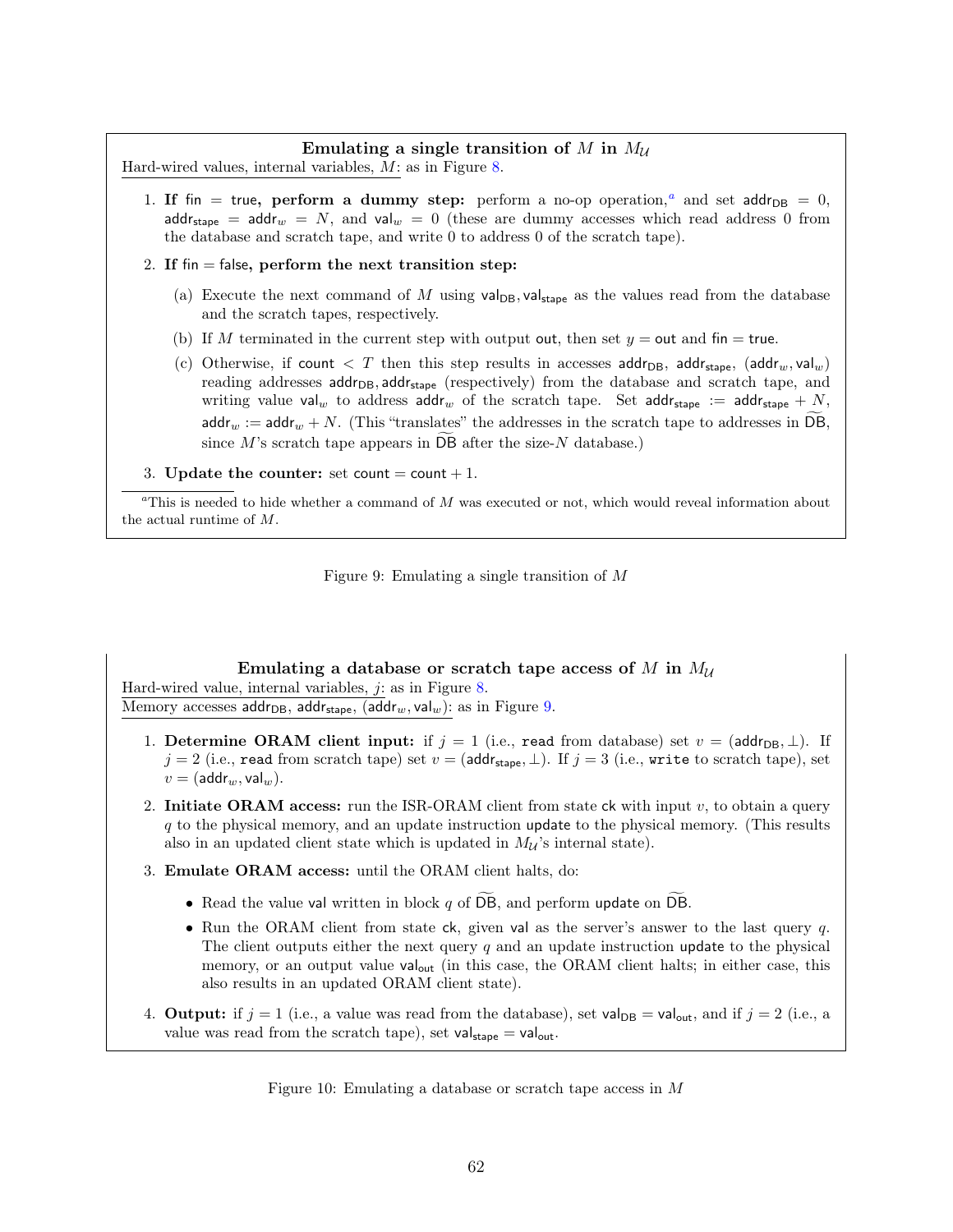# The RAM machine  $M_{\text{U}}^{\text{mh}}$  with RAM access to DB and stape

<span id="page-62-0"></span>Hard-wired value: a public key pk for a PKE scheme, and a PRF key K.

Internal variables: ck, y, fin, count: as in  $M_{\mathcal{U}}$  (Figure [8\)](#page-60-0), and additionally a client state ck<sub>stape</sub> in a scratchtape ORAM (initialized to be empty).

Inputs:  $M, T, x$ : as in  $M_{\mathcal{U}}$  (Figure [8\)](#page-60-0), as well as an auxiliary input  $z \in \{0, 1\}^*$ . Operation:

- 1. Initialize the run: set val<sub>DB</sub>, val<sub>stape</sub> to be empty. (This is the first operation, no values were previously read from the database and scratch tape.) Let  $r_{\text{oram}} = F(K,(M,T,x,z,0))$  and  $r_{\text{Encrypt}} =$  $F(K,(M,T,x,z,1)).$
- 2. Initialize scratch-tape ORAM: generate an ORAM scheme for initially-empty databases for an empty scratch tape by emulating the Setup protocol between the client and server, by running the ORAM client with randomness  $r_{\text{organ}}$ , writing to stape the values the client writes to the physical memory on the server. Let  $ck_{\text{stage}}$  denote the client state at the end of the run, and stape denote the server state.
- 3. Execute M for T steps: for  $i = 1, \ldots, T$ , do:
	- Emulate a transition step: execute the procedure from Figure [9](#page-61-1) (with val<sub>DB</sub>, val<sub>stape</sub> as the values read from the database and the scratch tape, respectively), except for the following changes:
		- In Step [1,](#page-61-4) set addr<sub>DB</sub> = addr<sub>stape</sub> = addr<sub>DB,w</sub> = addr<sub>w</sub> = 0 and val<sub>DB,w</sub> = 0.
		- In Step [2c,](#page-61-5) do not change the values of  $\text{addr}_{\text{stage}}$ ,  $\text{addr}_w$ . Also, the execution step also outputs a write instruction ( $\text{addr}_{DB,w}$ ,  $\text{val}_{DB,w}$ ) to the database.
	- Access DB and scratch tape: if count  $\leq T$  then for  $j = 1, \ldots, 4$ : execute the procedure from Figure [12.](#page-63-1)
- 4. **Output:** encrypt  $c = PKE$ . Encrypt (pk, y;  $r_{\text{Encrypt}}$ ) and output c.

Figure 11: RAM machine used in Construction [7](#page-41-1)